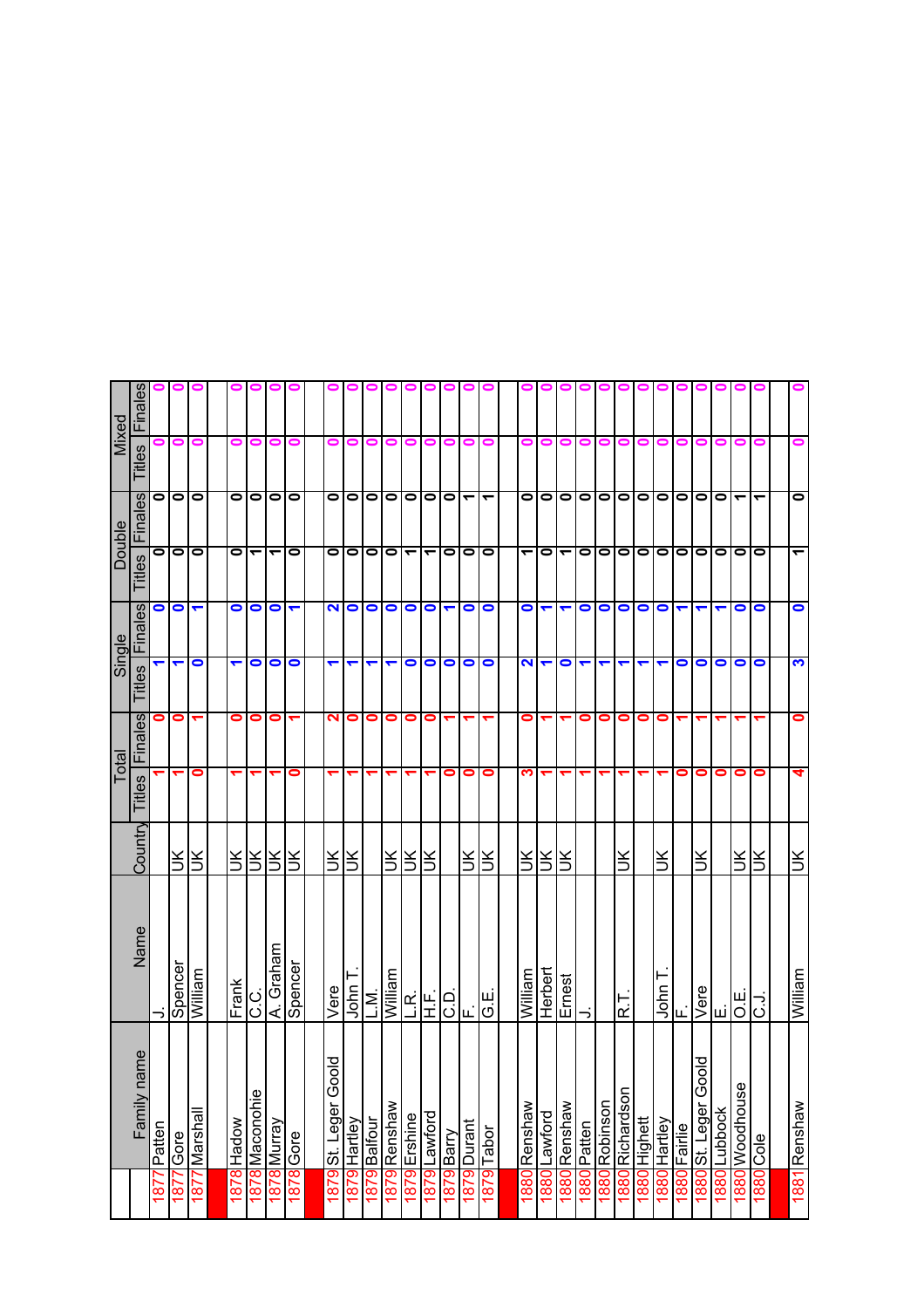|                      |       |           |            |                         |   |                             | 000000000000                               |                          |                          |                                |                      |                |           |                      |                          |                      |                 |                 | 000                      |               |                                 |                          |                       | 0000                     |           |           |             | 0                |         |                          |                          |                |           |            |
|----------------------|-------|-----------|------------|-------------------------|---|-----------------------------|--------------------------------------------|--------------------------|--------------------------|--------------------------------|----------------------|----------------|-----------|----------------------|--------------------------|----------------------|-----------------|-----------------|--------------------------|---------------|---------------------------------|--------------------------|-----------------------|--------------------------|-----------|-----------|-------------|------------------|---------|--------------------------|--------------------------|----------------|-----------|------------|
| 0                    | 0     | 0         | 0          | 0                       | 0 | 0                           | 0                                          |                          |                          |                                |                      |                | 0         |                      |                          | 0                    | 0               | 0               | 0                        | 0             |                                 |                          |                       |                          |           |           |             |                  |         |                          |                          |                |           |            |
|                      |       |           |            |                         |   |                             | 00000000                                   | $\bullet$                | $\overline{\phantom{0}}$ |                                |                      |                | O O O O O |                      | $\overline{\phantom{0}}$ | $\blacktriangledown$ |                 | $\tau$   $\tau$ | $\overline{\phantom{a}}$ |               | $\frac{\mathsf{0}}{\mathsf{0}}$ | $\bullet$                | $\vert \bullet \vert$ |                          | $\bullet$ |           |             | olololo          |         | 0   0                    |                          | $\bullet$      | $\bullet$ | $\bullet$  |
|                      |       |           |            |                         |   |                             | 00000000                                   | $\overline{\phantom{0}}$ | $\overline{\phantom{0}}$ |                                |                      |                | O O O O O |                      |                          | 00000                |                 |                 |                          | $\mathbf{C}$  |                                 | $\overline{\phantom{0}}$ | $\bullet$             | $\overline{\phantom{0}}$ | $\bullet$ |           |             | 0 0 0 0          |         | $\overline{\phantom{0}}$ | $\overline{\phantom{0}}$ | $\bullet$      | $\bullet$ | lo         |
|                      | OO    | $\bullet$ | $\bullet$  | O                       |   | <b>1000</b>                 |                                            | $\bullet$                | $\bullet$                | $\blacktriangledown$           | $\blacktriangledown$ | ↽              | ↽         | $\blacktriangledown$ | ↽                        | $\bullet$            |                 | O               |                          |               | $\circ$ $\circ$                 |                          | က                     | $\circ$                  |           | $\bullet$ | $\bullet$   | $\circ$          |         | $\bullet$                | $\bullet$                |                |           |            |
| $\blacktriangledown$ | ↽     |           |            | ᠆                       | ↽ | ↽                           |                                            | $\bullet$                | $\bullet$                | $\bullet$                      | $\bullet$            | $\bullet$      | $\bullet$ | $\bullet$            | $\bullet$                | $\bullet$            | $\bullet$       | $\bullet$       | $\bullet$                | $\frac{2}{1}$ |                                 | $\blacktriangledown$     | ↽                     | ↽                        |           |           |             |                  |         | 0                        | $\bullet$                | 0              | 0         | $\bullet$  |
| 0                    | 0     | 0         | 0          | 0                       | 0 | $\bullet$                   | 0                                          | 0                        | 0                        |                                |                      |                |           |                      |                          |                      |                 |                 |                          | $\bullet$     | $\bullet$                       | 0                        | ო                     |                          | $\bullet$ | $\bullet$ | 0           | 01               | 0       | 0                        | 0                        |                |           |            |
| $\mathbf{N}$         |       |           | ᠆          | ᠆                       | ᠆ | ↽                           | ↽                                          |                          |                          | 0                              | 0                    | 0              | 0         | 0                    | o                        | 0                    | 0               | $\bullet$       | $\bullet$                |               | <b>NN</b>                       | $\mathbf{N}$             |                       |                          |           |           |             |                  |         |                          |                          | 0              | 0         | 0          |
| ÌЮ                   |       |           |            | $\frac{1}{2}$           |   |                             |                                            | SSL                      | ASL                      |                                |                      |                | $\preceq$ | ŠЕ                   |                          | <b>ASL</b>           |                 | ЯĶ              |                          |               |                                 | ERFER<br>Før             |                       |                          |           |           |             |                  | š       | ¥,                       | ASL                      | š              |           | ASU        |
| Ernest               |       |           | ∏∑ا        |                         |   |                             | J.G.<br>Richard<br>E.<br>Frederick Winslow |                          | Clarence                 | H'S<br>$\frac{\omega}{\sigma}$ |                      | اىنا⊲ان        | Herbert   | John T               | William                  | Alexander            |                 | $\frac{1}{N}$   | Arthur                   | William       |                                 | Richard<br>R.T.          | Ernest                | <b>U.</b>                | W.C.      | M.        |             | ပ                | Herbert | John T                   | James                    | ш <br>О∣∟      |           | Clarence   |
| weusued 1881         | Whyte | Lubbock   | Richardson | 1881 Horn<br>1881 Sears |   | douog uon <mark>1881</mark> | 1881 Macounchy                             | Taylor                   | <b>Clark</b>             | <b>Browne</b>                  | puejjoujnyj          | <b>Braddel</b> | Lawford   | Hartley              | <b>Glyn</b>              | āer<br>van Renssel   | <u> Vaughan</u> | Down            | 1881 Newbold             | 1882 Renshaw  | 1882 Sears                      | 1882 Richardson          | 1882 Renshaw          | 1882 Horn                | Taylor    | Fenwicke  | 1882 Keyser | 1882 Butterworth | Lawford | Hartley                  | Dwight                   | 1882 Woodhouse | Fairlie   | 1882 Clark |
|                      | 1881  | 1881      | 1881       |                         |   |                             |                                            | 1881                     | 1881                     | 1881                           | 1881                 | 1881           | 1881      | 1881                 | 1881                     | 1881                 | 1881            | <b>881</b>      |                          |               |                                 |                          |                       |                          | 1882      | 1882      |             |                  | 1882    | 1882                     | 1882                     |                | 1882      |            |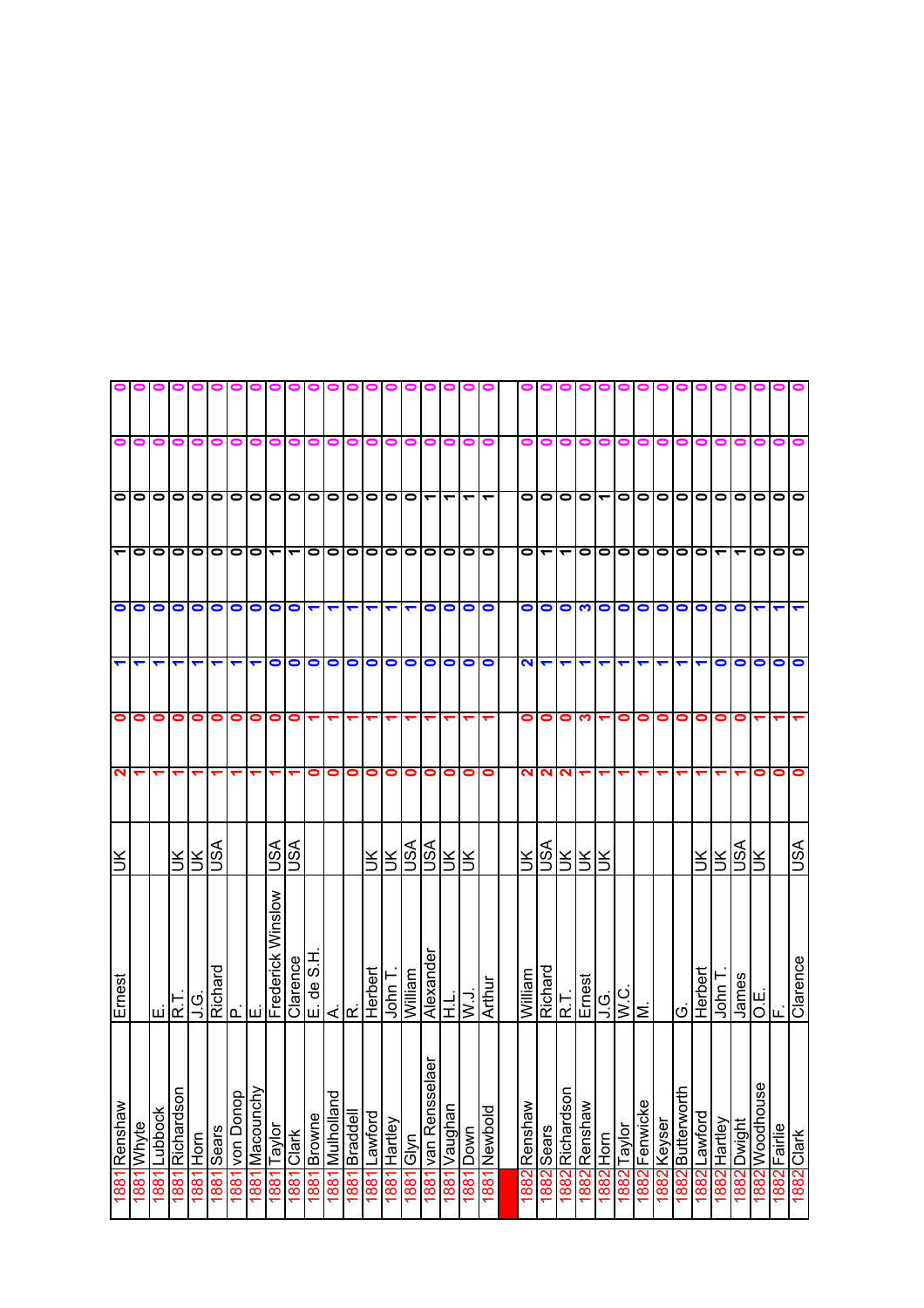|                      |                           |                      |                          |                          |                      |                            |                |                          | 0 O I        |            |            | 00            | o                |           |               |           |              |             | 000                      |                          |                      |              |                          |                         |              |         |           |                            |                      |           |                        |               |                                      |
|----------------------|---------------------------|----------------------|--------------------------|--------------------------|----------------------|----------------------------|----------------|--------------------------|--------------|------------|------------|---------------|------------------|-----------|---------------|-----------|--------------|-------------|--------------------------|--------------------------|----------------------|--------------|--------------------------|-------------------------|--------------|---------|-----------|----------------------------|----------------------|-----------|------------------------|---------------|--------------------------------------|
| 0                    | 0                         | o                    | 0                        | 0                        | 0                    |                            |                |                          |              |            |            |               |                  |           |               |           |              | o           | 0                        | 0                        | 0                    | 0            |                          |                         |              |         |           |                            |                      |           |                        |               |                                      |
|                      | $\frac{1}{1}$             | $\blacktriangledown$ | $\overline{\phantom{0}}$ | $\bullet$                | lolo                 |                            | $\bullet$      | $\bullet$                | $\bullet$    | $\bullet$  |            | olololo       |                  |           | $\bullet$     | $\bullet$ | $\bullet$    |             | O O O O <                |                          |                      |              | $\overline{\phantom{0}}$ | ے                       | ᠆            | 0       | $\bullet$ | 0 0 0                      |                      |           | $\bullet$              | ے             | $\bullet$                            |
|                      | 0                         | $\bullet$            | $\bullet$                | $\overline{\phantom{0}}$ | $\circ$              | $\bullet$                  | $\bullet$      | $\overline{\phantom{0}}$ | $\bullet$    | lo         | $\bullet$  | ololo         |                  |           | $\bullet$     | $\bullet$ | $\bullet$    | $\bullet$   | $\overline{\phantom{0}}$ | $\overline{\phantom{a}}$ |                      | 0            | $\bullet$                | $\bullet$               | $\bullet$    | 0       | $\bullet$ | $\blacktriangledown$       | $\blacktriangledown$ | $\bullet$ | $\bullet$              | $\bullet$     |                                      |
| $\blacktriangledown$ | $\bullet$                 | $\bullet$            | $\bullet$                | $\bullet$                | $\blacktriangledown$ | ↽                          | ↽              | ↽                        | 0            | $\bullet$  | $\bullet$  | $\bullet$     | $\circ$          |           | $\bullet$     | $\bullet$ | $\bullet$    | $\bullet$   | $\bullet$                | $\bullet$                | $\blacktriangledown$ | $\bullet$    | $\bullet$                | $\bullet$               | $\bullet$    | 0       | $\bullet$ | $\bullet$                  | $\bullet$            |           | ↽                      | $\bullet$     |                                      |
| $\bullet$            | $\bullet$                 | $\bullet$            | $\bullet$                | ↽                        | ↽                    | ↽                          |                | 0                        | ↽            | ↽          | ↽          | ↽             |                  |           |               |           |              |             | $\bullet$                | $\bullet$                | $\bullet$            | $\bullet$    | $\bullet$                | $\bullet$               | $\bullet$    | S       | $\sim$    |                            |                      |           |                        |               | 0                                    |
|                      |                           |                      |                          | 0                        |                      |                            |                |                          | 0            | 0          | 0          | 0             | $\bullet$        | $\bullet$ | 0             | 0         | 0            | 0           | 0                        | $\bullet$                | ᠆                    |              |                          |                         |              | 0       | 0         | $\bullet$                  | 0                    |           |                        |               |                                      |
| $\bullet$            | 0                         | 0                    | 0                        | N                        | ᠵ                    |                            |                |                          |              |            |            |               |                  |           |               |           |              |             |                          |                          | 0                    | 0            | $\bullet$                | 0                       | 0            | ო       | 2         | ี N                        | N                    |           |                        |               |                                      |
|                      | š                         |                      |                          | S∕SU                     |                      | <u>RRR</u>                 |                | JSA                      |              | vsn        |            |               | š                |           |               | š         | š            |             |                          | š                        |                      | ŠŠ           |                          | VSU                     |              |         | $\preceq$ | <u>iajzjz</u>              |                      |           |                        | ₹l₹           |                                      |
| ய்                   | $\frac{10}{\frac{10}{3}}$ |                      | Crawford                 | Richard                  |                      | <u>uvejlli/V</u><br>TsəuJ∃ | IC.W.          | James                    | $\Box$       | Howard     |            | ⊢             | Herbert          |           | $\frac{1}{2}$ |           | Herbert      | $E.$ de S.H |                          |                          |                      |              |                          | Alexander               | Arthur       | ≏       | W`O       | Richard                    | William              | Herbert   | 다.<br><u>H'S</u> ap 'ヨ |               | Ernest                               |
| 1882 Lubbock         | Russell                   | 1882 Smith           | 1882 Nightingale         | 1883 Sears               | 1883 Renshaw         | weusued c881               | 1883 Grinstead | 1883 Dwight              | 1883 Stewart | 883 Taylor | I883 Whyte | 1883 Williams | 1883 Wilberforce | Fenwicke  | 1883 Clark    | 1883 Horn | 1883 Lawford | 1883 Browne | 1883 Grindstead          | 1883 Weldon              | 1883 Fuller          | 1883 Mitford | 1883 Russell             | āēr<br>1883 van Renssel | 1883 Newbold | Stewart | Grinstead | 1884 Sears<br>1884 Renshaw |                      | Lawford   | Browne                 | 1884 Williams | weqsuə <del>d</del> <mark>ba4</mark> |
|                      | 1882                      |                      |                          |                          |                      |                            |                |                          |              |            |            |               |                  | 18831     |               |           |              |             |                          |                          |                      |              |                          |                         |              | 1884    | 1884      |                            |                      | 1884      | 1884                   |               |                                      |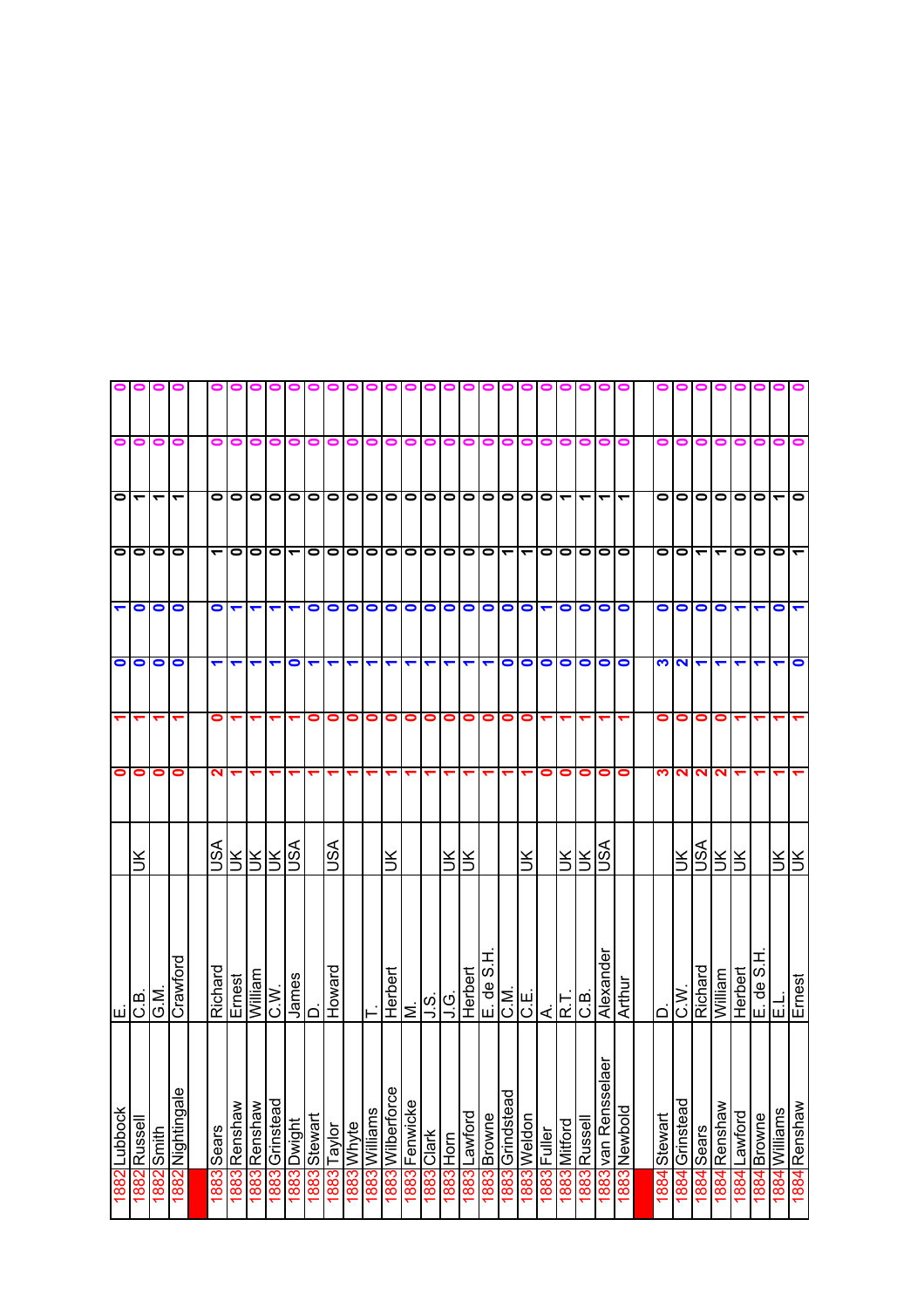|              |           | $\bullet$                | $\bullet$                | $\bullet$            | $\overline{\mathbf{c}}$ | 0         | $\sim$       | ŠК             | Ernest             | 1886 Lewis                    |      |
|--------------|-----------|--------------------------|--------------------------|----------------------|-------------------------|-----------|--------------|----------------|--------------------|-------------------------------|------|
|              |           | $\bullet$                | ᠆                        | <b>NN</b>            | ↽                       | ี่        | N            | VSU            | James              | 1886 Dwight                   |      |
|              |           | $\bullet$                | $\bullet$                |                      | $\mathbf{z}$            | ี         | 2            | š              | ェ                  | 1886 Grove                    |      |
|              |           | 0                        | 0                        | 0                    | ∾                       | 0         | ∾            |                | Į<br>ဟ<br>₽e<br>ய் | 1886 Browne                   |      |
|              |           |                          |                          |                      |                         |           |              |                |                    |                               |      |
|              |           | ↽                        | $\bullet$                | $\bullet$            | $\bullet$               |           | 0            | SSU            | Henry              | 1885 Slocum                   |      |
|              |           | $\blacktriangledown$     | $\bullet$                | $\bullet$            | $\bullet$               |           | 0            |                | <b>L.A</b>         | vejuezSp89                    |      |
|              |           | $\overline{\phantom{0}}$ | $\bullet$                | $\bullet$            | $\bullet$               |           | 0            |                | C.E.               | <b>1885</b> Farrer            |      |
|              |           | $\bullet$                | $\bullet$                |                      | $\bullet$               |           | 0            | SA             | Godfrey            | l 885 Brinley                 |      |
|              |           | $\bullet$                | $\bullet$                | ↽                    | $\bullet$               |           | 0            |                | ∢                  | Thomson                       | 1885 |
|              |           | $\bullet$                | $\bullet$                | 0                    |                         | 0         |              |                |                    | 1885<br>Salmon                |      |
|              |           | $\bullet$                | $\bullet$                | $\bullet$            | ᠆                       | 0         |              | š              | Patrick            | 1885 Bowes-Lyor               |      |
| 0000000      |           |                          | $\bullet$                | $\bullet$            |                         | $\bullet$ |              |                |                    | 1885 Chatterton               |      |
|              | 0         |                          | $\overline{\phantom{a}}$ | $\bullet$            | $\blacktriangledown$    | 0         | ᡪ            |                | <<br>∓             | 1885 Emmons                   |      |
|              | 0         | $\frac{1}{\sqrt{2}}$     | $\bullet$                | $\bullet$            | ↽                       | 0         |              |                |                    | 1885 Riddell                  |      |
|              | 0         |                          | $\overline{\phantom{0}}$ | $\blacktriangledown$ | $\bullet$               |           |              | š              | Ernest             | 1885 Renshaw                  |      |
|              |           | $\overline{\phantom{0}}$ | $\bullet$                | $\bullet$            | ↽                       |           |              |                | $\overline{W}$ .   | I885 Knapp                    |      |
|              | 0         | $\overline{\phantom{0}}$ | $\bullet$                | ↽                    | ↽                       |           |              |                | C.<br>Ernest       | <b>885 Ross</b>               |      |
|              |           | $\bullet$                | 0                        | ↽                    | ᠆                       |           |              | š              |                    | lLewis                        | 1885 |
|              |           | $\bullet$                | ے                        | $\bullet$            | ↽                       | 0         | N            | š              | William            | 1885 Renshaw                  |      |
|              |           |                          | $\bullet$                | $\bullet$            |                         | 0         | $\mathbf{N}$ |                | E. de S.           | 1885 Browne                   |      |
|              |           | $\overline{\phantom{a}}$ | $\circ$                  |                      | <b>NN</b>               |           | N            |                | Herbert            | 1885 Lawford                  |      |
|              |           |                          | ے                        | $\sim$               | ↽                       | N         | ี N          | <b>NSK</b>     | James              | Dwight                        | 1885 |
| o            |           | $\bullet$                | ᠆                        | $\bullet$            | 2                       | 0         | ∾            | VSL            | Richard            | Sears                         | 1885 |
|              |           |                          |                          |                      |                         |           |              |                |                    |                               |      |
|              |           | ٣                        | $\bullet$                | $\bullet$            | $\bullet$               |           | 0            | ÌЮ             | Ernest             | 1884 Lewis                    |      |
|              | 0         | ᠆                        | $\bullet$                | $\bullet$            | $\bullet$               |           | 0            |                | Arthur             | 1884 Newbold                  |      |
|              | 0         | ٣                        | $\bullet$                | $\bullet$            | $\bullet$               |           | 0            |                | Alexande           | aer<br>1884 van Renssel       |      |
| <b>OOOOO</b> | 0         |                          |                          | $\blacksquare$       | $\bullet$               |           | 0            | <b>NSL</b>     | .<br>כ             | 1884 Horn                     |      |
|              | 0         | 00                       | $\circ$  0               | $\blacktriangledown$ | $\bullet$               |           | 0            | $rac{NK}{150}$ | Herbert<br>Howard  | 1884 Taylor                   |      |
|              | 0         | $\bullet$                | $\bullet$                | $\mathbf{\Omega}$    | $\bullet$               | ຼ         | 0            |                |                    | 1884 Wilberforce              |      |
|              | 0         | $\bullet$                | ٣                        | $\bullet$            | 0                       | 0         |              | S∕S            | James              | 1884 Dwight                   |      |
|              | 0         | $\bullet$                | $\bullet$                | $\bullet$            |                         | 0         |              |                | <b>Bruce</b>       | Vewsl <b>b</b> <sub>881</sub> |      |
|              | 0         | $\bullet$                | 0                        | $\bullet$            |                         | 0         |              |                | œ                  | 1884 Gamble                   |      |
|              | 0         | 00                       | $\bullet$                | $\bullet$            | ↽                       | 0         | ↽            |                | ≏<br>≶             | Knapp                         | 884  |
|              | $\bullet$ |                          | $\bullet$                | $\bullet$            | $\blacktriangledown$    | $\bullet$ |              |                |                    | Brind                         | 1884 |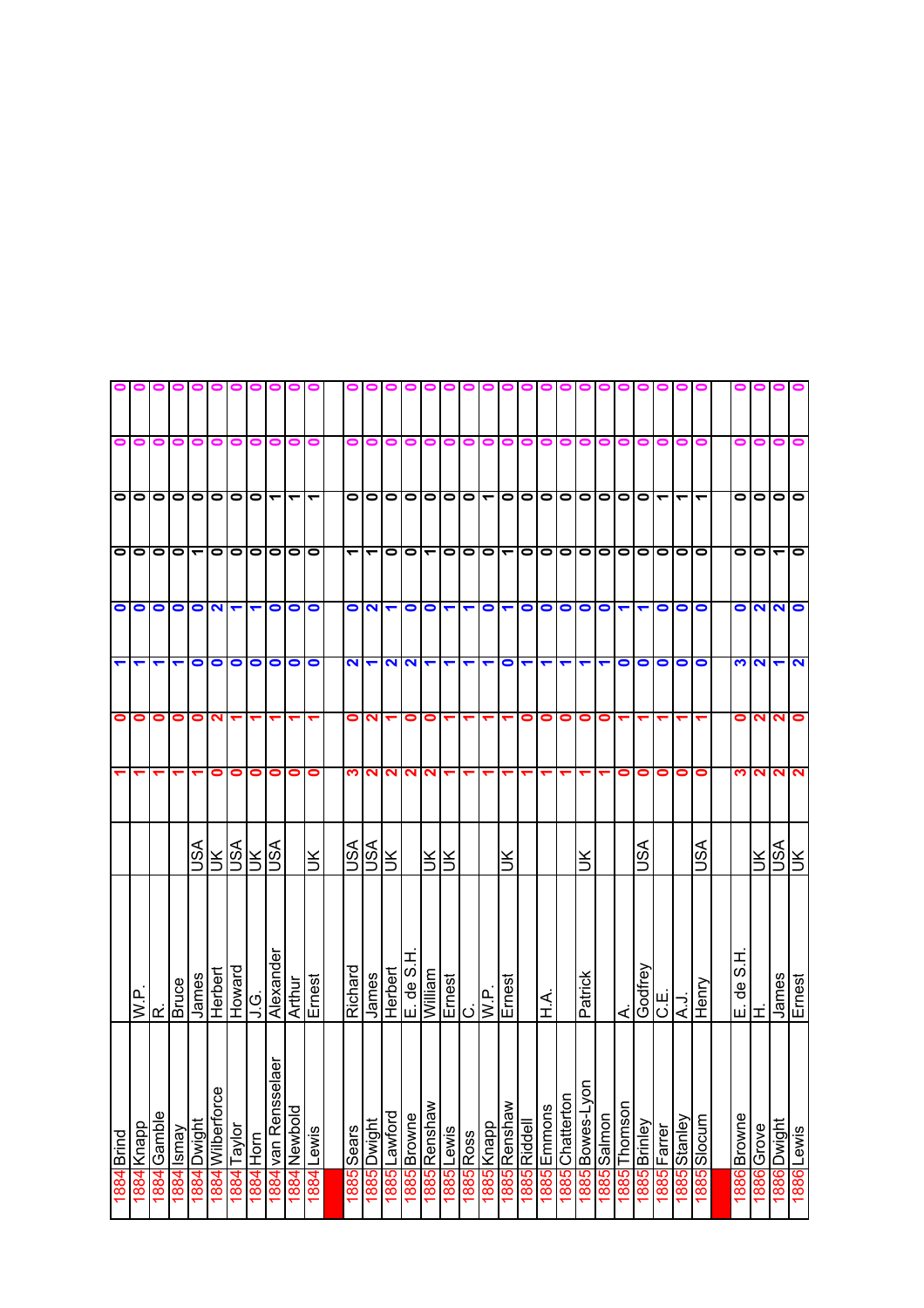|                 |                      |              |                          |                                                         |                            |                       | o o o o o o o o o o o o o |                |                     |            |            |           |                              |                            |              | 9                        |             |                               |              |                      |              | 000000                   |                          | 00                       | o         |           | 00        |            |           |                          |                   |                      |                      |                |
|-----------------|----------------------|--------------|--------------------------|---------------------------------------------------------|----------------------------|-----------------------|---------------------------|----------------|---------------------|------------|------------|-----------|------------------------------|----------------------------|--------------|--------------------------|-------------|-------------------------------|--------------|----------------------|--------------|--------------------------|--------------------------|--------------------------|-----------|-----------|-----------|------------|-----------|--------------------------|-------------------|----------------------|----------------------|----------------|
| 0               | $\bullet$            | 0            | 0                        | 0                                                       | 0                          | 0                     |                           |                |                     |            |            | 0         | 0                            |                            |              | 0                        |             | 0                             | 0            | 0                    | 0            |                          | 0                        |                          |           |           |           |            |           |                          |                   |                      |                      |                |
|                 | 0000000000000000000  |              |                          |                                                         |                            |                       |                           |                |                     |            |            |           |                              |                            |              | $\overline{\phantom{a}}$ |             |                               |              |                      |              |                          | $\overline{\phantom{a}}$ | $\overline{\phantom{0}}$ |           | ololol    |           | 0 0 0      |           |                          | $\bullet$         | $\blacktriangledown$ | 00                   |                |
| $\circ$         | $\blacktriangledown$ |              | $\overline{\phantom{0}}$ |                                                         | $\circ$                    | $\bullet$             | $\bullet$                 | $\bullet$      | $\bullet$           | 00         |            | 1010      |                              | $\bullet$                  | ᠆            | ᠆                        | $\bullet$   | $\bullet$                     | $\bullet$    | 00                   |              | $\bullet$                | 00                       |                          | $\bullet$ | lolo      |           | ے          | $\bullet$ | $\overline{\phantom{0}}$ | $\bullet$         | $\bullet$            | 0   0                |                |
| $\bullet$       | $\bullet$            | $\bullet$    | $\bullet$                | $\sim$                                                  |                            | $\bullet$             | O                         | 0              | $\bullet$           | $\bullet$  | $\bullet$  | $\bullet$ | $\bullet$                    | $\bullet$                  | $\bullet$    | 0                        | $\bullet$   | $\blacktriangledown$          | ↽            | $\blacktriangledown$ | $\bullet$    | $\bullet$                | $\bullet$                | $\bullet$                | $\bullet$ | $\bullet$ | $\bullet$ | ↽          | $\bullet$ | $\bullet$                | $\mathbf{\Omega}$ | $\blacktriangledown$ | $\blacktriangledown$ | $\bullet$      |
| $\mathbf{N}$    | ↽                    |              | ᠆                        | ᠆                                                       | $\blacktriangledown$       | ↽                     | ↽                         |                |                     |            |            |           | ↽                            |                            | 0            | 0                        | $\bullet$   | $\bullet$                     | $\bullet$    | $\circ$              |              |                          | $\circ$                  | $\bullet$                | 4         |           |           |            | N         |                          |                   |                      | ↽                    | $\blacksquare$ |
| 0               | 0                    | 0            | 0                        | 2                                                       |                            | 0                     | 0                         | 0              | 0                   | 0          | 0          | 0         | 0                            | 0                          | 0            | 0                        | 0           |                               |              | ᠆                    |              |                          |                          |                          | 0         | 0         | 0         |            | 0         | 0                        | N                 | 2                    |                      | 0              |
| $\mathbf{N}$    | $\mathbf{N}$         | $\mathbf{N}$ | $\mathbf{\Omega}$        | ᠆                                                       | ᠆                          | ↽                     | ↽                         |                |                     |            |            |           |                              |                            |              |                          |             | 0                             | $\bullet$    | 0                    | 0            | 0                        | $\bullet$                | $\bullet$                | 4         | 4         | S         | ິ          | N         | 2                        |                   |                      |                      |                |
| š               |                      | VSN          |                          | $\frac{1}{2}$ $\frac{1}{2}$ $\frac{1}{2}$ $\frac{1}{2}$ |                            |                       | ÌК                        | VSN            |                     |            |            |           |                              |                            | š            |                          |             | š                             |              |                      |              |                          |                          | S∕S                      | lЖ        | ŠЕ        |           | Ж          |           | VSN                      | š                 | <b>ASU</b>           | ÌХ                   |                |
| Patrick         | ن<br>۱ء              | Richard      | William                  | Herbert                                                 |                            | R. Livingston<br>W.N. | 忈                         | Henry          |                     | Herbert    | G.B        | Godfrey M |                              | က<br>$\vdash$              | Ernest       | Σ                        |             | James Willoughby<br> -<br> H. |              |                      | ۲.Y          | C.E.<br>Godfrey          |                          | Howard                   | ᆂ         | Ernest    | E. de S.  | Patrick    | ن<br>ن    | Richard                  | Herbert           | Henry                | Ernest               | µ6iə⊤          |
| 1886 Bowes-Lyor | Fenwicke             | 1886 Sears   | 1886 Renshaw             | 1886 Lawford                                            | <mark>1886</mark> Beeckman | 1886 Armstrong        | 1886 Williams             | 1886<br>Slocum | <b>1886</b> Riddell | 1886 Chipp | sived 9881 |           | 1886 Brinley<br>1886 Cropper | 1 <mark>886</mark> Campion | 1886 Renshaw | 1886 Fenwicke            | 1886 Hudson | 1886 Hamilton                 | 1886 Baldwin | 1886 Lyon            | T886 Stanley | ∕lapuia <mark>988</mark> | 1886 Farrer              | l 886 Taylor             | Grove     | Lewis     | Browne    | Bowes-Lyor | Chase     | Sears                    | Lawford           | Slocum               | 1887 Renshaw         | 1887 Bonsal    |
|                 | 1886                 |              |                          |                                                         |                            |                       |                           |                |                     |            |            |           |                              |                            |              |                          |             |                               |              |                      |              |                          |                          |                          | 1887      | 1887      | 1887      | 1887       | 1887      | 1887                     | 1887              | 1887                 |                      |                |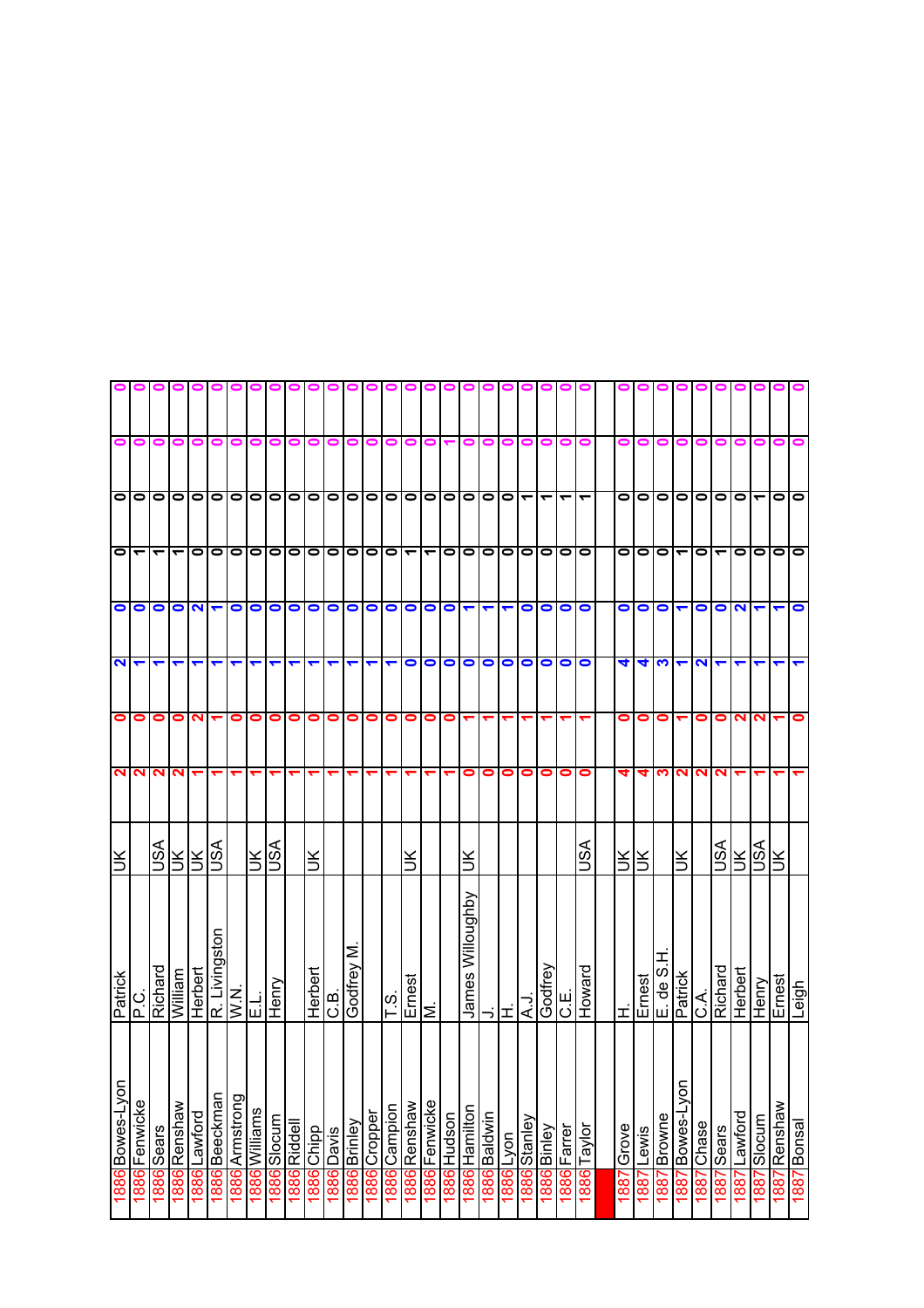|                      |               |                   |                       |                             |               |               | <b>OOOOOOOOOOOO</b> |                          |              |                      |                       |                      |                         |                           |                      |                          |            |                      |            |                 |                          |                           | 91            |                       |                      |                                                                                                                                                                                                                                                                                                                                                                                                       |           |                      |                   |                          |               |                   |            |            |
|----------------------|---------------|-------------------|-----------------------|-----------------------------|---------------|---------------|---------------------|--------------------------|--------------|----------------------|-----------------------|----------------------|-------------------------|---------------------------|----------------------|--------------------------|------------|----------------------|------------|-----------------|--------------------------|---------------------------|---------------|-----------------------|----------------------|-------------------------------------------------------------------------------------------------------------------------------------------------------------------------------------------------------------------------------------------------------------------------------------------------------------------------------------------------------------------------------------------------------|-----------|----------------------|-------------------|--------------------------|---------------|-------------------|------------|------------|
| 0                    | 0             | 0                 | 0                     | 0                           | 0             | 0             |                     | 0                        |              | 0                    | 0                     | o                    | 0                       | 0                         | o                    | 0                        | 0          | 0                    | 0          | 0               | o                        | o                         |               |                       |                      | 0                                                                                                                                                                                                                                                                                                                                                                                                     | 0         | o                    | o                 | 0                        |               | 0                 | o          |            |
|                      | 000           |                   |                       |                             |               |               | 0 0 0 0 0           |                          |              |                      |                       |                      | 0 0 0 0 0               | $\overline{\phantom{0}}$  | $\blacktriangledown$ | $\overline{\phantom{0}}$ | $\bullet$  | 000                  |            |                 | $\overline{\phantom{a}}$ | $\lceil \cdot \rceil$     |               |                       |                      |                                                                                                                                                                                                                                                                                                                                                                                                       |           | 0 0 0 0 0            |                   | $\overline{\phantom{0}}$ |               | O O O O           |            |            |
|                      | O O O         |                   |                       | lololo                      |               |               | $\bullet$           | $\overline{\phantom{0}}$ | ᠆            |                      | ↽                     | $\bullet$            | $\bullet$               | $\bullet$                 | $\bullet$            | $\bullet$                | $\bullet$  | $\blacktriangledown$ | $\circ$    |                 | $\bullet$                | $\circ$ $\circ$           |               |                       |                      | lololol                                                                                                                                                                                                                                                                                                                                                                                               |           |                      | $\bullet$         | $\blacksquare$           | $\circ$       | 0 0 0             |            |            |
|                      | $\bullet$     | $\bullet$         |                       | $\circ$                     | $\circ$       |               | $\bullet$           | $\bullet$                | $\bullet$    | $\bullet$            | O                     | $\blacktriangledown$ | $\blacktriangledown$    | $\bullet$                 | 0                    |                          | $\bullet$  |                      |            |                 |                          | 000000                    |               |                       |                      | 0000                                                                                                                                                                                                                                                                                                                                                                                                  |           |                      | $\bullet$         | $\bullet$                | $\bullet$     | $\bullet$         | $\circ$    |            |
| $\blacktriangledown$ | ↽             | ↽                 | ↽                     | ↽                           | ↽             | ↽             | ↽                   | $\bullet$                | 0            | $\bullet$            | $\bullet$             | $\bullet$            | $\bullet$               | $\bullet$                 | $\bullet$            | $\bullet$                | 4          |                      |            |                 |                          | $\frac{N N N N N }{\tau}$ |               |                       | $\blacktriangledown$ |                                                                                                                                                                                                                                                                                                                                                                                                       | ↽         |                      |                   |                          |               |                   |            | ↽          |
| $\bullet$            | 0             | 0                 | 0                     | $\bullet$                   | 0             | 0             | 0                   | 0                        | 0            | 0                    | $\bullet$             |                      |                         |                           |                      |                          | 0          | $\bullet$            | <b>NN</b>  |                 |                          | 0                         | ON            |                       | $\bullet$            | $\bullet$                                                                                                                                                                                                                                                                                                                                                                                             | $\bullet$ | 0                    | 0                 | 0                        | 0             | 0                 | $\bullet$  | $\bullet$  |
|                      |               |                   |                       |                             |               | ᡪ             |                     |                          |              |                      |                       | 0                    | 0                       | 0                         | 0                    | 0                        | 4          | က                    | <b>NN</b>  |                 |                          | <b>NNN</b>                |               |                       |                      |                                                                                                                                                                                                                                                                                                                                                                                                       |           |                      |                   |                          |               |                   |            |            |
|                      |               | Aus               |                       |                             | S∕S∪          |               |                     | š                        |              |                      | ASU                   |                      | š                       |                           |                      | §∧                       |            |                      |            | <u>RIRIRIRI</u> |                          | S∕S                       |               | Ast                   |                      |                                                                                                                                                                                                                                                                                                                                                                                                       |           |                      |                   |                          |               | Aus               |            |            |
| H<br>N               | w<br>௳        | Brereton<br>Percy |                       | $\frac{1}{2}$ $\frac{1}{2}$ | R. Livingston | ن<br>آ        |                     | Herbert                  |              | R.D                  | James                 | <u>ଠ</u> ି           | 몒뗸                      |                           |                      | Howard                   | Ernest     |                      |            |                 | Ernest<br>H.<br>Emick    | Henry<br>G.               |               |                       |                      | $\frac{1}{2} \frac{1}{2} \frac{1}{2} \frac{1}{2} \frac{1}{2} \frac{1}{2} \frac{1}{2} \frac{1}{2} \frac{1}{2} \frac{1}{2} \frac{1}{2} \frac{1}{2} \frac{1}{2} \frac{1}{2} \frac{1}{2} \frac{1}{2} \frac{1}{2} \frac{1}{2} \frac{1}{2} \frac{1}{2} \frac{1}{2} \frac{1}{2} \frac{1}{2} \frac{1}{2} \frac{1}{2} \frac{1}{2} \frac{1}{2} \frac{1}{2} \frac{1}{2} \frac{1}{2} \frac{1}{2} \frac{$<br>ا ۱ ا |           | $\overline{4}$ E.    |                   | လ<br>$\overline{A}$ .H.  | P.C.          | Percy Brereton    | 1 S        | C.A.       |
|                      |               |                   |                       | ⊢                           |               |               |                     |                          | ட்           |                      |                       |                      |                         |                           |                      |                          |            |                      |            |                 |                          |                           |               |                       |                      |                                                                                                                                                                                                                                                                                                                                                                                                       |           |                      |                   |                          |               |                   |            |            |
| 1887 Young           | Sears<br>1887 | Colquhoun<br>1887 | <b>Aqiwog</b><br>1887 | 1887 Campion                | 1887 Beeckman | 1887 Fenwicke | 1887 Cropper        | 1887 Wilberforce         | 1887 Wilding | <b>Haman</b><br>1887 | <b>µuBiwg</b><br>4887 | Chaytor<br>1887      | <b>Williams</b><br>1887 | ᇰ<br>Barratt-Smit<br>1887 | Crispe<br>1887       | Taylor<br>1887           | 1888 Lewis | 1888 Renshaw         | 1888 Grove | 1888 Meers      | 1888 Bowes-Lyor          | 1888 Slocum               | 1888 Hamilton | <b>1888 Macmullen</b> | 1888 Campion         | 1888 Sears<br>1888 Webb                                                                                                                                                                                                                                                                                                                                                                               |           | <b>Ziffo</b><br>1888 | Mansfield<br>1888 | 1888 Post                | 1888 Fenwicke | Colquhoun<br>1888 | 1888 Chase | 1888 Chase |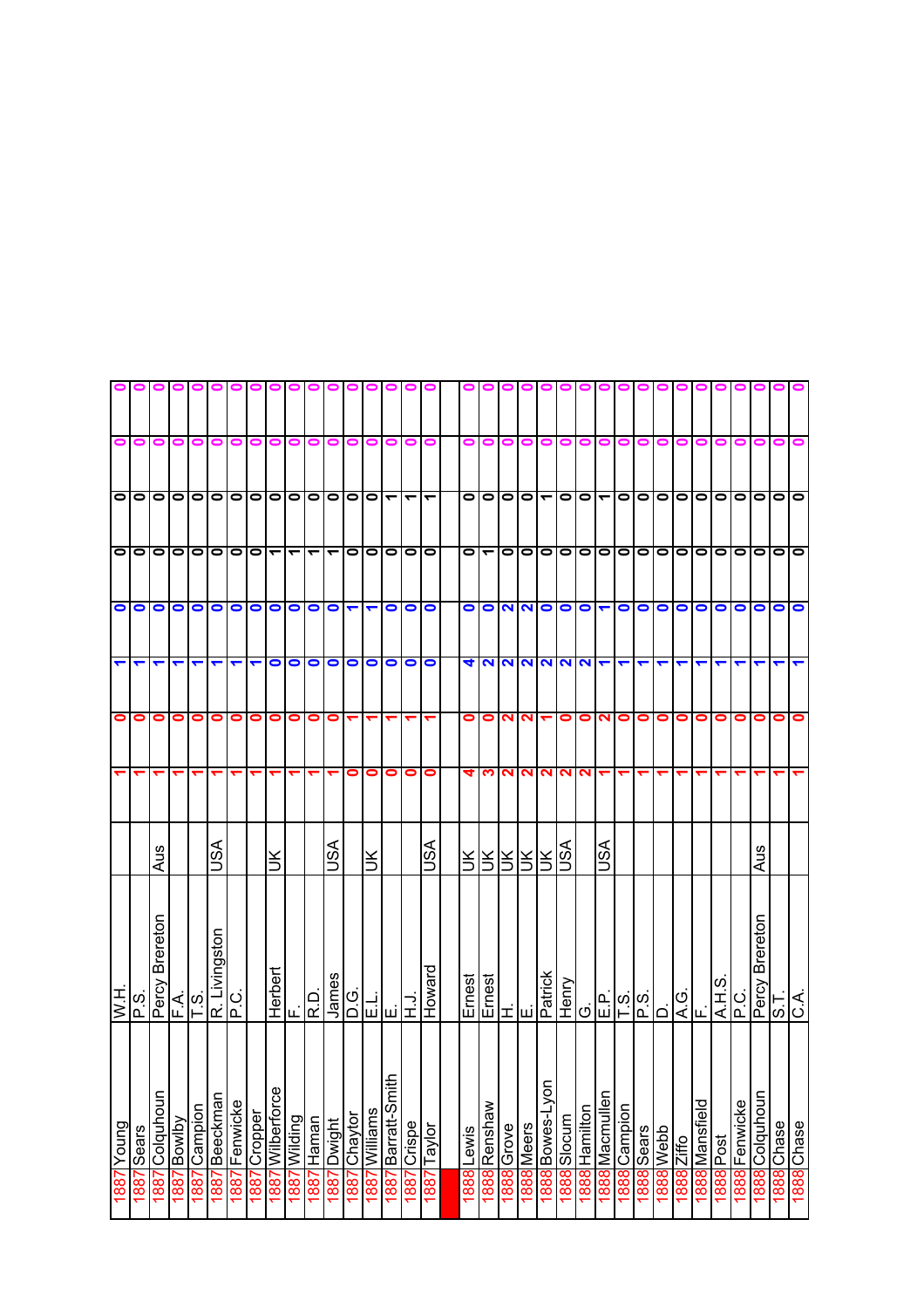|           |           | lo                       | 0   0                    | $\bullet$            |                      | $\bullet$ |                   |               |                                                       | 1889 Chase                |  |
|-----------|-----------|--------------------------|--------------------------|----------------------|----------------------|-----------|-------------------|---------------|-------------------------------------------------------|---------------------------|--|
|           |           | $\bullet$                |                          | $\bullet$            |                      | 0         |                   |               |                                                       | 1889 Carter               |  |
|           |           | $\bullet$                |                          | $\bullet$            |                      | 0         |                   |               | ا هزام ا<br>ا دار ا                                   | 1889 Brown                |  |
|           |           | $\bullet$                | $\circ$                  | $\bullet$            |                      | 0         |                   |               | エの<br>$\frac{\omega}{\sigma}$<br>щі                   | 1889 Browne               |  |
|           |           | $\bullet$                | $\bullet$                | 0                    |                      | 0         |                   |               |                                                       | 1889 Shuter               |  |
|           |           | $\bullet$                | $\bullet$                | $\bullet$            |                      | 0         |                   |               | ن<br>ج                                                | <b>Ziffo</b><br>1889      |  |
|           |           |                          |                          | $\bullet$            |                      | 0         |                   |               | $\overline{M.H}$                                      | Taylor<br>1889            |  |
|           | 0         |                          |                          | $\bullet$            |                      | 0         |                   |               |                                                       | <b>1889</b> Mansfield     |  |
|           |           | lololo                   | lololo                   | O                    |                      | $\bullet$ |                   |               |                                                       | uooN 6881                 |  |
|           |           | $\bullet$                | $\bullet$                | $\bullet$            |                      | 0         |                   |               | $\mathsf{E}^{\mathsf{loc}}_{\mathsf{I}^{\mathsf{L}}}$ | l889 Jayne                |  |
|           |           | $\bullet$                | $\bullet$                |                      |                      |           |                   | ASU           | Robert P                                              | 1889 Hutington            |  |
|           |           | $\bullet$                | $\blacktriangledown$     | $\sim$               | $\bullet$            | $\sim$    |                   | $\preceq$     | Ernest                                                | 1889 Renshaw              |  |
|           |           | $\bullet$                | $\overline{\phantom{0}}$ | $\bullet$            | ↽                    | 0         | $\mathbf{\Omega}$ |               | Howard                                                | 1889 Taylor               |  |
|           |           | $\bullet$                | $\blacktriangledown$     | $\bullet$            | $\blacktriangledown$ | 0         | $\mathbf{N}$      | $\frac{1}{2}$ |                                                       | 1889 Renshaw              |  |
|           | 0         | $\bullet$                |                          |                      |                      | 0         |                   |               | <u>Ernest</u><br>M.<br>William                        | 1889 Fenwicke             |  |
|           | o         | $\overline{\phantom{a}}$ | $O O -$                  | $\circ$              | $N$ $N$ $N$ $\tau$   |           | <b>NNN</b>        | Šl            |                                                       | 889 Lewis                 |  |
|           | 0         | $\bullet$                |                          | $\blacktriangledown$ |                      |           |                   | Šl            | Harold                                                | 1889 Barlow               |  |
|           |           | $\bullet$                | $\overline{\phantom{0}}$ | $\bullet$            |                      | 0         | ∾                 | vsn           | Henry                                                 | 1889<br>Slocum            |  |
|           |           | 0                        | 0                        | 0                    | <u>က</u>             | 0         | ო                 |               | Ö                                                     | 1889 Hamilton             |  |
|           |           |                          |                          |                      |                      |           |                   |               |                                                       |                           |  |
|           |           | ᠆                        | $\bullet$                | $\bullet$            | $\bullet$            |           | 0                 | ¥             | Herbert                                               | 1888 Wilberforce          |  |
|           |           |                          |                          | $\bullet$            |                      |           | 0                 | VSU           | Clarence                                              | 1888 Hobart               |  |
|           |           | 0 0 —                    | 10 IO                    | $\blacksquare$       | olo                  |           | 0                 | $\leq$        | Herbert                                               | 1888 Lawford              |  |
| $\bullet$ |           |                          | $\bullet$                | ↽                    | $\bullet$            |           | 0                 |               | de S.H.<br>Шi                                         | 888 Browne                |  |
| 0         |           | $\bullet$                | $\bullet$                | ↽                    | $\bullet$            |           | 0                 |               |                                                       | aiwbled <mark>B88</mark>  |  |
| o         |           | $\bullet$                | $\bullet$                | ↽                    | $\bullet$            |           | 0                 | ŠК            | James Willoughby                                      | 1888 Hamilton             |  |
| 0000      |           | $\bullet$                | $\bullet$                | $\frac{1}{2}$        | $\bullet$            |           | 0                 | ASU           | Howard                                                | 1888 Taylor               |  |
|           |           | $\bullet$                | $\bullet$                |                      | $\bullet$            | N         | 0                 | Ж             |                                                       | 1888 Barlow               |  |
|           |           |                          | $\bullet$                | $\bullet$            | $\bullet$            | 0         |                   | <b>IZN</b>    | F.<br>F.<br>Harold                                    | 1888 Wilding              |  |
|           | 0         | 0000                     | $\overline{\phantom{0}}$ | $\bullet$            | $\bullet$            | 0         | ᠆                 |               |                                                       | 1888 Wilding              |  |
|           |           |                          | $\blacktriangledown$     | O                    | $\bullet$            | 0         |                   | vsn           | Olivier                                               | 1888 Campbell             |  |
|           | 0         |                          | $\overline{\phantom{0}}$ | $\bullet$            | $\bullet$            | 0         |                   | $\leq$        | weilliw                                               | weusuay <mark>1888</mark> |  |
|           |           | $\bullet$                |                          | $\bullet$            | $\bullet$            | 0         |                   | vsn           | ৩<br>Valentine                                        | <b>IPH</b> 888            |  |
|           | 0         | $\circ$                  |                          | $\bullet$            | 0                    | 0         |                   |               | ص<br>م                                                | 1888 Haman                |  |
|           | 0         | 010                      | olo                      | $\bullet$            | ↽                    | 0         | ↽                 |               | ェ                                                     | <b>MoleH</b><br>1888      |  |
|           | $\bullet$ |                          |                          |                      | $\blacktriangledown$ | 0         |                   |               | ڢ<br>R.                                               | Carter<br>1888            |  |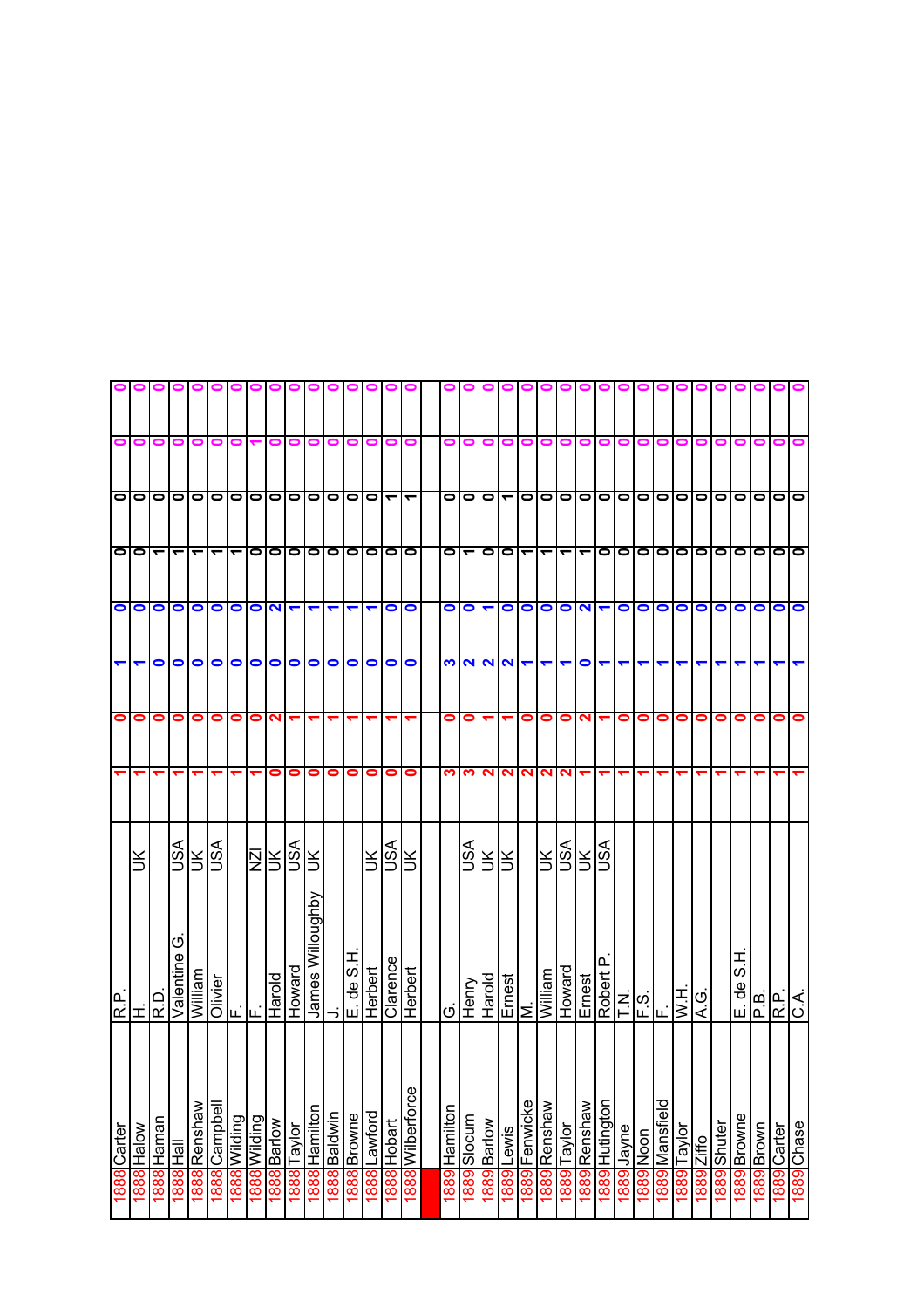|                      |                                                             |            |                      |                      |                         |            | 00000000                     |                          | $\blacksquare$           | $\blacksquare$       | o                            | $\blacksquare$   |                      |                      |                           |                 |                             |               |                      |                      |                      |                               |                    |              |                |           |                              |                  |                |             |            |              |                |              |
|----------------------|-------------------------------------------------------------|------------|----------------------|----------------------|-------------------------|------------|------------------------------|--------------------------|--------------------------|----------------------|------------------------------|------------------|----------------------|----------------------|---------------------------|-----------------|-----------------------------|---------------|----------------------|----------------------|----------------------|-------------------------------|--------------------|--------------|----------------|-----------|------------------------------|------------------|----------------|-------------|------------|--------------|----------------|--------------|
| 0                    | 0                                                           | 0          | 0                    | 0                    | 0                       | 0          |                              | 0                        | o                        | 0                    | o                            | 0                |                      | o                    | 0                         | 0               | 0                           | 0             | 0                    | 0                    | 0                    | o                             |                    |              |                |           | o                            |                  |                |             |            |              |                |              |
|                      | 000                                                         |            |                      | 00000                |                         |            |                              | $\overline{\phantom{0}}$ | $\overline{\phantom{0}}$ | $\blacktriangledown$ |                              | 0 0 0            |                      |                      |                           |                 |                             |               |                      |                      |                      | 0 0 0 0 0 0 0 0 0 0 0 0 0 0 0 |                    |              |                |           |                              |                  |                |             |            |              | O O O O        |              |
| O                    |                                                             | $\bullet$  |                      |                      |                         |            | 0 0 0 0 0                    |                          | $\bullet$                |                      | $\log$                       |                  | $\bullet$            | $\bullet$            |                           |                 |                             |               |                      |                      |                      | 0 0 0 0 0 0 0 0 0             |                    |              |                | 0 0 0 0   |                              |                  | $\bullet$      |             |            |              | 0 0 0 0 0      |              |
|                      | $\overline{\overline{\overline{O}}\overline{\overline{O}}}$ |            | $\blacktriangledown$ | $\blacktriangledown$ | $\overline{\mathbf{r}}$ |            | $\circ$                      |                          | $\bullet$                |                      |                              | $\circ$ $\circ$  | $\blacktriangledown$ | $\blacktriangledown$ | $\blacktriangledown$      | $\bullet$       |                             |               |                      |                      |                      | 00000000                      |                    |              |                | 0000      |                              |                  | $\bullet$      | $\bullet$   | $\bullet$  |              | 000            |              |
| $\blacktriangledown$ | $\bullet$                                                   | $\bullet$  | $\bullet$            | $\bullet$            | $\bullet$               | $\bullet$  | $\bullet$                    | $\bullet$                | $\bullet$                |                      | M <sub>1</sub>               |                  | ↽                    | ↽                    | ↽                         | ↽               | ↽                           | ↽             | $\blacktriangledown$ | $\blacktriangledown$ | $\blacktriangledown$ | ↽                             | ↽                  | ↽            |                |           |                              |                  |                |             |            |              |                | ↽            |
| $\bullet$            | 0                                                           |            |                      |                      |                         |            |                              |                          |                          |                      | 0                            | 0                |                      |                      |                           | 0               | 0                           | $\bullet$     | o                    | $\bullet$            | $\bullet$            | $\bullet$                     | $\bullet$          | $\bullet$    | $\bullet$      | $\circ$   |                              | 0                | 0              | 0           | 0          | 0            | $\bullet$      | $\bullet$    |
| $\blacktriangledown$ |                                                             | 0          | 0                    | $\bullet$            | 0                       | 0          | 0                            | 0                        | 0                        |                      | ကျပျ                         | N                |                      |                      |                           |                 |                             |               | ᠆                    | ↽                    | ᡪ                    |                               |                    |              |                |           |                              |                  |                |             |            |              |                |              |
| Aus                  |                                                             | ŠК         | ∀s∩                  |                      |                         |            | <u> R R R Q</u><br> K R Q    | vsn                      | Ж                        | Ιš                   | ASL                          | Ξ                | ∀s∩                  | ⋚                    |                           | vsn             | š                           |               |                      | š                    |                      | JSA                           |                    |              | S∕S            |           |                              |                  |                |             |            |              |                |              |
| Percy Brereton       | ⇒l≖                                                         |            | Quincy               | Harold               |                         |            | Valentine<br>E.<br>Valentine | Olivier                  | George                   | Ernest               | $\overline{\mathsf{Mainff}}$ | Joshua           | Olivier              |                      | Harold<br>G.<br>Robert P. |                 |                             |               |                      |                      |                      | Howard                        | $\overline{N}$ . H | A.E.         | Fred           | نىرات     | ᄑ<br>ဖ<br>$\frac{e}{\sigma}$ | James Willoughby | G.K.<br>R.P.   |             | )<br>ان    | ن<br>آ       |                |              |
| 1889 Colquhoun       | Jardine<br>1889                                             | 1889 Grove | weys 6881            | 1889 Mahoney         | 1889 Eames              | 1889 Meers | <b>II<sup>B</sup>H</b> 688   | 1889 Campbell            | 1889 Hillyard            | Lewis<br>1890        | Goodbody<br>0681             | im<br>Di<br>1890 | 1890 Campbell        | 1890 Barlow          | 1890 Hamilton             | l 890 Hutington | n <mark>1890 Mahoney</mark> | 1890 Marshall | 1890 Ziffo           | 1890 Meers           | 1890 Taylor          | 1890 Taylor                   | Taylor<br>1890     | I 890 Wright | VevoHj<br>1890 | ddeM 0681 | Browne<br>0681               | Hamilton<br>1890 | Belden<br>1890 | 1890 Carter | 1890 Chase | 1890 Chaytor | 1890 Hambridge | 1890 Cramond |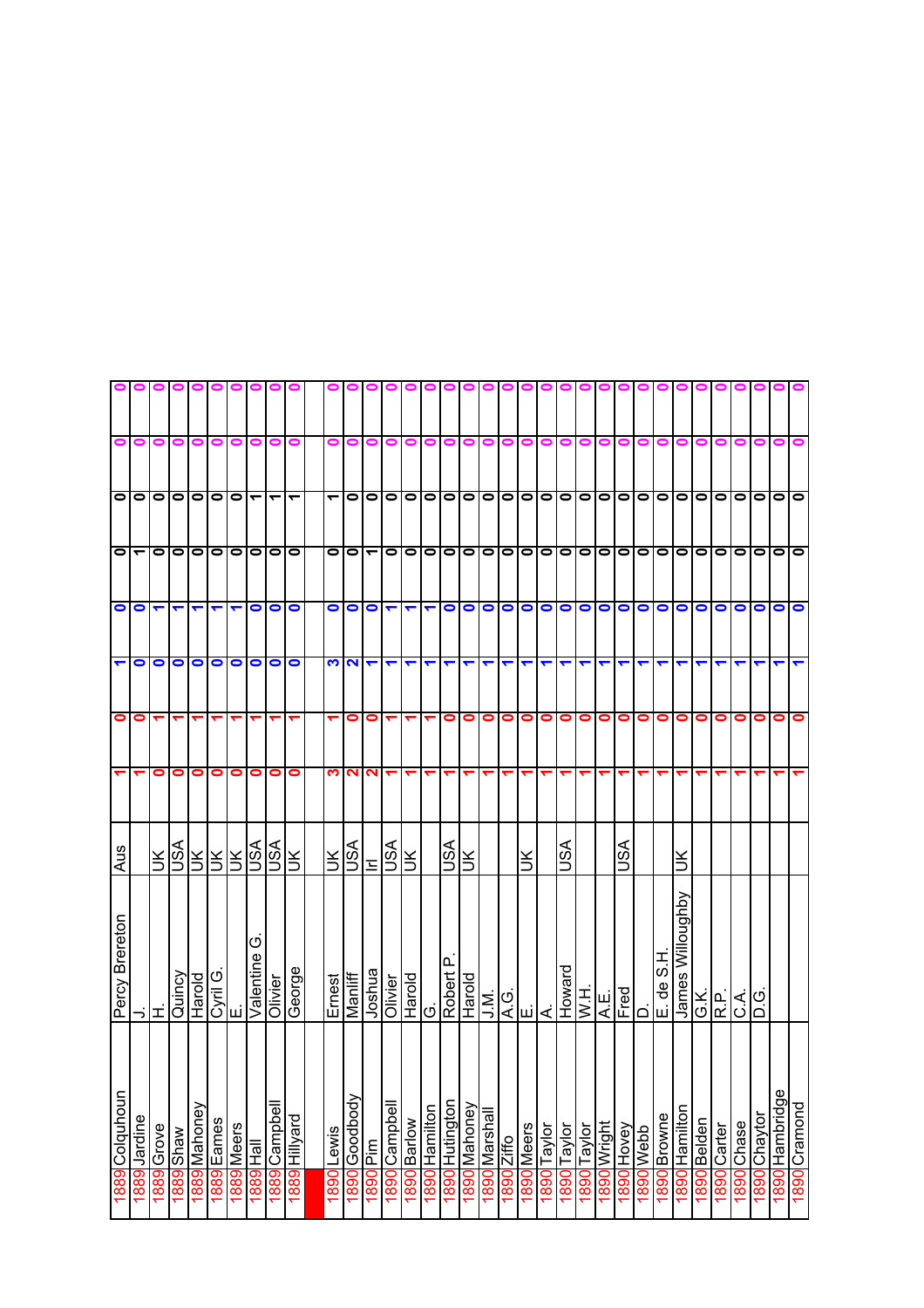|                          |                | 0                        |              |                          |                         |                           | <b>PPPPP</b> |                          | 0                 | $\blacksquare$ | 0                    | 01         |           |              |                          |                          |           |           |                                                         |           |           |               |                       |         |              |           |              |               |           |           |           |                   |                          |               |
|--------------------------|----------------|--------------------------|--------------|--------------------------|-------------------------|---------------------------|--------------|--------------------------|-------------------|----------------|----------------------|------------|-----------|--------------|--------------------------|--------------------------|-----------|-----------|---------------------------------------------------------|-----------|-----------|---------------|-----------------------|---------|--------------|-----------|--------------|---------------|-----------|-----------|-----------|-------------------|--------------------------|---------------|
| 0                        | 0              | 0                        | 0            | 0                        | 0                       | 0                         |              | o                        |                   |                |                      | 0          |           |              | 0                        | 0                        | 0         | 0         | 0                                                       | 0         |           |               |                       |         |              |           |              |               |           |           |           |                   |                          |               |
|                          | ololo          |                          |              |                          |                         | 00000                     |              | $\overline{\phantom{0}}$ | ے                 |                |                      | O          | $\bullet$ | $\bullet$    | $\overline{\phantom{0}}$ | $\overline{\phantom{a}}$ |           |           |                                                         |           |           | 0 0 0 0 0 0 0 |                       |         |              | 0 0 0 0   |              |               | $\bullet$ | lol       |           |                   | O O O O                  |               |
| $\overline{\phantom{0}}$ | ↽              | $\overline{\phantom{0}}$ | ↽            | $\overline{\phantom{0}}$ |                         | $\circ$                   | $\bullet$    | $\bullet$                | $\bullet$         | $\bullet$      | $\blacktriangledown$ | $\bullet$  | $\bullet$ | $\bullet$    | $\blacktriangledown$     | $\bullet$                | $\bullet$ |           |                                                         |           | 0 0 0 0   | 0 0 0         |                       |         |              | 0 0 0 0   |              |               | $\bullet$ | $\circ$   | $\bullet$ | $\bullet$         | $\overline{\phantom{a}}$ |               |
|                          | $\bullet$      | $\bullet$                |              | $\circ$                  | $\overline{\mathbf{r}}$ |                           | $\bullet$    | $\bullet$                | $\bullet$         | $\bullet$      | $\blacktriangledown$ | $\bullet$  | $\bullet$ | $\bullet$    | ဝေက                      |                          | O         |           |                                                         |           |           | 0000000       |                       |         |              | 0000      |              |               | $\bullet$ | $\bullet$ | $\bullet$ | $\bullet$         | $\circ$                  |               |
| $\bullet$                | $\bullet$      | 0                        | $\bullet$    | $\bullet$                | $\bullet$               | $\bullet$                 | $\bullet$    | $\bullet$                | 0                 | <b>SP</b>      | $\blacktriangledown$ |            |           | <b>NNN</b>   | ↽                        | ↽                        | ↽         | ↽         | ↽                                                       | ↽         | ↽         | ↽             | ↽                     |         |              |           |              |               |           |           |           |                   |                          | $\bullet$     |
| $\bullet$                | 0              | 0                        | 0            | $\bullet$                | ᠆                       |                           |              |                          |                   | 0              |                      | 0          | 0         | 0            | 0                        | 4                        | 0         | $\bullet$ | $\bullet$                                               | $\bullet$ | $\bullet$ | 0             | $\bullet$             | 0       | $\bullet$    | $\bullet$ | $\bullet$    | 0             | 0         | 0         | 0         | 0                 | 0                        | $\bullet$     |
|                          |                |                          |              |                          | 0                       | 0                         | 0            | 0                        | 0                 |                | <b>50 N</b>          | N.         | $\sim$    | $\mathbf{a}$ | N                        |                          |           |           | ᠆                                                       | ↽         |           |               |                       |         |              |           |              |               |           |           |           |                   |                          |               |
| ž.                       | VSN            |                          |              | vsn                      |                         | <b>NSU</b>                |              | ASU                      | $\breve{\preceq}$ | Ιš             | ΙŘ                   | <b>ASU</b> | ž.        | š            | vsn                      | 드                        | lЖ        |           |                                                         |           |           | JSA           | š                     |         |              |           |              | š             |           |           |           |                   |                          | Fra           |
| Frank                    | O<br>Valentine | R.D                      | ட            | Clarence                 | William                 | Henry                     | Charles      | John A                   | George            | Harold         | Wilfred              | Edward     |           | Ernest<br>E. | Olivier                  | Joshua                   | Harold    | $\vert$   | $\frac{1}{2}$ $\frac{1}{2}$ $\frac{1}{2}$ $\frac{1}{2}$ |           |           | Fred          | <u>ב</u><br>Mipeupuce |         | $rac{1}{50}$ | ≖انیا∣ت   | I<br>ഗ<br>కి |               |           |           | ₹         | $\overline{W}$ .H | بر<br>آ                  | ⊩             |
| 1890 Stoker              | lleH           | 1890 Haman               | puibliW 0681 | 1890 Hobart              | 1890 Renshaw            | 1 <mark>890</mark> Slocum | 1890 Carver  | 1890 Ryerson             | 1890 Hillyard     | <b>Barlow</b>  | Baddeley             | 高          | Lewis     | <b>Meers</b> | Campbell                 | $\frac{1}{2}$            | Mahoney   | Elting    | 1891 Harman                                             | Lee       | Sands     | Hovey         | Eaves                 | Coulter | Chaytor      | Chase     | Browne       | <b>Briggs</b> | Kearney   | Baker     | Taylor    | Taylor            | Richardson               | pueJohn   L68 |
|                          | 1890           |                          |              |                          |                         |                           |              |                          |                   | 1891           | 1891                 | 1891       | 1891      | 1891         | 1891                     | $\frac{89}{18}$          | 1891      | 1891      |                                                         | 1891      | 1891      | 1891          | 1891                  | 1891    | 1891         | 1891      | <b>L68</b>   | 1891          | 1891      | 1891      | 1891      | 1891              | 1891                     |               |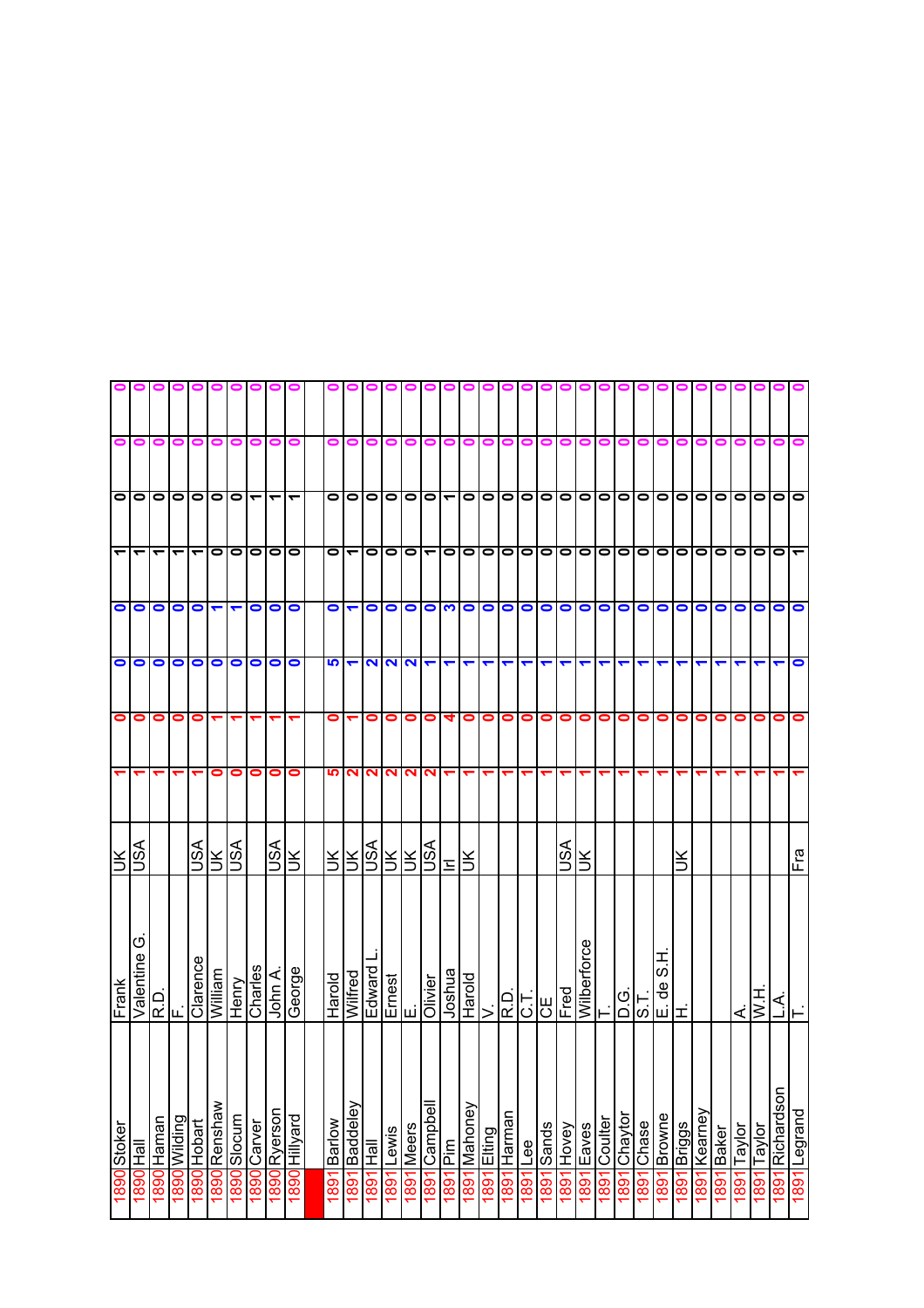|                      |                      |                          |           |                          |              |                | o o o o o o o o o o o o                                                                                |               |           |                      |                          |                          | 0                        |           |                          |                      |            |            |                      |                                       |                          |               |           |           |               |                                  |           |                 |           |                |           |               |                                |                                |
|----------------------|----------------------|--------------------------|-----------|--------------------------|--------------|----------------|--------------------------------------------------------------------------------------------------------|---------------|-----------|----------------------|--------------------------|--------------------------|--------------------------|-----------|--------------------------|----------------------|------------|------------|----------------------|---------------------------------------|--------------------------|---------------|-----------|-----------|---------------|----------------------------------|-----------|-----------------|-----------|----------------|-----------|---------------|--------------------------------|--------------------------------|
| 0                    | 0                    | 0                        | 0         | 0                        | 0            | 0              |                                                                                                        | o             |           |                      | 0                        | o                        |                          | o         | 0                        | 0                    | 0          | 0          | 0                    | 0                                     |                          |               |           |           |               |                                  |           |                 |           |                |           |               |                                |                                |
|                      | 000                  |                          |           |                          |              | 00000          |                                                                                                        | $\bullet$     | $\bullet$ | $\bullet$            | $\overline{\phantom{a}}$ | $\overline{\phantom{a}}$ | $\bullet$                | $\bullet$ | $\overline{\phantom{0}}$ | $\bullet$            | 0000       |            |                      |                                       |                          | O O O         |           |           |               |                                  |           | 0 0 0 0 0       |           | lol            | $\circ$   |               | lololo                         |                                |
| $\blacktriangledown$ | ↽                    | $\overline{\phantom{0}}$ | ↽         | $\overline{\phantom{0}}$ | 0 0          |                | $\bullet$                                                                                              | $\bullet$     | $\bullet$ | $\bullet$            | 00                       |                          | $\overline{\phantom{0}}$ | ᠆         | $\bullet$                | $\blacktriangledown$ | $\bullet$  |            | lololol              |                                       | $\overline{\phantom{0}}$ | O O O         |           |           |               | lololol                          |           |                 | $\bullet$ | $\blacksquare$ | $\bullet$ | $\bullet$     | 0   0                          |                                |
| $\bullet$            |                      | $\bullet$                |           |                          |              |                | O O N Q                                                                                                |               | ↽         | $\blacktriangledown$ | 0                        |                          | $\blacktriangledown$     | ↽         | $\blacktriangledown$     | $\bullet$            |            |            |                      |                                       |                          | NNFOOOOO      |           |           |               | 0000                             |           |                 | $\bullet$ | $\bullet$      | $\bullet$ | $\bullet$     | 0                              |                                |
| $\bullet$            | $\bullet$            | $\bullet$                | $\bullet$ | $\bullet$                | $\bullet$    | $\bullet$      | $\bullet$                                                                                              | $\bullet$     | 0         | $\bullet$            | $\circ$                  |                          |                          |           | <b>4 9 9</b>             | $\blacktriangledown$ | ↽          | ↽          | ↽                    | $\blacktriangledown$                  | ↽                        | ↽             | ↽         | ↽         |               |                                  |           |                 |           |                |           |               |                                | ↽                              |
| $\bullet$            | 0                    | 0                        | 0         | $\bullet$                |              | <b>NN</b>      | N                                                                                                      |               |           |                      |                          |                          |                          |           | N                        | $\bullet$            | <b>NIN</b> |            | $\blacktriangledown$ |                                       | $\bullet$                | 0             | $\bullet$ | $\bullet$ | $\bullet$     | $\bullet$                        | $\bullet$ | 0               | 0         | 0              | 0         | 0             | 0                              | $\bullet$                      |
|                      |                      |                          |           |                          | 0            | 0              | 0                                                                                                      | $\bullet$     | 0         | $\bullet$            | $\bullet$                | $\bullet$                | <u> ဟ</u>                | ∾         | N.                       | $\sim$               |            |            | ᠆                    |                                       |                          |               |           |           |               |                                  |           |                 |           |                |           |               |                                |                                |
| š.                   | ASU                  |                          | Fra       |                          |              |                | Er<br>USA                                                                                              |               | ŠК        | S.Af                 | Ιš                       | <b>ASU</b>               | Šl                       | Ж         | VSN                      | VSN                  | <b>ESS</b> |            |                      | ŠК                                    |                          | s∕s∪          |           | š         |               |                                  | š         |                 |           |                | Fra       |               |                                |                                |
| Herbert              | $\Omega$<br>Robert I |                          |           |                          |              |                | $\begin{array}{ c c c } \hline & & & \\\hline \hline & & & \\\hline \hline & & & \\\hline \end{array}$ |               | Arthur    | Charles              | Frank                    | ↺<br>Valentine           | Harold                   | Ernest    | Edward                   | Olivier              |            |            |                      | Joshua<br>E. Fred<br>Wilfred<br>H. H. |                          | William<br>M. |           | Emest     | $\frac{1}{3}$ |                                  | Arthur    |                 | ات<br>الا | >              |           | $J$ ean<br>R. | $\frac{1}{2}$<br>$\frac{1}{2}$ |                                |
| Baddeley             | Hutington            | Fenwicke                 | Desjoyau  | Logan                    | 1891 Baldwin | 1891 Baigneres | 1891 Hobart                                                                                            | 1891 Hallward | Gore      | Winslow              | Stoker                   | <b>IIBH</b>              | Barlow                   | Lewis     | 1892 Hall                | 892 Campbell         | 1892 Pim   | 1892 Meers | 1892 Hovey           | 1892 Baddeley                         | 1892 Knox                | 1892 Larned   | Fenwicke  | Renshaw   | Chase         | Green<br>1892 Greer<br>1892 Gore |           | <b>McGregor</b> | Carter    | 1892 Elting    | Schopfer  | Stevens       | 1892 Taylor                    | qqə <u>w <mark>z68</mark>t</u> |
| 1891                 | 1891                 | 1891                     | 1891      | 1891                     |              |                |                                                                                                        |               | 1891      | 1881                 | 1881                     | <b>L681</b>              | 1892                     | 1892      |                          |                      |            |            |                      |                                       |                          |               | 1892      | 1892      | 1892          |                                  |           | $\frac{1}{2}$   | 1892      |                | 1892      | 1892          |                                |                                |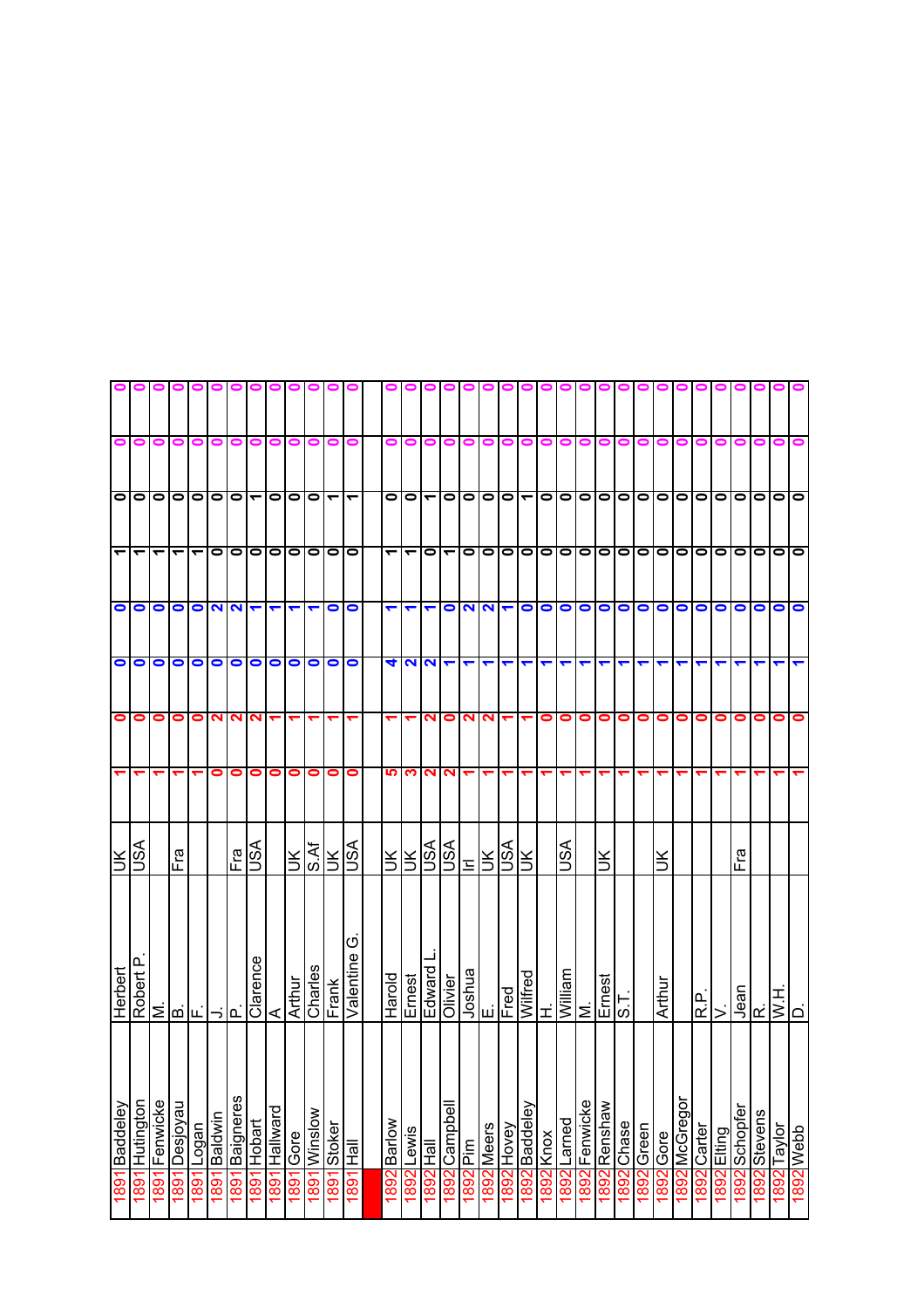|                      |                                                                     |                 |              | 000        |            |                          | 0 0 1        |                |            | 0000          |                | o                    | 01                   |               |                 |               |                          |                      |            |                      |                      |                                                                                                                                              | $\blacksquare$ |                        |                          |                               |   |           |                 |                      |             |                  |               |               |
|----------------------|---------------------------------------------------------------------|-----------------|--------------|------------|------------|--------------------------|--------------|----------------|------------|---------------|----------------|----------------------|----------------------|---------------|-----------------|---------------|--------------------------|----------------------|------------|----------------------|----------------------|----------------------------------------------------------------------------------------------------------------------------------------------|----------------|------------------------|--------------------------|-------------------------------|---|-----------|-----------------|----------------------|-------------|------------------|---------------|---------------|
| 0                    | 0                                                                   | 0               | 0            | 0          | 0          | 0                        |              | o              |            |               |                |                      | 0                    |               | o               | 0             | 0                        | 0                    | 0          |                      |                      |                                                                                                                                              |                |                        |                          |                               |   |           |                 |                      |             |                  |               |               |
|                      | 000                                                                 |                 |              |            |            | 0000                     | <u> 0</u>    |                | $\bullet$  | $\bullet$     |                |                      | 0000                 |               | $\bullet$       | $\bullet$     | $\overline{\phantom{0}}$ | $\blacktriangledown$ | $\bullet$  | $\bullet$            | $\bullet$            | $\bullet$                                                                                                                                    | $\circ$        |                        | $\overline{\phantom{0}}$ | O O O                         |   |           | $\bullet$       | $\circ$              | $\bullet$   | $\bullet$        | $\bullet$     | lo            |
| $\bullet$            | $\bullet$                                                           | $\bullet$       | 0            |            | $\bullet$  | $\overline{\phantom{0}}$ | ᠆            | ᠆              | ᠆          | ᠆             | $\bullet$      | $\bullet$            | $\bullet$            | $\bullet$     | $\bullet$       | $\circ$       | $\bullet$                | $\bullet$            | $\bullet$  | $\blacktriangledown$ | $\blacktriangledown$ | ᠆                                                                                                                                            | $\bullet$      | $\bullet$              | $\bullet$                | 0   0                         |   | $\bullet$ | $\bullet$       | $\blacktriangledown$ | $\bullet$   | $\bullet$        | $\bullet$     | lo            |
| $\bullet$            | $\bullet$                                                           | $\bullet$       | $\bullet$    | $\bullet$  | $\bullet$  | $\bullet$                | $\bullet$    | $\bullet$      | $\bullet$  | $\bullet$     | $\bullet$      | $\blacktriangledown$ | $\blacktriangledown$ | ↽             | ↽               | ↽             | $\bullet$                | $\bullet$            | $\bullet$  | $\bullet$            |                      | $ O $ $ O $ $ O $                                                                                                                            |                |                        | $\blacktriangledown$     |                               | ↽ | ↽         | ↽               | ↽                    | $\bullet$   | $\bullet$        | $\bullet$     | $\bullet$     |
| $\blacktriangledown$ | ↽                                                                   | ↽               |              |            | ᡪ          | 0                        | $\bullet$    | $\bullet$      | 0          | $\bullet$     | $\bullet$      | $\bullet$            | $\bullet$            | $\bullet$     | $\bullet$       | $\bullet$     | $\bullet$                | $\bullet$            | $\bullet$  | 4                    | $\sim$               |                                                                                                                                              | NN             |                        |                          |                               |   |           |                 | 0                    |             |                  |               | ↽             |
| $\bullet$            | 0                                                                   | 0               | 0            | 0          | 0          | 0                        | 0            | 0              | 0          | 0             | 0              |                      |                      |               |                 |               |                          |                      |            | 0                    | $\bullet$            | N                                                                                                                                            | 0              | 0                      | N                        |                               |   |           |                 |                      | 0           | 0                | 0             | 0             |
|                      |                                                                     |                 |              |            | ᠆          | ᡪ                        |              | ᡪ              |            |               |                | 0                    | 0                    | 0             | 0               | 0             | 0                        | 0                    | $\bullet$  | <u>ທ</u>             | 4                    | N                                                                                                                                            | N              | $\mathbf{\Omega}$      |                          |                               |   |           |                 |                      |             |                  |               |               |
|                      |                                                                     |                 |              |            |            |                          |              | JSA            |            |               | ASU            | Ě                    |                      | š             |                 |               | vsn                      | $\leq$               | vsn        | Ξ                    | VSN                  | S <b< td=""><td></td><td>šĶ</td><td></td><td>Ιš</td><td></td><td>vsn</td><td>š</td><td>Fra</td><td></td><td>š</td><td></td><td>Fra</td></b<> |                | šĶ                     |                          | Ιš                            |   | vsn       | š               | Fra                  |             | š                |               | Fra           |
| $rac{1}{\sqrt{2}}$   | $\frac{1}{\sqrt{2}}\left  \frac{1}{\sqrt{2}} \right  = \frac{1}{2}$ |                 | ن<br>۱       |            |            |                          | பட்          | Robert P       |            | R.D           | Clarence       | Φ<br>ய               | اغه                  | Wilberforce   |                 |               | ග<br>Valentine           | Herbert              | Rodmond    | Joshua               | Clarence             | $\frac{1}{2}$                                                                                                                                |                | William                | Harold                   | Edward<br>R.<br>Wilfred       |   |           | Harold          | Jean                 | Ö           | ပ<br>George      |               | Laurent       |
| 1892 Noble           | Richardson<br>1892                                                  | Chaytor<br>2681 | 1892 Chaytor | 1892 Bonne | 1892 Baker | 1892 Albertini           | 1892 Wilding | 1892 Hutington | 1892 Havet | Haman<br>1892 | Hobart<br>1892 | Fassitt<br>1892      | Davis<br>1892        | Eaves<br>1892 | Chaytor<br>1892 | Leers<br>1892 | <b>1892</b> Hall         | 892 Baddeley         | 1892 Beach | 1893 Pim             | 1893 Hobart          | 1893 Hovey                                                                                                                                   | qqəM S681      | weusuay<br><b>C681</b> | <b>1893</b> Barlow       | 1893 Baddeley<br>1893 Stevens |   | 1893 Hall | Mahoney<br>1893 | Schopfer<br>1893     | 1893 Winzer | 1893 Ball Greene | 1893 Harbison | 1893 Riboulet |
|                      |                                                                     |                 |              |            |            |                          |              |                |            |               |                |                      |                      |               |                 |               |                          |                      |            |                      |                      |                                                                                                                                              |                |                        |                          |                               |   |           |                 |                      |             |                  |               |               |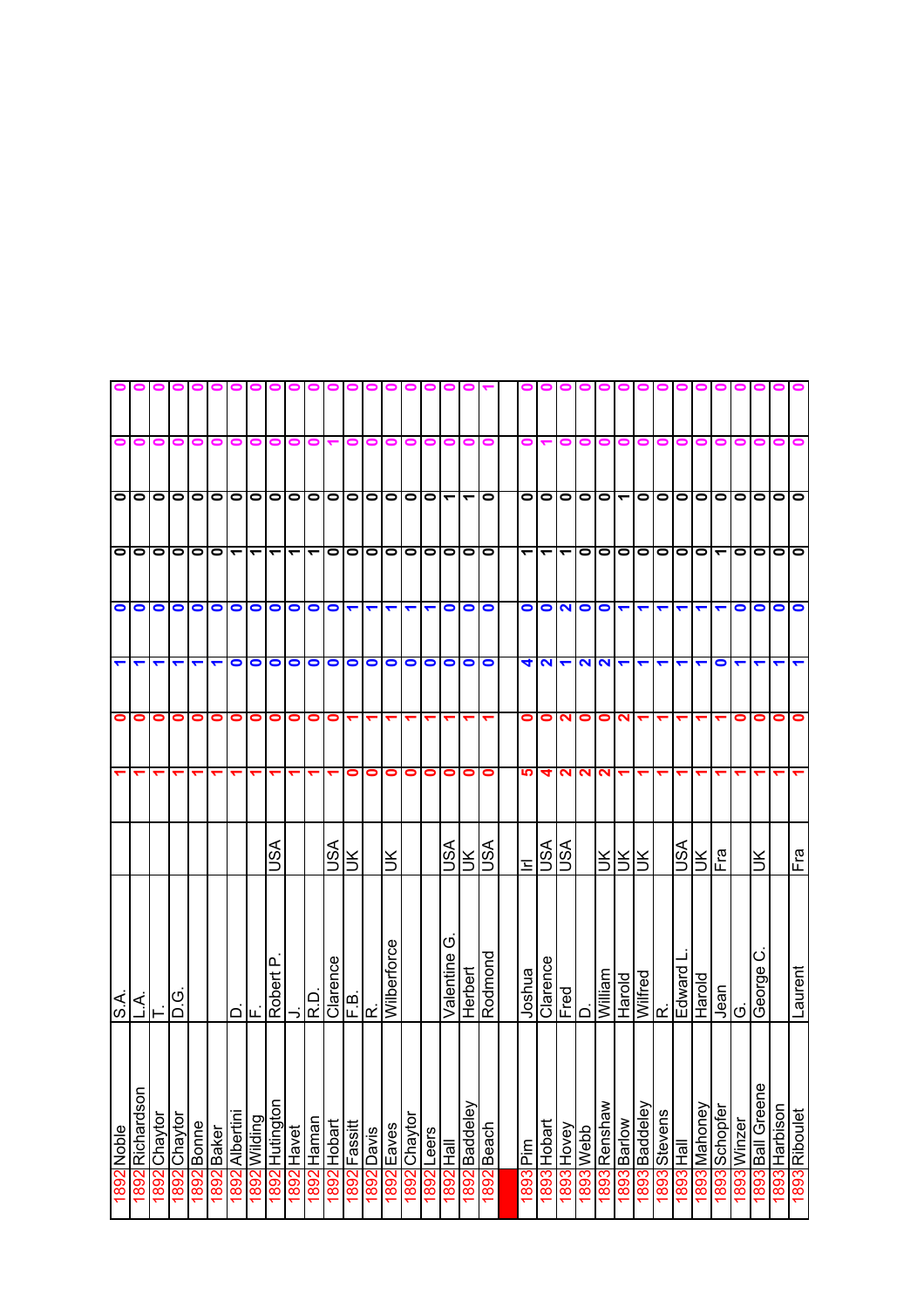|                      |        |           |            |               |              |                      | ololololololololo              |              |            |         |                      |           | 0                       |                          |                      |                      |                          |                      |            |                            |               |                            |                                     |                 |               |                          |                         |             |                          |                      |              |                         |                            |                      |
|----------------------|--------|-----------|------------|---------------|--------------|----------------------|--------------------------------|--------------|------------|---------|----------------------|-----------|-------------------------|--------------------------|----------------------|----------------------|--------------------------|----------------------|------------|----------------------------|---------------|----------------------------|-------------------------------------|-----------------|---------------|--------------------------|-------------------------|-------------|--------------------------|----------------------|--------------|-------------------------|----------------------------|----------------------|
| 0                    | 0      | 0         | 0          | 0             | 0            | 0                    | 0                              | 0            | 0          | 0       | 0                    | 0         | 0                       |                          | o                    | 0                    | o                        | 0                    | 0          | 0                          | 0             | 0                          | 0                                   |                 |               |                          | 0                       |             |                          |                      |              |                         |                            |                      |
|                      | 000    |           |            |               |              |                      |                                |              |            |         |                      |           | 0 0 0 0 0 0 0 0 0 0 0 0 |                          |                      | 00                   |                          | 0  0  0  0  0        |            |                            |               |                            |                                     | $\frac{1}{2}$   |               | $\bullet$                | $\overline{\bullet}$  0 |             | $\overline{\phantom{0}}$ | $\circ$              | $\bullet$    | $\bullet$               | $\overline{\mathbf{r}}$ 10 |                      |
|                      | ololo  |           |            | 0 0 0 0       |              |                      | 0                              |              | $\bullet$  |         |                      |           | 0 0 0 0                 | $\overline{\phantom{0}}$ | $\blacktriangledown$ | $\blacktriangledown$ | $\overline{\phantom{0}}$ | $\bullet$            |            |                            | $\frac{1}{2}$ |                            | $\frac{\overline{0}}{\overline{0}}$ |                 |               | $\overline{\phantom{a}}$ | $\blacktriangledown$    | $\bullet$   | $\bullet$                | $\circ$              | $\bullet$    | $\bullet$               | $\overline{\phantom{a}}$   |                      |
|                      |        |           | $\bullet$  |               | $\circ$      |                      | $\circ$                        |              | $\bullet$  |         |                      |           | 00000                   |                          | $\bullet$            | $\circ$              |                          | $\blacktriangledown$ |            | $\frac{1}{2}$              |               | $\blacktriangledown$       |                                     | $\circ$ $\circ$ |               | $\bullet$                |                         | <b>NON</b>  |                          | $\blacktriangledown$ | $\bullet$    | $\bullet$               | $\bullet$                  | $\blacktriangledown$ |
| $\blacktriangledown$ | ↽      | ↽         | ↽          | ↽             | ↽            | $\blacktriangledown$ | ↽                              | ↽            | ↽          | ↽       | $\blacktriangledown$ | ↽         | $\blacktriangledown$    | $\bullet$                | $\bullet$            | $\bullet$            | $\bullet$                | $\bullet$            | $\bullet$  | 0                          |               |                            | 0                                   | $\bullet$       | O             | $\bullet$                |                         | <b>2002</b> |                          | $\mathbf{N}$         | $\sim$       | $\overline{\mathbf{v}}$ | $\overline{\phantom{0}}$   | $\bullet$            |
| $\bullet$            | 0      | 0         | $\bullet$  | $\bullet$     | 0            | 0                    | 0                              | 0            | 0          | 0       | $\bullet$            | $\bullet$ | 0                       | 0                        | 0                    | 0                    | 0                        |                      |            | 7                          |               |                            |                                     |                 |               |                          | N                       | 0           | ო                        |                      | 0            | 0                       |                            |                      |
|                      |        |           |            |               | ᠆            | ᡪ                    |                                | ٣            |            |         |                      |           |                         |                          |                      |                      |                          | 0                    | $\bullet$  | $\bullet$                  | $\bullet$     | $\bullet$                  | $\bullet$                           | $\bullet$       | $\bullet$     | $\bullet$                | 4                       | ო           | $\mathbf{\Omega}$        | N                    | $\mathbf{N}$ | $\mathbf{N}$            |                            |                      |
|                      |        | š         | vsn        |               |              |                      | š                              |              |            | JSA     |                      |           |                         | š                        |                      |                      |                          |                      |            | š                          |               |                            | JSA                                 | $\leq$          | ASU           |                          | šl                      | ŠК          | ÌЯ                       | $\equiv$             | s∕s∪         |                         | VSV                        | Fra                  |
| λÖ                   |        | Arthur    |            | Robert<br>M.  |              |                      | $\frac{1}{\frac{N}{\sqrt{N}}}$ | $rac{G}{S}$  |            | Malcolm | $R$ H.R.             |           |                         | Frank                    |                      | .ׁ⊠<br>וב            | <u>г.</u>                |                      | A.E.       |                            | R.<br>Ernest  | $\overline{\mathcal{A}}$ . | Robert<br>Ernest                    |                 | Olivier       | Robert                   | Wilfred                 | Harold      | <b>Harold</b>            | lJoshua              | William      | $\overline{\mathsf{C}}$ | $\overline{C}$ arr         | pueueo               |
| 1893 Belden          | Hutton | 1893 Gore | 1893 Wrenn | 1893 Fenwicke | 1893 Edwards | 1893 Driscoll        | dsiJO <sub>ccia</sub>          | 1893 Chaytor | 1893 Chase | Chace   | 1893 Carter          | Yglesias  | 1893 Green              | Stoker                   | 1893 Goldsmith       | 1893 Marshall        | <b>I893</b> Marshal      | 893 Bonne            | 1893 Foote | 18 <mark>93</mark> Renshaw | 1893 Watson   | 1893 Richardson            | 1893 Hutington                      | 1893 Lewis      | 1893 Campbell | noslily 0881             | Baddeley                | Mahoney     | Barlow                   | im<br>A              | Larned       | 1894 Webb               | 1894 Neel                  | 1894 Brosselin       |
|                      | 1893   |           |            |               |              |                      |                                |              |            | 8681    |                      | 1893      |                         | 1893                     |                      |                      |                          |                      |            |                            |               |                            |                                     |                 |               |                          | 1894                    | 1894        | 1894                     | 1894                 | 1894         |                         |                            |                      |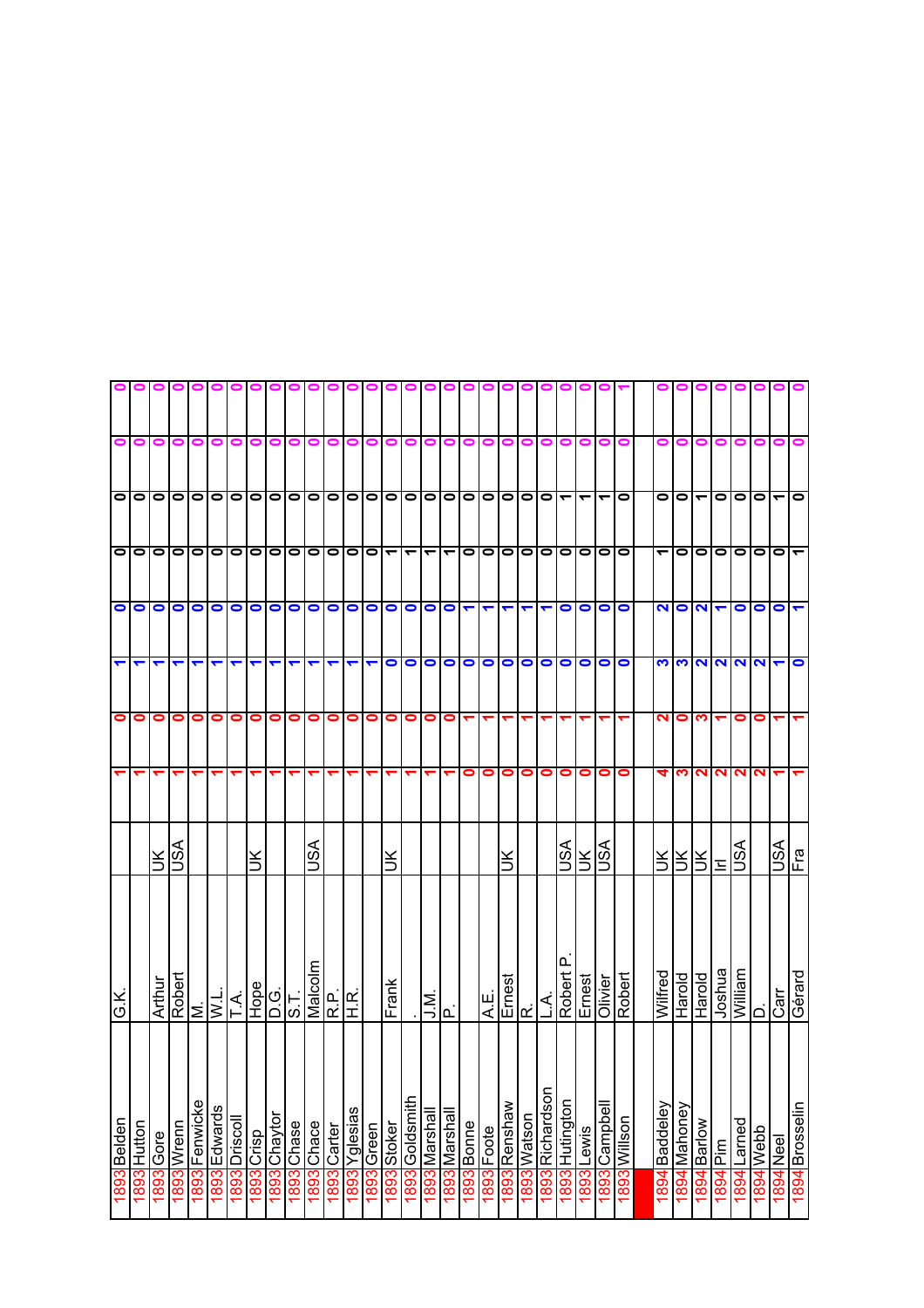|                |           |           |               |           |               |                     |                      |            | 00000000000                                                                                                           |            |                   |           |           |           |                  | $\blacksquare$         |             |           |              |                 |               |            |            |           |                                           |               |                          |                          |             |             |           |           |                         |                             |                    |
|----------------|-----------|-----------|---------------|-----------|---------------|---------------------|----------------------|------------|-----------------------------------------------------------------------------------------------------------------------|------------|-------------------|-----------|-----------|-----------|------------------|------------------------|-------------|-----------|--------------|-----------------|---------------|------------|------------|-----------|-------------------------------------------|---------------|--------------------------|--------------------------|-------------|-------------|-----------|-----------|-------------------------|-----------------------------|--------------------|
| 0              | 0         | 0         | 0             | 0         | 0             | 0                   | 0                    | 0          |                                                                                                                       |            | 0                 | 0         | 0         | 0         | 0                | 0                      |             |           | 0            | 0               | 0             | 0          | 0          | 0         | 0                                         | 0             |                          |                          |             |             |           |           |                         |                             |                    |
|                |           |           |               |           |               |                     |                      |            |                                                                                                                       |            |                   |           |           |           |                  |                        |             |           |              |                 |               |            |            |           |                                           |               |                          |                          |             |             |           |           |                         |                             |                    |
|                | olo       | $\bullet$ | $\bullet$     |           |               |                     |                      |            |                                                                                                                       |            |                   |           |           |           |                  |                        |             |           |              |                 |               |            |            |           |                                           |               |                          |                          | $\bullet$   | $\bullet$   | $\bullet$ |           |                         | lolol—                      |                    |
| $\overline{ }$ | $\bullet$ | $\bullet$ |               |           |               |                     | olololololo          |            |                                                                                                                       |            | 0 0 0 0 0 0 0 0 0 |           |           |           |                  |                        |             |           |              |                 |               |            |            |           |                                           |               | $\overline{\phantom{0}}$ | $\overline{\phantom{0}}$ | $\bullet$   | $\bullet$   | $\bullet$ | lolo      |                         | 10 I O                      |                    |
| $\blacksquare$ | $\bullet$ | $\bullet$ | $\bullet$     | $\bullet$ | $\bullet$     | $\circ$             |                      | $\bullet$  | $\bullet$                                                                                                             | $\bullet$  | $\bullet$         | $\bullet$ | $\circ$   |           | $\bullet$        | $\bullet$              | $\bullet$   | $\bullet$ | $\bullet$    | $\circ$ $\circ$ |               | $\bullet$  | O          |           | 0 0 0                                     |               | $\bullet$                | O                        | $\bullet$   | ↽           |           |           |                         | ↽                           |                    |
| $\bullet$      | ↽         | ↽         |               | ↽         | ↽             | ↽                   | $\blacktriangledown$ | ↽          | ↽                                                                                                                     | ᡪ          | ↽                 | ↽         | ↽         | ↽         | ↽                | $\blacksquare$         | ↽           | ↽         | ↽            | ↽               | ↽             | ↽          | ↽          | $\bullet$ | $\bullet$                                 | $\bullet$     | $\bullet$                | $\bullet$                | $\bullet$   | $\bullet$   | $\bullet$ | O         | $\bullet$               | $\bullet$                   | $\bullet$          |
|                | 0         | 0         | 0             | 0         | 0             | $\bullet$           | $\bullet$            | 0          | 0                                                                                                                     | 0          | 0                 | $\bullet$ | $\bullet$ | $\bullet$ | 0                | 0                      | 0           | 0         | 0            | 0               | 0             | 0          | $\bullet$  | $\bullet$ | $\bullet$                                 | $\bullet$     | 0                        | 0                        | 0           |             |           |           |                         |                             |                    |
|                |           |           |               |           |               |                     | ᡪ                    | ᠇          | ᠆                                                                                                                     |            |                   |           |           |           |                  |                        |             |           |              |                 |               |            |            | ᠆         | ᠆                                         |               | ᠆                        |                          |             | 0           | 0         | $\bullet$ | 0                       | $\bullet$                   | 0                  |
| S∕S∪           |           | li§A      |               |           | Fra           | š                   |                      |            |                                                                                                                       | š          |                   |           | SA        |           |                  |                        | š           |           |              |                 |               | SSU        |            | Fra       |                                           | š             | VSU                      |                          | ASU         |             |           |           |                         | U <sub>SA</sub>             | VSN                |
| ETR.<br>HR.    |           | Robert    | R.M           |           | André         | ပ<br><b>a</b> 6.0ag | G.<br>I≶             |            | $\begin{array}{c}\n\boxed{\mathbf{r}} \\ \boxed{\mathbf{r}} \\ \boxed{\mathbf{r}} \\ \boxed{\mathbf{r}}\n\end{array}$ |            |                   | W.S.N     | Sumner    |           | $\overline{5.8}$ |                        | Wilberforce |           | ⊔ان<br>≮ا    | H.A.B.          |               | Malcolm    |            |           | .  ட                                      | Herbert       | Clarence                 | $\overline{R}$           | Edwin<br>G. |             |           | ΙŒ        | $\overline{\mathbb{R}}$ | Manliff<br>Sam              |                    |
| 1894 Hovey     | Yglesias  | Wrenn     | <b>Watson</b> | 1894 Voss | 1894 Vacherot | 1894 Ball Greene    | 1894 Parker          | 1894 Bowen | 1894 Carter                                                                                                           | 1894 Allen | 1894 Hooper       | IHeard    | Hardy     | Giddy     | Chase            | $\equiv$<br>Hamblin Sm | Eaves       | Foote     | 1894 Chaytor | 1894 Chapman    | I894 Gilligan | 1894 Chace | 1894 Green |           | 18 <mark>94</mark> Lesage<br>1894 Wilding | 1894 Baddeley | 1894 Hobart              | 1894 Haman               | 1894 Fisher | 1894 Winzer | Chaytor   | Stevens   | Edmonds                 | 1 <mark>894</mark> Goodbody | ləə <b>n b68</b> 1 |
|                | 1894      | 1894      | 1894          |           |               |                     |                      |            |                                                                                                                       |            |                   | 1894      | 1894      | 1681      | 1894             | 1894                   | 1894        | 1894      |              |                 |               |            |            |           |                                           |               |                          |                          |             |             | 1681      | 1894      | 1894                    |                             |                    |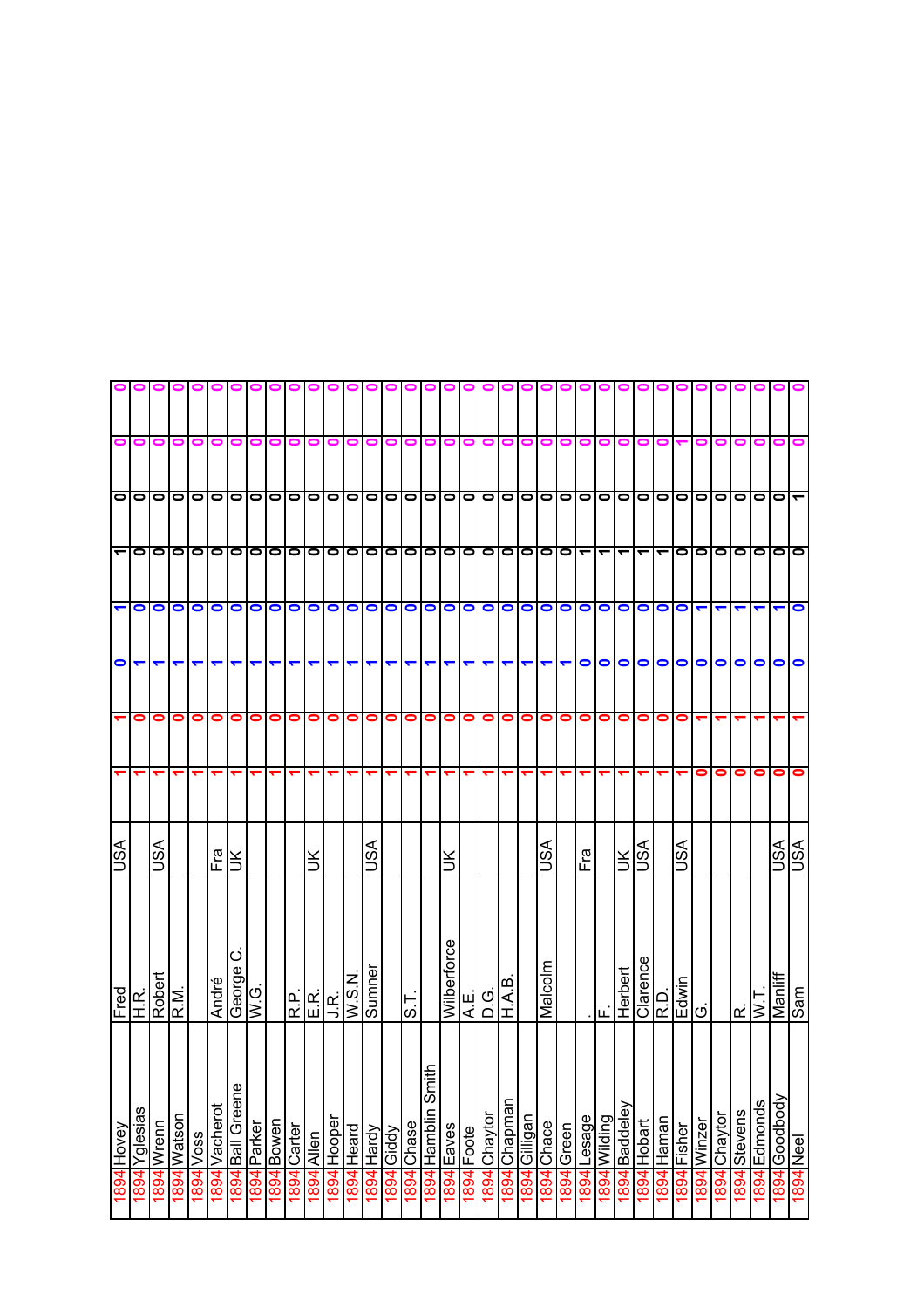|                          |             |            |                      |                             |              |                          |                   | 0                    | $\bullet$ | $\bullet$          |                    |                          |         |                          |                      |                          |                           |                      |                      |                      |                          |            |                      |                          |            |                     |       |           |                      |               |               |              |            |                          |
|--------------------------|-------------|------------|----------------------|-----------------------------|--------------|--------------------------|-------------------|----------------------|-----------|--------------------|--------------------|--------------------------|---------|--------------------------|----------------------|--------------------------|---------------------------|----------------------|----------------------|----------------------|--------------------------|------------|----------------------|--------------------------|------------|---------------------|-------|-----------|----------------------|---------------|---------------|--------------|------------|--------------------------|
| $\bullet$                | 0           | 0          | 0                    | 0                           | Ξ            |                          | 0                 |                      |           |                    | 0                  | 0                        |         | $\blacksquare$           | 0                    | 0                        | 0                         | 0                    | 0                    | 0                    |                          | o          |                      |                          |            |                     |       |           |                      |               |               |              | 0          |                          |
| $\overline{\phantom{a}}$ | $\bullet$   | $\circ$    |                      | 0                           |              | $\bullet$                | $\bullet$         | $\bullet$            |           |                    |                    | O O O O                  |         | $\overline{\phantom{0}}$ | $\blacktriangledown$ | $\bullet$                |                           | $\frac{1}{2}$        |                      |                      |                          | 0000       |                      |                          |            | 0 0 0               |       | $\bullet$ | $\overline{\bullet}$ | $\circ$       | $\bullet$     | $\bullet$    | 0          |                          |
|                          | $\circ$     | $\bullet$  | lo                   | $\blacktriangledown$        | 0            | $\overline{\phantom{0}}$ | $\bullet$         | ᠆                    | $\bullet$ | $\bullet$          | lo                 | $\overline{\phantom{0}}$ | 0       | $\bullet$                | $\bullet$            | $\overline{\phantom{0}}$ |                           | 0000                 |                      |                      | $\overline{\phantom{a}}$ | $\bullet$  | $\bullet$            | $\bullet$                | $\bullet$  | $\circ$ $\circ$     |       | $\bullet$ | $\bullet$            | $\bullet$     | $\bullet$     | $\bullet$    | $\bullet$  | $\overline{\phantom{a}}$ |
| $\bullet$                |             | $\bullet$  | $\blacktriangledown$ | $\circ$                     |              | $\overline{2}$           |                   | $\blacktriangledown$ |           |                    |                    | O O O O N                |         |                          | $\bullet$            |                          | $\bullet$                 |                      |                      |                      | 00000                    |            | $\bullet$            |                          |            | O O O O             |       |           | $\bullet$            | $\bullet$     | $\bullet$     | $\bullet$    | $\circ$    |                          |
| $\bullet$                | $\bullet$   | <b>LO</b>  | 4                    | က က                         |              | <b>NN</b>                |                   | $\blacktriangledown$ |           |                    | $N$ $N$ $N$ $\tau$ |                          | ↽       | ↽                        | $\blacktriangledown$ | $\bullet$                | $\blacktriangledown$      | $\blacktriangledown$ | $\blacktriangledown$ | $\blacktriangledown$ | $\blacktriangledown$     | ↽          | $\blacktriangledown$ |                          |            |                     | ↽     |           |                      |               |               |              |            | $\bullet$                |
| ᠆                        | ↽           | 0          |                      | 0                           | 0            | 0                        | N                 |                      | 0         | 0                  | 0                  | 0                        | N       | $\mathbf{N}$             | ↽                    |                          | 0                         | 0                    | 0                    | 0                    | $\bullet$                | 0          | 0                    | 0                        | 0          | $\bullet$           | 0     | 0         | 0                    | 0             | 0             | 0            | 0          | 0                        |
| $\bullet$                | 0           | <u> (၂</u> | 4                    | 4                           | က            | ო                        | $\mathbf{\Omega}$ | ៷                    | N         |                    | <b>NN</b>          | N                        |         |                          |                      |                          |                           |                      |                      |                      |                          |            |                      |                          |            |                     |       |           |                      |               |               |              |            |                          |
|                          |             | $\leq$     | S<                   |                             |              | 치치치                      |                   | ASU                  | VSU       |                    | Ж                  | VSN                      |         | ASU                      | $\leq$               |                          | Ж                         | $rac{1}{\sqrt{2}}$   |                      | Aus                  |                          | SSL        | š                    |                          |            |                     |       |           |                      |               | Aus           | $\preceq$    |            |                          |
| ここ                       | Gustav      | Harold     | <b>William</b>       | Wilfred                     | Reginald     | André                    | Wilberforce       | Robert               |           | <u>gidie</u><br>이미 |                    | Malcolm                  |         | $\frac{1}{\text{Fred}}$  | Ernest               | Ö                        | Herbert                   | Alfred               | Joshua               | Harry A.             |                          | Sumner     | Harold               |                          |            | I<br>A.W            | S H V |           | $\overline{M}$       |               | Edward        | F.B.         |            | R.D                      |
| 1894 Martin              | 1894 Remark | Barlow     | 1895 Larned          | 18 <mark>95</mark> Baddeley | 1895 Doherty | 1895 Vacherot            | 1895 Eaves        | 1895 Wrenn           | Neel      | Chaytor            | Allen              | Chace                    | Howland | 1895 Hovey               | Lewis                | 1895 Winzer              | $\pm$<br>1895 Roper Barre | 1895 Dunlop          | 1895 Pim             | 1895 Parker          | 1895 Voss                | 1895 Hardy | l 895 Mahoney        | anguH <mark>i 568</mark> | 895 Marrie | <b>Bumiller</b>     | Post  | Harbison  | Cranston             | 1895 Crossman | 1895 Dewhurst | 1895 Fassitt | 1895 Giddy | nsmaH <mark>568</mark> 1 |
|                          |             | 5681       |                      |                             |              |                          |                   |                      | 9681      | 9681               | 9681               | 5681                     | 1895    |                          | 1895                 |                          |                           |                      |                      |                      |                          |            |                      |                          |            | <u>968L</u><br>968L |       | 1895      | 1895                 |               |               |              |            |                          |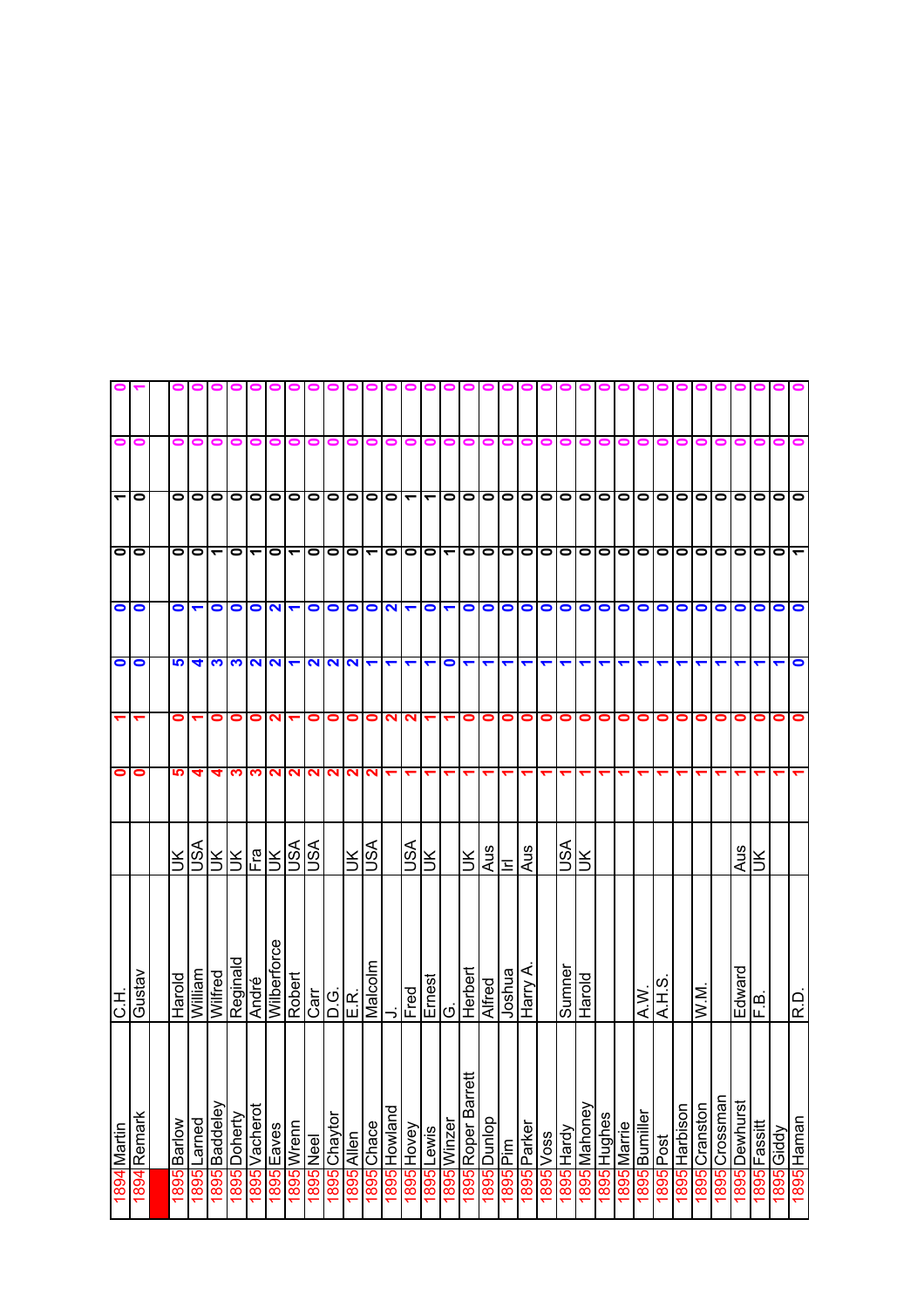|                      |                 |             |                      |                      |                      |                      | 000000                         |                      |                  |                      |                       | 01                       |                 |            |              |                     |                                      |               |                   |                      |            |             |              |            |                      |               |           |                  |                  |                   |                    |               |                     |              |
|----------------------|-----------------|-------------|----------------------|----------------------|----------------------|----------------------|--------------------------------|----------------------|------------------|----------------------|-----------------------|--------------------------|-----------------|------------|--------------|---------------------|--------------------------------------|---------------|-------------------|----------------------|------------|-------------|--------------|------------|----------------------|---------------|-----------|------------------|------------------|-------------------|--------------------|---------------|---------------------|--------------|
| 0                    | 0               |             | 0                    | 0                    | 0                    | 0                    |                                |                      |                  |                      |                       | 0                        |                 |            | 0            |                     | 0                                    | o             | 0                 | 0                    |            |             |              |            |                      |               |           |                  |                  |                   |                    |               |                     |              |
| olo                  |                 | $\bullet$   |                      | 0000                 |                      |                      | $\bullet$                      | $\bullet$            | ٣                | $\blacktriangledown$ | $\bullet$             | $\bullet$                | ᠆               | —          | $\bullet$    | $\bullet$           | 0000                                 |               |                   |                      | $\bullet$  | $\circ$     | 0            |            |                      | $\frac{1}{2}$ |           |                  | $\bullet$        | $\circ$           | $\bullet$          | $\bullet$     | 1010                |              |
| $\blacktriangledown$ | ے               | $\bullet$   | $\bullet$            | $\bullet$            | 00                   |                      | $\bullet$                      | $\bullet$            | $\bullet$        | $\bullet$            | $\bullet$             | $\overline{\phantom{0}}$ | $\bullet$       | $\bullet$  | $\bullet$    | $\bullet$           | $\blacktriangledown$                 | $\bullet$     | $\overline{r}$  0 |                      | $\bullet$  | $\bullet$   | lolo         |            | $\bullet$            | 000           |           |                  | $\bullet$        | $\circ$           | $\bullet$          | $\bullet$     | $\bullet$           | lo           |
| $\bullet$            | $\bullet$       | $\bullet$   | $\blacktriangledown$ | $\blacktriangledown$ | $\blacktriangledown$ | $\blacktriangledown$ | $\blacktriangledown$           | $\blacktriangledown$ | $\bullet$        | $\bullet$            | $\bullet$             | $\blacksquare$           | $\bullet$       | ↽          | $\bullet$    | $\bullet$           | $\bullet$                            | $\bullet$     | 0                 |                      |            | 0000        |              |            | O                    | Ō             |           | $\bullet$        | $\bullet$        | $\bullet$         | $\bullet$          | $\bullet$     | O                   | $\bullet$    |
| $\bullet$            | 0               | 0           | $\bullet$            | $\bullet$            | $\bullet$            | $\bullet$            | $\bullet$                      | $\bullet$            | 0                | $\bullet$            | $\bullet$             | 4                        | 4               | S          | က            | က                   |                                      | NN            |                   | $\blacktriangledown$ | ↽          | ↽           | ↽            | ↽          |                      |               |           |                  |                  |                   |                    |               |                     |              |
| $\bullet$            | 0               | 0           |                      |                      |                      |                      |                                |                      |                  |                      |                       |                          |                 |            | 0            | 0                   | 0                                    | $\bullet$     | $\bullet$         |                      | $\bullet$  | 0           | $\bullet$    | 0          | $\bullet$            | $\bullet$     | $\bullet$ | 0                | 0                | 0                 | 0                  | 0             | 0                   | $\bullet$    |
|                      |                 |             | 0                    | 0                    | 0                    | 0                    | 0                              | 0                    | 0                | $\bullet$            | $\bullet$             | 5                        | 4               | ∾          | ಌ∣           | ∾                   | ო                                    | N             | $\sim$            | ↽                    | ↽          |             |              |            |                      |               |           |                  |                  |                   |                    |               |                     |              |
|                      |                 | ASU         | vsn                  |                      | $\frac{1}{2}$        |                      |                                |                      | $\leq$           | VSU                  | ASU                   | Ж                        | š.              | <b>ASU</b> | ЖU           | Ж                   | VSU                                  | <b>ASU</b>    | $\frac{1}{2}$     |                      | ASU        | S∕S         |              |            | K                    | <b>ASL</b>    |           | ie<br>Fra        |                  | VSN               | šl                 | ξĶ            |                     |              |
| Herbert              | ≏               | Edwin       |                      | Manliff<br>S.        | George               | Laurent              | H.A.B.                         | $\propto$            | Herbert          | Clarence             | Mantle                | Wilfred                  | Reginald        | Robert     |              | $rac{Harold}{E.R.}$ | Carr<br>Manliff<br>John<br>Harold A. |               |                   |                      | Sumner     | Clarence    |              |            | Ernest               | Malcolm       |           | André            | $\sum_{i=1}^{n}$ |                   | Herbert            | Sidney H      | Wilberforce<br>L.R. |              |
| 1895 Baddeley        | Collins<br>1895 | 1895 Fisher | 1895 Goodbody        | 1895 Bayly           | 1895 Greville        | 1895 Riboulet        | uewdey<br>O <mark>G68</mark> 1 | 1895 Matthews        | 1895 Wilberforce | Hobart<br>9681       | <b>1895</b> Fieldings | 1896 Baddeley            | Doherty<br>1896 | 1896 Wrenn | 1896 Mahoney | 896 Allen           | <b>1896 Neel</b>                     | 1896 Goodbody | 1896 Puis Boland  | 1896 Nisbet          | 1896 Hardy | 1896 Hobart | 1896 Kearney | Vppi9 0681 | <b>Lewis</b><br>9681 | 1896 Whitman  | 1896 Voss | Vacherot<br>1896 | 1896 Marshall    | 1896 Parmly Paret | 1896 Roper Barrett | 1896<br>Smith | 1896 Eaves          | 1896 Freeman |
|                      |                 |             |                      |                      |                      |                      |                                |                      |                  |                      |                       |                          |                 |            |              |                     |                                      |               |                   |                      |            |             |              |            |                      |               |           |                  |                  |                   |                    |               |                     |              |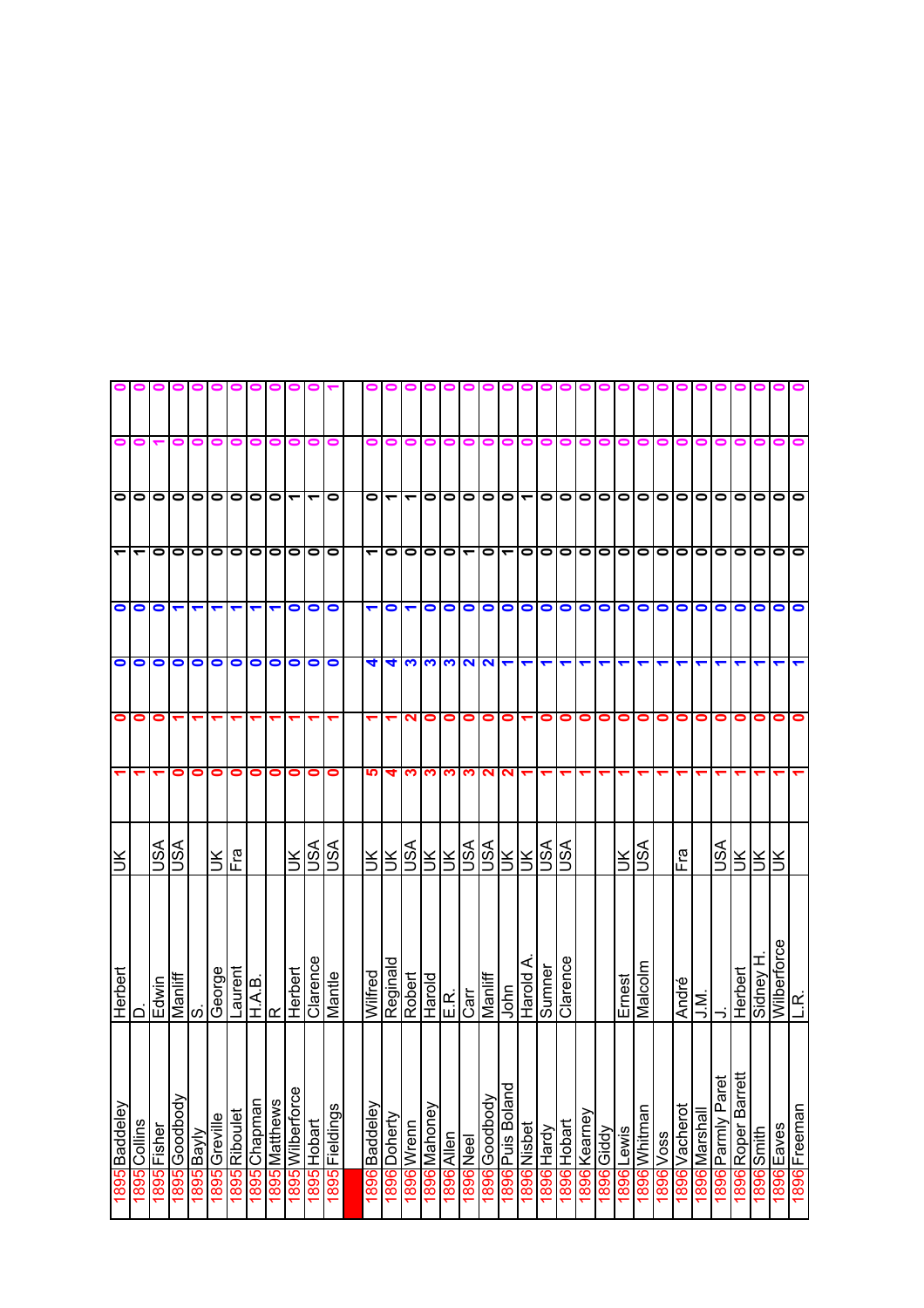|                      |           |                 |              |            |                  |           |               |             | o                    |                          |                          |                                     |                          |                          |             |               |                              |             |                                         |                         |                |                      |                      |                          |            |                |            |                   |                 |                |                          |           |           |                    |
|----------------------|-----------|-----------------|--------------|------------|------------------|-----------|---------------|-------------|----------------------|--------------------------|--------------------------|-------------------------------------|--------------------------|--------------------------|-------------|---------------|------------------------------|-------------|-----------------------------------------|-------------------------|----------------|----------------------|----------------------|--------------------------|------------|----------------|------------|-------------------|-----------------|----------------|--------------------------|-----------|-----------|--------------------|
| 0                    | 0         | 0               | 0            | 0          | 0                | 0         | 0             |             |                      |                          |                          |                                     |                          |                          |             |               |                              | 0           | 0                                       | o                       | 0              | 0                    |                      |                          |            |                |            |                   |                 |                |                          |           |           |                    |
|                      | $\circ$   | $\bullet$       | $\bullet$    | $\bullet$  | $\bullet$        | $\bullet$ | $\bullet$     | $\bullet$   | $\circ$              | $\bullet$                | $\bullet$                | $\frac{\overline{0}}{\overline{0}}$ |                          |                          | $\bullet$   | $\bullet$     | $\blacktriangledown$         | $\bullet$   | $\bullet$                               |                         | 000            |                      | $\bullet$            | $\overline{\phantom{0}}$ | ᠇          | $\bullet$      | $\bullet$  | lo                | olo             |                | 0                        | $\bullet$ | $\bullet$ | $\bullet$          |
|                      | $\circ$   | $\bullet$       | $\bullet$    | $\bullet$  | $\bullet$        | $\bullet$ | $\bullet$     | $\bullet$   | $\blacktriangledown$ | $\overline{\phantom{0}}$ | $\overline{\phantom{0}}$ | $\overline{\phantom{0}}$            | $\overline{\phantom{0}}$ | $\overline{\phantom{0}}$ | ᠆           | $\bullet$     | $\bullet$                    | $\bullet$   | $\bullet$                               | $\bullet$               | 0   0          |                      | $\bullet$            | $\bullet$                | $\bullet$  | $\bullet$      | $\bullet$  | $\bullet$         | $\circ$ $\circ$ |                | $\overline{\phantom{0}}$ | 0         | ᠆         | $\bullet$          |
| $\bullet$            | $\bullet$ | $\bullet$       | $\bullet$    | $\bullet$  | $\bullet$        | $\bullet$ | $\bullet$     | $\bullet$   | $\bullet$            | $\bullet$                | $\bullet$                | $\bullet$                           | $\bullet$                | $\bullet$                | $\bullet$   | $\bullet$     | $\blacktriangledown$         | ↽           | ↽                                       | ↽                       | ↽              | $\blacktriangledown$ | $\blacktriangledown$ | $\bullet$                | 0          | 0              | $\bullet$  | $\bullet$         | $\bullet$       | $\bullet$      | 0                        | 0         | 0         |                    |
| $\blacktriangledown$ | ↽         | ↽               |              |            | $\blacksquare$   | ↽         | ↽             |             | 0                    | $\bullet$                | $\bullet$                | $\bullet$                           | $\bullet$                | $\bullet$                | $\bullet$   | $\bullet$     | $\bullet$                    | $\bullet$   | $\bullet$                               | $\bullet$               | $\bullet$      | $\bullet$            | $\bullet$            | $\bullet$                | $\bullet$  | $\bullet$      | $\bullet$  | $\bullet$         | $\bullet$       | $\bullet$      | 5                        | ∾         | N         | 7                  |
| $\bullet$            | 0         | 0               | 0            | 0          | 0                | 0         | 0             | 0           | 0                    | 0                        | 0                        | 0                                   | 0                        | 0                        | 0           | 0             | 2                            |             |                                         |                         |                |                      |                      |                          |            |                | 0          | 0                 | 0               | 0              | 0                        | 0         | 0         |                    |
|                      |           |                 |              |            |                  | ᠆         |               |             |                      |                          |                          |                                     |                          |                          |             |               | 0                            | 0           | 0                                       | 0                       | $\bullet$      | $\bullet$            | 0                    | 0                        | 0          | 0              | 0          | 0                 | 0               | 0              | ဖ                        | ო         | ო         | $\mathbf{\Omega}$  |
|                      |           |                 |              |            |                  |           |               | Aus         | $\preceq$            |                          | ŠК                       | Ger<br>USA                          |                          |                          |             | $\frac{1}{2}$ | Gre                          | Ж           | Ger                                     | $\overline{\mathbb{E}}$ |                | ASL                  | Ξ                    | e<br>G                   | ASU        | ASU            | ЖU         | unH               | Gre             | š              | Š                        | šl        | Ж         |                    |
|                      | Щ<br>К    |                 | ن<br>سا      |            |                  |           |               | Arthur      | Щ                    |                          | Herbert                  | Friedrich                           | Sam                      |                          | Harry A     | Edwin         | Dionysios                    | Harold      |                                         |                         | H.R.<br>Gérard | Fred                 | Joshua               | Demetrios                | Malcolm    | Mantle         | Teddy      | Momcsillo         | Konstantinos    | George S       | Reginald                 | Sidney H. | Lawrence  | <b>Wilberforce</b> |
| 1896 Gaden           | Foote     | 1896 Boddington | 1896 Fischer | 1896 Bowen | 1896 de Robiglio | 1896 Davy | 1896 Crossman | 1896 Curtis | 1896 Warden          | 1896 Wynes               | Baddeley<br>1896         | Traun<br>9681                       | <b>1896</b> Neel         | <b>1896</b> Gore         | 1896 Parker | 1896 Fisher   | 1 <mark>896</mark> Kasdaglis | 1896 Barlow | snijəzµue <sub>M</sub> <mark>968</mark> | 1896 Brosselin          | 1896 Eaton     | 1896 Hovey           | 1896 Pim             | ပ္လ<br>1896 Petrokokkin  | 1896 Chace | 1896 Fieldings | 1896 Flack | Tapavicza<br>9681 | 1896 Paspatis   | 1896 Robertson | Doherty                  | Smith     | Doherty   | 1897 Eaves         |
|                      | 1896      |                 |              |            |                  |           |               |             |                      |                          |                          |                                     |                          |                          |             |               |                              |             |                                         |                         |                |                      |                      |                          |            |                |            |                   |                 |                | 1897                     | 1897      | 1897      |                    |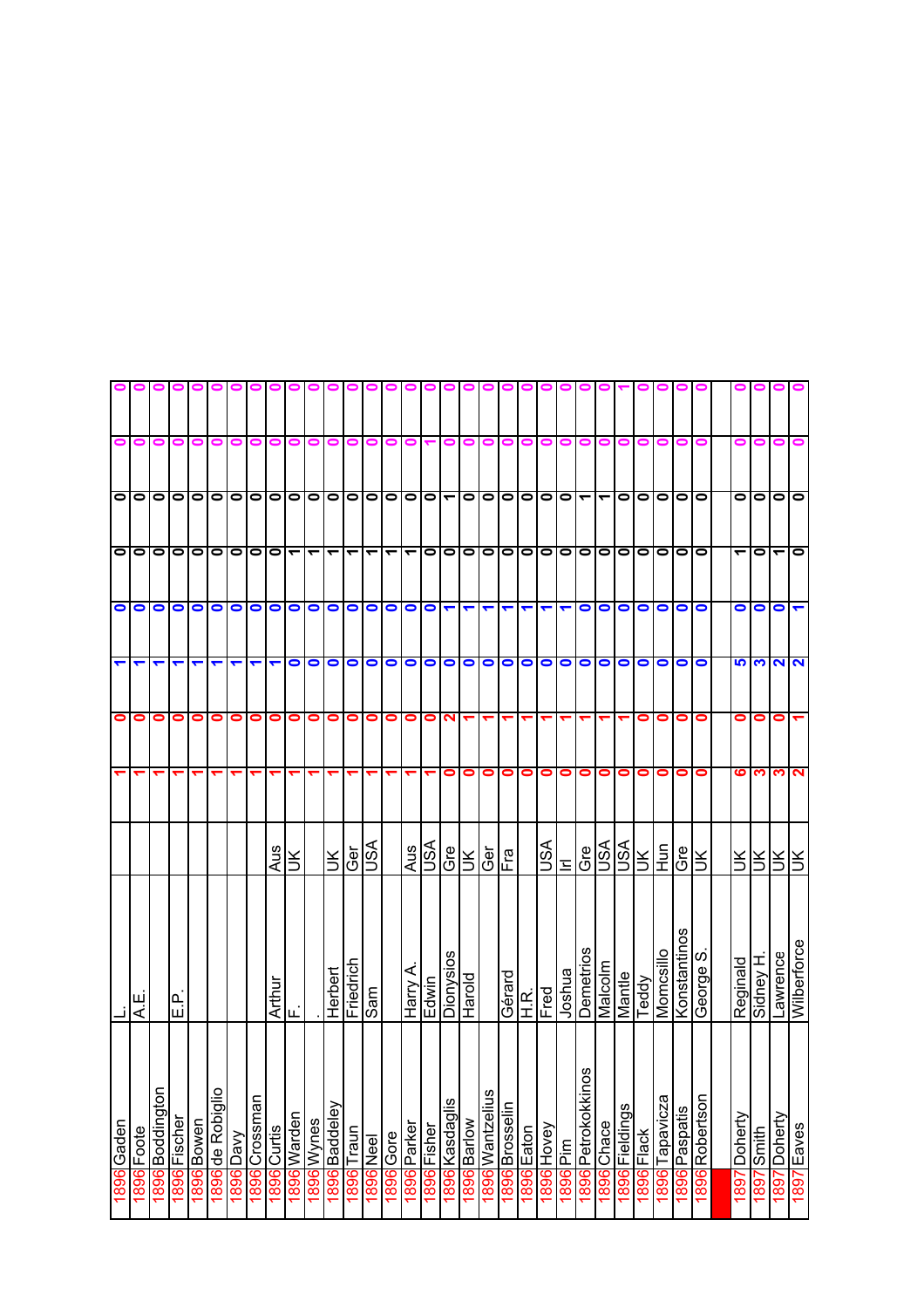|                |                  |                                                                                                                                |              |               |           |                      | o o o o o o o o o o o o o o o |            |                            |                      |                       |                               |                 |                |                 |                 |                | 000000               |                      |                      |                |                         |                         | 00              |                 |                      |                         | 0 0 1                |                               |               |                  |                          |                 |                |           |
|----------------|------------------|--------------------------------------------------------------------------------------------------------------------------------|--------------|---------------|-----------|----------------------|-------------------------------|------------|----------------------------|----------------------|-----------------------|-------------------------------|-----------------|----------------|-----------------|-----------------|----------------|----------------------|----------------------|----------------------|----------------|-------------------------|-------------------------|-----------------|-----------------|----------------------|-------------------------|----------------------|-------------------------------|---------------|------------------|--------------------------|-----------------|----------------|-----------|
| $\bullet$      | $\bullet$        | 0                                                                                                                              | $\bullet$    | 0             | 0         | 0                    | 0                             | 0          |                            |                      | o                     | 0                             | 0               |                | 0               | 0               | 0              | $\bullet$            | $\bullet$            | $\bullet$            | 0              | o                       | 0                       |                 |                 |                      | 0                       | 0                    | 0                             | o             | 0                | 0                        | 0               | 0              | 0         |
|                |                  | $\frac{1}{2}$                                                                                                                  |              |               |           |                      |                               |            |                            |                      |                       |                               |                 |                |                 |                 |                |                      |                      |                      |                |                         |                         |                 |                 |                      |                         |                      |                               |               |                  |                          |                 |                |           |
|                |                  | $\begin{array}{c} \n \text{O} & \text{O} & \text{O} & \text{O} \\ \n \text{O} & \text{O} & \text{O} & \text{O} \n \end{array}$ |              |               |           |                      | $\bullet$                     | $\bullet$  | $\bullet$                  |                      |                       |                               | lololololo      |                |                 |                 |                |                      |                      |                      |                |                         | 0 0 0 0 0 0 0 0 0 0 0 0 |                 |                 |                      |                         |                      |                               | $\bullet$     | $\bullet$        | $\overline{\phantom{0}}$ |                 |                |           |
| $\bullet$      | $\bullet$        | $\bullet$                                                                                                                      | $\bullet$    | $\bullet$     |           | $\bullet$            | ↽                             | ↽          | ↽                          | $\bullet$            | $\bullet$             | $\circ$                       |                 | $\bullet$      | $\bullet$       | $\bullet$       | $\bullet$      | 0000                 |                      |                      |                |                         | 000                     |                 | $\bullet$       | $\bullet$            | $\circ$                 |                      | $\bullet$                     | $\bullet$     | $\bullet$        | $\bullet$                | $\bullet$       | $\bullet$      | $\bullet$ |
|                |                  | $\frac{1}{2}$                                                                                                                  |              |               |           | $\blacktriangledown$ | $\blacktriangledown$          | ↽          | ↽                          | $\blacktriangledown$ | ↽                     | ↽                             | ↽               |                | ↽               | ↽               | ↽              | ↽                    | $\blacktriangledown$ | $\overline{ }$       |                | $\blacktriangledown$    | $\blacktriangledown$    | ↽               | ↽               | $\blacktriangledown$ |                         |                      |                               | ↽             |                  | $\bullet$                | $\bullet$       | $\bullet$      | 0         |
| 0              | 0                | 0                                                                                                                              | $\bullet$    | $\bullet$     | $\bullet$ | 0                    | $\mathbf{\Omega}$             |            |                            | $\bullet$            | $\bullet$             | $\bullet$                     | $\bullet$       | 0              | 0               | 0               | 0              | $\bullet$            | $\bullet$            | $\bullet$            | $\bullet$      | $\bullet$               | $\bullet$               | $\bullet$       | $\bullet$       | $\bullet$            | $\bullet$               | $\bullet$            | 0                             | 0             | 0                | $\bullet$                | 0               | $\bullet$      | $\bullet$ |
| $\mathbf{N}$   | $\sim$           | <b>NN</b>                                                                                                                      |              |               | <b>NN</b> | $\mathbf{N}$         | $\blacktriangledown$          | ↽          |                            |                      |                       |                               |                 |                | ᡪ               |                 |                | $\blacktriangledown$ | ᠇                    | $\blacktriangledown$ | ↽              |                         | ↽                       |                 |                 |                      |                         |                      |                               |               |                  |                          |                 |                |           |
| <b>ASU</b>     |                  | $\breve{\preceq}$                                                                                                              |              | Яſ            |           |                      | E <sub>ISA</sub><br>USA       | ASL        | $\leq$                     | 드                    |                       |                               |                 |                |                 |                 |                |                      |                      |                      | Aus            |                         |                         |                 | JSN             | $\leq$               | Aus                     |                      |                               |               | vsn              | Fra                      | vsn             | Aus            |           |
| William        | ⋖                | Herbert                                                                                                                        | ن<br>۵       | Daul<br>Paul  |           | Leo E.               | Wilfred                       | Robert     | O<br>George                | ا تان<br>Sor         |                       |                               | G.K.<br>E.K.    |                |                 |                 | J.R.           | George               | S.G                  |                      | Percy Brereton | $\overline{\mathbb{R}}$ | N.<br>I                 | J.M.            | Kreigh<br>E.R.  |                      | <b>Arthur</b><br>S.V.R. |                      | $\overline{\mathsf{R}}$       |               | Manliff          | Paul                     | Gordon          | Harry A.       |           |
| Larned<br>1897 | Driscoll<br>1897 | Roper Barrett<br>1897                                                                                                          | 1897 Chaytor | 1897 Greville | 1897 Aymé | 1897 Ware            | 1897 Baddeley                 | 1897 Wrenn | <b>Ball Greene</b><br>1897 | mld<br>1681          | Millett<br><u>/68</u> | Walker<br>$\frac{1897}{1897}$ | Whitney<br>1897 | Harvey<br>1887 | Kearney<br>1897 | Hoskins<br>1897 | Hooper<br>1897 | Hillyard<br>1897     | Thomson<br>1897      | 1897 Bowen           | 1897 Colquhoun | 1897 Bethel             | 1897 Craig              | Boucher<br>1681 | Collins<br>1897 | Allen<br><u>/68</u>  | Curtis<br>7681          | Drapes<br><u>/68</u> | <b>Freeman</b><br><u>1897</u> | Giddy<br>1897 | Goodbody<br>1887 | Lebreton<br>1897         | Sheldon<br>1897 | Parker<br>1897 | 1897 Gore |
|                |                  |                                                                                                                                |              |               |           |                      |                               |            |                            |                      |                       |                               |                 |                |                 |                 |                |                      |                      |                      |                |                         |                         |                 |                 |                      |                         |                      |                               |               |                  |                          |                 |                |           |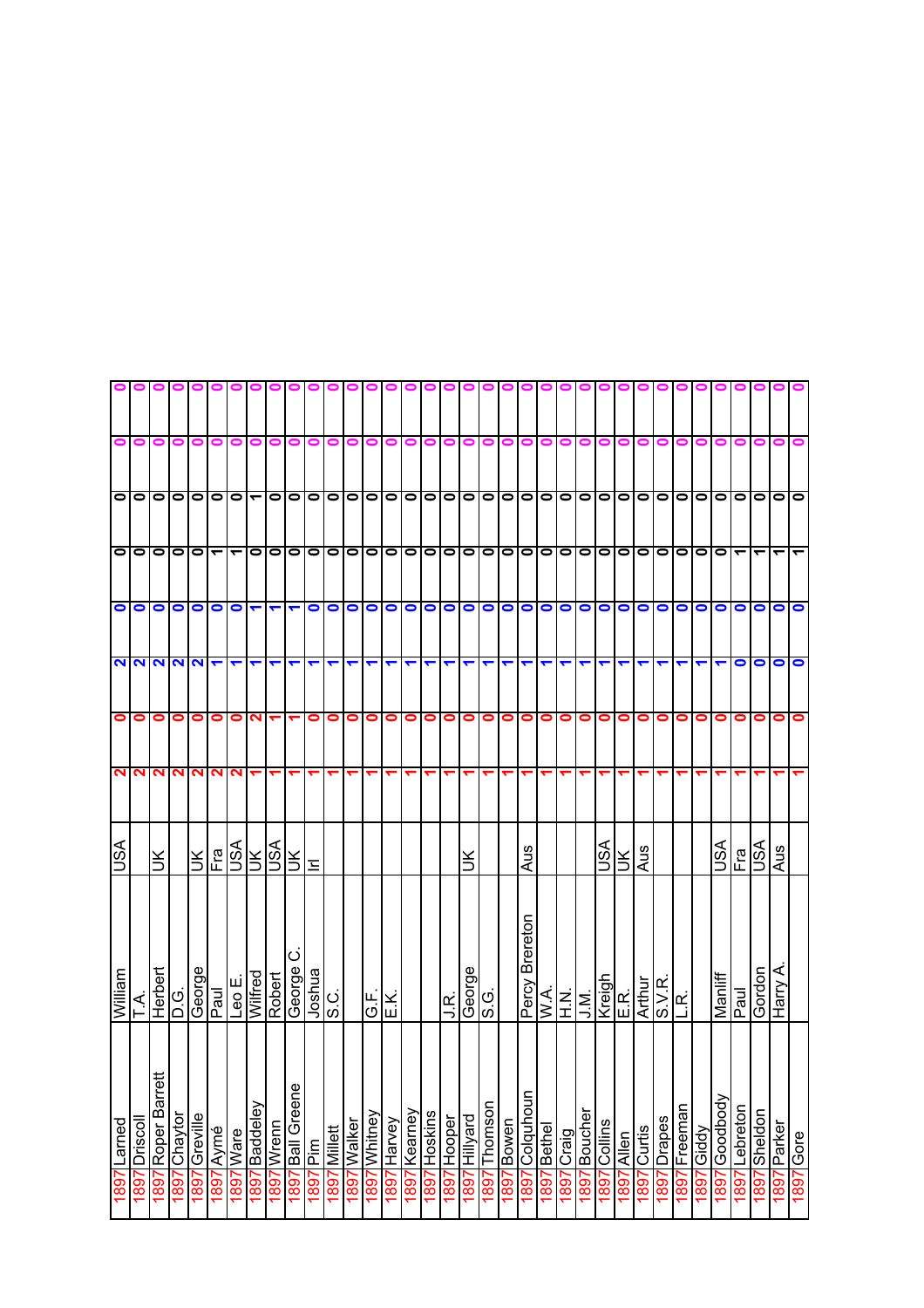| ᠆                        | 0                    | 000000<br>0          | 0                  | 0                    | 0                    | 0                   | 0                    |              |                          |                            |              |                          |                           |                          | o                                   | 0           | 000<br>0              | 0                | 00<br>$\bullet$ | $\bullet$       | 0   0  <br>$\bullet$                                  | o                    |             |                          |                    |                     |           |                             |                          |             |           |                            |
|--------------------------|----------------------|----------------------|--------------------|----------------------|----------------------|---------------------|----------------------|--------------|--------------------------|----------------------------|--------------|--------------------------|---------------------------|--------------------------|-------------------------------------|-------------|-----------------------|------------------|-----------------|-----------------|-------------------------------------------------------|----------------------|-------------|--------------------------|--------------------|---------------------|-----------|-----------------------------|--------------------------|-------------|-----------|----------------------------|
|                          |                      |                      |                    |                      |                      |                     |                      |              |                          |                            |              |                          |                           |                          |                                     |             |                       |                  |                 |                 |                                                       |                      |             |                          |                    |                     |           |                             |                          |             |           |                            |
| $\overline{\phantom{a}}$ |                      | $\bullet$            |                    | 0000                 |                      |                     | $\blacktriangledown$ | $\bullet$    | $\bullet$                | $\bullet$                  |              |                          |                           |                          | 0 0 0 0 0                           |             |                       |                  |                 |                 |                                                       | 0 0 0 0 0 0 0        |             | lol                      | $\bullet$          | lolo                |           | olo                         |                          |             | 00        | $\circ$<br>$\bullet$       |
| lolo                     |                      | $\bullet$            | $\bullet$          |                      |                      |                     | 0 0 0 0              | $\bullet$    | $\overline{\phantom{0}}$ | $\bullet$                  | $\bullet$    | $\overline{\phantom{0}}$ | $\bullet$                 | $\overline{\phantom{0}}$ | $\bullet$                           |             |                       |                  |                 |                 |                                                       | O O O O O O O        | $\bullet$   | $\overline{\phantom{0}}$ | $\bullet$          | $\bullet$           | lo        | lolo                        |                          | $\bullet$   | lo        | $\bullet$<br>$\bullet$     |
| $\bullet$                | $\blacktriangledown$ | $\blacktriangledown$ | ↽                  | $\blacktriangledown$ | $\blacktriangledown$ | $\bullet$           | $\bullet$            | $\bullet$    | က                        | $\blacktriangledown$       | $\bullet$    | $\bullet$                | $\blacktriangledown$      | ↽                        | ↽                                   | ↽           | $\bullet$             | $\bullet$        | $\bullet$       |                 | $  \circ   \circ$                                     | $\bullet$            | O           | $\bullet$                | $\bullet$          | $\bullet$           | $\bullet$ | $\bullet$                   | $\bullet$                | $\bullet$   | $\bullet$ | $\bullet$<br>$\bullet$     |
| $\bullet$                | $\bullet$            | $\bullet$            | $\bullet$          | $\bullet$            | $\bullet$            | $\bullet$           | $\bullet$            | $\bullet$    | က                        | ₹                          | ₹            |                          |                           |                          | $ U   U   U   U   U   U   U   U $   |             |                       |                  |                 |                 |                                                       | $\blacktriangledown$ | ↽           | ↽                        |                    |                     |           |                             |                          |             |           |                            |
| $\bullet$                | $\mathbf{z}$         |                      |                    |                      |                      |                     |                      |              | ∾                        |                            | 0            | 0                        |                           |                          |                                     |             | 0                     | 0                | $\bullet$       | $\bullet$       | $\bullet$                                             | $\bullet$            | $\bullet$   | 0                        | 0                  | 0                   | $\bullet$ | O                           | 0                        |             | 0         | 0                          |
| $\blacktriangledown$     | 0                    | 0                    | 0                  | 0                    | 0                    | 0                   | $\bullet$            | 0            | 4                        | 4                          | 4            |                          | च ಣ।                      | ∾                        | N                                   | $\sim$      | $\sim$                | $\mathbf{N}$     |                 | $\frac{1}{2}$   |                                                       | ᠆                    |             |                          |                    |                     |           |                             |                          |             |           |                            |
| JSA                      | š                    |                      |                    | <u>RIRIRIR</u>       |                      |                     |                      |              | ŠІ                       |                            | ERR          |                          | <b>ASIT</b>               |                          |                                     | ÌЯ          |                       | RRRI             |                 | Aus             | Aus                                                   | VSU                  |             |                          |                    | š                   |           | š                           |                          | Aus         | Fra       | $\leq$                     |
| <u>。</u>                 | Harold               | ட்⊫ட்                |                    | Ernest               |                      | Josiah<br>Harold A. | Herbert              | ∢            | awrence                  | Harold                     | Sidney H     | Reginald                 |                           |                          | D.G.<br><mark>Leo E.</mark><br>D.G. | Wilberforce | Herbert               |                  |                 |                 | בור   <br>  בור   <br>  בור    בור   <br>  בור    בור | Sumner               |             |                          | نج<br>ن            | Σ<br>George<br>E.P. | نىرا      | $\mathbf{\Omega}$<br>Robert |                          | Alfred      | Paul      | ပ<br>George<br>$\vec{E}$   |
| Magruder                 | Mahoney              | Stevens              | uepie <sub>M</sub> | Lewis                | 1897 Ritchie         | 1897 Nisbet         | <b>Aajappeg</b>      | 1897 Griffin | 1898 Dohertv             | veuouely <mark>1868</mark> | <b>Smith</b> | l 898 Doherty            | <mark>1898</mark> Whitman | 1898 Ware                | 1898 Chaytor                        | save3 868   | ≠<br>1898 Roper Barre | <b>1898</b> Gore | 1898 Allen      |                 | l 898 Pockley                                         | 1898 Hardy           | 1898 Greene | 1898 Giddy               | <b>898</b> Freeman | puouis 8681         | Fischer   | upnoH <b>868</b>            | 1 <mark>898</mark> Bowen | 1898 Dunlop | 1898 Aymé | 1898 Ball Greene<br>Belden |
| 1897                     | 1897                 | 1897                 | 1897               | 1897                 |                      |                     | 1897                 |              |                          |                            | 1898         |                          |                           |                          |                                     |             |                       |                  |                 | <b>xoo 8681</b> |                                                       |                      |             |                          |                    |                     | 18681     |                             |                          |             |           | 1898                       |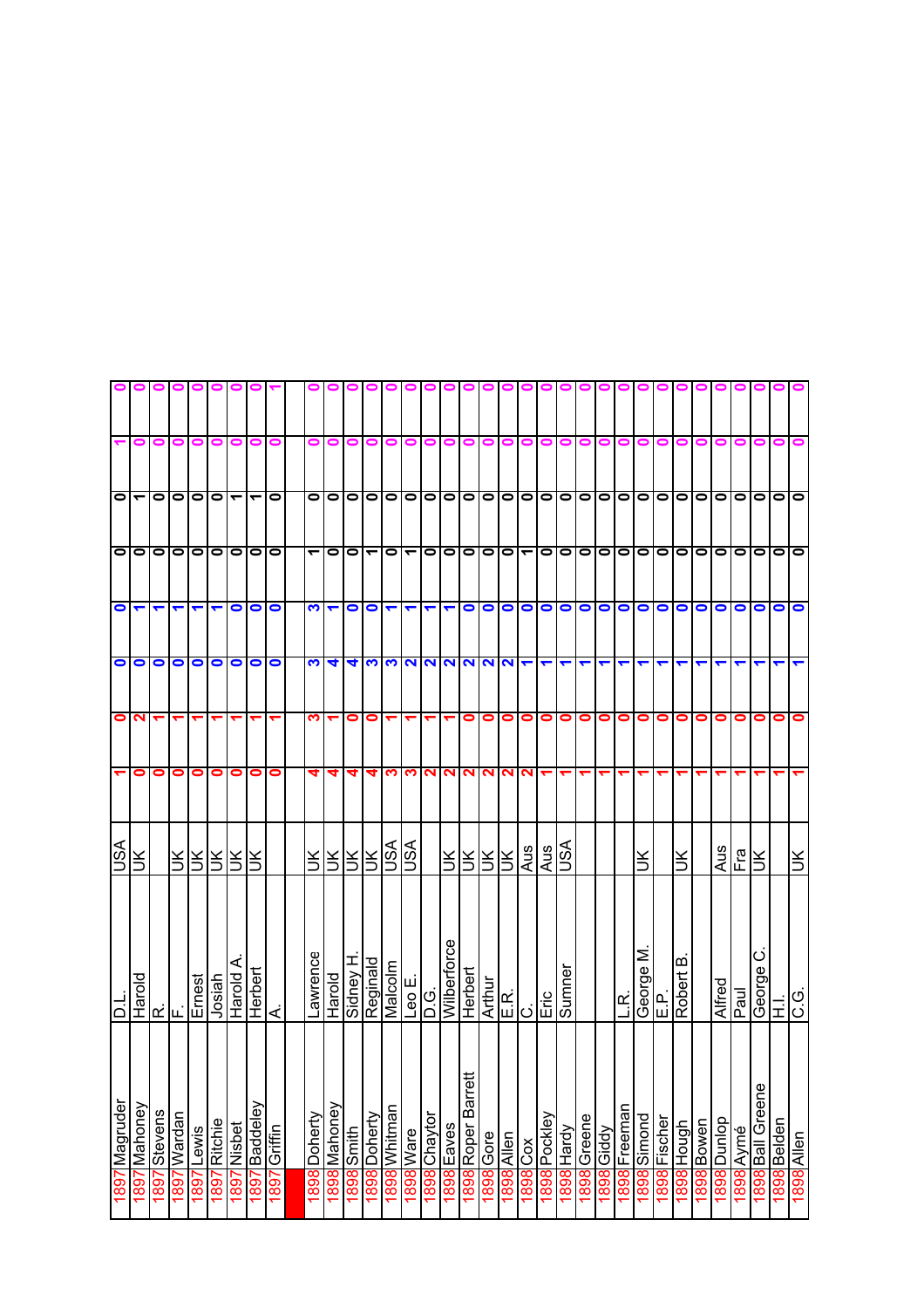| 0                    | 0                     | 0           | 0             | 0             | 0          | 0                       |               | o             | o         |             | 00        | o                    |             |              |           |                          |           | 0         | 0            |                          |               |               |                    |                   |              |           |                                     |                                                                       |           |                          |                  |             |                                       |
|----------------------|-----------------------|-------------|---------------|---------------|------------|-------------------------|---------------|---------------|-----------|-------------|-----------|----------------------|-------------|--------------|-----------|--------------------------|-----------|-----------|--------------|--------------------------|---------------|---------------|--------------------|-------------------|--------------|-----------|-------------------------------------|-----------------------------------------------------------------------|-----------|--------------------------|------------------|-------------|---------------------------------------|
|                      | $\overline{\circ}$ lo | $\bullet$   | <u> 0</u>     |               | 0   0      |                         | $\bullet$     | $\bullet$     | $\bullet$ | $\bullet$   | $\bullet$ | $\blacktriangledown$ | ے           | 0            | $\bullet$ | $\overline{\phantom{0}}$ | ᠇         | $\bullet$ | 01           | $\bullet$                | $\bullet$     | $\bullet$     | $\bullet$          | $\bullet$         | $\bullet$    |           | 0 0 0                               |                                                                       | $\bullet$ | $\bullet$                | $\bullet$        |             | $\bullet$<br>$\overline{\phantom{0}}$ |
|                      |                       |             |               |               |            |                         |               |               |           |             |           |                      |             |              |           |                          |           |           |              |                          |               |               |                    |                   |              |           |                                     |                                                                       |           |                          |                  |             |                                       |
| $\bullet$            | $\bullet$             | $\bullet$   | $\bullet$     | $\bullet$     | $\bullet$  | $\bullet$               | ᠆             | ᠆             |           |             | $\bullet$ | $\bullet$            | $\bullet$   | $\bullet$    | $\bullet$ | $\bullet$                | $\bullet$ | $\bullet$ | $\bullet$    | $\overline{\phantom{a}}$ | 0             | $\bullet$     | ᠆                  | $\bullet$         | $\bullet$    | $\circ$   |                                     | $\bullet$                                                             | $\bullet$ | $\overline{\phantom{0}}$ |                  |             | $\bullet$<br>0                        |
| $\bullet$            | $\bullet$             | $\bullet$   | $\bullet$     | $\bullet$     | $\bullet$  | $\bullet$               | $\bullet$     | $\bullet$     | $\bullet$ | $\bullet$   | $\bullet$ | ↽                    | ↽           | ↽            | ↽         | $\bullet$                | $\bullet$ | $\bullet$ | က   ထ        |                          | $\bullet$     | $\bullet$     | ↽                  | $\bullet$         | $\bullet$    | $\bullet$ | $\bullet$                           | $\bullet$                                                             | $\bullet$ | $\bullet$                | $\bullet$        |             |                                       |
| $\blacktriangledown$ | ↽                     | ↽           |               |               | ↽          | ᡪ                       | 0             | 0             | 0         | 0           | $\bullet$ | $\bullet$            | $\bullet$   | $\bullet$    | $\bullet$ | $\bullet$                | $\bullet$ | $\bullet$ | ဖ            | $\blacktriangledown$     | 4             | 4             | ↽                  | $\mathbf{\Omega}$ |              |           |                                     | <b>222222</b>                                                         |           |                          |                  |             |                                       |
| $\bullet$            | 0                     | 0           | 0             | 0             | 0          | 0                       | 0             | 0             | 0         | 0           | 0         | N                    | N           |              |           |                          |           |           | S.           | $\bullet$                | 0             | 0             |                    | 0                 | 0            | 0         | 0                                   | 0                                                                     | 0         | 0                        | 0                |             | ∾                                     |
|                      |                       |             |               |               |            |                         |               |               |           |             |           | 0                    | 0           | 0            | 0         | 0                        | 0         | 0         | ဖ            | <b>SC</b>                | 4             | 4             | N                  | N                 | $\mathbf{N}$ |           | NN                                  | N                                                                     | N         | N                        |                  |             |                                       |
|                      | $\Im$                 |             |               |               |            |                         | š             | Fra           | SSU       |             | ASU       |                      | <b>ASL</b>  | $\mathbf{r}$ | Fra       | ¥                        | ASU       |           |              |                          | $\frac{1}{2}$ | $\frac{1}{2}$ |                    |                   | ÌЯ           | $\leq$    | $\preceq$                           |                                                                       | Ж         | Ж                        | Fra              | vsn         | $\frac{1}{2}$ $\frac{1}{2}$           |
| ⋖                    | Kreigh                | E.B.C       | ان<br>ا       |               |            | $\frac{1}{\frac{1}{2}}$ | Xenophon      |               | Gordon    | Z           | Edwin     | Dwight               | Clarence    | Joshua       | Paul      | Harold A                 | Holcombe  |           | Harold       | Reginald                 | Malcolm       | Sidney H      | Dwight             |                   | Wilberforce  | Ernest D  | Herbert                             | $\frac{1}{2}$ $\frac{1}{2}$ $\frac{1}{2}$ $\frac{1}{2}$ $\frac{1}{2}$ |           | Lawrence                 | Paul             | Clarence    | Arthur                                |
| 1898 Chalier         | Collins               | 1898 Curtis | I898 Davidson | 1898 Crossman | 1898 Craig | 1898 Constable          | 1898 Casdagli | 1898 Vacherot | Sheldon   | 898 Collins | Fisher    | Davis                | 1898 Hobart | im<br>Pim    | Lebreton  | Nisbet                   | bus/W 868 |           | 1899 Mahoney | 1899 Doherty             | 1899 Whitman  | 1899 Smith    | <b>Sived</b> Davis | 899 Kearney       | Eaves        |           | ₩<br>1899 Black<br>1899 Roper Barre | 1899 Chaytor                                                          | Allen     | 1899 Doherty             | <b>1899</b> Aymé | 1899 Hobart | 1899 Gore                             |
|                      | 1898                  |             |               |               |            |                         |               |               | 1898      |             | 18681     | 1898                 |             | 1898         | 1898      | 1898                     |           | 1898 Hill |              |                          |               |               |                    |                   | 1899         |           |                                     |                                                                       | 1899      |                          |                  |             |                                       |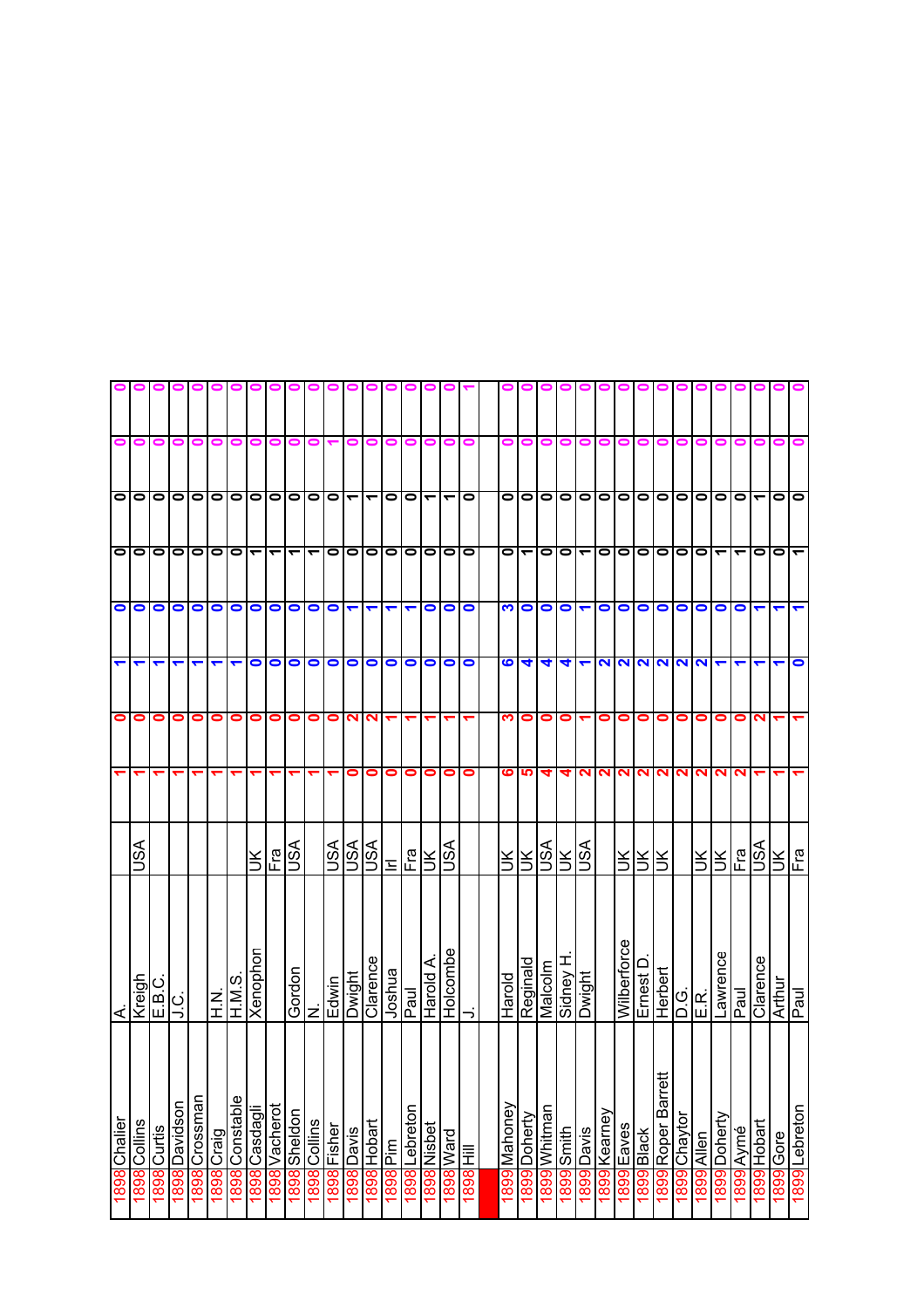|           |           | $\bullet$                |                          | $\bullet$            | 2         |                   | <b>LO</b> | Ιš                   | Reginald              | 1900 Doherty               |
|-----------|-----------|--------------------------|--------------------------|----------------------|-----------|-------------------|-----------|----------------------|-----------------------|----------------------------|
|           |           | 0                        | <b>NIN</b>               | ᅮ                    | ဖ         |                   | ထ         | šl                   | awrence               | 1900 Doherty               |
|           |           |                          |                          |                      |           |                   |           |                      |                       |                            |
|           |           | 0                        | $\bullet$                | $\bullet$            | 0         |                   | 0         |                      | James                 | 1899 Gardner               |
|           |           | $\overline{\phantom{0}}$ | $\bullet$                | 0                    | $\bullet$ |                   | 0         | ⋚                    | Harold                | 1899 Nisbet                |
|           |           |                          | lo                       | 0                    | $\bullet$ |                   | 0         | lSA                  | uop.og                | Sheldon<br>1899            |
|           |           | $\overline{\phantom{a}}$ | $\bullet$                |                      | $\bullet$ |                   | 0         |                      | וםו                   | Sutphin<br>6681            |
|           |           | $\bullet$                | $\bullet$                |                      | $\bullet$ |                   | 0         | vsn                  | William               | Larned<br>899              |
|           |           | $\bullet$                | $\bullet$                |                      | $\bullet$ |                   | 0         | VSU                  |                       | Paret<br>l 899 Parmly      |
|           |           |                          | $\bullet$                | $\blacktriangledown$ | $\bullet$ | $\mathbf{\Omega}$ | 0         | ASU                  | ш<br>0م<br>ا          | l 899 Ware                 |
|           |           | $\vert \bullet \vert$    | $\bullet$                | $\bullet$            | $\bullet$ | 0                 |           | Aus                  | a<br>⊠<br>Francis     | 1899 Fisher                |
|           |           |                          | 0                        | $\bullet$            | $\bullet$ | 0                 |           | vsn                  | Albert                | 1899 Hoskins               |
|           |           | 0 0 0 0 0                | $\overline{\phantom{0}}$ | $\bullet$            | $\bullet$ | $\bullet$         |           | Aus                  | Holcombe<br>N.<br> C. | <b>xog</b> 6681            |
|           | 0         |                          | $\overline{\phantom{0}}$ | $\bullet$            | $\bullet$ | 0                 | ᡪ         |                      |                       | 1899 Collins               |
|           | 0         |                          | $\overline{\phantom{0}}$ | $\bullet$            | $\bullet$ | 0                 |           | vsn                  |                       | pue <sub>M</sub> 668       |
|           | 0         |                          | $\bullet$                | $\bullet$            | ↽         | 0                 |           | $\leq$               | G.A                   | 1899 Garidia               |
|           |           |                          |                          | $\bullet$            | ↽         | 0                 |           |                      | A.E.                  | 899 Foote                  |
| 000       | 0         | 000                      | 00                       | $\bullet$            | ↽         | 0                 |           |                      | Щ                     | I899 Hansen                |
|           |           |                          | $\bullet$                | 0                    |           | 0                 |           |                      | ن<br>سا               | 1899 Fischer               |
| 0         |           |                          | $\bullet$                | $\bullet$            |           | 0                 |           |                      | Nat                   | Emerson<br>1899            |
|           |           |                          |                          | $\bullet$            |           | 0                 |           | <b>Bel</b>           |                       | de Warzee<br>6681          |
|           |           |                          | 0 0 0                    | $\bullet$            | ↽         | $\bullet$         |           |                      | ں<br>ا                | 1899 Davidson              |
| o l       |           | 0 0 0 0 0                |                          | $\bullet$            | ↽         | 0                 |           |                      |                       | 1899 Bowen                 |
| $\bullet$ |           |                          | $\bullet$                | $\bullet$            | ↽         | 0                 |           |                      | E.B.C.                | 899 Curtis                 |
|           |           | 000                      |                          | $\bullet$            | ↽         | 0                 |           | ASU                  | Sumner                | VpreH <b>668</b>           |
|           |           |                          | olo                      | $\bullet$            | ↽         | 0                 |           |                      |                       | <b>1899</b> Cramond        |
| 000000    | 0         |                          | $\bullet$                | $\bullet$            | ↽         | 0                 |           | ŠК                   | Josiah                | 1899 Ritchie               |
|           | 0         |                          | $\bullet$                | $\bullet$            | ↽         | 0                 | ᡪ         |                      | H.A.B.                | 1899 Chapman               |
|           | 0         | 0 0 0 0 0                |                          | $\bullet$            | ↽         | $\bullet$         |           | $\frac{2}{\sqrt{2}}$ | Carr                  | 1899 Neel                  |
|           | 0         |                          | 00                       | $\bullet$            | ↽         | 0                 |           |                      | George M              | 1899 Simond                |
|           | 0         |                          | $\bullet$                | $\bullet$            |           | 0                 |           |                      | Horace                | 1899 Rice                  |
|           | 0         |                          | $\bullet$                | $\bullet$            |           | 0                 |           | Aus                  | ၯ<br>Leslie O         | 1899 Poidevin              |
|           | 0         | $\circ$                  | $\bullet$                | $\bullet$            |           | 0                 |           |                      | ن<br>ن                | l <mark>899</mark> Whitney |
|           | 0         | $\circ$                  | $\bullet$                | $\bullet$            |           | 0                 |           |                      | P.G.                  | 1899 Pearson               |
|           | 0         | 0<br>0                   | $\bullet$                | $\bullet$            | ↽         | 0                 | ↽         |                      | اتا عا                | 899 Heard                  |
|           | $\bullet$ |                          | $\bullet$                | $\bullet$            | 7         | $\bullet$         |           |                      |                       | Hooper<br>1899             |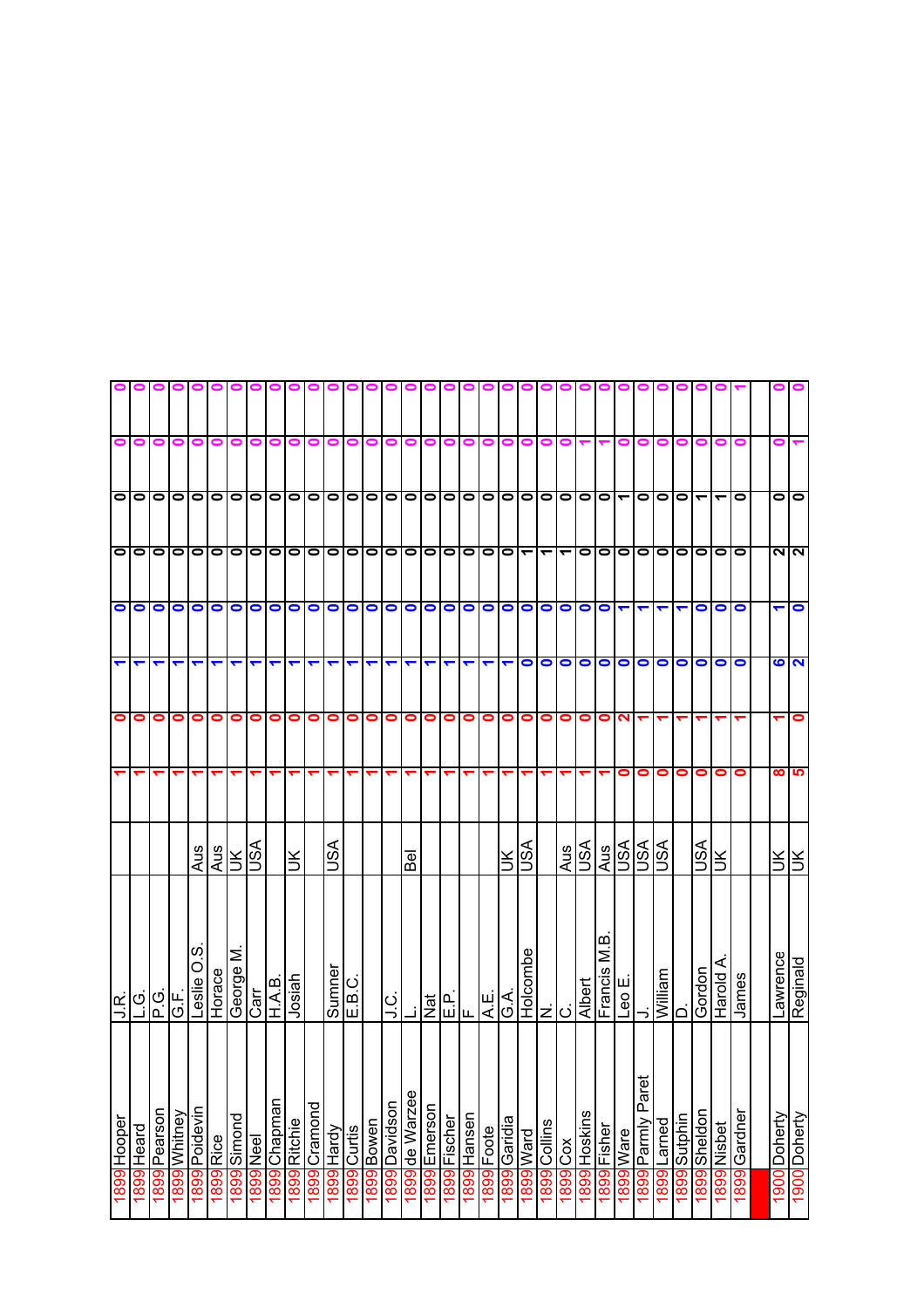|                      |                     |              |                      |                   |                |                             |             | 0000000                           |                          |                      | o                    |             | 00                   |            |              |               |                  |                |             |           |                      |             |                         |              |                     |              |                     |                       |                          |              |                |              |               |                                                 |               |
|----------------------|---------------------|--------------|----------------------|-------------------|----------------|-----------------------------|-------------|-----------------------------------|--------------------------|----------------------|----------------------|-------------|----------------------|------------|--------------|---------------|------------------|----------------|-------------|-----------|----------------------|-------------|-------------------------|--------------|---------------------|--------------|---------------------|-----------------------|--------------------------|--------------|----------------|--------------|---------------|-------------------------------------------------|---------------|
| $\bullet$            | 0                   | 0            | 0                    | 0                 | 0              | 0                           |             | o                                 |                          |                      |                      |             |                      |            |              | 0             | 0                | 0              | 0           | 0         | 0                    |             |                         |              |                     |              |                     |                       |                          |              |                |              |               |                                                 |               |
|                      | O O                 |              |                      | 0 0  <del>-</del> |                | $\bullet$                   |             | 0 0 0 0 0 + 0 0 0 0 0 0 0 0 0 0 0 |                          |                      |                      |             |                      |            |              |               |                  |                |             |           |                      |             |                         |              |                     |              |                     |                       | 0 0 0 0 0                |              |                |              |               | O O O O                                         |               |
|                      | ololo               |              |                      | 101010            |                |                             | $\bullet$   | $\bullet$                         | $\overline{\phantom{0}}$ |                      |                      |             | O O O O              |            | $\bullet$    |               |                  |                |             |           |                      |             | 0 0 0 0 0 0 0 0 0       |              |                     |              | 0 0 0 0             |                       |                          | $\bullet$    | $\blacksquare$ |              |               | $O O O \tau$                                    |               |
|                      | $\frac{1}{1}$       |              | $\blacktriangledown$ | $\bullet$         | $\blacksquare$ |                             | $\circ$     |                                   | $\bullet$                | $\blacktriangledown$ | $\blacktriangledown$ | $\bullet$   | $\circ$              |            | O            | $\circ$       |                  |                |             |           |                      |             | 00000000                |              |                     |              | 0000                |                       |                          | $\bullet$    | $\bullet$      | $\bullet$    |               | 000                                             |               |
| $\blacktriangleleft$ | 41                  | 4            |                      | $\frac{1}{2}$     |                |                             |             | $\sim$ $\sim$                     | $\blacktriangledown$     | $\blacktriangledown$ | $\blacktriangledown$ | $\bullet$   | $\blacktriangledown$ | ↽          | ↽            | ↽             |                  | ↽              | ↽           | ↽         | $\blacktriangledown$ | ↽           | ↽                       | ↽            | ↽                   |              |                     |                       |                          |              |                |              |               |                                                 | $\bullet$     |
| $\mathbf{N}$         |                     |              |                      | 0                 |                |                             | 0           | 0                                 | 0                        | N                    |                      |             | 0                    | 0          | 0            | 0             | 0                | 0              | $\bullet$   | $\bullet$ | $\bullet$            | $\bullet$   | $\bullet$               | $\bullet$    | $\bullet$           | $\bullet$    | $\bullet$           | $\bullet$             | 0                        | 0            | 0              | 0            | 0             | $\bullet$                                       | $\bullet$     |
| $\blacktriangleleft$ | 4                   | 4            | S.                   | S                 |                | <b>NN</b>                   |             | <b>NN</b>                         | N.                       |                      |                      |             |                      |            |              |               |                  |                |             | ᠆         | ↽                    | ↽           |                         |              |                     |              |                     |                       |                          |              |                |              |               |                                                 |               |
| š.                   |                     | vsn          |                      | RESIRIS<br>KRISTS |                |                             | Aus         | Aus                               | Fra<br>F                 | ξĶ                   |                      | lš          | lse                  |            |              |               | Aus              |                |             |           |                      | ŠК          | $\overline{\mathsf{B}}$ | ÌК           |                     | VSN          |                     | VSN                   |                          | ÌЮ           | š              |              | š             |                                                 | Fra           |
| H <i>d</i> rey       | Arthur              | Malcolm      | E.R.                 |                   |                | George<br>Raymond<br>Dwight | Alfred      | Horace                            | <b>Lead</b>              | Harold               | dosiah               | ⋖<br>Harold |                      | ن)<br>⊃ا ⇒ |              |               | ၯ<br>O<br>Leslie | C.R.D          |             |           |                      | 이저이         |                         | George       | Đ.G                 | Kreigh       | U.N.                |                       | Alphonzo<br>G.F.<br>G.A. |              | Charles        | E.P.         |               | $\frac{ \vec{\mathsf{x}} }{ \vec{\mathsf{x}} }$ |               |
| 1900 Smith           | 900 <sub>Gore</sub> | 1900 Whitman | 1900 Allen           | 1900 Hillyard     | 1900 Little    | 1900 Davis                  | 1900 Dunlop | 1900 Rice                         | 1900 Aymé                | I900 Mahoney         | 1900 Ritchie         | 900 Nisbet  | Parnly Paret         | Pearson    | 1900 Kearney | 1900 Johnston | I900 Poidevin    | 1900 Pritchett | 1900 Irving | 1900 Weir | 1900 Harvey          | 1900 Glenny | 1900 de Warzee          | 1900 Caridia | <b>1900 Chaytor</b> | 1900 Collins | <b>1900</b> Boucher | lleg <mark>100</mark> | 1900 Whitney             | 1900 Garidia | 1900 Dixon     | 1900 Fischer | 1900 Flavelle | 1900 Allen                                      | 1900 Lebreton |
|                      |                     |              |                      |                   |                |                             |             |                                   |                          |                      |                      |             | 1900                 | 1900       |              |               |                  |                |             |           |                      |             |                         |              |                     |              |                     |                       |                          |              |                |              |               |                                                 |               |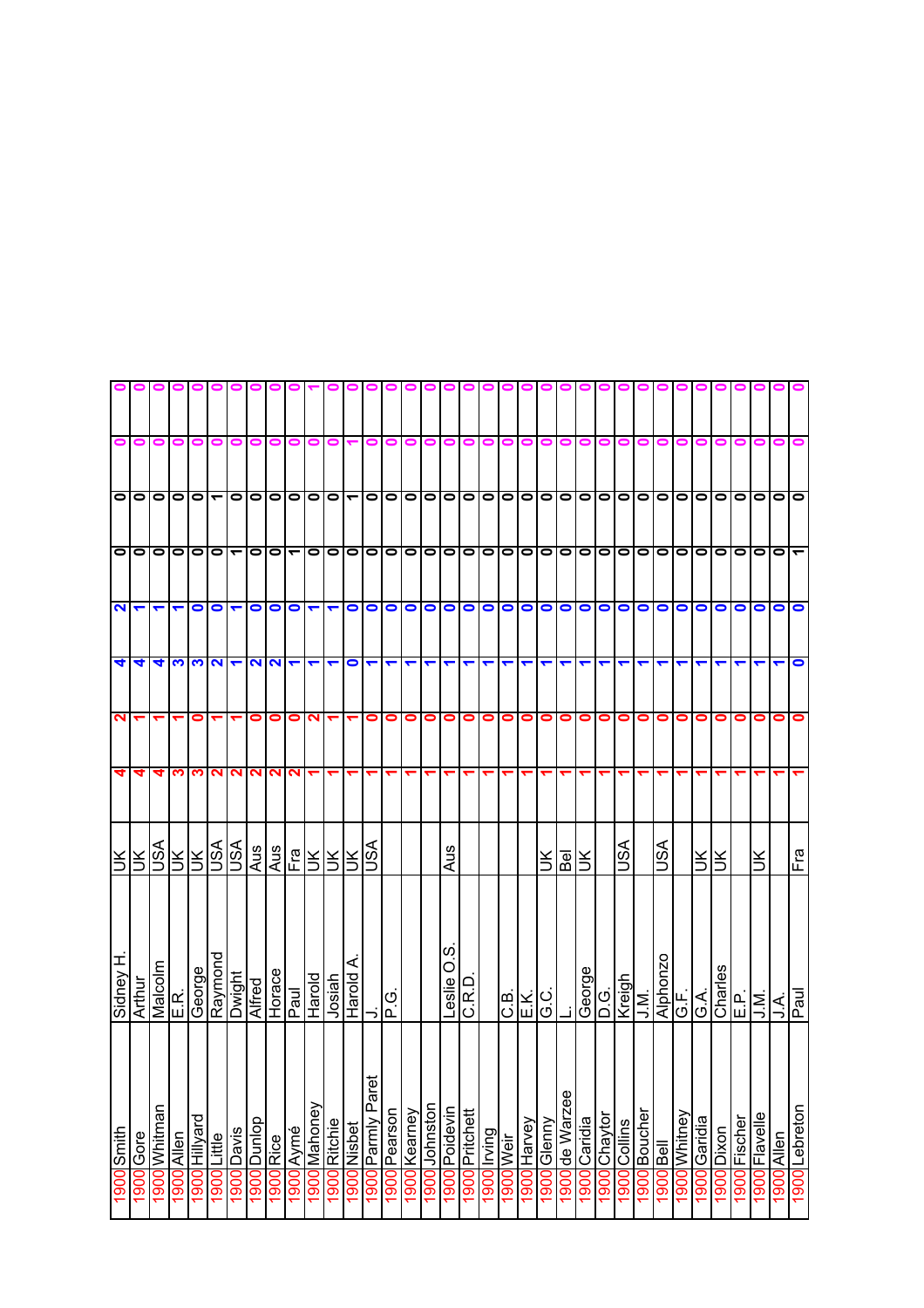| $\blacksquare$ |          |           |             | $\blacksquare$                             | ∊                        |                         |                   | Ξ                                                |             | 0                        |           |             |                                                              |           |             |               |           |           |           | ▬         |           |                            |                              |                 |           |              |                      |                               |           |                       |                                                                                                                                                                                    |               | $\blacksquare$ |                           |
|----------------|----------|-----------|-------------|--------------------------------------------|--------------------------|-------------------------|-------------------|--------------------------------------------------|-------------|--------------------------|-----------|-------------|--------------------------------------------------------------|-----------|-------------|---------------|-----------|-----------|-----------|-----------|-----------|----------------------------|------------------------------|-----------------|-----------|--------------|----------------------|-------------------------------|-----------|-----------------------|------------------------------------------------------------------------------------------------------------------------------------------------------------------------------------|---------------|----------------|---------------------------|
| 0              | 0        | $\bullet$ | $\bullet$   | $\bullet$                                  | $\overline{\phantom{0}}$ | $\bullet$               | 0                 | $\bullet$                                        |             | $\overline{\phantom{0}}$ | ᠆         | ↽           | $\bullet$                                                    | $\bullet$ | $\bullet$   | $\bullet$     |           |           | $\bullet$ | $\circ$   |           | $\bullet$                  |                              | $\bullet$       | $\bullet$ | $\bullet$    |                      | $\bullet$                     |           | $\bullet$             |                                                                                                                                                                                    | 0             | $\bullet$      | $\bullet$                 |
| ᠇              | ᡪ        | 0         | $\bullet$   | $\bullet$                                  | $\bullet$                | $\bullet$               | 0                 | $\bullet$                                        |             | $\bullet$                | $\bullet$ | $\bullet$   | $\bullet$                                                    | $\bullet$ | $\bullet$   | $\bullet$     | $\bullet$ |           | ᠆         | 0         | $\bullet$ | $\bullet$                  | $\bullet$                    | $\bullet$       | $\bullet$ | $\bullet$    | $\blacktriangledown$ | 0                             | ᠇         | ᠇                     | ᡪ                                                                                                                                                                                  | 0             | 0              | $\bullet$                 |
| 0              | 0        | 0         | 0           | $\mathbf{N}$                               | $\bullet$                |                         |                   |                                                  |             | 0                        | $\bullet$ | $\bullet$   | $\bullet$                                                    | 0         | 0           | $\bullet$     | $\bullet$ |           |           | $\bullet$ | $\bullet$ | $\bullet$                  | $\bullet$                    | $\bullet$       | $\bullet$ | $\bullet$    |                      | 0                             | $\bullet$ | 0                     | 0                                                                                                                                                                                  | N             |                |                           |
| 0              | 0        | 0         | $\bullet$   | $\bullet$                                  | 0                        | $\bullet$               | $\bullet$         | 0                                                |             | 0                        | 0         | $\bullet$   | $\bullet$                                                    | 0         | 0           | $\bullet$     | $\bullet$ |           | 6         | 6         | 4         | 4                          | 4                            | က               | က         | က            | $\blacktriangledown$ | N                             | ↽         | ᠆                     | 0                                                                                                                                                                                  | ↽             | ↽              |                           |
| 0              | 0        | 0         | 0           |                                            | ٩                        | ↽                       | ↽                 | ↽                                                |             |                          |           |             |                                                              | 0         | 0           | 0             | 0         |           |           | 0         | 0         | 0                          | 0                            | 0               | 0         | 0            |                      | 0                             | 0         | 0                     | 0                                                                                                                                                                                  | ო             |                |                           |
|                |          |           |             | 0                                          | 0                        | 0                       | 0                 | 0                                                |             | 0                        | 0         | 0           | 0                                                            | 0         | 0           | 0             | 0         |           | $\infty$  |           |           | 4                          | 4                            | S.              | ∾         |              |                      |                               | ∾         | N                     |                                                                                                                                                                                    |               |                |                           |
| s∕S            |          |           | Aus         |                                            |                          | Fra                     |                   |                                                  |             | SA                       |           | Fra         |                                                              | Fra       |             | Fra           | š         |           |           |           |           |                            |                              | Aus             | Fra       |              |                      |                               |           |                       | Aus                                                                                                                                                                                |               |                |                           |
| Holcombe       | John C   | Alfred    | Francis M.B |                                            | Herbert                  | Alain                   | ပ                 | Nat                                              |             | Basil                    |           | Max         |                                                              | André     | Arthur      | Georges       | Archibald |           | awrence   | Sidney H  |           | Milliam                    | Charles                      | Horace          | Max       | Herbert      |                      | ್                             | André     | ပ<br>John             | Francis M.B                                                                                                                                                                        |               | i<br>⊾         | Arthur                    |
|                |          |           |             |                                            |                          |                         |                   |                                                  | Spalding de |                          | Alexander | Decugis     | Atkinson                                                     | 1900      | 1900 Norris | Φ             |           |           | Doherty   |           | Little    | Larned                     | Dixon                        | Rice            | Decugis   | Roper Barret | Doherty              | Whitney                       | Vacherot  | Peacock               | Fisher<br>1901                                                                                                                                                                     | Eaves<br>1901 | Payn<br>1901   | Gore<br>1901              |
|                | 900 Ward | NZI       | VSU         | 1900 Peacock<br>1900 Codman<br>1900 Fisher |                          | $\mathbf{N}$<br>William | <b>NSU</b><br>VSU | 1900 Roper Barret<br>1900 Prévost<br>1900 Larned |             |                          |           | VSU<br>Fred | 1900 Garmendia<br>900 Emerson<br>1900 Cragin<br>1900<br>1900 | 1900      | George      | ÌЮ<br>Prévost |           | $\bullet$ |           |           | Š         | $\bullet$<br>ဖျဖ<br>$\leq$ | <b>ASU</b><br>VSN<br>Raymond | $\bullet$<br>ÌЯ |           |              | ÌЮ                   | $\bullet$<br><u>က လ</u><br>Ιš | Reginald  | $\bullet$<br>2<br>Fra | ΝZΙ<br>1900 de la Chapel<br>900 Warden<br>1901 Smith<br>1901<br>1901<br>1901<br>1901<br>1901<br>1901<br>$\frac{5}{190}$<br>$ 90\rangle$<br>$\frac{6}{90}$<br>190<br>$\overline{5}$ | $\bullet$     |                | šl<br>Ι¥Ι¥<br>Wilberforce |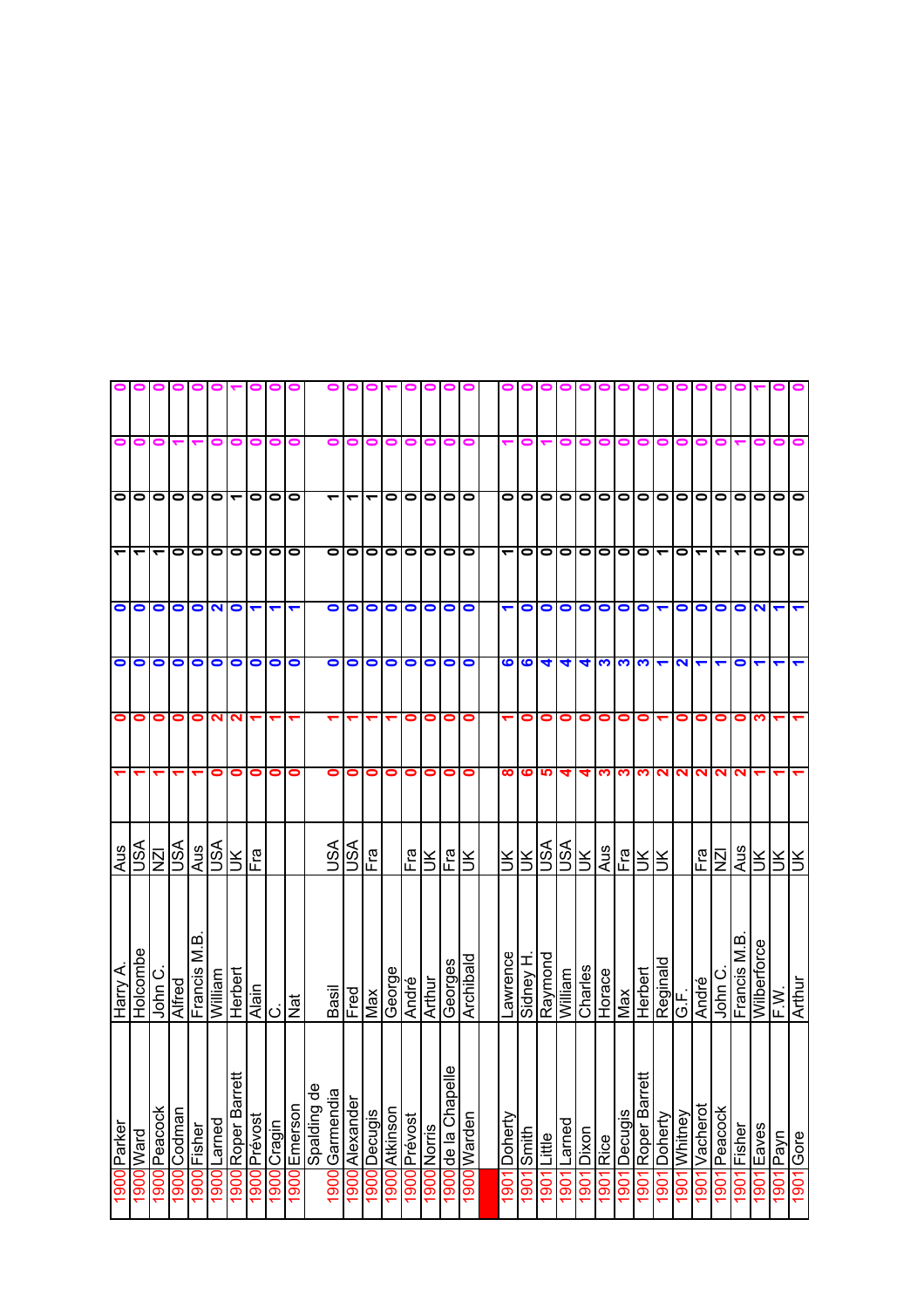| 0                        | 0                        | 0            | 0                   | 0         | 0         | 0                               | 0           |              | o          |                   |                |           |           |             |           |           | 0              | 0         | 0              | 0            | 0                                                                               | 0                    |             |                          |                          |           |            |           |                          |                 |                          |          |              |
|--------------------------|--------------------------|--------------|---------------------|-----------|-----------|---------------------------------|-------------|--------------|------------|-------------------|----------------|-----------|-----------|-------------|-----------|-----------|----------------|-----------|----------------|--------------|---------------------------------------------------------------------------------|----------------------|-------------|--------------------------|--------------------------|-----------|------------|-----------|--------------------------|-----------------|--------------------------|----------|--------------|
|                          |                          |              |                     |           |           |                                 |             |              |            |                   |                |           |           |             |           |           |                |           |                |              |                                                                                 |                      |             |                          |                          |           |            |           |                          |                 |                          |          |              |
| $\blacktriangledown$     | $\overline{\phantom{0}}$ | $\bullet$    | $\bullet$           |           |           |                                 | 0 0 0 0 0   |              |            |                   | 00000000       |           |           |             |           |           |                |           | 0 0 0 0 0 0    |              |                                                                                 |                      |             | $\bullet$                | $\overline{\phantom{0}}$ | $\bullet$ | $\bullet$  | $\bullet$ | $\overline{\phantom{0}}$ | $\bullet$       | $\overline{\phantom{0}}$ | 0        |              |
| $\overline{\phantom{0}}$ | $\overline{\phantom{0}}$ | $\bullet$    | $\bullet$           |           |           |                                 | 0000        | $\bullet$    |            | $\circ$   $\circ$ | $\bullet$      | olololo   |           |             |           | $\bullet$ |                | 00        |                | 0 0 0 0 0    |                                                                                 |                      |             | $\overline{\phantom{0}}$ | $\bullet$                | $\bullet$ | $\bullet$  | lo        | 0                        |                 | $\overline{\phantom{0}}$ | ے        |              |
| $\bullet$                | $\bullet$                | $\bullet$    | $\bullet$           | $\bullet$ | $\bullet$ | $\bullet$                       | $\bullet$   | $\bullet$    | $\bullet$  | $\bullet$         | $\bullet$      | $\bullet$ | $\bullet$ | $\bullet$   | $\bullet$ | $\bullet$ | $\bullet$      | $\bullet$ | $\bullet$      | $\bullet$    | $\circ$                                                                         |                      | $\bullet$   | $\bullet$                | $\overline{\mathbf{N}}$  |           |            |           | $\bullet$                | $\bullet$       | $\bullet$                | 0        |              |
| $\bullet$                | $\bullet$                | ↽            | ↽                   |           | ᡪ         | ↽                               | ↽           | ↽            | ↽          | ↽                 | ↽              | ↽         | ↽         | ↽           | ᡪ         | ↽         | ↽              | ↽         |                | ↽            | ↽                                                                               | $\blacktriangledown$ | ↽           | $\bullet$                | $\bullet$                | $\bullet$ | $\bullet$  | $\bullet$ | $\bullet$                | $\bullet$       | ဖ                        | ဖ        | 5            |
|                          |                          | 0            | 0                   | 0         | 0         | 0                               | 0           | 0            | 0          | 0                 | 0              | $\bullet$ | $\bullet$ | $\bullet$   | 0         | 0         | 0              | 0         | 0              | 0            | $\bullet$                                                                       | $\bullet$            | $\bullet$   | 0                        | ო                        |           |            |           |                          |                 |                          | 0        |              |
| $\blacktriangledown$     |                          |              |                     |           |           | ᠆                               | ᠵ           |              |            |                   |                |           |           |             |           |           |                |           |                |              | ᠆                                                                               |                      |             |                          | 0                        | 0         | 0          | 0         | 0                        | 0               | ထ                        |          |              |
| JSA                      | SA                       | š            |                     | š         |           |                                 | š           |              | $\leq$     | VSU               |                | VSU       | VSU       |             |           |           | $\overline{B}$ |           | <u>RIRIRI</u>  |              |                                                                                 |                      | VSN         | Fra                      | vsn                      |           | <b>ASU</b> | Fra       | <b>ASU</b>               |                 | ž.                       | 릿키       |              |
| Holcombe                 | Dwight                   | <b>Brame</b> | انىا                |           |           | اتا اقا <mark>ط</mark><br>انتار | George M    |              | 이다.<br>미   | Ward              |                | Fred      | Alphonzo  | <b>N</b> 'r |           |           |                | G.E.      |                | $rac{d}{d}$  | $\begin{array}{c c}\n\hline\n\text{George} \\ \hline\n\text{E.B.}\n\end{array}$ |                      | Clarence    | Marcel                   | <b>Beals</b>             | ن         | Kreigh     | Paul      | Leo E.                   | Clyde           | Lawrence                 | Sidney H |              |
| 1901 Ward                | Davis                    | Hillyard     | llospe $\mathsf{M}$ | Preston   | 1901 Ward | 1901 Snow                       | 1901 Simond | 1901 Pearson | 1901 Allen | Holcombe          | <b>Kearney</b> | Alexander | Bell      | Boucher     | Bowen     | Cramond   | de Warzee      | Evered    | Garidia        | l 901 Glenny | 1901 Greville                                                                   | 1901 Harran          | 1901 Hobart | 1901 Vacherot            | 1901 Wright              | Cragin    | Collins    | Lebreton  | <b>Ware</b>              | 1901<br>Stevens | 1902 Doherty             | Smith    |              |
|                          | 90                       | 1901         | 1901                | 1901      |           |                                 |             |              |            | 1901              | 1901           | 1901      | 1901      | 1901        | 1901      | 1901      | 1901           | 1901      | $\frac{50}{1}$ |              |                                                                                 |                      |             |                          |                          | 1901      | 1061       | 1001      | 1901                     |                 |                          | 1902     | 1902 Ritchie |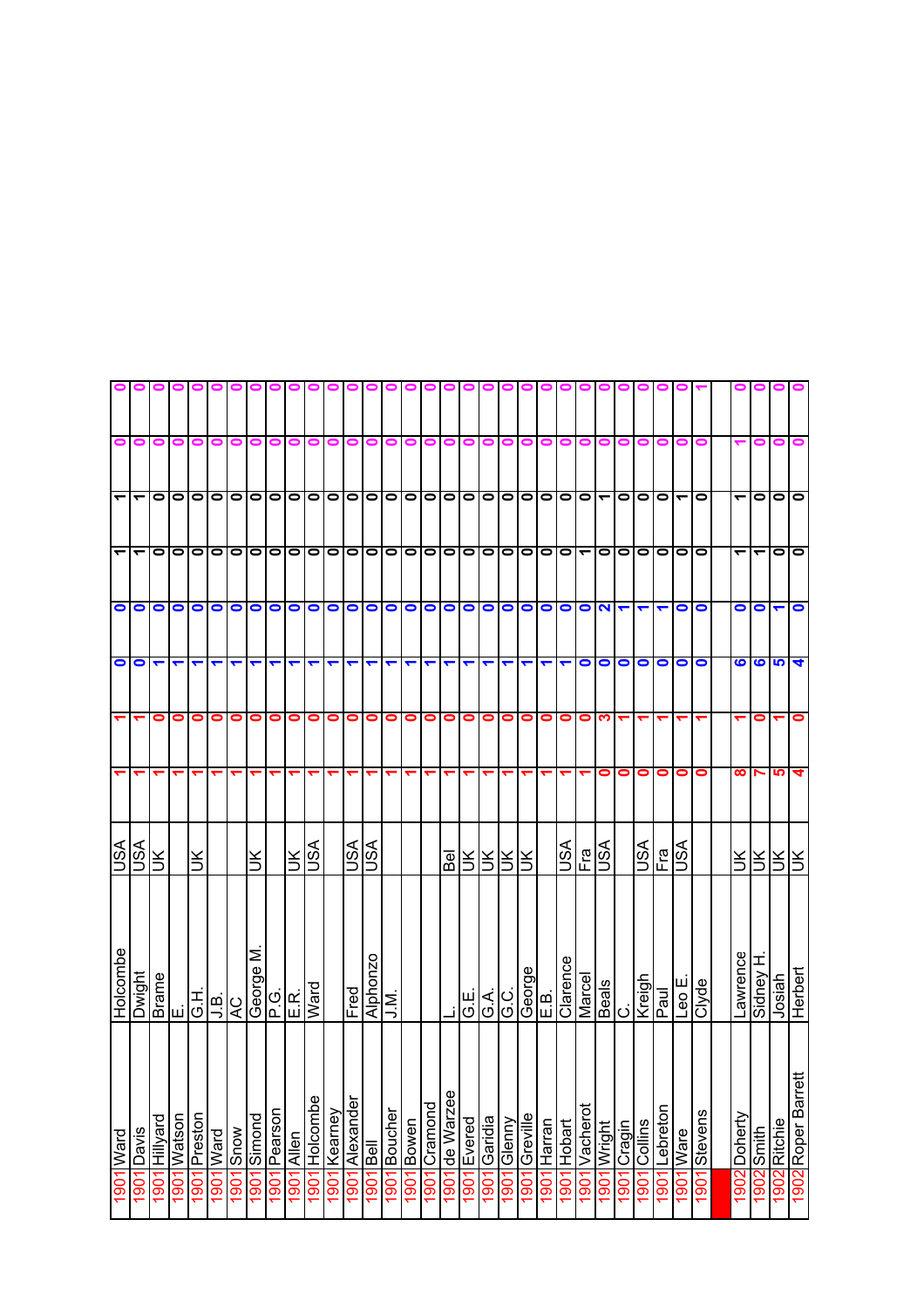|           |                           |                          |               |               |              |                      | 0000000                  |                      |             |                      |                      |                          | 0                    |             |           |             |          |            |                               |             |              |           |                   |           |                |             |                        |             |           |           |                |            |               |              |            |
|-----------|---------------------------|--------------------------|---------------|---------------|--------------|----------------------|--------------------------|----------------------|-------------|----------------------|----------------------|--------------------------|----------------------|-------------|-----------|-------------|----------|------------|-------------------------------|-------------|--------------|-----------|-------------------|-----------|----------------|-------------|------------------------|-------------|-----------|-----------|----------------|------------|---------------|--------------|------------|
| 0         | 0                         | 0                        | 0             | 0             | 0            | 0                    |                          |                      |             |                      |                      |                          |                      |             |           | 0           |          | 0          | o                             | 0           | 0            |           |                   |           |                |             |                        |             |           |           |                |            |               |              |            |
|           | $\frac{1}{1}$             | $\bullet$                |               |               |              |                      |                          |                      |             |                      |                      |                          |                      |             |           |             |          |            |                               |             |              |           |                   |           |                |             | 0 0 0 0                |             |           | $\bullet$ | $\circ$        | $\circ$    |               | 0 0 0        |            |
|           | $\mathsf{O}$              | $\overline{\phantom{0}}$ |               | 0             | 00           |                      | $\overline{\phantom{0}}$ | $\bullet$            | $\bullet$   | $\bullet$            |                      |                          | 0 0 0 0              |             | $\bullet$ | 0           |          | 0  0  0  0 |                               |             |              |           | $\bullet$         | 0   0     |                | $\bullet$   | lololo                 |             |           | $\bullet$ | $\blacksquare$ | $\bullet$  | $\bullet$     | 1010         |            |
|           | $\overline{\overline{C}}$ |                          |               | $\bullet$     | $\circ$      |                      | $\bullet$                | $\bullet$            | $\bullet$   | $\blacktriangledown$ | $\blacktriangledown$ | $\overline{\phantom{0}}$ | $\blacktriangledown$ | $\bullet$   | $\bullet$ | 0           |          | O          |                               |             |              |           | 0000000           |           |                | O           | Ō                      |             | $\bullet$ | $\bullet$ | $\bullet$      | $\bullet$  | $\bullet$     | Ō            |            |
| <u>က</u>  | ↽                         | ↽                        |               | NNNN          |              |                      | $\blacktriangledown$     | $\blacktriangledown$ | ↽           | ↽                    | $\blacktriangledown$ | ↽                        | $\bullet$            | ↽           | ↽         | ↽           |          | ↽          | ↽                             | ↽           | ↽            | ↽         | ↽                 | ↽         |                |             |                        |             |           |           |                |            |               |              |            |
| $\bullet$ | ∾                         |                          | 0             | $\bullet$     | 0            | 0                    | 0                        | $\bullet$            | 0           |                      |                      |                          |                      | 0           | 0         | 0           | 0        | 0          | $\bullet$                     | $\bullet$   | $\bullet$    | $\bullet$ | $\bullet$         | $\bullet$ | 0              | $\bullet$   | $\bullet$              | $\bullet$   | 0         | 0         | 0              | 0          | 0             | 0            | $\bullet$  |
| S         | N                         | N                        |               | <b>NN</b>     |              | <b>NN</b>            | <b>NN</b>                |                      | N           |                      |                      |                          |                      |             |           |             |          |            |                               |             |              |           |                   |           |                |             |                        |             |           |           |                |            |               |              |            |
| JSA       | $\leq$                    | Fra                      | š             | vsn           |              |                      | š                        | Fral<br>F            | Aus         | $\frac{1}{2}$        |                      | <b>ASLI</b>              |                      |             |           |             | Fra      | Aus        |                               | šl          | š            |           | JSA               |           |                | ASL         |                        |             | RRRRRI    |           |                | šl         | Ж             | VSU          | Aus        |
| Raymond   | Reginald                  | Max                      | George        | William B.J   |              | $\frac{1}{\sqrt{N}}$ | Frank                    | œ                    | Harry A.    | Norman               | William              | Kreigh                   | Wylie                | َھ<br>ح     |           | ш           | Marcel   | ය.         | ц   д <br> g  <u>ш d g  →</u> |             |              |           |                   |           | G.S.           | Beals       | E.R.<br>H.<br>Ernest I |             |           | Cyril G.  | Wilberforce    | Sydney H   | $\frac{1}{2}$ | Harold       | Rodney     |
| Little    | Doherty                   | <b>Decugis</b>           | 1902 Greville | 1902 Clothier | 1902 Freeman | 1902 Boucher         | 1902 Riseley             | 1902 Forbes          | 1902 Parker | Brookes              | Larned               | Collins                  | 1902 Grant           | <b>Ward</b> | Rowlands  | 1902 Watson | Vacherot | dueus 2061 | 1902 Whitney                  | 1902 Yatman | 1902 Ridding | 1902 Patr | 1902 Parnly Paret | Saxon     | l902<br>Sladen | 1902 Wright | 1902 Allen             | 1902 Aitken | Black     | Eames     | 1902 Eaves     | I902 Adams | 1902 Garidia  | 1902 Hackett | 1902 Heath |
| 1902      | 1902                      | 1902                     |               |               |              |                      |                          |                      |             | 1902                 | 1902                 | 1902                     |                      | 1902        | 1902      |             | 1902     |            |                               |             |              |           |                   | 1902      |                |             |                        |             | 1902      | 1902      |                |            |               |              |            |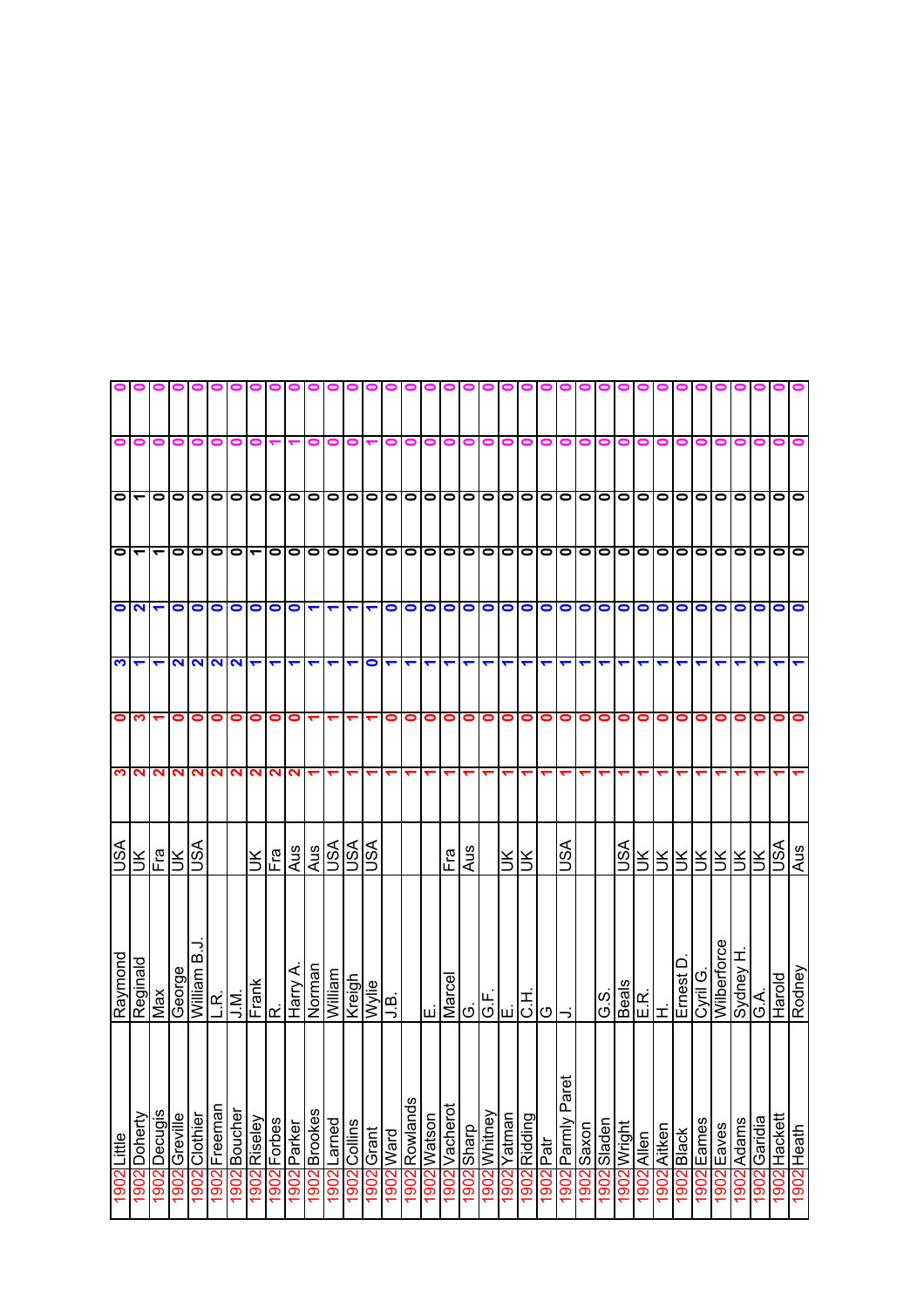|               |                      |               |              |              |                          |                      |                          |                         | 000000000            |                                 |                      |             | 0 0 1                    |                          |                |                |              |            |              |                      |                          |                          |               | 000           |              |                      |              |                    |                    |             |                |             |                     |             |
|---------------|----------------------|---------------|--------------|--------------|--------------------------|----------------------|--------------------------|-------------------------|----------------------|---------------------------------|----------------------|-------------|--------------------------|--------------------------|----------------|----------------|--------------|------------|--------------|----------------------|--------------------------|--------------------------|---------------|---------------|--------------|----------------------|--------------|--------------------|--------------------|-------------|----------------|-------------|---------------------|-------------|
| 0             | $\bullet$            | 0             | 0            | 0            | 0                        | 0                    | 0                        |                         |                      | 0                               |                      |             | o                        | 0                        | $\blacksquare$ | $\blacksquare$ |              |            | o            | 0                    |                          | 0                        | 0             | 0             | o            |                      |              |                    |                    |             |                |             |                     |             |
|               | ololol               |               |              |              |                          |                      |                          |                         | lololololololololo   |                                 |                      |             | $\overline{\phantom{0}}$ | $\overline{\phantom{0}}$ |                | $\circ$        | 0            | $\bullet$  | $\bullet$    | $\bullet$            | $\overline{\phantom{0}}$ | 000000                   |               |               |              |                      |              | $\bullet$          | $\bullet$          |             |                |             | 0 0 0 0 0           |             |
|               | O O O                |               | 0   0        |              | $\overline{\phantom{0}}$ | $\blacktriangledown$ | $\overline{\phantom{0}}$ | $\bullet$               | $\bullet$            | $\bullet$                       | $\bullet$            | $\bullet$   | $\bullet$                |                          | 0 0 0          |                | N            | $\bullet$  | $\bullet$    | $\bullet$            |                          | 01-001-0                 |               |               |              |                      | $\bullet$    | $\bullet$          | $\bullet$          | 1010        |                | $\bullet$   | lolo                |             |
| $\bullet$     | $\bullet$            | $\bullet$     | $\bullet$    | $\bullet$    | $\bullet$                | $\bullet$            | $\bullet$                | $\overline{\mathbf{N}}$ | $\blacktriangledown$ | $\blacktriangledown$            | ↽                    | ↽           | $\bullet$                | $\bullet$                | $\bullet$      | $\bullet$      | $\bullet$    | $\bullet$  | N            | $\bullet$            | $\blacktriangledown$     | $\blacktriangledown$     |               | 000           |              | $\bullet$            | $\bullet$    | $\bullet$          | $\bullet$          | $\bullet$   | O              | $\bullet$   | $\bullet$           |             |
| ↽             | $\blacktriangledown$ |               |              | ↽            | $\bullet$                | $\bullet$            | $\bullet$                | $\bullet$               | 0                    | $\bullet$                       | $\bullet$            | $\bullet$   | $\bullet$                | $\bullet$                | $\circ$        |                | ဖ            | ဖ          | 4            | $\blacktriangleleft$ |                          | $\frac{1}{2}$            |               |               |              | $\blacktriangledown$ |              |                    |                    |             |                | N N N N N N |                     |             |
| 0             | 0                    | 0             | 0            | $\bullet$    | 0                        | 0                    | 0                        | ິ                       |                      |                                 |                      |             |                          |                          |                |                | 0            | 0          | N            | 0                    | $\mathbf{N}$             |                          | $\bullet$     | $\bullet$     | 0            | $\bullet$            |              | 0                  | 0                  | $\bullet$   | $\bullet$      | $\bullet$   | $\bullet$           |             |
|               |                      |               |              |              |                          | ᠆                    | ↽                        | 0                       | 0                    | 0                               | 0                    | 0           | $\bullet$                | 0                        | 01             | $\bullet$      | ထ            | ဖ          | 4            | 4                    | <b>SP</b>                |                          |               | က္က က က       |              | ∾                    | N            | N                  | N                  | <b>NNN</b>  |                |             | N.                  |             |
| <b>ASL</b>    |                      |               |              |              | <u>SŊ</u>                | Aus                  |                          | Ж                       |                      |                                 | <u>RIRIRIR</u>       |             | ASU                      |                          | <b>SIER</b>    |                | š            |            | ₹l₹          |                      | ÌЯ                       | $rac{Fra}{USA}$          |               | $\frac{1}{2}$ |              | Aus                  | ASU          | ŠГ                 | $\leq$             | ASL         | Aus            |             | <b>ASU</b>          | ASU         |
| Ward          | Clarence             | Σ<br>Ε.       | ∣≶           | George       | John C.                  | Francis M.B          | ⊃                        | рролен                  | Arthur               | $\overline{F}$ . $\overline{W}$ | J.M.                 | Σ<br>George | Dwight                   | Holcombe                 | Charles        | Albert         | Lawrence     | E.<br>E.   | Josiah       | J.M.                 |                          | Sidney H.<br>Max<br>Ward |               | George        | Reginald     | Harry A.             | Kreigh       | Herbert            | <b>Wilberforce</b> | Robert      | Norman<br>E.V. |             | Alphonzo<br>William |             |
| 1902 Holcombe | 1902 Hobart          | 1902 Jourdain | 1902 Lemaire | harvillHiD06 | 1902 Peacock             | 1902 Fisher          | 1902 Worth               | 1902 Mahoney            | 1902 Gore            | u/ed  <b>206</b>                | <b>1902</b> Flavelle | Simond      | <b>Davis</b>             | t Ward                   | Cazalet        | 1902 Hoskins   | 1903 Doherty | 1903 Allen | 1903 Ritchie | 1903 Boucher         | 1903 Smith               | 1903 Decugis             | 1903 Holcombe | 1903 Greville | 1903 Doherty | 1903 Parker          | 1903 Collins | 1903 Roper Barrett | lEaves             | LeRoy       | <b>Brookes</b> | 1903 Jones  | 1903<br>Bell        | 1903 Larned |
|               |                      |               |              |              |                          |                      |                          |                         |                      |                                 |                      | 1902        | 1902                     | 1902                     | 1902           |                |              |            |              |                      |                          |                          |               |               |              |                      |              |                    | 1903               | <b>CO61</b> | 1903           |             |                     |             |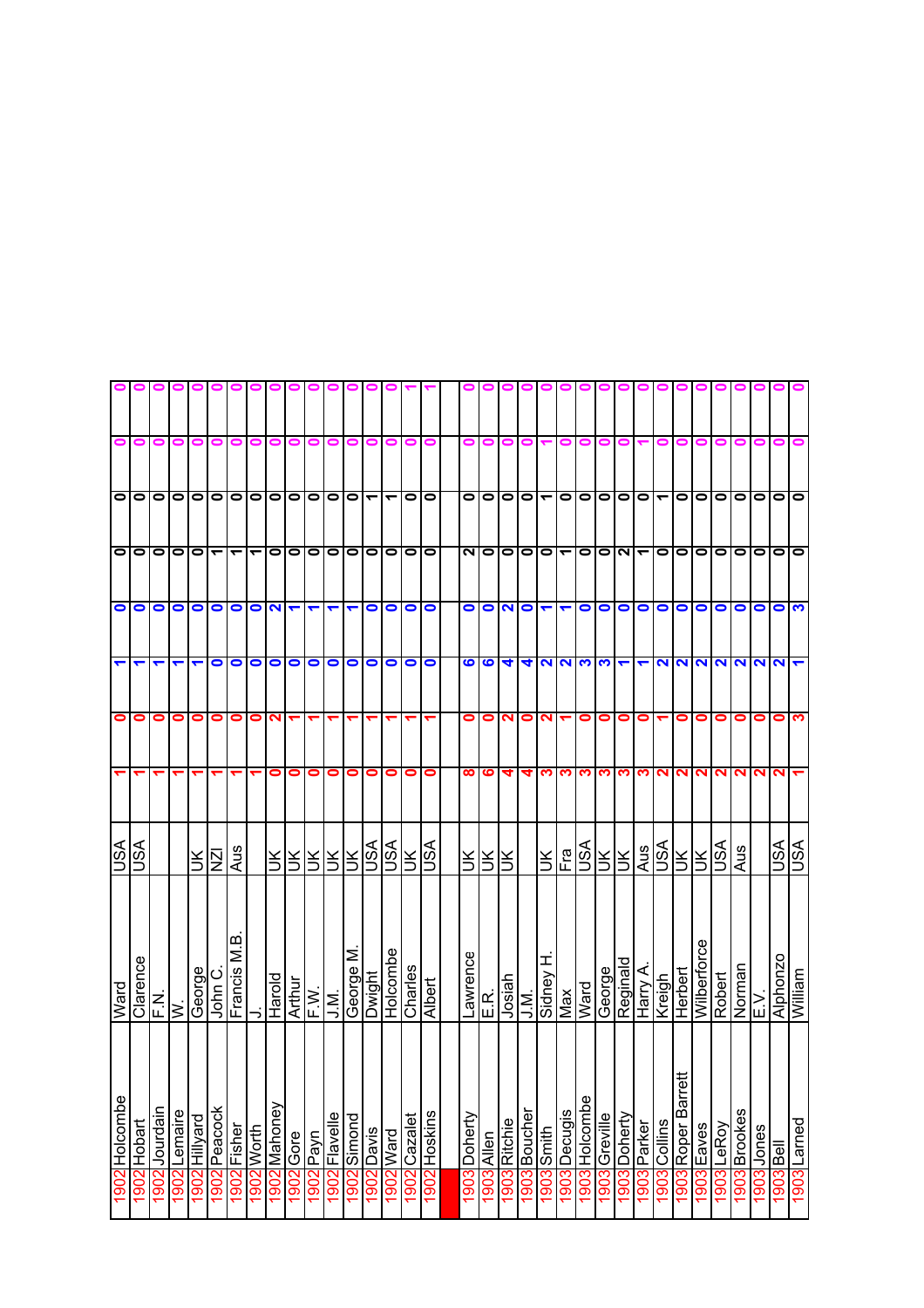|                      |             |              |             |                              |             |           | o o o o o o o o o o o |              |                         |           |                      |                 |                           |              |                  |               |                  |            | 0000          |                            |                      |                      |                                   |             | 0000          |           |            |                | 0                 |                        |                          |                          |           |               |                   |
|----------------------|-------------|--------------|-------------|------------------------------|-------------|-----------|-----------------------|--------------|-------------------------|-----------|----------------------|-----------------|---------------------------|--------------|------------------|---------------|------------------|------------|---------------|----------------------------|----------------------|----------------------|-----------------------------------|-------------|---------------|-----------|------------|----------------|-------------------|------------------------|--------------------------|--------------------------|-----------|---------------|-------------------|
| 0                    | $\bullet$   | 0            | 0           | 0                            | 0           | 0         | 0                     |              |                         | 0         |                      | o               | 0                         |              |                  | 0             | 0                | 0          | 0             | 0                          | 0                    | 0                    | o                                 |             |               |           |            |                |                   |                        |                          |                          |           |               |                   |
| $\blacktriangledown$ |             | 0000000      |             |                              |             |           |                       | $\bullet$    |                         |           |                      |                 |                           |              |                  |               |                  |            |               |                            |                      |                      | 0 0 0 0 0 0 0 0 0 0 0 0 0 0 0 0 0 |             |               |           |            |                | olololo           |                        | $\bullet$                | lo                       | $\bullet$ | $\bullet$     |                   |
|                      | 00000000    |              |             |                              |             |           |                       | $\bullet$    |                         |           |                      |                 | 0 0 0 0 0 0 0 0 0 0 0 0 0 |              |                  |               |                  |            |               |                            |                      |                      |                                   | $\bullet$   | 0   0         |           |            |                | 0 0 0 0           |                        | $\overline{\phantom{a}}$ | $\overline{\phantom{0}}$ | 0         | $\bullet$     | $\bullet$         |
|                      | OO          | $\circ$      |             | 0000                         |             |           |                       | $\bullet$    | $\bullet$               | $\bullet$ |                      |                 | 0000                      |              |                  | 0             |                  |            | 0000000       |                            |                      |                      |                                   | $\bullet$   | $\circ$       |           | $\circ$    |                | olo               |                        | $\bullet$                |                          | $\bullet$ | $\bullet$     | $\mathbf{\Omega}$ |
| $\blacktriangledown$ | ↽           |              |             | ᠆                            | ↽           | ↽         | ↽                     | ↽            | ↽                       | ↽         | $\blacktriangledown$ | ↽               | ↽                         | ↽            |                  | ↽             | ┯                | ↽          | ↽             | ↽                          | $\blacktriangledown$ | $\blacktriangledown$ | $\blacktriangledown$              | ↽           | ↽             |           |            |                |                   |                        | 0                        | $\bullet$                | 0         | $\bullet$     | $\bullet$         |
|                      | 0           | 0            | $\bullet$   | 0                            | 0           | $\bullet$ | 0                     | 0            | 0                       | 0         | $\bullet$            | $\bullet$       | 0                         | 0            | 0                | 0             | 0                | 0          | $\bullet$     | $\bullet$                  | $\bullet$            | $\bullet$            | $\bullet$                         | 0           | $\bullet$     | $\bullet$ | $\bullet$  | 0              | 01                | $\bullet$              | 0                        | 0                        | 0         | 0             | က                 |
|                      |             |              |             | ᠆                            | ᠆           | ↽         | ᠇                     |              |                         |           |                      |                 |                           |              |                  |               |                  |            |               |                            | ᠆                    | ↽                    | ᠆                                 |             |               |           |            |                |                   |                        |                          |                          |           |               |                   |
|                      | Aus         | š            |             | $\frac{1}{\sqrt{2}}$         |             |           | Aus                   | Ιš           | Aus                     |           | Fra                  |                 |                           | ASU          |                  | Aus           | š                |            | š             |                            |                      | <u>ies</u>           | ΙŘ                                |             |               | $\leq$    | ASU        |                | š                 |                        |                          |                          | Fra       | vsn           | š                 |
| L. Harry             | Ernie       | Harold       |             | S.B.<br>F.W.<br>S.B.<br>S.B. |             |           | Horace                |              | $\frac{1}{\frac{1}{2}}$ |           | Marcel               |                 | L.<br>ان                  | <b>Beals</b> | C.B.             | Edward        | ပ<br>George      |            | Xenophon      | P.W.G.<br>Walter (<br>Paul | ပ                    |                      | Sydney H.<br>S.W.<br> A.F.        |             |               | Arthur    | Wylie      |                | $\mathbf{\Omega}$ |                        |                          |                          |           |               | $F$ rank          |
| 1903 Wainder         | Parker      | 1903 Mahoney | 1903 Porter | u/ed cos                     | 1903 Kitson | 1903 Rea  | 1903 Rice             | 1903 Ridding | 1903 Sharp              | Terry     | 1903 Vacherot        | 1903 von Muller | 1903 Whitney              | 1903 Wright  | <b>1903</b> Weir | 1903 Dewhurst | 1903 Ball Greene | l903 Blair | 1903 Casdagli | 1903 Clarke                | 1903 Crawley         | 1903 de Borman       | 1903 Adams                        | 1903 Drapes | 1903 Fellowes | 903 Gore  | 1903 Grant | 1903 Griffiths | 1903 Hough        | <u>l 903 Geoghegan</u> | 1903 Worth               | Laishley                 | Forbes    | 1903<br>Allen | 1903 Riseley      |
|                      | <b>I903</b> |              |             |                              |             |           |                       |              |                         | 1903      |                      |                 |                           |              |                  |               |                  |            |               |                            |                      |                      |                                   |             |               |           |            |                |                   |                        |                          | 1903                     | 1903      |               |                   |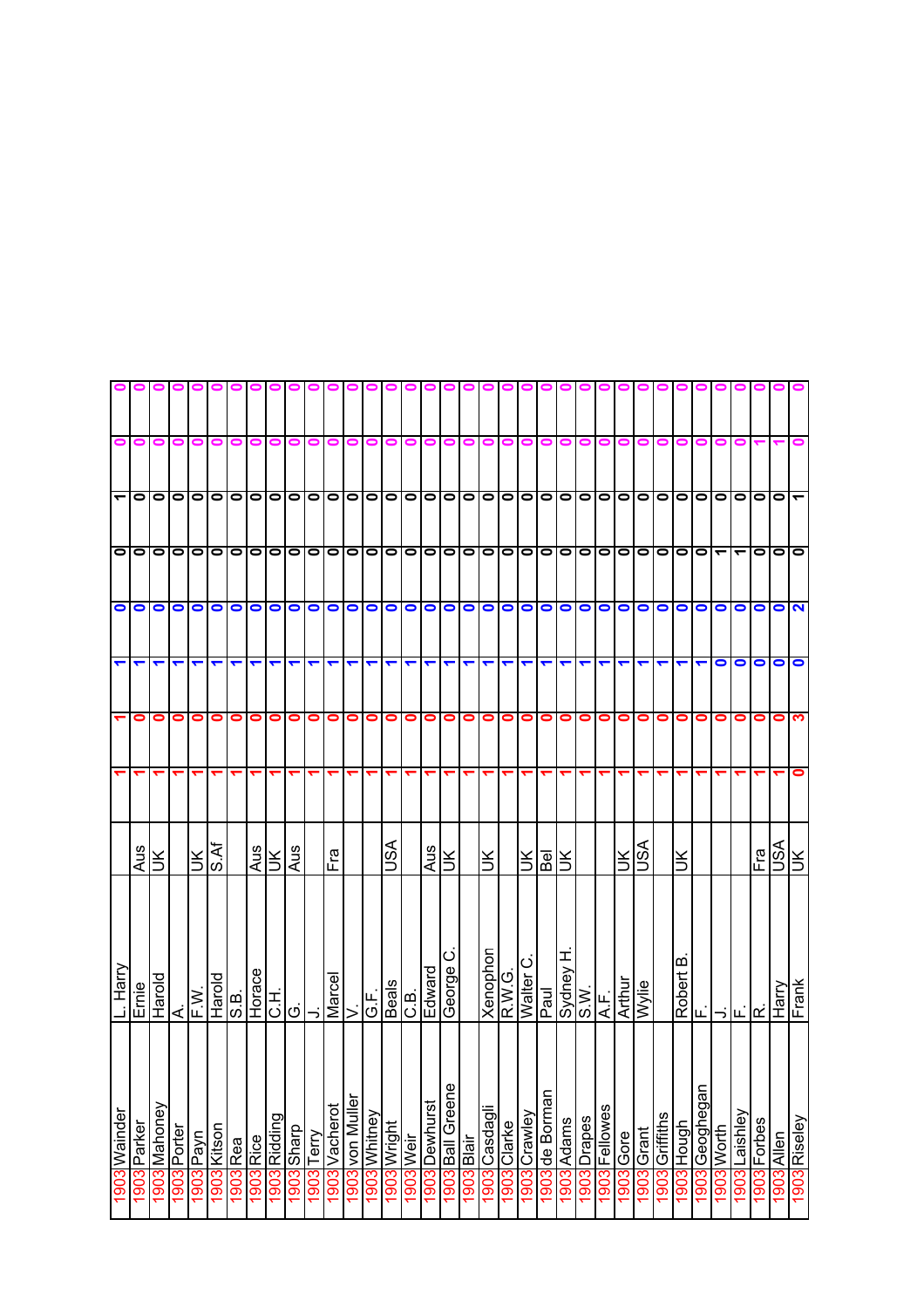|                      |                         |                      |               |                      |                      | 0 0 0 0 0            |                      |             |              |                      |                   |                 |                 |                 |                 |              |                            |                          |            |                      |           |               |                  |                   |                |                        |                          |                      |                     |            |                          |                  |                          |             |
|----------------------|-------------------------|----------------------|---------------|----------------------|----------------------|----------------------|----------------------|-------------|--------------|----------------------|-------------------|-----------------|-----------------|-----------------|-----------------|--------------|----------------------------|--------------------------|------------|----------------------|-----------|---------------|------------------|-------------------|----------------|------------------------|--------------------------|----------------------|---------------------|------------|--------------------------|------------------|--------------------------|-------------|
| 0                    | 0                       | 0                    | 0             | 0                    | 0                    | 0                    |                      |             |              |                      |                   |                 |                 |                 |                 |              |                            |                          | 0          |                      |           |               |                  |                   |                |                        |                          |                      |                     |            |                          |                  |                          |             |
|                      | $\overline{\bullet}$  0 | $\bullet$            |               | 0000                 |                      |                      | 0                    |             | $\bullet$    | $\circ$              |                   | ے               | 0               | $\bullet$       | $\bullet$       | $\bullet$    |                            | 0 0 0 0 0                |            |                      |           | $\bullet$     | $\circ$          |                   | olololo        |                        |                          |                      | $\bullet$           | $\bullet$  | $\overline{\phantom{0}}$ | $\bullet$        | $\overline{\phantom{0}}$ | $\bullet$   |
| $\bullet$            | $\bullet$               | $\bullet$            | $\circ$       |                      | 00                   |                      | $\bullet$            | $\bullet$   | $\bullet$    | $\bullet$            | $\bullet$         | $\bullet$       | $\bullet$       | ᠆               | ᠆               |              | 0                          | $\overline{\phantom{a}}$ | $\circ$    |                      | $\bullet$ | $\bullet$     | $\bullet$        | $\bullet$         | $\bullet$      | 10 I O                 |                          | $\blacktriangledown$ | ے                   | $\bullet$  | $\bullet$                | $\bullet$        | $\bullet$                | lo          |
| $\blacktriangledown$ | $\blacktriangledown$    | $\blacktriangledown$ | ↽             | $\blacktriangledown$ | $\blacktriangledown$ | $\blacktriangledown$ | $\blacktriangledown$ | $\bullet$   | $\bullet$    | $\bullet$            | NO                |                 | $\bullet$       | $\bullet$       | ↽               | $\bullet$    | $\bullet$                  | $\bullet$                | $\circ$    |                      | $\bullet$ | $\bullet$     | $\bullet$        | $\bullet$         | $\bullet$      | $\circ$                |                          | $\bullet$            | $\bullet$           | $\bullet$  |                          |                  | $\bullet$                | $\bullet$   |
| $\bullet$            | 0                       | 0                    | $\bullet$     | $\bullet$            | $\bullet$            | $\bullet$            | $\bullet$            | 0           | 0            | $\bullet$            |                   | ဖ               | ဖ               | 5               | <u>ຕ</u>        | 4            | 4                          |                          |            |                      |           | 00000000      |                  |                   | 2222           |                        |                          | ↽                    |                     |            |                          |                  |                          | ↽           |
|                      |                         |                      |               |                      |                      |                      |                      |             |              | 0                    | $\mathbf{\Omega}$ |                 | 0               | 0               |                 | 0            | 0                          | 0                        |            | 0                    | 0         | 0             | 0                | 0                 | $\bullet$      | $\bullet$              | 0                        | 0                    | 0                   | 0          | ี่                       |                  |                          | 0           |
| 0                    | 0                       | 0                    | 0             | 0                    | 0                    | 0                    | 0                    | 0           | 0            | စာ                   |                   | $\overline{ }$  | ဖ               | ဖ               | ဖာ              | S            | 4                          | 4                        | <b>NN</b>  |                      | $\sim$    | N             | N                | $\mathbf{\Omega}$ | 2              |                        | NN                       | N                    | N                   | ∾          |                          |                  |                          |             |
| š                    | š                       | VSN                  | Fra           |                      | Ж                    | Ξ                    | VSN                  | ASU         | S∕S∪         | ÌЮ                   | š                 | ŠІ              | ΝZΙ             | š               | Fra             | vsn          | $\leq$                     | <b>Aus</b>               | ŠК         |                      | Aus       |               |                  |                   | ASU            | <b>Aus</b>             | ŠГ                       | Ж                    | VSU                 | <b>ASU</b> | JSA                      | <b>ASL</b>       | vsn                      | Aus         |
| George M             | Charles                 | Raymond              | André         | ن                    | <b>a</b> buoag       | James Cecil          | <u>ل. William B</u>  | Clarence    | ェ            | E.R.                 | Josiah            | <b>H</b> VaupiS | Anthony         | Lawrence        | Max             | <b>Beals</b> | Harold                     | Wilberforce<br>Harry A.  |            | $\bar{\mathbf{z}}$ l | ۱قا       |               | W <sup>'</sup> d | O.G               | William        | Norman                 | Herbert                  | Reginald             | Holcombe            | Wylie      | Robert                   | Ward             | Kreigh                   | Ernie       |
| 1903 Simond          | Cazalet<br>1903         | Little<br>1903       | 1903 Vacherot | 1903 Cragin          | 1903 Hillyard        | 1903 Parke           | 1903 Clothier        | 1903 Hobart | 1903 Rowland | <b>Allen</b><br>1904 | Ritchie<br>1904   | 1904 Smith      | Wilding<br>1904 | Doherty<br>1904 | Decugis<br>1904 | 1904 Wright  | /l <mark>b04</mark> Mahone | 1904 Parker              | 1904 Eaves | 1904 Boucher         | daeus bos | 1904 MacGavin | Sherwell<br>1904 | 1904 Chaytor      | Larned<br>1904 | <b>Brookes</b><br>1904 | ₩<br>Roper Barre<br>1904 | Doherty<br>1904      | <b>Ward</b><br>1904 | 1904 Grant | <b>LeRoy</b><br>1904     | Holcombe<br>1904 | 1904 Collins             | 1904 Parker |
|                      |                         |                      |               |                      |                      |                      |                      |             |              |                      |                   |                 |                 |                 |                 |              |                            |                          |            |                      |           |               |                  |                   |                |                        |                          |                      |                     |            |                          |                  |                          |             |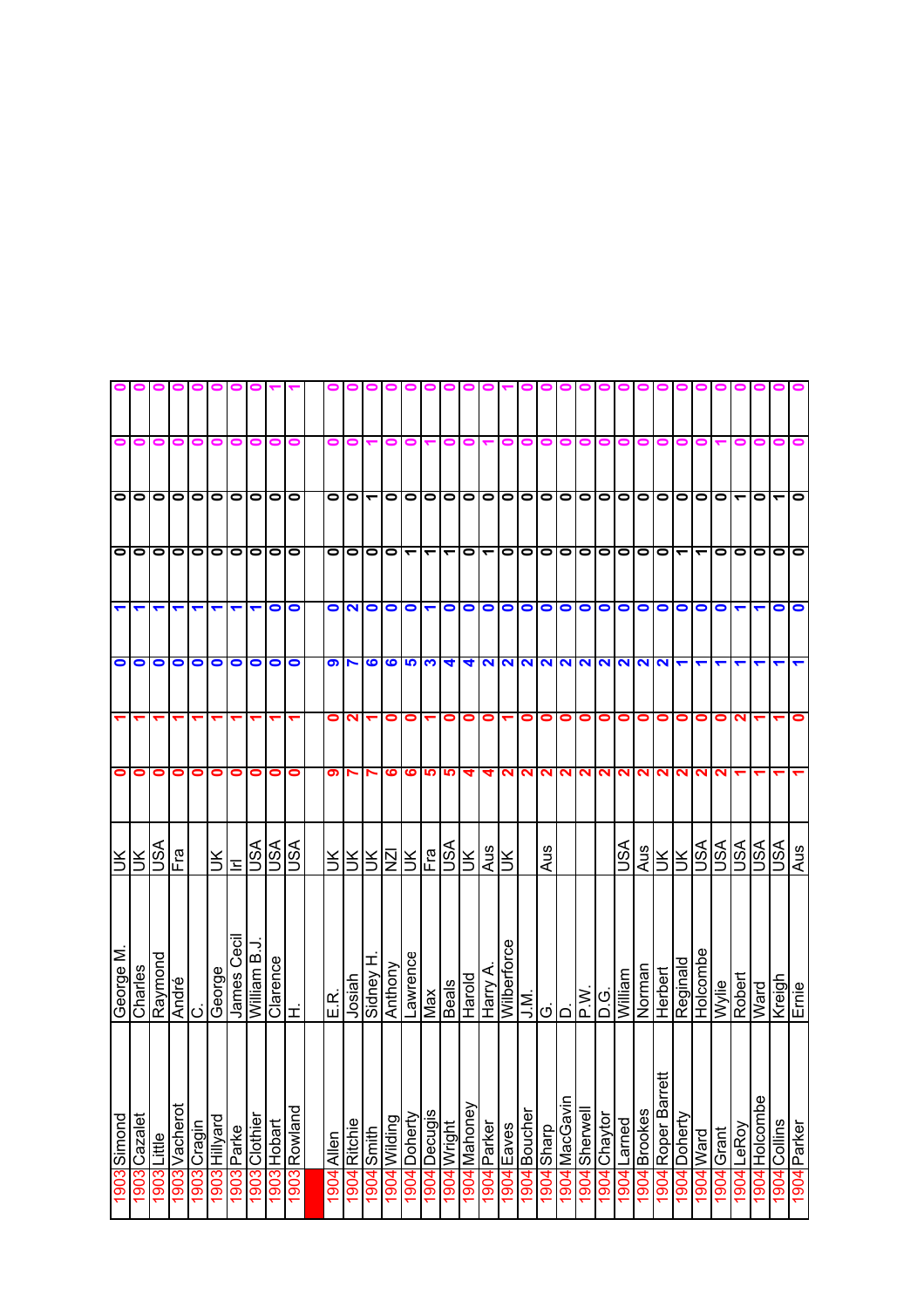|                    |             |                  |             |              |               |                      | o o o o o o o o o o o |            |                          |            |            |               |                             |               |             |                      |           | 000        |                            |                            |             |              |                                         |               |              |                   |                                          |           |                               |                      |                      |                  |                         |           |               |
|--------------------|-------------|------------------|-------------|--------------|---------------|----------------------|-----------------------|------------|--------------------------|------------|------------|---------------|-----------------------------|---------------|-------------|----------------------|-----------|------------|----------------------------|----------------------------|-------------|--------------|-----------------------------------------|---------------|--------------|-------------------|------------------------------------------|-----------|-------------------------------|----------------------|----------------------|------------------|-------------------------|-----------|---------------|
| 0                  | 0           | 0                | 0           | 0            | 0             | 0                    |                       |            |                          |            |            |               | 0                           |               |             | 0                    | 0         | 0          | 0                          | 0                          | 0           | 0            |                                         |               |              |                   |                                          |           |                               |                      |                      |                  |                         |           |               |
|                    | 00000000    |                  |             |              |               |                      |                       | $\bullet$  | $\overline{\bullet}$     |            |            |               | 0 0 0 0 0 0 0 0 0 0 0       |               |             |                      |           |            |                            |                            |             |              | $\bullet$                               | $\bullet$     | o            | $\bullet$         |                                          |           | $\overline{\phantom{a}}$ olol | $\blacktriangledown$ | $\blacktriangledown$ | $\bullet$        | $\bullet$               | $\bullet$ | $\bullet$     |
|                    | 00000000    |                  |             |              |               |                      |                       | $\bullet$  | $\overline{\phantom{0}}$ |            |            |               | 0 0 0 0 0 0 0  <del>-</del> |               |             |                      |           |            | $\overline{\phantom{a}}$   |                            |             |              | $\Gamma$ $\Gamma$ $\Gamma$              | $\bullet$     | 00           |                   |                                          |           | lololololo                    |                      |                      |                  | $\bullet$               | $\bullet$ | lo            |
|                    | OO          | $\bullet$        | $\bullet$   | O            |               | 000                  |                       | $\bullet$  | $\bullet$                | $\bullet$  | olo        |               | $\bullet$                   | $\bullet$     | $\bullet$   | $\bullet$            |           |            |                            |                            |             |              | $\begin{array}{c}\n0 \\ 0\n\end{array}$ |               |              |                   | $\blacktriangledown$                     |           | $\blacktriangledown$          | $\bullet$            | $\bullet$            | $\bullet$        | $\bullet$               | $\bullet$ | $\bullet$     |
| ᠆                  | ↽           |                  |             | ᠆            | ↽             | ↽                    | ᠆                     | ↽          | ↽                        | ↽          | ↽          | ↽             | ↽                           | ↽             |             | ↽                    |           | $\bullet$  | $\bullet$                  | $\circ$ $\circ$            |             |              | $\bullet$                               | $\bullet$     | $\bullet$    | $\bullet$         | $\bullet$                                | $\bullet$ | $\circ$                       |                      | $\bullet$            | $\bullet$        | 0                       | $\bullet$ | $\bullet$     |
| 0                  | 0           | 0                | 0           | 0            | 0             | $\bullet$            | 0                     | 0          | 0                        | 0          | $\bullet$  | 0             | 0                           | 0             | 0           | 0                    | 0         | 0          | $\bullet$                  | $\bullet$                  | $\bullet$   | 4            | N                                       |               |              |                   |                                          |           |                               |                      |                      |                  | 0                       | 0         |               |
|                    |             |                  |             |              | ᡪ             | ↽                    | ᡪ                     |            |                          |            |            |               |                             |               |             |                      |           |            |                            |                            | ᠆           | $\bullet$    | 0                                       | 0             | 0            | $\bullet$         | 0                                        | 0         | 0                             | 0                    | 0                    | 0                | 0                       | 0         |               |
| Ξ                  |             | š                | š           |              |               |                      |                       | š          | Ιš                       | <b>Aus</b> |            |               | VSN                         |               | $rac{1}{2}$ |                      |           | Aus        | <b>224</b><br>2020<br>2021 |                            |             |              |                                         | Ēra           |              |                   | $\leq$                                   |           | $\frac{1}{2}$                 |                      |                      | <b>ASL</b>       | $\overline{\mathbb{S}}$ | vsn       | ASL           |
| <b>James Cecil</b> | ш           | ن<br>George      | Roderick J  |              |               |                      | k                     | Ernest D   | O                        |            |            |               |                             | George        | Clarence    | R.G.<br>E.V.<br>R.O. |           |            | <b>Dwight</b>              | Edgar<br>Maurice<br>Frank  |             |              | William B                               | André         | Harry.       | $\circ$<br>Kelley | $\frac{\overline{Arthur}}{\overline{T}}$ |           | Kurt                          | Raymond              |                      | Alphonzo<br>F.B. | Clarence                | Arthur    | <b>ydəsor</b> |
| 1904 Parke         | 904 Overton | 1904 Ball Greene | 1904 McNair | 1904 McGavin | 1904 Robinson | epe <sub>M</sub> bog | 1904 Porter           | 1904 Black | 1904 Davidson            | Doust      | Garidia    | 1904 Chariton | Allen                       | 1904 Greville | Hobart      | 1904 Hunt            | 904 Jones | 904 Lycett | 1904 Davis                 | 1 <mark>904</mark> Leonard | 1904 Germot | 1904 Riseley | 1904 Clothier                           | 1904 Vacherot | 1904 Wainder | 1904 Carleton     | Gore                                     | Good      | 1904 von Wessely              | Little               | $\overline{1}$       | Dallas           | Gamble                  | 1904 Wear | 1904 Wear     |
|                    |             |                  |             |              |               |                      |                       |            |                          | 1904       | <b>706</b> |               | 1904                        |               | 1904        |                      |           |            |                            |                            |             |              |                                         |               |              |                   | 1904                                     | 1904      |                               | 1904                 | 1904                 | 1904             | 1904                    |           |               |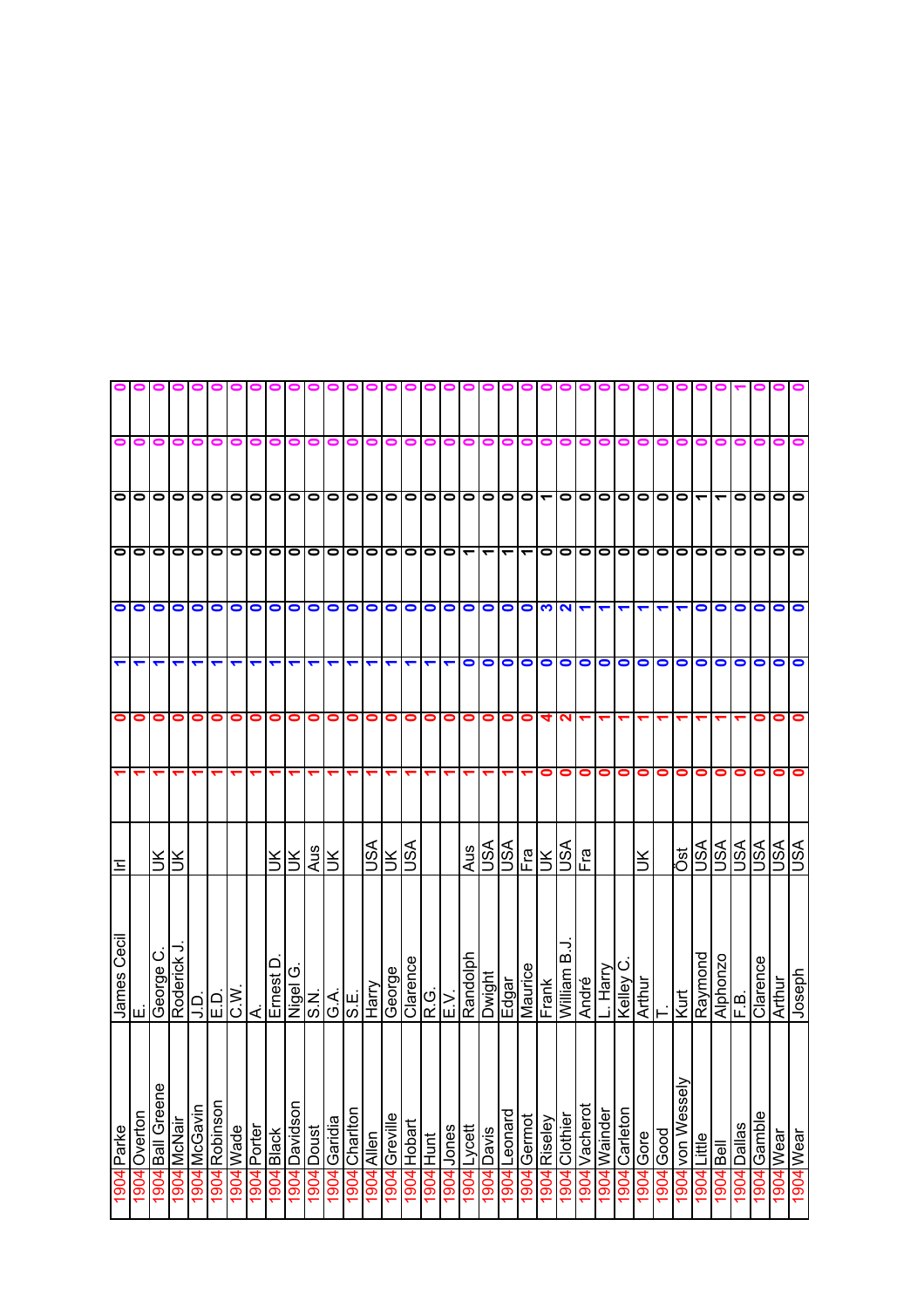| 0         | 0     |                          |                 |                          |                      |                      |                          |             |                    | 000                                                                                                      | $\bullet$          |              |           |                | 0          |              | 0                 | o                 | 0           |                           |                      |                          |                         |           |                         |                  |                        |                          |                |                  |              |                         |             |
|-----------|-------|--------------------------|-----------------|--------------------------|----------------------|----------------------|--------------------------|-------------|--------------------|----------------------------------------------------------------------------------------------------------|--------------------|--------------|-----------|----------------|------------|--------------|-------------------|-------------------|-------------|---------------------------|----------------------|--------------------------|-------------------------|-----------|-------------------------|------------------|------------------------|--------------------------|----------------|------------------|--------------|-------------------------|-------------|
| $\bullet$ | 0     | 0                        |                 | $\overline{\phantom{0}}$ | $\bullet$            | $\bullet$            | $\bullet$                | $\bullet$   | $\bullet$          |                                                                                                          |                    | -000         |           | $\bullet$      |            |              |                   | 0 0 0 0 0 0       |             |                           |                      | $\bullet$                | $\overline{\mathsf{o}}$ |           |                         | olololo          |                        |                          | $\bullet$      | $\circ$          | $\bullet$    | $\bullet$               | $\bullet$   |
| $\bullet$ | 0     | $\overline{\phantom{0}}$ | $\bullet$       | $\bullet$                | $\bullet$            | $\bullet$            | $\overline{\phantom{0}}$ | ↽           | $\bullet$          | $\bullet$                                                                                                | $\bullet$          | $\bullet$    | $\bullet$ | $\bullet$      | $\circ$    | $\bullet$    | $\bullet$         |                   | 00-         |                           | $\bullet$            | $\overline{\phantom{0}}$ | $\bullet$               | $\bullet$ | $\bullet$               | 0   0            |                        | $\bullet$                | $\bullet$      | $\bullet$        | $\bullet$    | $\bullet$               | $\bullet$   |
| $\bullet$ | 0     |                          | ON              | $\overline{\mathbf{r}}$  |                      | $\blacktriangledown$ | $\bullet$                |             | $\bullet$          |                                                                                                          | 700                |              | $\bullet$ | $\bullet$      | $\bullet$  | $\bullet$    | $\bullet$         |                   | 000         |                           | $\blacktriangledown$ | $\blacktriangledown$     | ↽                       | $\bullet$ | $\bullet$               | $\circ$          |                        | $\bullet$                | $\bullet$      | $\bullet$        | $\bullet$    | $\bullet$               | $\bullet$   |
| $\bullet$ | N     | 4                        | 5               | <b>59</b>                |                      | 4                    | 4                        | က           | ₹                  |                                                                                                          |                    |              |           | $ N N N N N N$ |            |              |                   | <b>NNNO</b>       |             |                           | $\blacktriangledown$ | $\bullet$                | $\bullet$               |           |                         |                  |                        |                          |                |                  |              |                         |             |
| $\bullet$ | 0     | 0                        | N               | 2                        |                      |                      | 0                        |             | 0                  |                                                                                                          |                    |              |           | 0              | 0          | 0            | 0                 | $\bullet$         | 0           | $\bullet$                 |                      |                          |                         | 0         | 0                       | $\bullet$        | 0                      | 0                        | 0              | 0                | 0            | 0                       | 0           |
| 0         |       | ဖ                        | <u>ທ</u>        | ம                        | <u> LO</u>           | <u> ဟ</u>            | <b>LO</b>                | 4           | 4                  | ຕ                                                                                                        | $\sim$             | N.           | N         | N              | N.         | $\mathbf{N}$ | N                 | $\mathbf{\Omega}$ | NN          |                           |                      |                          |                         |           |                         |                  |                        |                          |                |                  |              |                         |             |
| S∕S∪      | š     |                          |                 |                          |                      | <b>ASSSSS</b>        |                          | VSU         |                    | $\frac{1}{\left \frac{1}{2}\right }\frac{1}{\left \frac{1}{2}\right }\frac{1}{\left \frac{1}{2}\right }$ |                    |              | Aus       | Aus            | Aus        | s.Af         | Ж                 |                   | )제<br>기     | Fra                       |                      | JSA                      | ASU                     | Aus       | VSU                     |                  |                        |                          | 드              |                  |              | Aus                     | Aus         |
| Allen     | E.R.  | Harry A                  | Josiah          |                          | Sidney H.<br>Anthony | Arthur               | Lawrence                 | Beals       | Herbert            | Fred                                                                                                     | Norman             | Kreigh       | Edward    | S.N.           | Rodney     | Harold       | Theodore M        | Wilberforce       | George M    | Max                       | ∢                    | Holcombe                 | Clarence                | Horace    | George                  | d > <br> ռ ш ш   |                        |                          | Cecil<br>James | $\sum_{i=1}^{n}$ | ші           | <u>ဖ</u><br>O<br>Leslie | Ernie       |
| 1904 West | Allen | 1905 Parker              | 1905<br>Ritchie | 1905 Smith               | 1905 Wilding         | 1905 Gore            | 1905 Doherty             | 1905 Wright | 1905 Roper Barrett | 1905 Alexander                                                                                           | <b>905</b> Brookes | 1905 Collins | Dewhurst  | Doust          | 1905 Heath | 1905 Kitson  | 1905 Mavrogordato | 1905 Eaves        | 1905 Simond | <mark>1905</mark> Decugis | 1905 Porter          | 1905 Ward                | 1905 Hobart             | 1905 Rice | səuer <mark>1061</mark> | <u>1905 Hunt</u> | səuor <mark>906</mark> | 1905 <mark>Watson</mark> | Parke          | 1905 Mackay      | 1905 Overton | 1905 Poidevin           | 1905 Parker |
|           | 1905  |                          |                 |                          |                      |                      |                          |             |                    |                                                                                                          |                    |              | 1905      | 1905           |            |              |                   |                   |             |                           |                      |                          |                         |           |                         |                  |                        |                          | 1905           |                  |              |                         |             |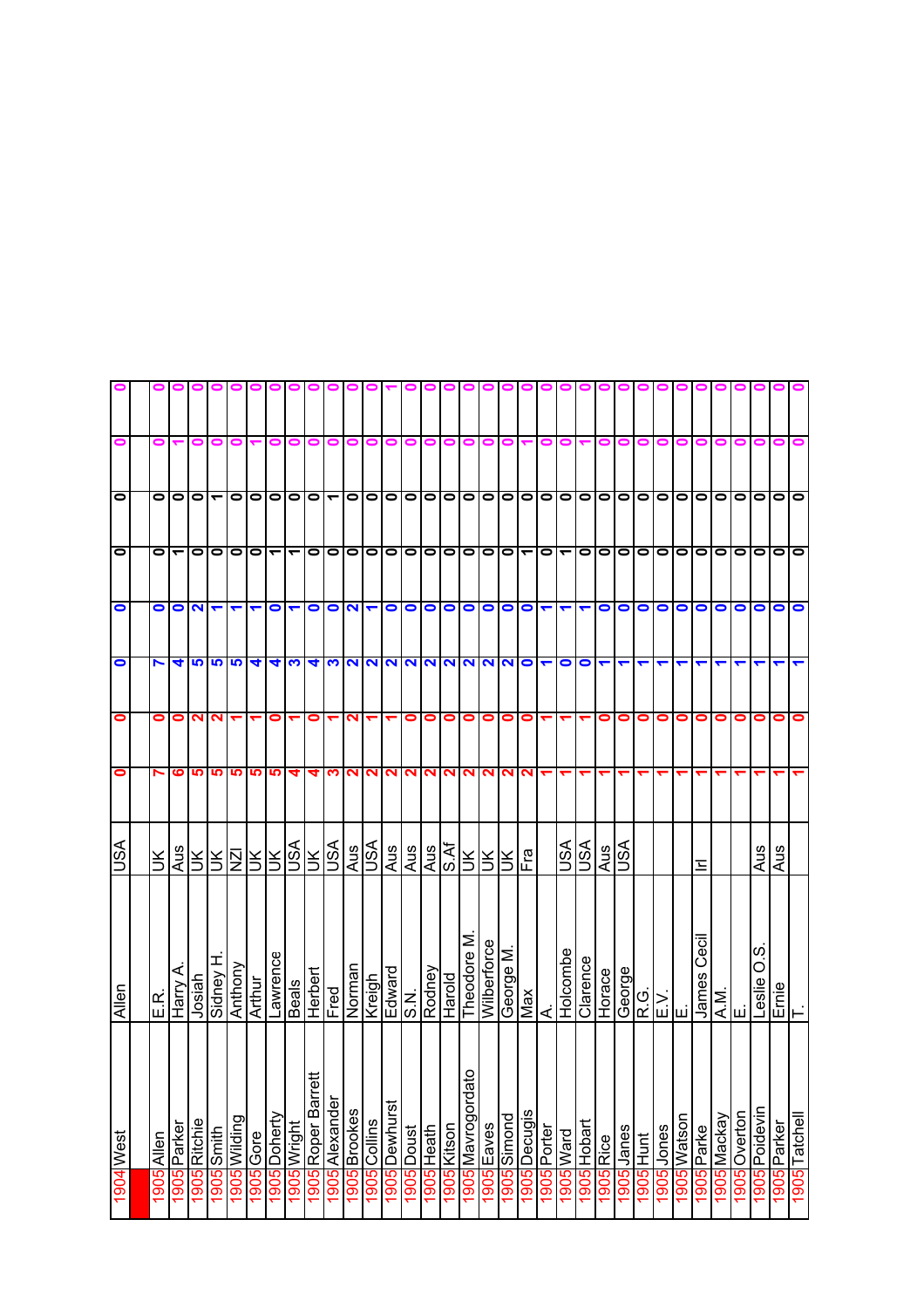|                      |           |           |            |                                                         |                           |           |                          |             | 00            |                                 |           |                        |                                      |           |             |            |             |                          |                          |            |                             |                          |                          |                           |                      |                 |            |         |                                             |                            |           |                               |           |              |              |
|----------------------|-----------|-----------|------------|---------------------------------------------------------|---------------------------|-----------|--------------------------|-------------|---------------|---------------------------------|-----------|------------------------|--------------------------------------|-----------|-------------|------------|-------------|--------------------------|--------------------------|------------|-----------------------------|--------------------------|--------------------------|---------------------------|----------------------|-----------------|------------|---------|---------------------------------------------|----------------------------|-----------|-------------------------------|-----------|--------------|--------------|
| 0                    | 0         | 0         | 0          | 0                                                       | 0                         | 0         |                          |             |               |                                 |           |                        |                                      |           |             |            | 0           | 0                        |                          | o          | 0                           |                          |                          |                           |                      |                 |            |         |                                             |                            |           |                               |           |              |              |
|                      | 0         | $\bullet$ |            | 0000                                                    |                           |           | $\overline{\phantom{0}}$ | $\bullet$   |               | $\frac{\mathsf{O}}{\mathsf{O}}$ |           | 0000                   |                                      |           | $\bullet$   | $\bullet$  | 0           |                          |                          |            | 0000                        |                          | $\overline{\phantom{0}}$ | $\bullet$                 | $\bullet$            | $\bullet$       | $\bullet$  |         | 0 0 0                                       |                            | $\bullet$ | ↽                             |           |              | $\bullet$    |
| $\bullet$            | $\bullet$ | $\bullet$ | $\bullet$  | $\bullet$                                               | $\bullet$                 | $\bullet$ | $\bullet$                | $\bullet$   | $\bullet$     | $\bullet$                       | $\bullet$ | $\bullet$              | lolo                                 |           | $\bullet$   | $\bullet$  | $\bullet$   | $\overline{\phantom{0}}$ | $\overline{\phantom{0}}$ |            | $\frac{1}{2}$               | $\overline{\phantom{0}}$ | $\bullet$                | $\bullet$                 | $\bullet$            | $\bullet$       | $\bullet$  | $\circ$ |                                             | $\bullet$                  | $\bullet$ | $\bullet$                     | $\bullet$ | $\bullet$    | $\bullet$    |
| $\bullet$            | $\bullet$ | $\bullet$ | $\bullet$  | $\bullet$                                               | $\bullet$                 | $\bullet$ | $\bullet$                | $\bullet$   | 0             | $\bullet$                       | $\bullet$ | $\bullet$              | $\bullet$                            | $\bullet$ | $\bullet$   | $\bullet$  | $\bullet$   | $\bullet$                | $\bullet$                | $\bullet$  |                             | $\bullet$                | $\mathbf{\Omega}$        | $\blacktriangledown$      | $\blacktriangledown$ |                 |            |         |                                             |                            |           | 0                             | 0         | $\bullet$    | $\bullet$    |
| $\blacktriangledown$ | ↽         | ↽         |            |                                                         | ↽                         | ↽         |                          |             | ↽             | ↽                               |           |                        |                                      |           |             |            |             | $\bullet$                | $\bullet$                | $\circ$    |                             | $\bullet$                | $\bullet$                | $\bullet$                 | $\bullet$            | $\bullet$       | $\bullet$  | $\circ$ |                                             | $\bullet$                  | $\bullet$ | 0                             | 0         | $\bullet$    | $\bullet$    |
| $\bullet$            | 0         | 0         | 0          | 0                                                       | 0                         | 0         | 0                        | 0           | 0             | 0                               | 0         | 0                      | 0                                    | 0         | 0           | 0          | 0           | 0                        | 0                        | 0          | $\bullet$                   | 0                        | က                        |                           |                      |                 |            |         |                                             |                            |           |                               |           |              |              |
|                      |           |           |            |                                                         |                           |           |                          |             |               |                                 |           |                        |                                      |           |             |            |             |                          |                          |            | ᠆                           |                          | 0                        | 0                         | 0                    | 0               | 0          | 0       | 0                                           | 0                          | 0         | 0                             | 0         | 0            | 0            |
| $\leq$               | ASL       | ASU       |            | $\frac{1}{2}$ $\frac{1}{2}$ $\frac{1}{2}$ $\frac{1}{2}$ |                           |           | Swe                      |             | š             |                                 |           | š                      | Bel                                  | Aus       |             | ලි         | Fra         | š                        |                          | Aus        |                             | Aus                      | Ж                        | $\leq$                    | VSN                  | lsc             | Aus        |         | ie<br>Fra                                   |                            | š         | Aus                           | Aus       | USA<br>NZ    |              |
| エご                   | Ward      | William   | أعالما     |                                                         | $\circ$<br>George<br>Karl |           | Wollmar                  |             | Xenophon      | Η.                              | i<br>J.C. | Fritz $\overline{W}$ . | <b>Danik</b><br>Paul                 |           | C.E.        | Otto       | Maurice     | Reginald                 |                          | Randolph   | Tom<br>Tom                  |                          | Frank                    | eeorge                    | Wylie                | Kurt            | Arthur     | S.E.    | André<br>R.                                 |                            |           | $\frac{1}{\sqrt{\text{uod}}}$ |           | Harold       | Anthony      |
| 1905 Ridding         | Holcombe  | Larned    | 1905 Adams | 1905 Aitken                                             | 1905 Ball Greene          | 1905Behr  | 1905 Boström             | 1905 Capara | 1905 Casdagli | <mark>1905</mark> Crawley       | Davidson  | 1905 Goldberg          | <u>1905 de Borman</u><br>1905 Dunlop |           | l 905 Foley | Froitzheim | 1905 Germot | 905 Doherty              | 1905 Worth               | 1905Lycett | 1 <mark>905</mark> Swanston | 1905 Tachell             | 1905 Riseley             | he AlliH <mark>906</mark> | 1905 Grant           | 1905 von Wessel | 905 Curtis |         | <mark>1905</mark> Charlton<br>1905 Vacherot | usiə/v <mark> </mark> 2061 | Pollard   | 1905 Barnard                  | Spence    | 1905 Hackett | 1905 Wilding |
|                      | 1905      | 1905      |            |                                                         |                           |           |                          |             |               |                                 | 1905      |                        |                                      |           |             | 1905       |             |                          |                          |            |                             |                          |                          |                           |                      |                 |            |         |                                             |                            | 1905      |                               | 1905      |              |              |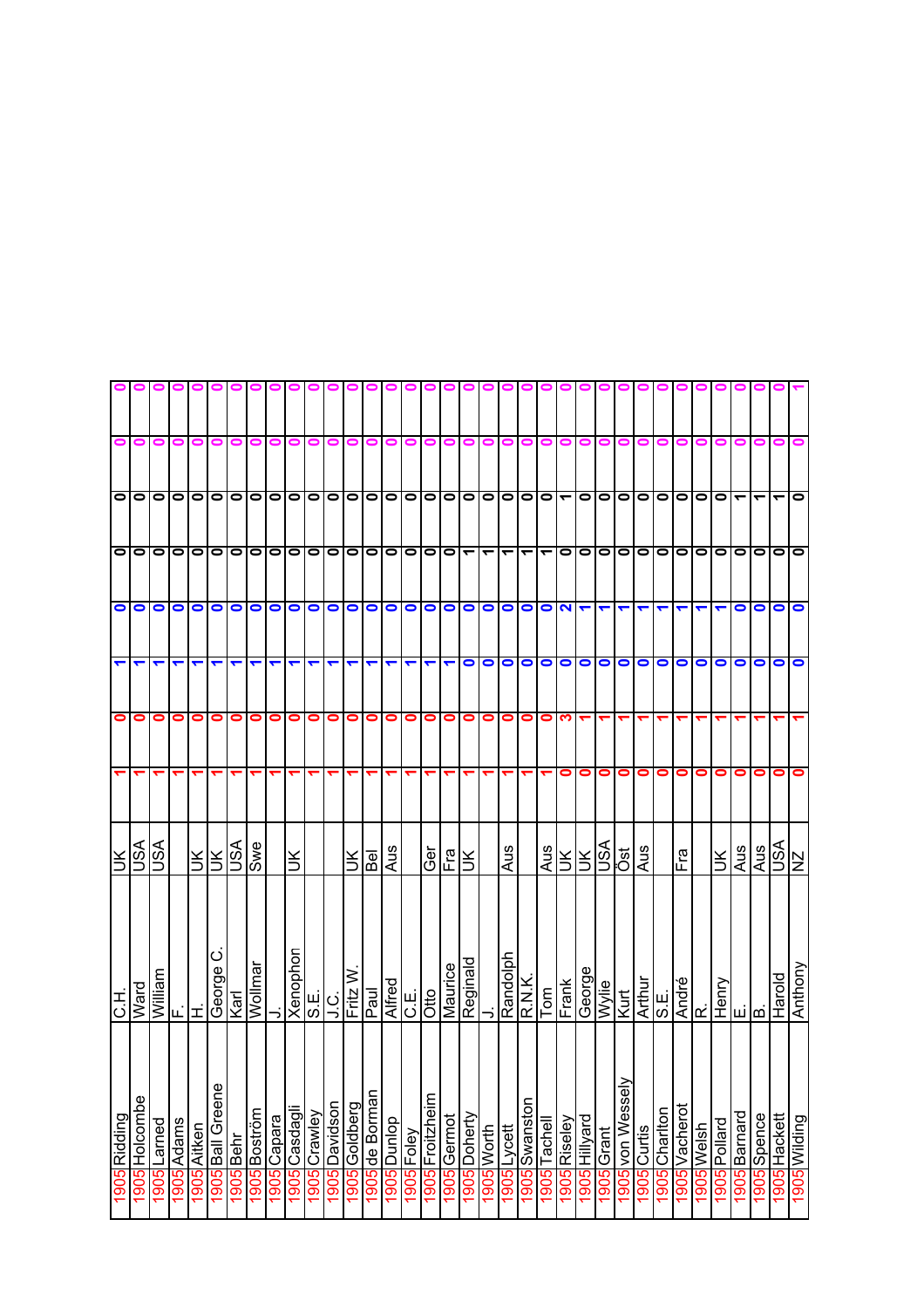|      | 1906 Wilding               | Anthony                           | $\bar{\mathsf{N}}$ | ನ             | ↽         | 20                                                                                                | ↽                    | ᅮ                        | 0                        |   |           |
|------|----------------------------|-----------------------------------|--------------------|---------------|-----------|---------------------------------------------------------------------------------------------------|----------------------|--------------------------|--------------------------|---|-----------|
|      | 1906 Gore                  | Arthur                            |                    |               | ∾         |                                                                                                   |                      | 0                        | 0                        | 0 |           |
|      | ₩<br>1906 Roper Barre      | Herbert                           | ŠІ                 | <u> LO</u>    | 0         | <b>SP</b>                                                                                         | $\bullet$            | $\bullet$                | $\bullet$                |   |           |
|      | 1906 Ritchie               | Josiah                            | Я                  | 4             |           | 4                                                                                                 |                      |                          | $\overline{\phantom{a}}$ | 0 |           |
|      | 1906 Doherty               | Lawrence                          |                    | 4             |           |                                                                                                   | $\bullet$            | $\circ$ $\circ$          |                          | 0 |           |
|      | 1906 Riseley               |                                   |                    | 4             | ↽         | च।∾।                                                                                              | $\blacktriangledown$ | $\overline{\phantom{0}}$ | $\bullet$                | 0 |           |
|      | 1906 Larned                | <b>Frank</b><br>Frank             | REBRE              | 4             | 0         |                                                                                                   | $\bullet$            | $\bullet$                | $\bullet$                |   |           |
|      | 1906 Wright                | <b>Beals</b>                      |                    | က             |           |                                                                                                   | $\blacktriangledown$ | $\overline{\phantom{0}}$ | $\bullet$                |   |           |
|      | 1906 Smith                 | I<br>Sidney                       |                    |               | ᡪ         | $\frac{4 U U U W U O}{\sqrt{2}}$                                                                  | ↽                    | ے                        | $\bullet$                | 0 | $\bullet$ |
|      | 906 Parker                 | Harry                             | Aus                |               |           |                                                                                                   | $\bullet$            | ᠇                        | $\overline{\phantom{0}}$ | 0 | $\bullet$ |
|      | 906 Brookes                | Norman                            | Aus                |               | 0         |                                                                                                   | $\bullet$            | 0                        | $\bullet$                |   | 0         |
|      | 906 Allen                  | ER<br>UNAXIE<br>VANG              | ÌЯ                 | <b>000000</b> | 0         |                                                                                                   | $\bullet$            | $\bullet$                |                          |   | $\bullet$ |
|      | 906 <mark> </mark> Boucher |                                   |                    |               | ↽         |                                                                                                   | $\blacktriangledown$ | 101-                     | lololo                   | 0 |           |
| 9061 | Decugis                    |                                   | Fra<br>USA         | $\sim$        |           |                                                                                                   | $\blacktriangledown$ |                          |                          |   |           |
| 1906 | Grant                      |                                   |                    | N.            | 0         |                                                                                                   | $\bullet$            | $\bullet$                | $\bullet$                |   |           |
|      | 1906 Collins               | Kreigh                            | JSA                | N.            | 0         | $\frac{1}{2} \mathcal{A} \mathcal{A} \mathcal{A} \mathcal{A} \mathcal{A} \mathcal{A} \mathcal{A}$ | $\bullet$            | $\bullet$                | $\circ$                  | 0 |           |
|      | 1906 Ridding               | بر<br>ن                           | $\leq$             | N             | 0         |                                                                                                   | $\bullet$            |                          |                          | 0 | $\bullet$ |
|      | 906 Rhodes                 | <b></b><br>Dunstan                | ASU                | N             | 0         |                                                                                                   | $\bullet$            | $\circ$                  | $\circ$ $\circ$          | 0 |           |
|      | puo <sub>1</sub> 906       | HW                                |                    |               | $\bullet$ |                                                                                                   |                      |                          |                          | 0 |           |
|      | 1 <mark>906</mark> Germot  | Maurice                           | Fa                 | NN            |           |                                                                                                   |                      |                          |                          | 0 |           |
|      | 1906 <sub>Behr</sub>       | $\overline{K}$ arl                |                    | ᠇             | 0 M N     |                                                                                                   | ဝ ဝ က                | 101-101                  | 0 0 0                    | 0 |           |
|      | 1906 Alexander             | Fred                              | <u>ngla</u><br>Naj |               |           |                                                                                                   | $\blacktriangledown$ |                          | $\overline{\phantom{0}}$ | 0 |           |
|      | 1906 LeRoy                 | C.<br>Robert                      |                    |               | ↽         | $\blacktriangledown$                                                                              | $\blacktriangledown$ | $\bullet$                | $\bullet$                | 0 |           |
|      | 806 Cox                    |                                   | Aus                |               | ↽         | $\bullet$                                                                                         | $\bullet$            | $\overline{\phantom{0}}$ | $\blacktriangledown$     |   |           |
|      | 906 Mackay                 | I⊼.<br>A.M.                       |                    |               | 0         | $\blacktriangledown$                                                                              | $\bullet$            | $\bullet$                | $\bullet$                |   |           |
| 1906 | Lowe                       | ᆂ<br>$\overline{\mathsf{Arthur}}$ | Š                  |               | 0         | ↽                                                                                                 | $\bullet$            | $\bullet$                | $\bullet$                |   |           |
| 1906 | 요<br>Mavrogorda            | Σ                                 | lЖ                 |               | 0         |                                                                                                   | oo                   | lololo                   | 0 0 0                    | o |           |
| 9061 | Nettleton                  |                                   |                    |               | 0         | ↽                                                                                                 |                      |                          |                          | ▬ |           |
|      | 1906 Watson                | Theodore  <br>GH<br>S.            |                    |               | 0         |                                                                                                   | $\bullet$            |                          |                          |   |           |
| 1906 | Powell                     | Kenneth                           | $\leq$             |               | 0         | ↽                                                                                                 | $\bullet$            | $\bullet$                | $\bullet$                |   |           |
|      | 1906 Richardson            | John                              | ম<br>১.১           |               | 0         |                                                                                                   | $\bullet$            | $\bullet$                | 0                        |   |           |
|      | 1906 Watson                | $\overline{Q}$                    |                    |               | 0         |                                                                                                   | $\bullet$            | $\bullet$                | $\bullet$                |   |           |
|      | 1906 Sharp                 | C.                                | Aus                |               | 0         |                                                                                                   | $\bullet$            | $\bullet$                | $\bullet$                |   |           |
|      | 1906 Salisbury             | r o                               |                    |               | 0         |                                                                                                   | $\bullet$            | $\bullet$                | $\bullet$                |   |           |
|      | 1906 Setterwall            | Gunnar                            | Swe                |               | 0         | ↽                                                                                                 | $\bullet$            | lo                       | lo                       |   |           |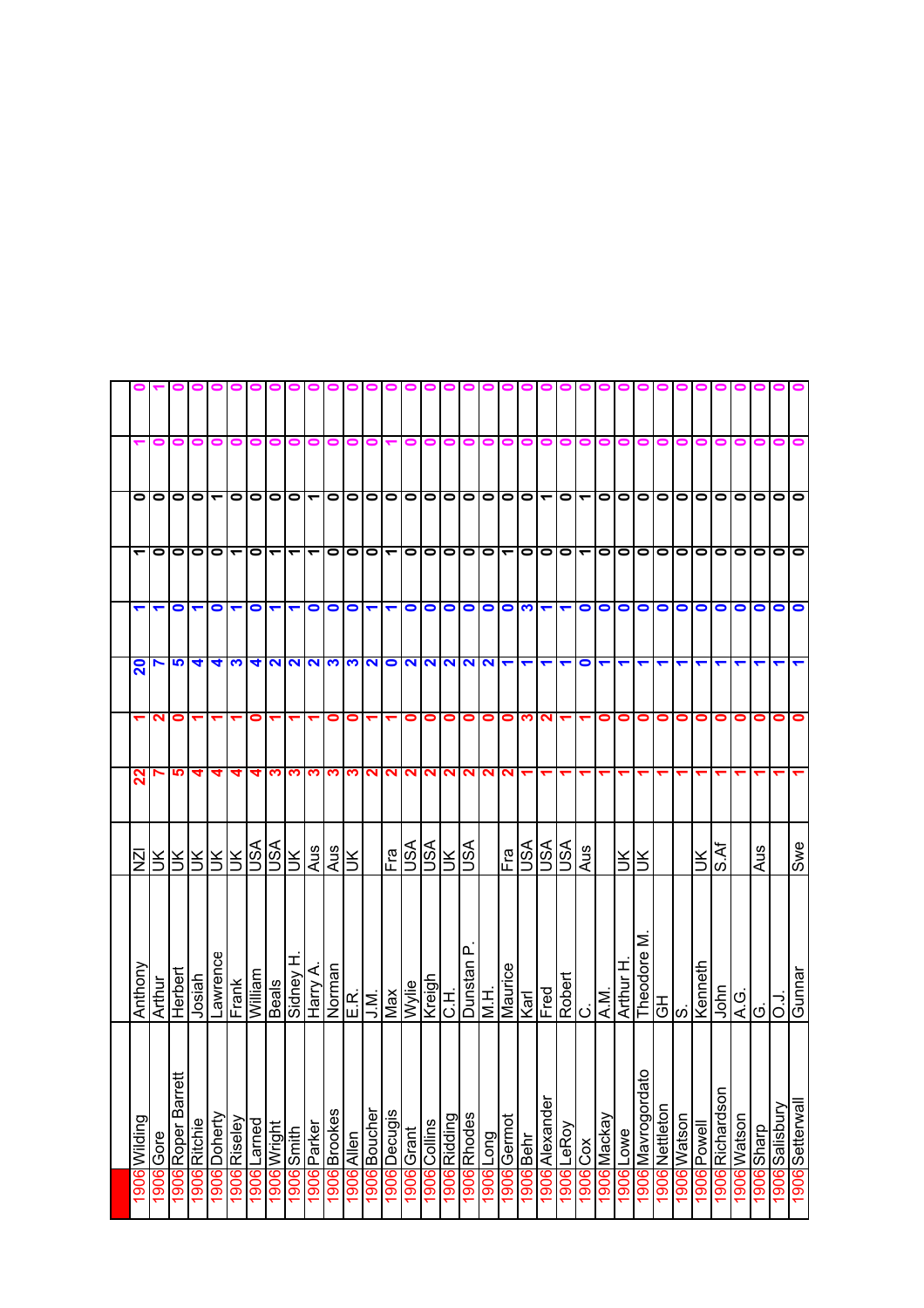|                      |           |                  |                         |            |                   |               |            |             | 000         |                   |              | $\bullet$                             | 01                  |                      |                          |               |               | 00              |                         |                      |                         |               |                      |             |             |               |              |                    |                                           |                      |              |              |                          |                 |
|----------------------|-----------|------------------|-------------------------|------------|-------------------|---------------|------------|-------------|-------------|-------------------|--------------|---------------------------------------|---------------------|----------------------|--------------------------|---------------|---------------|-----------------|-------------------------|----------------------|-------------------------|---------------|----------------------|-------------|-------------|---------------|--------------|--------------------|-------------------------------------------|----------------------|--------------|--------------|--------------------------|-----------------|
| 0                    | 0         | 0                | 0                       | 0          | 0                 | 0             |            |             |             |                   |              |                                       |                     |                      |                          |               |               | 0               | 0                       | 0                    | 0                       | 0             |                      |             |             |               |              |                    |                                           |                      |              |              |                          |                 |
|                      | olo       | $\bullet$        |                         |            |                   |               | 0 0 0 0 0  | $\bullet$   |             |                   |              | 0 0 0 0 0 0 0                         |                     |                      |                          |               |               |                 |                         |                      |                         |               | 0 0 0 0 0 0          | $\bullet$   | $\bullet$   | $\bullet$     | $\bullet$    | lo                 | lol                                       | $\blacktriangledown$ | ᠆            | $\bullet$    | 0                        | $\bullet$       |
|                      | 0         | $\bullet$        | $\bullet$               | $\bullet$  | $\bullet$         | 0  0          |            | $\bullet$   |             | $\circ$   $\circ$ | $\bullet$    | 00-                                   |                     |                      | $\overline{\phantom{0}}$ | $\bullet$     |               | 0               |                         |                      |                         | 00000         |                      | $\bullet$   | $\bullet$   | $\bullet$     | $\bullet$    | lo                 | 1010                                      |                      | $\bullet$    | lo           | $\overline{\phantom{0}}$ | $\bullet$       |
| $\bullet$            | $\bullet$ | $\bullet$        | $\bullet$               | $\bullet$  | $\bullet$         | $\bullet$     | $\bullet$  | $\bullet$   | $\bullet$   | $\bullet$         | $\bullet$    | $\bullet$                             | $\bullet$           | $\bullet$            | $\bullet$                | $\bullet$     | $\bullet$     | $\mathbf{N}$    | $\blacktriangledown$    | $\blacktriangledown$ | $\overline{\mathbf{r}}$ |               | $\blacktriangledown$ | ↽           |             |               |              |                    |                                           | $\bullet$            | $\bullet$    | $\bullet$    | ↽                        |                 |
| $\blacktriangledown$ | ↽         | ↽                |                         |            | ↽                 | ↽             | ↽          | ↽           | ↽           | ↽                 | ↽            | ↽                                     | ↽                   | $\bullet$            | $\bullet$                | $\bullet$     | $\bullet$     | $\bullet$       | $\bullet$               | $\bullet$            |                         | $\circ$       | $\bullet$            | $\bullet$   | $\bullet$   | $\bullet$     | $\bullet$    | $\bullet$          | $\bullet$                                 | $\bullet$            | $\bullet$    | $\bullet$    | 16                       | 10              |
| $\bullet$            | 0         | 0                | 0                       | 0          | 0                 | 0             | 0          | 0           | 0           | 0                 | 0            | 0                                     | $\bullet$           | 0                    | 0                        | 0             | 0             | N               |                         |                      |                         |               |                      |             |             |               |              |                    |                                           |                      |              |              |                          |                 |
|                      |           |                  |                         |            |                   |               |            |             |             |                   |              |                                       |                     |                      |                          |               |               | 0               | 0                       | 0                    | $\bullet$               | $\bullet$     | 0                    | 0           | 0           | 0             | 0            | 0                  | 0                                         | 0                    | 0            | 0            | 5                        | $\overline{10}$ |
| Aus                  | š         | Aus              | $\overline{\text{S.M}}$ | K          |                   | VSN           | ŠК         | Ж           |             | ÌЮ                | VSN          |                                       | Ιš                  | ASU                  |                          | $rac{MS}{NS}$ | Aus           | Ger             | Ğēr                     |                      | $ \vec{z} $             |               | šĶ                   | Aus         | š           |               |              | Ж                  | $\frac{1}{2}$ $\frac{1}{2}$ $\frac{1}{2}$ |                      |              |              | ΙŽΙ                      | š               |
| Ernie                | ші        | ၯ<br>0<br>Leslie | Harold                  |            | Sydney H.<br>H.H. | Villiam B.J   | Charles    | Wilberforce |             | George            | George       | $\frac{1}{\frac{1}{2}}$ $\frac{1}{2}$ |                     | Holcombe             | Rodney                   | Anthony       | Edward        | Otto            | Wilhelm<br>R.L.<br>J.M. |                      |                         |               | George               | Francis M.B | Σ<br>George | <b>Dillon</b> | ن<br>سا      | Roderick           | George<br>George<br>George                |                      | Harold       | ⇁            | Anthony                  | Josiah          |
| 1906 Parker          | Bristowe  | Poidevin         | noshy <b> 906</b>       | 1906 Adams | 1906 Braly        | 1906 Clothier | 1906 Dixon | 1906 Eaves  | 1906 Figgis | I906 Hillyard     | 906<br>Janes | 1906 Hunt                             | <b>1906</b> Garidia | pue <sub>M</sub> 906 | 1906 Heath               | 1906 Wilding  | 1906 Dewhurst | I906 Froitzheim | <b>I906</b> Rahe        | 1906 Welsh           | 1906 Bentley            | 1906 Flavelle | 1906 Ball Greene     | 1906 Fisher | 1906 Simond | 1906 Shirley  | 1906 Fischer | <b>1906 McNair</b> | <u>1906</u> Caridia                       | 1906 Doherty         | 1906 Hackett | 1906 Johnson | 1907 Wilding             | 1907 Ritchie    |
|                      | 1906      | 1906             |                         |            |                   |               |            |             |             |                   |              |                                       |                     |                      |                          |               |               |                 |                         |                      |                         |               |                      |             |             |               |              |                    |                                           |                      |              |              |                          |                 |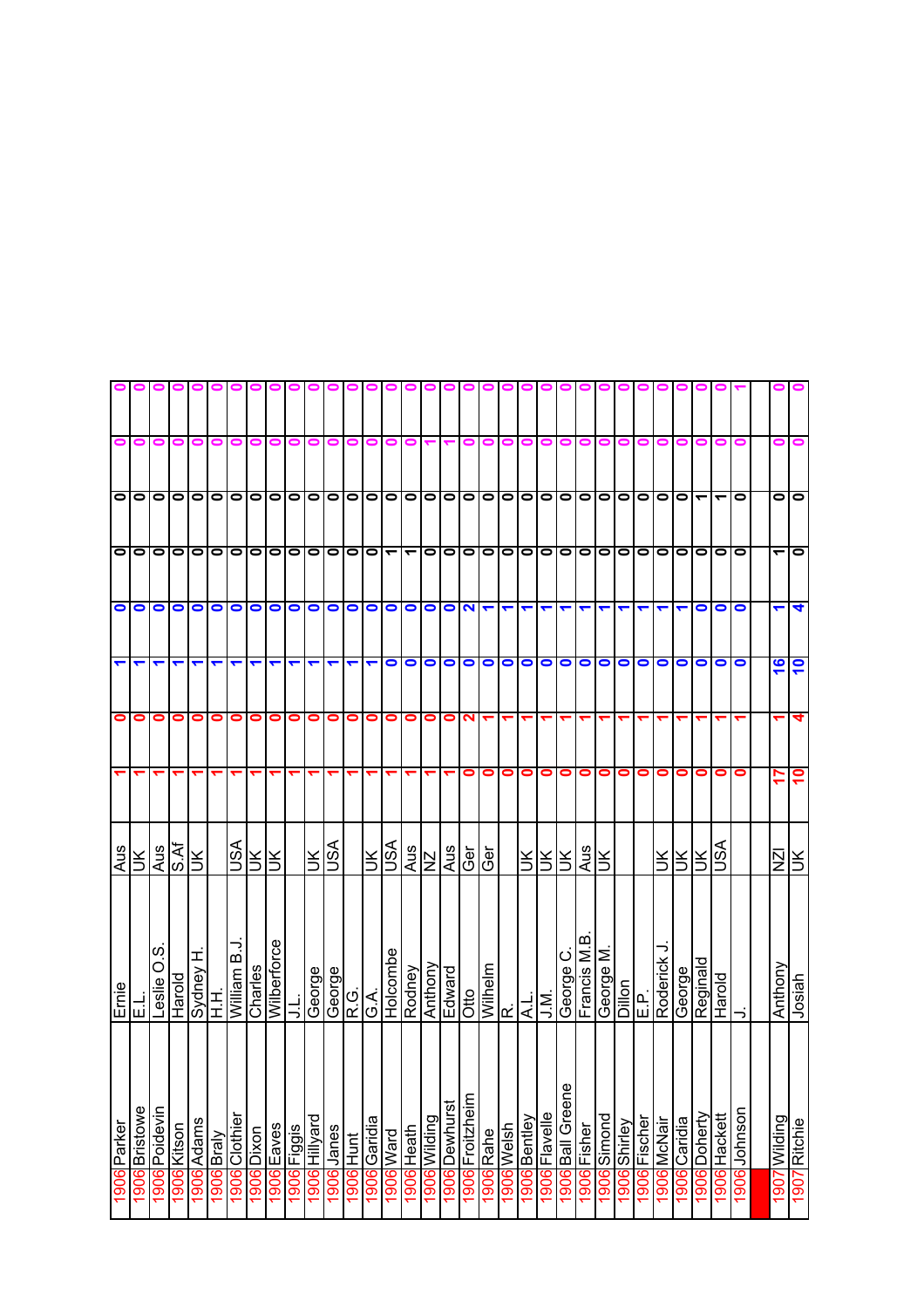|                      |                           |                      |                          |                                                                |                          |               |             |                  | $\circ$ $\circ$          |               | 000             |               | 01           |                       |                    |                            |                    |                          |                      |                |                                                    |               |            |            |                 |                |                                |                      |                |              |                |                 |                 |            |               |
|----------------------|---------------------------|----------------------|--------------------------|----------------------------------------------------------------|--------------------------|---------------|-------------|------------------|--------------------------|---------------|-----------------|---------------|--------------|-----------------------|--------------------|----------------------------|--------------------|--------------------------|----------------------|----------------|----------------------------------------------------|---------------|------------|------------|-----------------|----------------|--------------------------------|----------------------|----------------|--------------|----------------|-----------------|-----------------|------------|---------------|
| ᠆                    | 0                         | 0                    | 0                        | 0                                                              | 0                        | 0             |             |                  |                          |               |                 |               | 0            |                       |                    | 0                          | 0                  | 0                        | o                    | 0              |                                                    |               |            |            |                 |                |                                |                      |                |              |                |                 |                 |            |               |
|                      | O O                       |                      | $\overline{\phantom{0}}$ | $\bullet$                                                      | 0   0                    |               |             |                  | $\bullet$                |               |                 |               | 0 0 0 0 0    |                       | $\bullet$          | 0 0 0 0 0                  |                    |                          |                      |                |                                                    | $\bullet$     | $\bullet$  | $\circ$    |                 |                | 0 0 0 0                        |                      |                | $\bullet$    | $\circ$        | $\bullet$       | $\bullet$       | $\bullet$  | lo            |
| $\blacktriangledown$ | 0                         | $\bullet$            | 0                        |                                                                | $\overline{\phantom{0}}$ | $\bullet$     | $\bullet$   | $\bullet$        | $\overline{\phantom{0}}$ | $\bullet$     | lo              | $\bullet$     | $\bullet$    | $\bullet$             | $\bullet$          | $\circ$                    | $\bullet$          | $\overline{\phantom{0}}$ |                      | ololo          |                                                    | $\bullet$     | $\bullet$  | $\bullet$  | lo              | $\bullet$      | 0   0                          |                      | $\bullet$      | $\bullet$    | $\circ$        | $\bullet$       | $\bullet$       | $\bullet$  | lo            |
|                      | $\overline{P}$            | $\blacktriangledown$ | $\bullet$                | $\bullet$                                                      | $\blacktriangledown$     | $\bullet$     | $\bullet$   | $\bullet$        | $\bullet$                | 4             | $\circ$         |               | $\bullet$    | $\bullet$             | $\bullet$          | $\bullet$                  | $\bullet$          | $\bullet$                | $\blacktriangledown$ | $\blacksquare$ |                                                    | 0             |            | $\circ$    |                 | $\bullet$      | $\circ$                        |                      | $\bullet$      | $\bullet$    | $\bullet$      | $\bullet$       | $\bullet$       | $\bullet$  | $\bullet$     |
|                      | က က                       | ₹                    | ₹                        | 4                                                              | ဂ၊က                      |               | က က         |                  | $\mathbf{N}$             |               |                 |               | NNNNNNNN     |                       |                    |                            |                    | ↽                        | ↽                    | ↽              | $\bullet$                                          | ↽             | ↽          | ↽          |                 |                |                                |                      |                |              |                |                 |                 |            |               |
| $\blacktriangledown$ | 0                         |                      |                          | 0                                                              |                          | 0             | 0           | 0                | 0                        | 4             | $\bullet$       | $\bullet$     | 0            | 0                     | 0                  | 0                          | 0                  | 0                        |                      |                |                                                    | 0             | 0          | 0          | 0               | $\bullet$      | $\bullet$                      | 0                    | 0              | 0            | 0              | 0               | 0               | 0          | 0             |
| ဖာ                   | ம                         | 4                    | 4                        | 4                                                              | က                        | က             | ∾           | က                | ∾                        | N             |                 | <b>NN</b>     | N            | N                     | N                  | $\mathbf{N}$               | $\mathbf{N}$       | N                        |                      | ᠆              |                                                    |               |            |            |                 |                |                                |                      |                |              |                |                 |                 |            |               |
| Aus                  |                           | Ιš                   |                          | $\frac{2}{\sqrt{2}}$ $\frac{1}{\sqrt{2}}$ $\frac{1}{\sqrt{2}}$ |                          |               | ASU         |                  | Aus                      | š             |                 | š             |              | š                     | JSA                | VSU                        | Ğ<br>Ö             | VSN                      | S∕S∪                 |                | ASU                                                | 드             |            |            | š               |                | š                              |                      | Aus            | VSU          | Aus            | š               |                 | Ж          | Aus           |
| ⋖<br>Harry           | F.<br>E                   | Walter C             | Horace                   | Charles                                                        | Max                      | <b>George</b> | William     | $\sum_{i=1}^{n}$ | Norman                   | <b>Arthur</b> | ∣≶              | Wilberforce   | エミ           | Herbert               | Maurice            | ΓŘ.                        | Otto               | Fred                     |                      |                | $\frac{ \overline{\text{Robet}} }{ \text{Roblet}}$ | Ceci<br>James |            | ш          | ⋜               | $\overline{M}$ | Σ<br>Theodore<br>E.            |                      | <b>Alfred</b>  | Sam          | Ernie          | Alfred          | F.M.            | Sydney H   | Leslie O.S    |
| Parker<br>1907       | Allen<br>$\overline{500}$ | Crawley<br>1907      | <b>Rice</b><br>1907      | 1907 Dixon                                                     | 1907 Decugis             | pue/illH 206  | 1907 Larned | 1907 Boucher     | Brookes<br>1907          | Gore<br>1061  | Lemaire<br>1061 | Eaves<br>1007 | Long<br>1907 | Roper Barrett<br>1061 | McLoughlin<br>1907 | $\overline{P}$ ell<br>1907 | Froitzheim<br>1907 | <b>1907</b> Alexander    | 1907 LeRoy           | 1907 Charlton  | 1907 Wright                                        | 1907 Parke    | 1907 Rowan | 1907 Carey | Bentley<br>1007 | Mackay<br>1061 | 요<br><u>Mavrogorda</u><br>1907 | <b>Witty</b><br>1907 | Dunlop<br>1007 | Neel<br>1907 | Parker<br>1907 | Beamish<br>1907 | Pearson<br>1907 | 1907 Adams | 1907 Poidevin |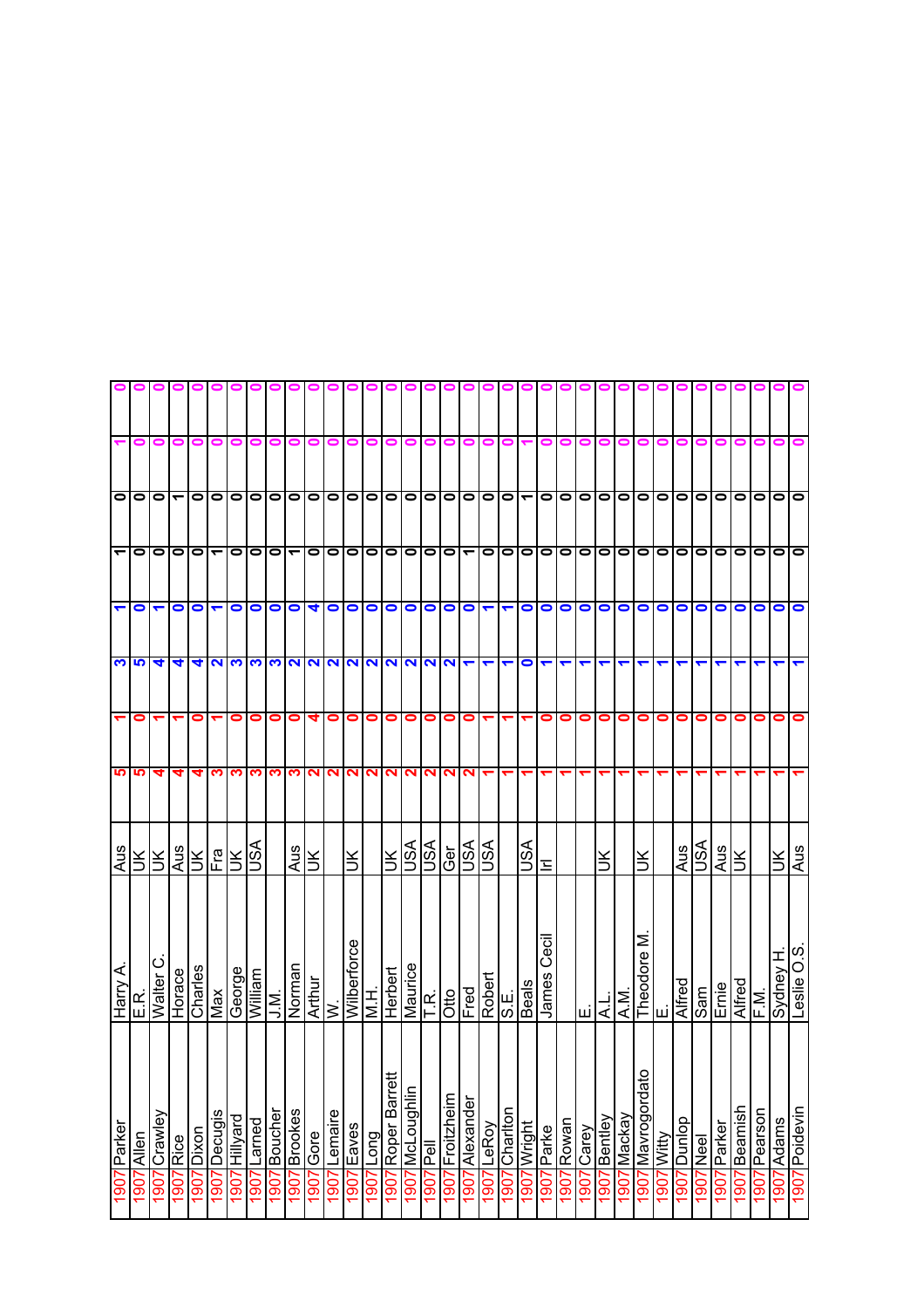|              |                            |                  |                 |                                       |             |             | 00000        |                       |                 |                 | 000000               |                 |                 |                  |                          |                      |                 | 00                       |             |                                                       |                                   |             |                          |                      | 0                        |                     |               |                 |                                                                                                                                                                                                  |                 |               |               |                |                |            |
|--------------|----------------------------|------------------|-----------------|---------------------------------------|-------------|-------------|--------------|-----------------------|-----------------|-----------------|----------------------|-----------------|-----------------|------------------|--------------------------|----------------------|-----------------|--------------------------|-------------|-------------------------------------------------------|-----------------------------------|-------------|--------------------------|----------------------|--------------------------|---------------------|---------------|-----------------|--------------------------------------------------------------------------------------------------------------------------------------------------------------------------------------------------|-----------------|---------------|---------------|----------------|----------------|------------|
| 0            | 0                          | 0                | 0               | 0                                     | 0           | 0           | 0            |                       |                 |                 |                      | o               | 0               | o                |                          | 0                    | 0               | 0                        |             |                                                       | 0                                 |             |                          |                      |                          |                     |               |                 |                                                                                                                                                                                                  |                 |               |               |                |                |            |
|              | 000000000                  |                  |                 |                                       |             |             |              | $\bullet$             | $\bullet$       |                 | 0 0 0 0 0            |                 |                 |                  |                          |                      |                 |                          |             |                                                       |                                   |             | 0 0 0 0 0 0 0 0          | $\bullet$            | $\overline{\phantom{0}}$ | $\bullet$           |               |                 | olololo                                                                                                                                                                                          |                 | $\bullet$     | lo            | $\bullet$      | $\bullet$      |            |
|              | ololololololo              |                  |                 |                                       |             |             |              | $\bullet$             | $\bullet$       |                 | $\sim$ $\sim$ $\sim$ |                 |                 |                  | $\overline{\phantom{a}}$ | $\blacktriangledown$ | ↽               | $\overline{\phantom{a}}$ |             |                                                       |                                   |             | 00000                    | $\bullet$            | $\overline{\phantom{0}}$ | $\bullet$           |               |                 | olololo                                                                                                                                                                                          |                 | $\bullet$     | lo            | $\bullet$      | $\bullet$      | $\bullet$  |
|              | $\circ$                    | $\bullet$        | $\bullet$       | $\bullet$                             | $\circ$     |             | $\bullet$    | $\bullet$             | $\bullet$       | $\bullet$       | $\bullet$            | $\bullet$       | $\bullet$       | $\bullet$        | $\bullet$                | $\bullet$            |                 | $\circ$                  |             | $\vert \mathbf{r} \vert$ o $\vert \mathbf{c} \vert$ o |                                   |             | $\overline{\phantom{0}}$ | $\blacktriangledown$ | $\blacktriangledown$     |                     | ↽             |                 |                                                                                                                                                                                                  |                 |               |               |                |                | $\bullet$  |
| ↽            | ↽                          |                  |                 | ↽                                     | ↽           | ↽           | ↽            | ↽                     | ↽               | ↽               | ↽                    | ↽               | ↽               | $\bullet$        | $\bullet$                | $\bullet$            | $\bullet$       | $\bullet$                | $\bullet$   |                                                       | 000                               |             | $\bullet$                | $\bullet$            | $\bullet$                | $\bullet$           | $\bullet$     | $\bullet$       | $\bullet$                                                                                                                                                                                        |                 | $\bullet$     | $\bullet$     | 0              | 0              | $\bullet$  |
| 0            | 0                          | 0                | 0               | 0                                     | 0           | $\bullet$   | 0            | 0                     | 0               | 0               | 0                    | 0               | 0               | 0                | 0                        | 0                    | 0               | 0                        | 0           | $\bullet$                                             | ↽                                 |             |                          |                      |                          |                     |               |                 |                                                                                                                                                                                                  |                 |               |               |                |                |            |
|              |                            |                  |                 |                                       | ᡪ           | ↽           | ᡪ            |                       |                 |                 |                      |                 |                 |                  |                          |                      |                 |                          |             |                                                       | 0                                 | $\bullet$   | 0                        | 0                    | 0                        | 0                   | 0             | 0               | 0                                                                                                                                                                                                | 0               | 0             | 0             | 0              | 0              | 0          |
|              | $\preceq$                  | USA              | Ж               | Swe                                   |             |             |              |                       |                 |                 |                      |                 |                 | កូ<br>E<br>F<br> |                          |                      | vsn             | Aus                      |             | ss∪                                                   |                                   | Fra         | Ж                        | š                    |                          | Öst                 | ASU           |                 |                                                                                                                                                                                                  |                 |               | Aus           |                | S∕S∪           | VSL        |
|              | Roderick                   | Nat              | ∢<br>⊙          | $rac{\text{Gunnar}}{\text{CE}}$<br>K. |             |             | ici<br>I∢    | Alan<br>Nat<br>George |                 | James           | Howard<br>بىر<br>ن   | Harry           | ட<br>James      | Maurice          | $\overline{C}$           |                      | Harold          |                          | 圖예          |                                                       | $\frac{\text{Wallace}}{\text{T}}$ | Robert      | George                   | Xenophon             | N H                      | Kurt                |               |                 | $\begin{array}{c} \underline{\text{N} \parallel \text{m}} \\\underline{\text{N} \parallel \text{m} \parallel \text{m}} \\\underline{\text{N} \parallel \text{m} \parallel \text{m}} \end{array}$ |                 | ∣∓∣⊙          |               | َبِيا<br>ح     | Clarence       | ۱œ         |
| 1907 Widmann | McNair<br>$\overline{500}$ | Thornton<br>1907 | Garidia<br>1907 | llewahaS 2061                         | 1907 Hunter | 1907 Horton | 1907 Holland | Thomas<br>1907        | Emerson<br>1907 | Gardner<br>1907 | Tripp<br>1061        | Wainder<br>1007 | Foulkes<br>1907 | Germot<br>1061   | Wallace<br>1907          | Dickie<br>1907       | Hackett<br>1907 | <b>Cregg</b><br>1907     | 1907 Wallet | 1907 Johnson                                          | $1907$ Good                       | 1907 Wallet | 1907 Caridia             | 1907 Casdagli        | TCraig<br>1907           | von Wessely<br>1907 | Grant<br>1907 | Loherty<br>1907 | eaver<br>Chauncey S<br>1907                                                                                                                                                                      | Lumsden<br>1907 | Green<br>1007 | Sharp<br>1907 | Stokes<br>1907 | Hobart<br>1907 | 1907 Grant |
|              |                            |                  |                 |                                       |             |             |              |                       |                 |                 |                      |                 |                 |                  |                          |                      |                 |                          |             |                                                       |                                   |             |                          |                      |                          |                     |               |                 |                                                                                                                                                                                                  |                 |               |               |                |                |            |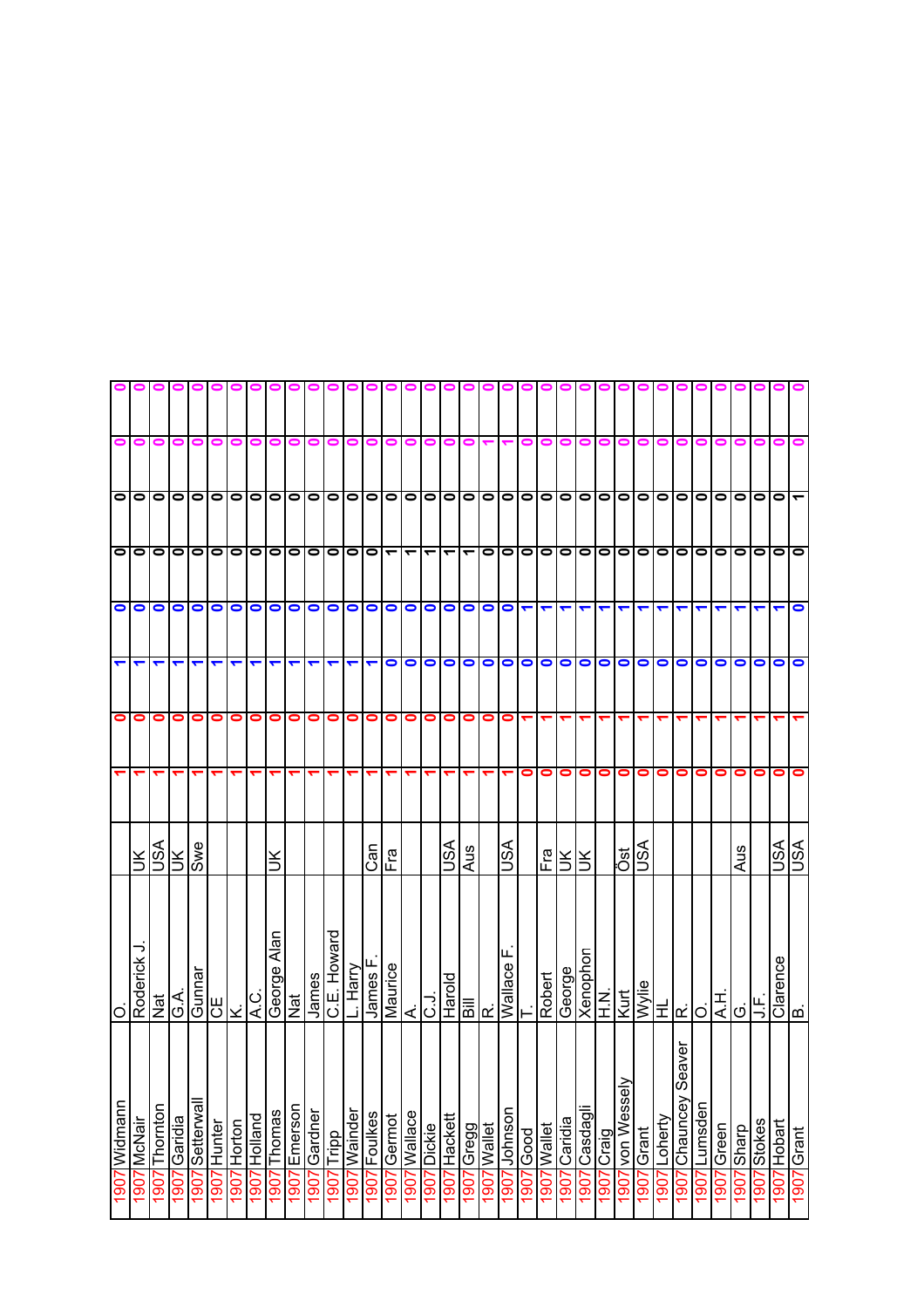|    |           | 0<br>$\bullet$<br>$\bullet$<br>$\bullet$<br>$\bullet$ | $\bullet$<br>$\bullet$<br>$\bullet$ |                         | $\bullet$                      |   |                   | vsn<br>vsn<br>$\frac{1}{2}$ Era | H ⁄Aəup/S<br>Maurice<br>Robert<br>Wylie | 1908 Germot<br>1908 Adams<br>1908 LeRoy |      |
|----|-----------|-------------------------------------------------------|-------------------------------------|-------------------------|--------------------------------|---|-------------------|---------------------------------|-----------------------------------------|-----------------------------------------|------|
|    |           |                                                       |                                     |                         |                                |   |                   |                                 |                                         |                                         |      |
|    |           |                                                       |                                     |                         |                                |   |                   |                                 |                                         |                                         |      |
|    |           |                                                       |                                     |                         |                                |   |                   |                                 |                                         |                                         |      |
|    |           |                                                       |                                     |                         |                                |   |                   |                                 |                                         | 1908 Grant                              |      |
|    |           |                                                       | 0                                   |                         |                                |   |                   | $\leq$                          | Alfred                                  | 1908 Beamish                            |      |
|    |           | $\overline{\phantom{0}}$                              | $\bullet$                           | $\mathbf{\Omega}$       |                                |   |                   | τ                               | James Cecil                             | Parke                                   | 1908 |
|    |           |                                                       |                                     | $\bullet$               |                                | 0 | $\mathbf{\Omega}$ | ASU                             | Nathanie                                | <b>1908</b> Niles                       |      |
|    |           |                                                       |                                     | $\bullet$               |                                | 0 |                   |                                 |                                         | <b>1908</b> Lemaire                     |      |
|    |           | O O                                                   | lololo                              | $\bullet$               | 2222                           | 0 | <b>NN</b>         | Ж                               | $rac{1}{\sqrt{2}}$                      | 1908 Ridding                            |      |
|    |           | $\bullet$                                             | $\bullet$                           | $\bullet$               |                                | 0 | N                 | VSN                             | <b>William</b>                          | Larned                                  | 1908 |
|    |           | $\bullet$                                             | $\bullet$                           | $\bullet$               |                                | 0 | $\mathbf{\Omega}$ | Fra                             | Robert                                  | <b>908</b> Wallet                       |      |
|    |           | $\bullet$                                             | $\bullet$                           | $\bullet$               | <b>NN</b>                      | 0 | $\sim$            | S.Af                            | Harold                                  | 908 Kitson                              |      |
|    |           | $\bullet$                                             | $\blacktriangledown$                | ↽                       |                                |   | $\mathbf{N}$      | Aus                             | Alfred                                  | 1908 Dunlop                             |      |
|    |           | $\bullet$                                             |                                     | $\blacktriangledown$    |                                |   | $\mathbf{N}$      | $\leq$                          | Walter C                                | 1908 Crawley                            |      |
|    | o         |                                                       | $ o $ o $ o $                       |                         |                                |   |                   |                                 | $\frac{1}{2}$                           | l908 Emerson                            |      |
|    | o         | 0 0 0                                                 |                                     | $\overline{\mathbf{r}}$ | $\frac{1}{2}$                  |   | <b>DINO</b>       | ÌК                              | Wilberforce                             | 1908 Eaves                              |      |
|    |           |                                                       | $\overline{\phantom{0}}$            | $\bullet$               |                                | 0 |                   | Aus                             | Harry A.                                | 1908 Parker                             |      |
|    |           | $\frac{1}{\overline{0}}$                              | $\circ$  0                          | $\bullet$               | S                              | 0 | ∾                 |                                 | J.M.                                    | 1908 Boucher                            |      |
| 01 |           |                                                       |                                     | $\bullet$               | <u>က</u>                       | 0 | S.                | š                               | Theodore M                              | 1908 Mavrogordato                       |      |
|    |           | $\bullet$                                             | $\overline{\phantom{0}}$            |                         |                                |   | ო                 | Fra                             | Max                                     | 1908 Decugis                            |      |
|    |           | $\bullet$                                             | ואו                                 | ↽                       |                                |   | ო                 | VSL                             | Fred                                    | Alexander                               | 1908 |
|    |           | $\bullet$                                             | $\circ$                             | $\blacktriangledown$    |                                |   | က                 | Ğēr                             | $\frac{1}{10}$                          | 908 Froitzheim                          |      |
|    |           | $\circ$                                               |                                     | $\overline{\mathbf{N}}$ | ဂျုက္ပုလ                       | N | က၊                |                                 | Charles                                 | 1908 Dixon                              |      |
|    |           | $\bullet$                                             | $\overline{\phantom{0}}$            | က                       |                                | က | က                 |                                 | George                                  | pue/illHig06                            |      |
|    |           | $\bullet$                                             | $\bullet$                           | $\bullet$               | 4                              | 0 | 4                 | RRRR                            | Kenneth                                 | <b>1908 Powell</b>                      |      |
|    |           | ٣                                                     | $\bullet$                           |                         | 4                              | ∾ | 4                 |                                 | Herbert                                 | 1908 Roper Barrett                      |      |
|    |           | ے                                                     | $\overline{\phantom{0}}$            | $\blacktriangledown$    | 4                              | N | မာ                | ŠК                              | Arthur                                  | 1908 Gore                               |      |
|    |           | 0                                                     | $\bullet$                           | $\bullet$               | $\infty$                       | 0 | ထ                 | ЭK                              | E.R.                                    | 1908 Allen                              |      |
|    |           | ᠆                                                     | $\overline{\phantom{0}}$            | <b>52</b>               | ၈                              | ო | e                 | ž.                              | Josiah                                  | 1908 Ritchie                            |      |
|    |           | $\overline{\phantom{a}}$                              | $\blacktriangledown$                |                         | 17                             | ဖ | ဇ္                | $\overline{2}$                  | Anthony                                 | 1908 Wilding                            |      |
|    |           |                                                       |                                     |                         |                                |   |                   |                                 |                                         |                                         |      |
|    |           | $\bullet$                                             | $\bullet$                           | $\bullet$               | $\bullet$                      |   | 0                 |                                 | Morris                                  | 1907 Tilden                             |      |
|    |           | $\bullet$                                             | $\bullet$                           | $\bullet$               | $\bullet$                      |   | 0                 | š                               | Albert D                                | Prebble                                 | 1907 |
|    | 0         | ᠇                                                     | $\bullet$                           | $\bullet$               | $\bullet$                      |   | 0                 | SA                              | Karl                                    | Behr                                    | 1907 |
|    | 0         | ᠆                                                     | $\bullet$                           | $\bullet$               | $\overline{\bullet}$ $\bullet$ |   | 0                 | Aus                             | George W                                | Wright                                  | 907  |
|    | $\bullet$ | $\overline{\phantom{0}}$                              | $\bullet$                           | $\bullet$               |                                |   | $\bullet$         |                                 | Nat                                     | Thornton                                | 1907 |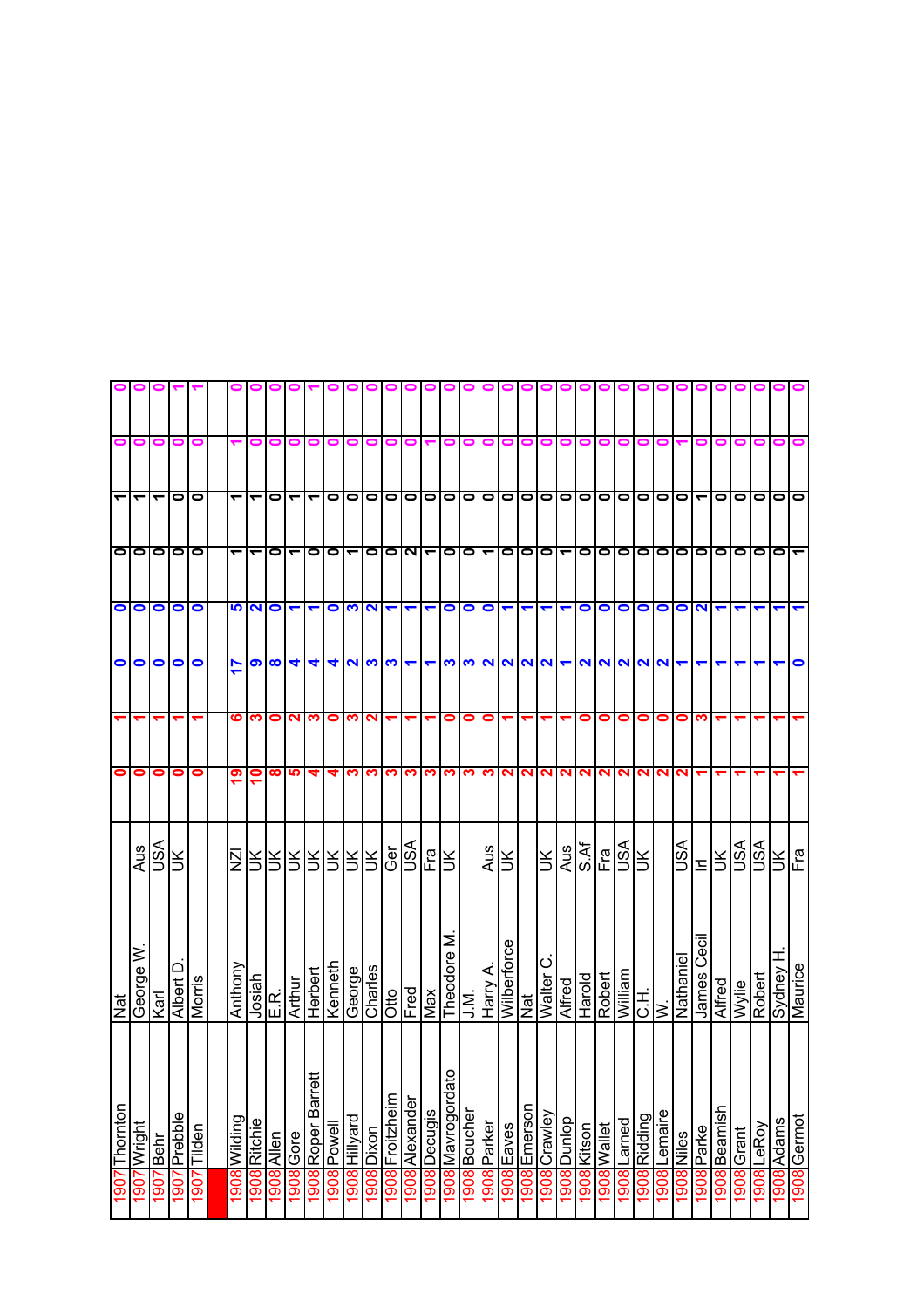|                 | o                 | Ξ         | 0         | ▬               | $\blacksquare$ | ∊           |                       |             |             |           |           |           |           |           |           |                      | 0                    | 0                    | Ξ           | ▬                    | 0                    |                      |                      |            |            |             |               |                  |           |           |           |              |            |               |                          |
|-----------------|-------------------|-----------|-----------|-----------------|----------------|-------------|-----------------------|-------------|-------------|-----------|-----------|-----------|-----------|-----------|-----------|----------------------|----------------------|----------------------|-------------|----------------------|----------------------|----------------------|----------------------|------------|------------|-------------|---------------|------------------|-----------|-----------|-----------|--------------|------------|---------------|--------------------------|
|                 | 0                 | 0         | 0         | $\bullet$       | $\bullet$      | $\bullet$   | $\bullet$             | $\bullet$   | $\bullet$   | $\bullet$ | $\bullet$ | $\bullet$ | 00        |           | $\bullet$ | $\bullet$            | $\bullet$            | $\bullet$            | $\bullet$   | $\bullet$            | 00                   |                      | $\bullet$            | $\bullet$  | $\bullet$  | $\bullet$   | $\bullet$     | $\bullet$        | $\bullet$ | $\bullet$ | $\bullet$ | $\bullet$    | 0          | 0             | $\overline{\phantom{0}}$ |
|                 | 0                 | 0         | $\bullet$ | $\bullet$       | 0              | $\bullet$   | $\bullet$             | $\bullet$   | $\bullet$   | $\bullet$ | $\bullet$ | $\bullet$ | $\circ$   | $\bullet$ | $\bullet$ | $\bullet$            | $\bullet$            | $\bullet$            | $\bullet$   | $\bullet$            | $\overline{\bullet}$ |                      | $\bullet$            | $\bullet$  | $\bullet$  | $\bullet$   | $\bullet$     | $\bullet$        | $\bullet$ | ᠆         | ᠆         | ᡪ            |            | 0             | $\bullet$                |
|                 | $\bullet$         | 0         | 0         | 0               | 0              | 0           | $\bullet$             | $\bullet$   | $\bullet$   | $\bullet$ | $\bullet$ | $\bullet$ | $\bullet$ | $\bullet$ | $\bullet$ | $\bullet$            | $\bullet$            | $\bullet$            | $\bullet$   | $\bullet$            | $\bullet$            | $\bullet$            | $\bullet$            | $\bullet$  | $\bullet$  | $\bullet$   | $\bullet$     | $\bullet$        | $\bullet$ | $\bullet$ | 0         | 0            | 0          | 0             |                          |
|                 | ↽                 | ↽         |           |                 | ↽              | ↽           | ↽                     | ↽           | ↽           | ↽         | ↽         | ↽         | ↽         | ↽         | ↽         | $\blacktriangledown$ | $\blacktriangledown$ | $\blacktriangledown$ | ↽           | $\blacktriangledown$ | $\blacktriangledown$ | $\blacktriangledown$ | $\blacktriangledown$ | ↽          | ↽          | ↽           | ↽             | ↽                | ↽         | 0         | 0         | 0            | 0          | 0             | $\bullet$                |
|                 | 0                 | 0         | 0         | 0               | 0              | 0           | 0                     | 0           | 0           | 0         | 0         | 0         | 0         | 0         | 0         | 0                    | 0                    | 0                    | 0           | 0                    | 0                    | 0                    | 0                    | 0          | 0          | 0           | 0             | 0                | 0         | 0         | 0         | 0            | 0          | 0             | က                        |
|                 |                   |           |           |                 |                |             |                       |             |             |           |           |           |           |           |           |                      |                      |                      |             |                      |                      |                      |                      |            |            |             |               |                  |           |           |           |              |            |               | 0                        |
|                 | $\breve{\preceq}$ |           | Aus       | S<              | VSU            |             | $\frac{1}{\sqrt{2}}$  | Aus         |             | ASU       | š         |           |           |           | š         |                      | vsn                  | ŠГ                   | š           |                      | VSN                  |                      |                      | JSA        | Aus        | Š           | Ιš            | ලි               |           | ASU       | š.        | š            | Aus        | $\frac{1}{2}$ |                          |
| Charles Raymond | <b>Davys</b>      | H<br>N.   | Horace    | Maurice         | Sam            | Robert B    | ΤR.                   | Emie        | ©.<br>⊙     | Nat       | ≺<br>Ö    | Ιœ        |           | ⇒∣ய       | Xenophon  | lO                   | William B.J          | Alan<br>George       | Ê           | <b>O.E</b>           | ൨                    |                      |                      | Thomas     | Rodney     | Lawrence    | Algernon      | Heinrich         | ΓŅ.       | Harold    | Reginald  | Herbert      | z<br>ഗ     | Anthony       | Raymond                  |
|                 | Tuckey            | puo_18061 | 1908 Rice | 1908 McLoughlin | 1908 Neel      | 1908 Powell |                       | 1908 Parker | 908 Parratt | Thornton  | Garidia   | Burchard  | Capara    | Carey     | Casdagli  | 1908 Widmann         | 1908 Clothier        | Thomas               | 1908 Aitken | I908 Foley           | 1908 Larned          | 1908 Watson          | augs 806             | 1908 Bundy | 1908 Heath | 908 Doherty | 908 Kingscote | 908 Kleinschroth | Sherwell  | Hackett   | Doherty   | 1908 Barrett | 1908 Doust | 1908 Wilding  | 1908 Little              |
|                 | 1908              |           |           |                 |                |             | lləd <mark>806</mark> |             |             | 806       | 908       | 8061      | 1908      | 1908      | 1908      |                      |                      | 1908                 |             |                      |                      |                      |                      |            |            |             |               |                  | 1908      | 1908      | 1908      |              |            |               |                          |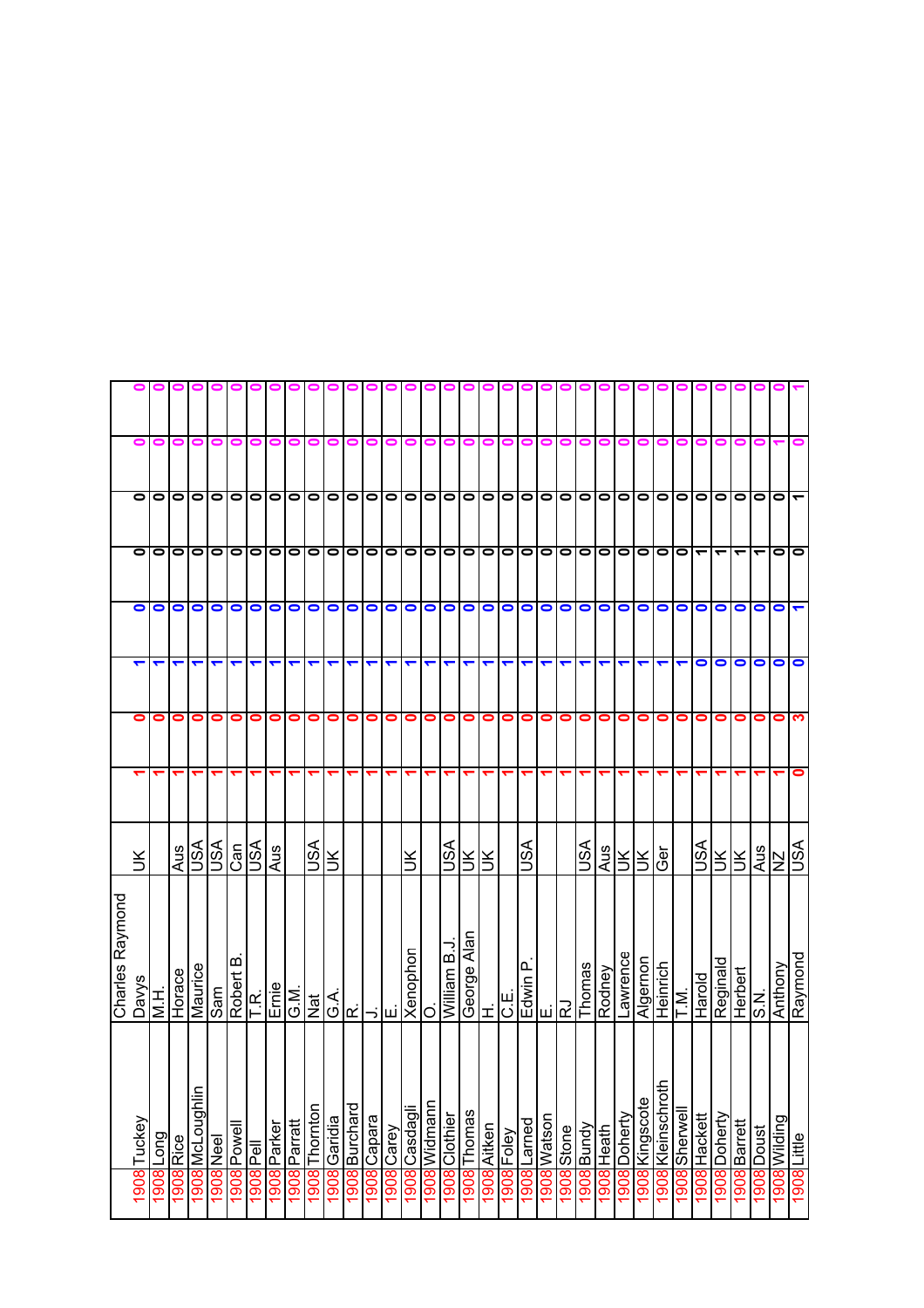|                          |                          |                |                                   |               |                      |                          |                                           |                          |              | 0               | 0            | 0            |                          |           |                      |                                   |               |                        | $\bullet$    |                |                          |                                          |             |                               |             |                 |                            |              |              |           |            |           |                         |         |
|--------------------------|--------------------------|----------------|-----------------------------------|---------------|----------------------|--------------------------|-------------------------------------------|--------------------------|--------------|-----------------|--------------|--------------|--------------------------|-----------|----------------------|-----------------------------------|---------------|------------------------|--------------|----------------|--------------------------|------------------------------------------|-------------|-------------------------------|-------------|-----------------|----------------------------|--------------|--------------|-----------|------------|-----------|-------------------------|---------|
| 0                        | o                        | 0              | 0                                 | 0             | o                    | 0                        | $\blacksquare$                            |                          |              |                 |              |              |                          |           |                      |                                   |               |                        |              |                |                          |                                          | 0           |                               |             |                 |                            |              |              |           |            |           |                         |         |
| $\overline{\phantom{0}}$ | $\overline{\phantom{0}}$ | $\bullet$      | $\bullet$                         | 00            |                      | $\overline{\phantom{a}}$ |                                           | $\overline{\phantom{0}}$ | $\bullet$    | $\bullet$       | $\bullet$    | $\bullet$    | $\overline{\phantom{a}}$ | $\bullet$ | $\overline{\bullet}$ | $\bullet$                         | 0             |                        | $\circ$      |                | $\overline{\phantom{0}}$ | $\overline{\phantom{0}}$                 |             | 000                           |             | $\bullet$       | $\bullet$                  | $\bullet$    | $\bullet$    | $\bullet$ | $\bullet$  | $\bullet$ | $\bullet$               | $\circ$ |
|                          | O <sub>1</sub>           | $\bullet$      | $\bullet$                         | 00            |                      |                          | 0 0 0                                     |                          | $\bullet$    | $\bullet$       | $\bullet$    | $\circ$      |                          |           | 10 I O               | $\bullet$                         | ᠇             | ᠆                      | ᠆            | $\bullet$      | $\bullet$                | $\frac{\overline{0}}{\overline{0}}$      |             |                               |             | $\bullet$       | $\bullet$                  | $\bullet$    | $\bullet$    |           | $\bullet$  | $\bullet$ | $\circ$                 |         |
| $\blacktriangledown$     | ↽                        | ↽              |                                   | ↽             | $\blacktriangledown$ | ↽                        | $\bullet$                                 | $\bullet$                | $\bullet$    | 0               | $\bullet$    | 4            | $\bullet$                | ON        |                      | ↽                                 | $\bullet$     | $\bullet$              |              | ON             | ↽                        | $\bullet$                                |             | 000                           |             | $\bullet$       | $\bullet$                  |              |              |           | $\bullet$  | $\bullet$ | $\bullet$               |         |
| $\bullet$                | 0                        | 0              | 0                                 | $\bullet$     | $\bullet$            | $\bullet$                | $\bullet$                                 | $\bullet$                | 0            | 0               | $\bullet$    | $\bullet$    |                          | N         | $\bullet$            | ဖ                                 | 4             | က                      | ဂျက          |                | က                        | က                                        |             | က က က                         |             | က               | $\mathbf{\Omega}$          | NN           |              |           |            |           | <b>NNNN</b>             |         |
|                          | NN                       |                |                                   |               |                      |                          |                                           |                          | 0            | 0               | 0            | T            |                          | 0         | N                    |                                   | 0             | 0                      | 0            | N              | N                        |                                          | 0           | 0                             | 0           | 0               | 0                          |              |              |           | 0          | 0         | 0                       |         |
| $\bullet$                | 0                        | 0              | 0                                 | 0             | 0                    | 0                        | 0                                         | 0                        | 0            | 0               | 0            | თ            | $\infty$                 |           | ဖ                    | ဖ                                 | ம             | <u> ဟ</u>              | 4            | S              | က                        | ∾                                        |             | က က                           | က           | က               | က                          | ∾            | N            |           | <b>NNN</b> |           | ៧៷                      |         |
| $\leq$                   | ASU                      |                | $\frac{1}{2}$                     |               |                      | S.Af                     | $\frac{2}{3}$ $\frac{1}{2}$ $\frac{1}{2}$ |                          |              | aws             |              | Ж            | ΙΣI                      |           | ER                   | Ж                                 | $\frac{1}{2}$ |                        | Fa           | $\overline{G}$ | Aus                      | AS∩                                      |             | $rac{\text{Can}}{\text{USA}}$ | Ж           | Ger             | vsn                        | Ж            | $\leq$       | Ι¥        | Aus        | ÌХ        |                         | ASU     |
| George                   | Beals                    | ヒラ             | ⋖<br>$\overline{\mathsf{Wallis}}$ | Gustav        | Ö                    |                          | O                                         | George M                 | Charles      | Gunnar          | Wollmar      | Josiah       | Anthony                  | E.R       | Charles              | Σ<br>Theodore                     | Fred          | Herbert                | Max          | Wilhelm        |                          | Harry A.<br>Maurice<br>Robert B.<br>T.R. |             |                               | Kenneth     | Otto            | Wallace                    | Alfred       | Lawrence     | Arthur    | Rodney     | ⊼<br>Alāi | George<br>G.<br>William |         |
| 1908 Caridia             | 908 Wright               | 1908<br>Stokes | <b>908 Myers</b>                  | 1908 Touchard | 1908 Logie           | 1908 Gauntlett           | dieys 8061                                | 1908 Simond              | 1908 Cazalet | 1908 Setterwall | 1908 Boström | 1909 Ritchie | goal Wilding             | Allen     | 1909 Dixon           | 의<br><mark>1909</mark> Mavrogorda | Alexander     | l≠<br>1909 Roper Barre | 1909 Decugis | 909 Rahe       | 1909 Parker              | nildpuoJaM <mark> 609</mark>             | 1909 Powell | 1909<br>Pell                  | 1909 Powell | 1909 Froitzheim | 1 <mark>909</mark> Johnson | 1909 Beamish | 1909 Doherty | Gore      | Heath      | Thomas    | Logie                   | Larned  |
|                          |                          |                |                                   |               |                      |                          |                                           |                          |              |                 |              |              |                          | 1909      |                      |                                   | 1909          |                        |              |                |                          |                                          |             |                               |             |                 |                            |              |              | 6061      | 6061       | 6061      | 1909                    | 1909    |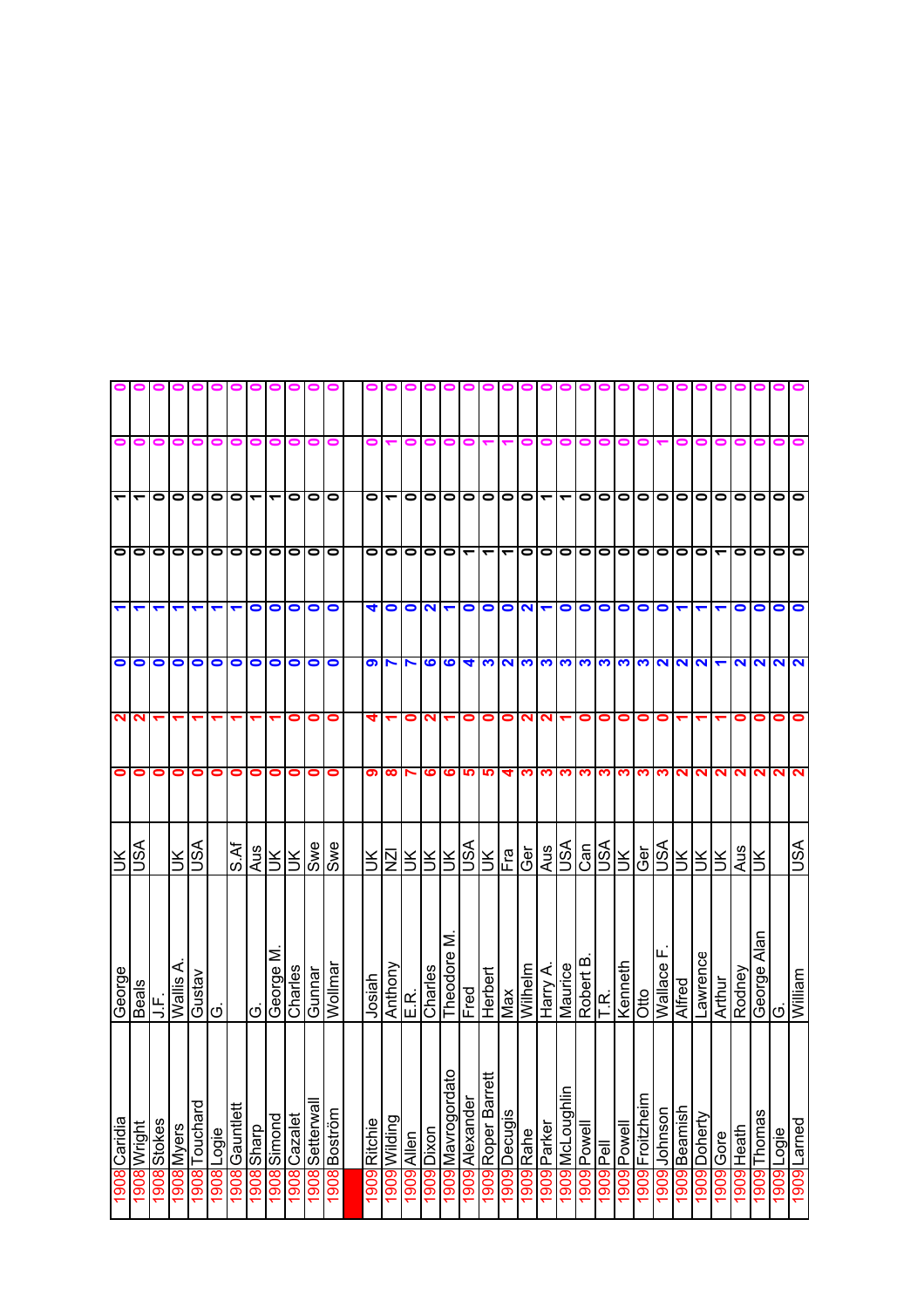|                  | ≥           |              | $\mathbf{\Omega}$ | 0 | 2                        | $\bullet$            | $\bullet$                | $\bullet$                |   |  |
|------------------|-------------|--------------|-------------------|---|--------------------------|----------------------|--------------------------|--------------------------|---|--|
| Francis          | Gordon      | š            |                   | ↽ | $\overline{\phantom{0}}$ | ᠆                    | $\bullet$                | $\bullet$                |   |  |
| George           |             | ASU          |                   | ↽ | ↽                        | 0                    | 0                        | $\overline{\phantom{0}}$ |   |  |
| Ernie            |             | Aus          |                   |   | $\bullet$                | $\blacktriangledown$ | $\overline{\phantom{0}}$ | $\bullet$                |   |  |
| Maurice          |             |              |                   |   | $\bullet$                | ↽                    | ٣                        | $\bullet$                |   |  |
| Heinrich         |             | Fra<br>Ger   |                   | 0 | $\blacktriangledown$     | $\bullet$            | $\bullet$                | $\bullet$                |   |  |
|                  |             | Aus          |                   | 0 | $\overline{\phantom{0}}$ | $\bullet$            | $\bullet$                | $\bullet$                |   |  |
| ் ய              |             |              |                   | 0 | ↽                        | $\bullet$            | $\bullet$                | $\bullet$                |   |  |
| Robert           |             | lisA         |                   | 0 | ↽                        | $\bullet$            | $\bullet$                | $\bullet$                |   |  |
| Charles          |             | S.Af         |                   | 0 | ↽                        | $\bullet$            | $\bullet$                | $\bullet$                |   |  |
| F.F.             |             |              |                   | 0 | ↽                        | $\bullet$            | $\bullet$                | $\bullet$                |   |  |
| СH.              |             | $\leq$       |                   | 0 | ↽                        | $\bullet$            | $\bullet$                | $\bullet$                |   |  |
| Sam              |             | vsn          |                   | 0 | ↽                        | $\bullet$            | ololo                    | lololol                  |   |  |
| HW               |             |              |                   | 0 | ↽                        | oo                   |                          |                          |   |  |
| H<br>NH          |             | VSU          |                   | 0 | ↽                        |                      |                          |                          |   |  |
|                  |             |              |                   | 0 | ↽                        | $\bullet$            | $\bullet$                | $\bullet$                |   |  |
| James            | Cecil       | $\mathbf{r}$ |                   | 0 | ᅮ                        | $\bullet$            | $\bullet$                | $\bullet$                |   |  |
| Richard          |             | VSL          |                   | 0 | ↽                        | $\bullet$            | $\bullet$                | $\circ$                  |   |  |
| Wallis A         |             | $\leq$       |                   | 0 | ↽                        | $\bullet$            | $\bullet$                | $\bullet$                |   |  |
| 교                |             |              |                   | 0 | ↽                        | $\bullet$            | $\bullet$                | $\bullet$                | 0 |  |
| John             |             | S.Af         |                   | 0 | ↽                        | $\bullet$            | $\bullet$                | $\bullet$                | 0 |  |
| Fritz W.         |             | <b>NSIN</b>  |                   | 0 | $\blacktriangledown$     | $\bullet$            | 00                       | olo                      | 0 |  |
| Edwin P          |             |              |                   | 0 | $\blacktriangledown$     |                      |                          |                          | 0 |  |
|                  | Reginald    | Ж            |                   | 0 | ↽                        | $\bullet$            | $\bullet$                | $\bullet$                |   |  |
| نج<br>و          |             | Aus          |                   | 0 | ↽                        | $\bullet$            | $\bullet$                | O                        |   |  |
|                  | Wilberforce | Ιš           |                   | 0 | ↽                        | $\bullet$            | $\circ$                  | $\circ$                  |   |  |
| خ<br>سا          |             |              |                   | 0 | ↽                        | $\bullet$            | $\bullet$                | $\bullet$                |   |  |
| $\frac{1}{2}$ وا |             | š            |                   | 0 | ↽                        | $\bullet$            | 0   0                    | 0   0                    |   |  |
|                  |             |              |                   | 0 |                          | $\bullet$            |                          |                          |   |  |
|                  | Thorsten    | <b>Swe</b>   |                   | 0 | ↽                        | $\bullet$            | $\circ$   $\circ$        | 0   0                    |   |  |
| Peter            |             | š            |                   | 0 |                          | 0                    |                          |                          |   |  |
| ₹.               |             |              |                   | 0 |                          | 0                    | $\bullet$                | $\bullet$                |   |  |
| .<br>ב−          |             |              |                   | 0 |                          | $\bullet$            | $\bullet$                | $\bullet$                |   |  |
| C.<br>F.         |             |              |                   | 0 | $\overline{\phantom{0}}$ | 0                    | 0                        | $\bullet$                |   |  |
| $\geq$           |             |              |                   | 0 | ↽                        | 0                    | $\bullet$                | $\bullet$                |   |  |
| R.S.             |             | š            |                   | 0 |                          | $\bullet$            | $\bullet$                | $\bullet$                |   |  |
|                  |             |              |                   |   |                          |                      |                          |                          |   |  |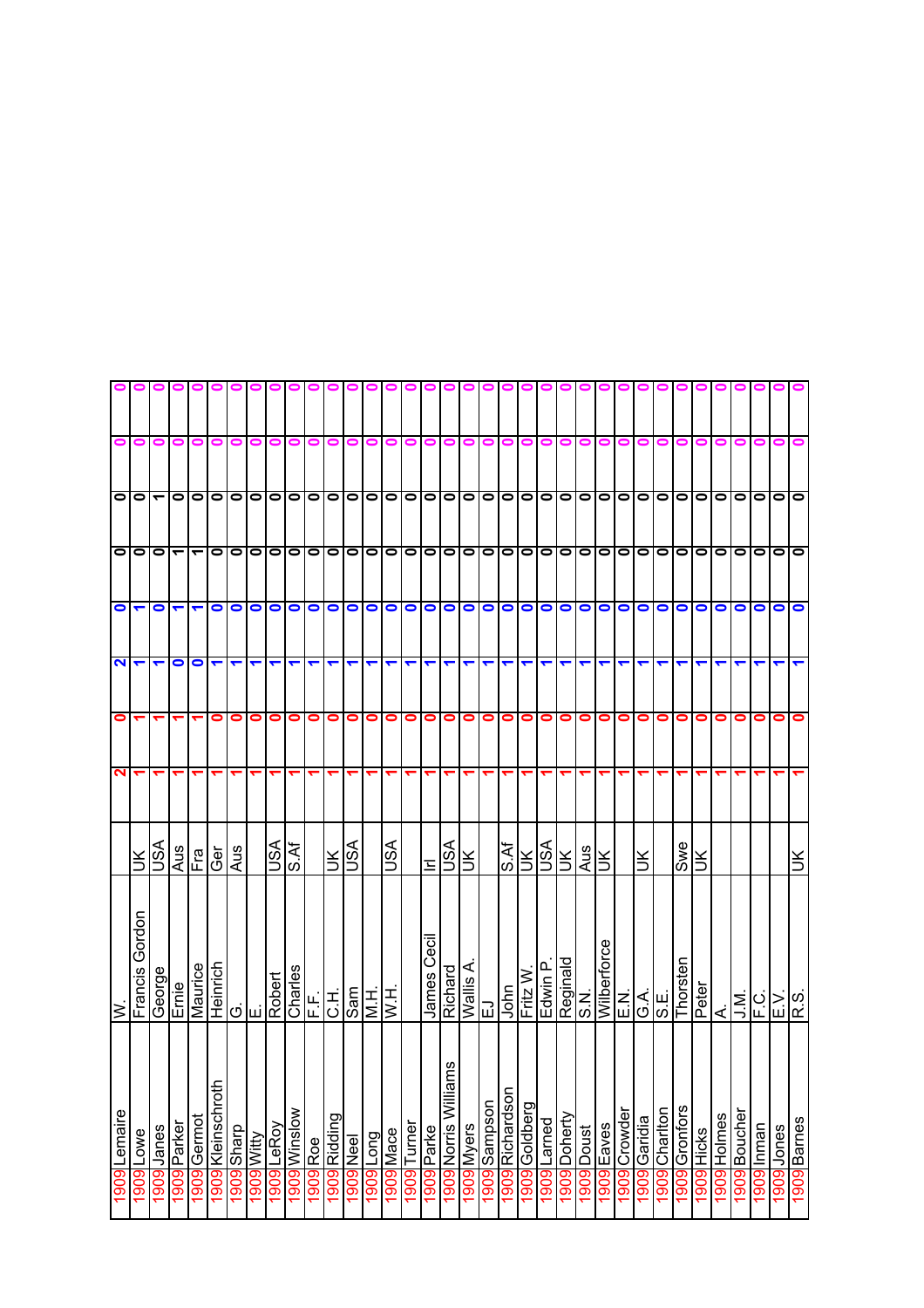|                      |                          |                          |                          |                          |                    |               |                        |                      |              |             |                    |                 |                |              |                          |             |                 |             |                      |                          |                       |            | $\bullet$              |                                  |                         |                                         |                     |               |                                 |                                 |              |                |                      |                   |
|----------------------|--------------------------|--------------------------|--------------------------|--------------------------|--------------------|---------------|------------------------|----------------------|--------------|-------------|--------------------|-----------------|----------------|--------------|--------------------------|-------------|-----------------|-------------|----------------------|--------------------------|-----------------------|------------|------------------------|----------------------------------|-------------------------|-----------------------------------------|---------------------|---------------|---------------------------------|---------------------------------|--------------|----------------|----------------------|-------------------|
| 0                    | 0                        | 0                        | 0                        | 0                        | 0                  | Ξ             |                        |                      |              |             |                    |                 |                |              |                          | 0           |                 | 0           | 0                    |                          |                       |            |                        |                                  |                         |                                         |                     |               |                                 |                                 |              |                |                      |                   |
| $\bullet$            | $\bullet$                | $\bullet$                | $\bullet$                | $\bullet$                | $\bullet$          | $\bullet$     | $\bullet$              | $\bullet$            | $\bullet$    | $\bullet$   | $\bullet$          | $\bullet$       | $\bullet$      | $\bullet$    | $\overline{\phantom{0}}$ | ے           | $\bullet$       | $\bullet$   | 0                    | $\bullet$                | $\bullet$             | $\bullet$  | $\bullet$              | $\overline{\phantom{0}}$         | $\bullet$               | $\circ$                                 | $\bullet$           | $\bullet$     | $\bullet$                       | $\bullet$                       | 0            | $\bullet$      | $\blacktriangledown$ | $\bullet$         |
| $\bullet$            | $\overline{\phantom{0}}$ | $\overline{\phantom{0}}$ | $\overline{\phantom{0}}$ | $\overline{\phantom{0}}$ | $\bullet$          | $\bullet$     | $\bullet$              | $\bullet$            | $\bullet$    | $\bullet$   | 1010               |                 | $\bullet$      | $\bullet$    | $\bullet$                | $\bullet$   | $\bullet$       | $\bullet$   | $\blacktriangledown$ | $\overline{\phantom{0}}$ | 0                     | 0          | $\bullet$              | $\bullet$                        | $\bullet$               | 00                                      |                     | $\bullet$     | $\bullet$                       | $\bullet$                       | $\bullet$    | $\bullet$      | $\bullet$            | lo                |
| $\circ$              |                          | $\bullet$                | $\bullet$                | $\bullet$                |                    | $\mathbf{N}$  | $\blacktriangledown$   | $\blacktriangledown$ |              |             |                    |                 |                |              | $\bullet$                | $\bullet$   | $\bullet$       | $\bullet$   | ON                   |                          | $\bullet$             | $\bullet$  | $\bullet$              | $\mathbf{\Omega}$                |                         |                                         | O <sub>N</sub>      | $\bullet$     | $\bullet$                       | $\bullet$                       | $\bullet$    | $\bullet$      |                      |                   |
| $\blacktriangledown$ | $\bullet$                | $\bullet$                | $\bullet$                | $\bullet$                | $\bullet$          | $\bullet$     | $\bullet$              | $\bullet$            | 0            | $\bullet$   | $\bullet$          | $\bullet$       | $\bullet$      | $\bullet$    | $\bullet$                | $\bullet$   | $\bullet$       | $\bullet$   | 14                   | 10                       | $\blacktriangleright$ | ဖ          | <u>ဖ ဖ</u>             |                                  | $\blacktriangledown$    |                                         | <b>4 5 3</b>        |               | က                               | က၊                              | က            |                | <b>NNN</b>           |                   |
| 0                    | 0                        | 0                        | 0                        | $\bullet$                | $\mathbf{a}$       | ↽             | ↽                      |                      |              |             |                    |                 | ↽              |              |                          |             |                 |             | 0                    | $\mathbf{\Omega}$        | 0                     | 0          | 0                      | ∾                                | ↽                       |                                         | 01                  | 0             | 0                               | 0                               | 0            | 0              | NN                   |                   |
|                      | ↽                        |                          |                          |                          | 0                  | 0             | 0                      | 0                    | 0            | 0           | 0                  | 0               | 0              | 0            | 0                        | 0           | 0               | 0           | 15                   | ᡓ                        | r                     | ဖ          | ဖ                      | S                                | 4                       | 4                                       | ∾                   | ო             | ო                               | ო                               | ო            | ო              | $\mathbf{\Omega}$    | $\mathbf{\Omega}$ |
| $\frac{C}{C}$        | ASU                      | Aus                      | Aus                      | IZN                      | <b>ASU</b>         |               | FR <sub>R</sub>        | УŊ                   | š            | Aus         |                    |                 | š              | š            | Aus                      | Aus         | š               | VSN         | $\bar{\mathsf{z}}$   | Ж                        | ЭK                    | š          | Fra                    | Ж                                | ΙŘ                      | Ger                                     | Aus                 | ASU           |                                 | š                               | S∕S∪         | Aus            | vsn                  | Can               |
| James                | Harold                   | Francis M.B              | っ                        | John C.                  | <b>Villiam B.J</b> | Xenophon      |                        | Sydney H             | ပ<br>Walter  | Norman      | G.C                | hat             | Percival       | Arthur H     | Stanley                  | Tom         | Albert D        | Raymond     | Anthony              | Josiah                   | E.R.                  | Charles    | Max                    | Herbert                          | Alan<br>George          | Heinrich<br>S.N.                        |                     | William       | $\frac{1}{2}$                   | Gordon<br>Francis <sup></sup>   | <b>Beals</b> | Harry A.       | Thomas               | Robert B          |
| 1909 Foulkes         | 1909 Hackett             | Fisher<br>1909           | 1909 Keane               | 1909 Peacock             | 1909 Clothier      | 1909 Casdagli | uived <mark>606</mark> | 1909 Adams           | 1909 Crawley | 909 Brookes | <b>1909</b> Shafer | Emerson<br>6061 | Davson<br>1909 | Lowe<br>1909 | Doust<br>1909            | 1909 Crooks | Prebble<br>1909 | 1909 Little | puipli/Violo16       | 910 Ritchie              | 1910 Allen            | 1910 Dixon | <b>Decugis</b><br>1910 | ≠<br>Roper Barre<br>$\mathsf{P}$ | Thomas<br>$\circ$       | Kleinschroth<br>$\overline{\mathsf{C}}$ | Doust<br><u>l 0</u> | Larned<br>O   | Long<br>$\overline{\mathsf{C}}$ | Lowe<br>$\overline{\mathsf{C}}$ | hdoiwholo    | Parker<br>1910 | Vpung 10191          | 1910 Powell       |
|                      |                          |                          |                          |                          |                    |               |                        |                      |              |             |                    |                 |                |              |                          |             |                 |             |                      |                          |                       |            |                        | $\overline{9}$                   | $\overline{\mathsf{P}}$ | $\overline{\mathsf{P}}$                 | $\overline{9}$      | $\frac{5}{2}$ | $\overline{191}$                | $\overline{191}$                |              |                |                      |                   |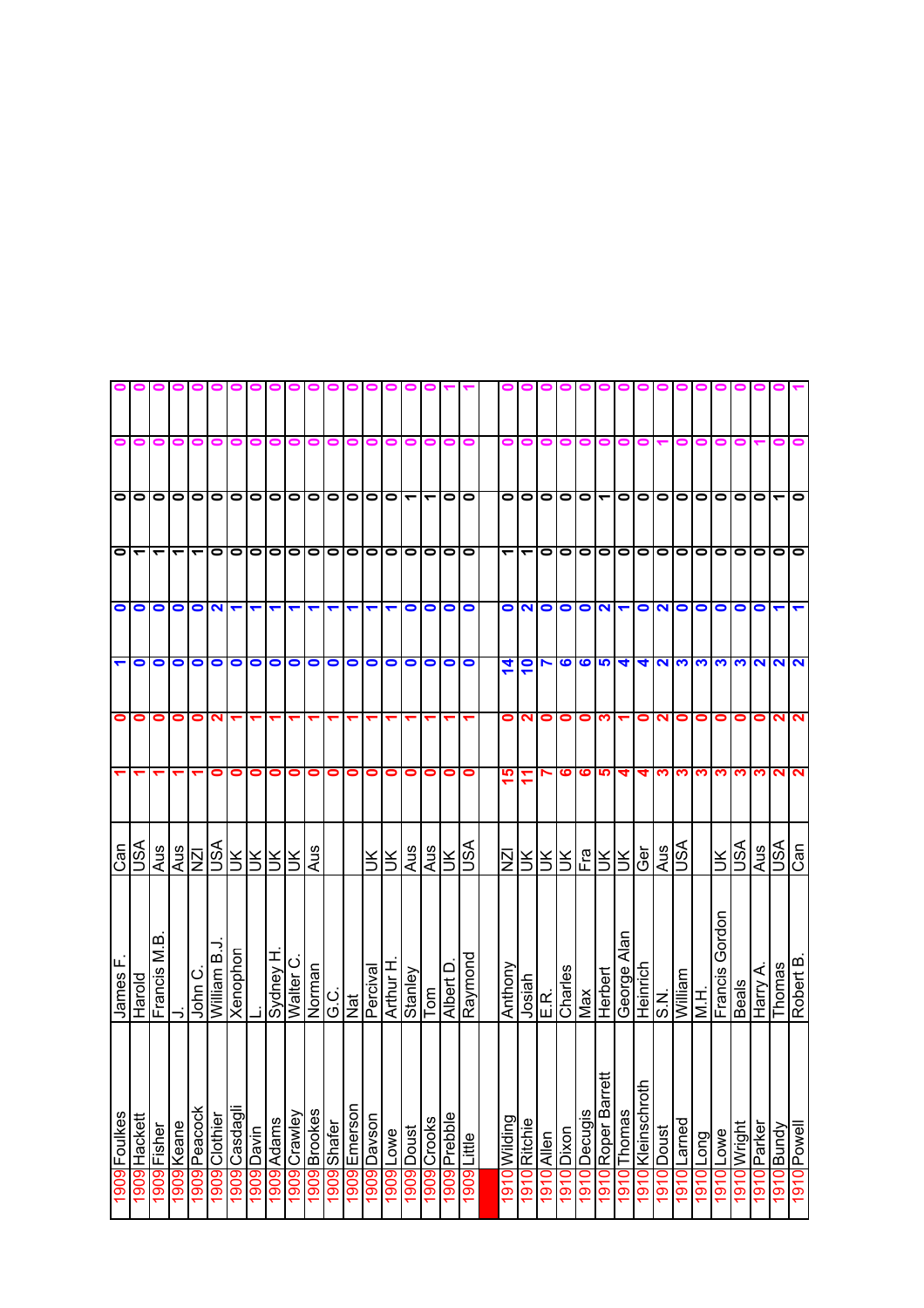|                         |                      |                      |             |                          |                                            |              |                    |                          | o                        |              |                      |                  | 01                   |                      |            |                                                                            |                          | 0 0 1                    |               |             |                                       |                      |                         |            |                          |                |                 |                     |                |                    |           |                |               |               |                |
|-------------------------|----------------------|----------------------|-------------|--------------------------|--------------------------------------------|--------------|--------------------|--------------------------|--------------------------|--------------|----------------------|------------------|----------------------|----------------------|------------|----------------------------------------------------------------------------|--------------------------|--------------------------|---------------|-------------|---------------------------------------|----------------------|-------------------------|------------|--------------------------|----------------|-----------------|---------------------|----------------|--------------------|-----------|----------------|---------------|---------------|----------------|
| 0                       | 0                    | 0                    | 0           | 0                        | 0                                          | 0            |                    |                          |                          |              |                      |                  |                      |                      |            |                                                                            | 0                        | 0                        | 0             | 0           | 0                                     | 0                    |                         |            |                          |                |                 |                     |                |                    |           |                |               |               |                |
| olo                     |                      | $\bullet$            | $\bullet$   | $\overline{\phantom{0}}$ | $\bullet$                                  |              | 00                 | $\bullet$                |                          | O O          |                      |                  |                      |                      |            |                                                                            |                          |                          |               |             |                                       |                      | ~ 0 0 0 0 0 0 0 0 0 0 0 |            | $\overline{\bullet}$     | $\bullet$      | 0  0            |                     | olo            |                    | 00        |                | $\bullet$     | $\bullet$     | $\bullet$      |
|                         | $\circ$              | $\bullet$            | $\bullet$   | $\bullet$                | $\bullet$                                  |              | 0   0              | $\overline{\phantom{0}}$ | $\overline{\phantom{0}}$ | $\bullet$    | $\bullet$            | $\bullet$        | 100                  |                      |            | $\bullet$                                                                  |                          |                          |               |             |                                       | 0000000              |                         | $\bullet$  | $\overline{\phantom{0}}$ | $\bullet$      | $\bullet$       | lo                  | 10 I O         |                    | 00        |                | $\bullet$     | $\bullet$     | $\bullet$      |
| $\overline{\mathbf{r}}$ | $\blacktriangledown$ | $\blacktriangledown$ | ↽           | $\bullet$                | $\bullet$                                  | $\bullet$    | $\bullet$          | $\bullet$                | $\bullet$                | ↽            | $\blacktriangledown$ | $\bullet$        | $\blacktriangledown$ | $\bullet$            | $\bullet$  | $\bullet$                                                                  | $\bullet$                | $\bullet$                | $\bullet$     | $\bullet$   | $\circ$                               |                      | $\bullet$               | $\bullet$  | $\bullet$                | $\bullet$      | $\bullet$       | $\bullet$           | $\bullet$      | $\bullet$          | $\bullet$ | $\bullet$      | 0             | 0             | $\bullet$      |
|                         | <b>NNN</b>           |                      |             |                          |                                            |              | $\frac{2}{n}$      |                          | ↽                        | ↽            | ↽                    | ↽                | $\bullet$            | $\blacktriangledown$ | ↽          | ↽                                                                          | ↽                        | ↽                        | ↽             | ↽           | ↽                                     | $\blacktriangledown$ | ↽                       | ↽          |                          |                |                 |                     |                |                    |           |                |               |               |                |
|                         |                      |                      |             |                          | 0                                          | 0            | 0                  | 0                        | 0                        |              |                      |                  |                      | 0                    | 0          | 0                                                                          | 0                        | 0                        | 0             | $\bullet$   | $\bullet$                             | $\bullet$            | 0                       | 0          | 0                        | 0              | 0               | $\bullet$           | 0              | 0                  |           | 0              | 0             | 0             | $\bullet$      |
| $\mathbf{N}$            | N                    | N                    | N           | $\mathbf{\Omega}$        | $\mathbf{N}$                               | $\mathbf{N}$ | $\sim$             | $\mathbf{\Omega}$        | N.                       |              |                      |                  |                      |                      |            |                                                                            |                          |                          |               |             | ᠆                                     |                      |                         |            |                          |                |                 |                     |                |                    |           |                |               |               |                |
| š.                      |                      | ASU                  | τ           | Aus                      |                                            |              | Ж                  | ie<br>Fra                | $\bar{z}$                |              |                      | ŠК               | Aus                  |                      | <b>ASU</b> | VSU                                                                        | VSN                      | $\leq$                   | vsn           |             | $\leq$                                | S.Af                 | $\leq$                  | Swe        | VSN                      | $\leq$         | Ger             | Can                 | Aus            |                    | š         |                |               |               |                |
| Theodore M              | Alfred               | Maurice              | James Cecil | Rodney                   | J.E.H.                                     | ∢            | Kenneth            | Maurice                  | John C.                  | ا≪∣⊔<br>ا¤ان |                      | Arthur           |                      |                      |            | $\frac{\frac{\text{Horse}}{\text{E.V.}}}{\frac{\text{W.H.}}{\text{T.R.}}}$ | Richard                  | Valentine                | Gustav        |             | $\frac{1}{\frac{1}{2}}$ $\frac{1}{2}$ | Harold               | O<br>Charles            | Carl       | Nathaniel                | $\Box$<br>Mark | Otto            | ட<br>James          | Alfred<br>C.B. |                    | Lawrence  |                | $\frac{N}{E}$ |               | Algernon       |
| 1910 Mavrogordato       | Beamish              | 1910 McLoughlin      | 910 Parke   | 1910 Heath               | $\mathord{\text{\rm c}}$<br>1910 Zimmerman | 1910 Holmes  | <b>1910</b> Powell | 1910 Gernot              | 1910 Peacock             | 1910 Holden  | 1910 Chariton        | <b>1910</b> Gore | <b>910</b> Rice      | Jones                | Mace       | 1910<br>Pell                                                               | ms<br>1910 Norris Willia | vəliM <mark>lo L6</mark> | 1910 Touchard | 1910 Palmer | 1910 Larsen                           | 1910 Kitson          | 1910 Tuckey             | 1910 Kempe | 1910 Niles               | 910 Hick       | 1910 Froitzheim | <b>1910</b> Foulkes | Dunlop         | <b>alvod</b> Doyle | Doherty   | 1910 de Uhagon | Davies        | 1910 Atkinson | 1910 Kingscote |
|                         | 1910                 |                      |             |                          |                                            |              |                    |                          |                          |              |                      |                  |                      | 0161                 | 1910       |                                                                            |                          |                          |               |             |                                       |                      |                         |            |                          |                |                 |                     | 1910           |                    | 1910      |                | 1910          |               |                |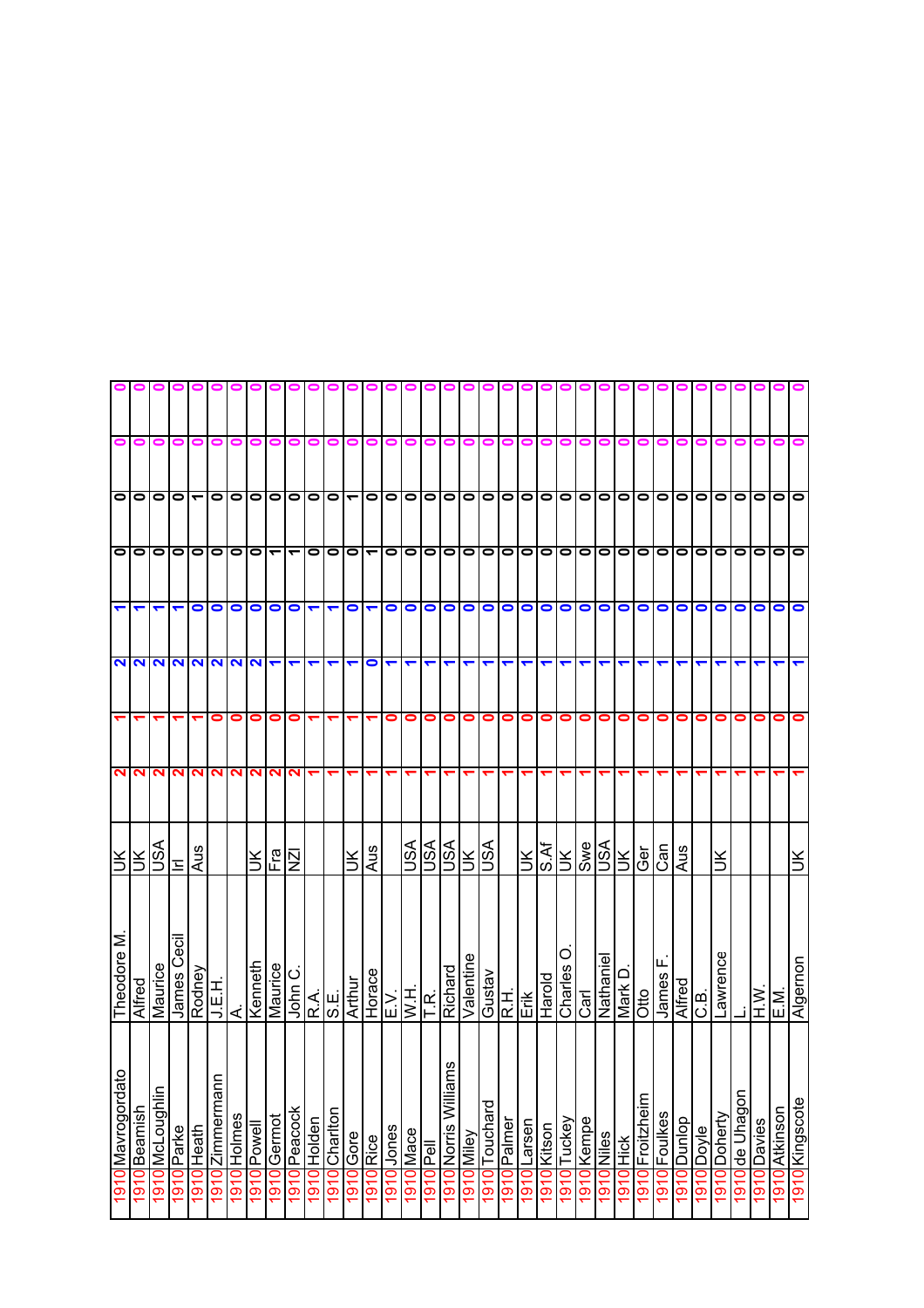|                       | Ξ            |                    | o            | Ξ                        | $\blacksquare$                 |                |             |             |              |           |                      |             |             |                |             |                 |              |             |              |           | $\blacksquare$           |                          |                |              |                   |                |                            |                |                |                          | ∊          |                   |                             |                   |
|-----------------------|--------------|--------------------|--------------|--------------------------|--------------------------------|----------------|-------------|-------------|--------------|-----------|----------------------|-------------|-------------|----------------|-------------|-----------------|--------------|-------------|--------------|-----------|--------------------------|--------------------------|----------------|--------------|-------------------|----------------|----------------------------|----------------|----------------|--------------------------|------------|-------------------|-----------------------------|-------------------|
| $\bullet$             | $\bullet$    |                    | $\bullet$    | 0                        | $\bullet$                      | $\bullet$      | 0           | 0           | $\bullet$    | $\bullet$ | $\bullet$            | $\bullet$   | $\bullet$   | $\bullet$      | $\bullet$   | $\bullet$       | $\bullet$    | $\bullet$   | $\bullet$    | $\bullet$ | $\overline{\phantom{0}}$ | $\overline{\phantom{0}}$ | $\bullet$      | ᠆            | ٣                 | $\bullet$      | $\bullet$                  | o              | $\bullet$      | $\bullet$                | $\bullet$  | $\bullet$         | $\bullet$                   | $\bullet$         |
| $\bullet$             | $\bullet$    |                    | $\bullet$    | 0                        | ᠆                              | ᡪ              | ᡪ           | ᡪ           | ᡪ            | 0         | $\bullet$            | $\bullet$   | $\bullet$   | $\bullet$      | $\bullet$   | $\bullet$       | $\bullet$    | $\bullet$   | $\bullet$    | $\bullet$ | $\bullet$                | $\bullet$                | $\bullet$      | 0            | $\bullet$         | ᠆              | $\bullet$                  | o              | $\bullet$      | $\overline{\phantom{0}}$ | $\bullet$  | 0                 | $\bullet$                   | $\bullet$         |
| $\bullet$             | $\bullet$    |                    | $\bullet$    | 0                        | $\bullet$                      | $\bullet$      | 0           | $\bullet$   | 0            | 0         | $\bullet$            | က           |             |                |             |                 |              |             |              |           | 0                        | $\bullet$                | $\bullet$      | N            | $\mathbf{\Omega}$ | $\bullet$      | $\bullet$                  | ↽              | $\bullet$      | N                        |            | 0                 | 0                           | $\bullet$         |
|                       | ↽            |                    | ↽            | $\overline{\phantom{0}}$ | 0                              | $\bullet$      | 0           | 0           | 0            | 0         | $\bullet$            | $\bullet$   | $\bullet$   | 0              | $\bullet$   | $\bullet$       | 0            | 0           | $\bullet$    | $\bullet$ | $\bullet$                | $\bullet$                | $\bullet$      | ٣<br>↽       | െ                 |                | ဖ                          | <u> များ</u>   |                | က                        | 4          | 4                 | 4                           | က                 |
| 0                     | 0            |                    | 0            | 0                        | 0                              | 0              | 0           | 0           | 0            | 0         | 0                    | ∾           | ↽           |                |             |                 |              |             |              |           | ↽                        |                          | ↽              | ო            | ო                 | 0              | 0                          | ↽              | 0              | 2                        |            | 0                 | 0                           | 0                 |
|                       |              |                    |              |                          |                                |                |             |             |              |           |                      | 0           | 0           | 0              | 0           | 0               | 0            | 0           | 0            | 0         | 0                        | 0                        | 0              | ᡪ            | თ                 | စာ             | ဖ                          | <u> မျာ</u>    | <b>LO</b>      | 4                        | 4          | 4                 | 4                           | 4                 |
| Aus                   |              |                    | $\leq$       |                          | $\frac{\text{SUS}}{\text{IN}}$ | VSN            | Aus         | Fra         | Aus          |           | VSU                  | š           |             |                | Aus         |                 |              | VSU         | Fra          | VSN       | Aus                      |                          |                | N<br>N       | š                 | Fra            |                            | RRR            |                | Aus                      | s∕s∪       | Ξ                 | S∕S∪                        |                   |
| George $\overline{W}$ | Harry        | Raymond<br>Charles | <b>Davys</b> | Charles                  | ploueH                         | Fred           | Francis M.B | Marcel      | Ashley       | Σ         | Joseph               | I<br>Arthur |             | ଓ<br>< ⊩       | <b>Bert</b> | $\overline{O}$  | ن            | Wallace     | François     | Walter M  | ⊃                        | Trowridge                | Morris         | Anthony      | Josiah            | André          | Alan<br>George             | Charles        | ند.<br>سا      | Alfred                   | Maurice    | <b>James</b> Ceci | Richard                     | Theodore M        |
| 1910 Wright           | 1910 Wainder |                    | 1910 Tuckey  | 1910 Winslow             | 1910 Hackett                   | 1910 Alexander | 1910 Fisher | 1910 Dupont | 1910 Campbel | 910 Meny  | Carpentier, J<br>016 | Lowe        | 1910 Watson | Colston<br>c   | St. John    | 1910 Whitehouse | 910 Bergmann | 910 Johnson | 1910 Blanchy | 1910 Hall | 1910 O'Dea               | 1910 Hendrick            | 1910<br>Tilden | 1911 Wilding | Ritchie           | Gobert         | $\overline{\text{Thomas}}$ | Dixon          | Allen          | Dunlop                   | McLoughlin | Parke             | <b>SU</b><br>Norris Willian | 1911 Mavrogordato |
|                       |              |                    |              |                          |                                |                |             |             |              |           |                      | 1910        |             | $\overline{5}$ | $\bar{5}$   |                 |              |             |              |           |                          |                          |                |              | $\overline{5}$    | $\overline{5}$ | $\overline{5}$             | $\overline{5}$ | $\overline{5}$ | $\overline{5}$           | 191        | 191               | $\frac{1}{9}$               |                   |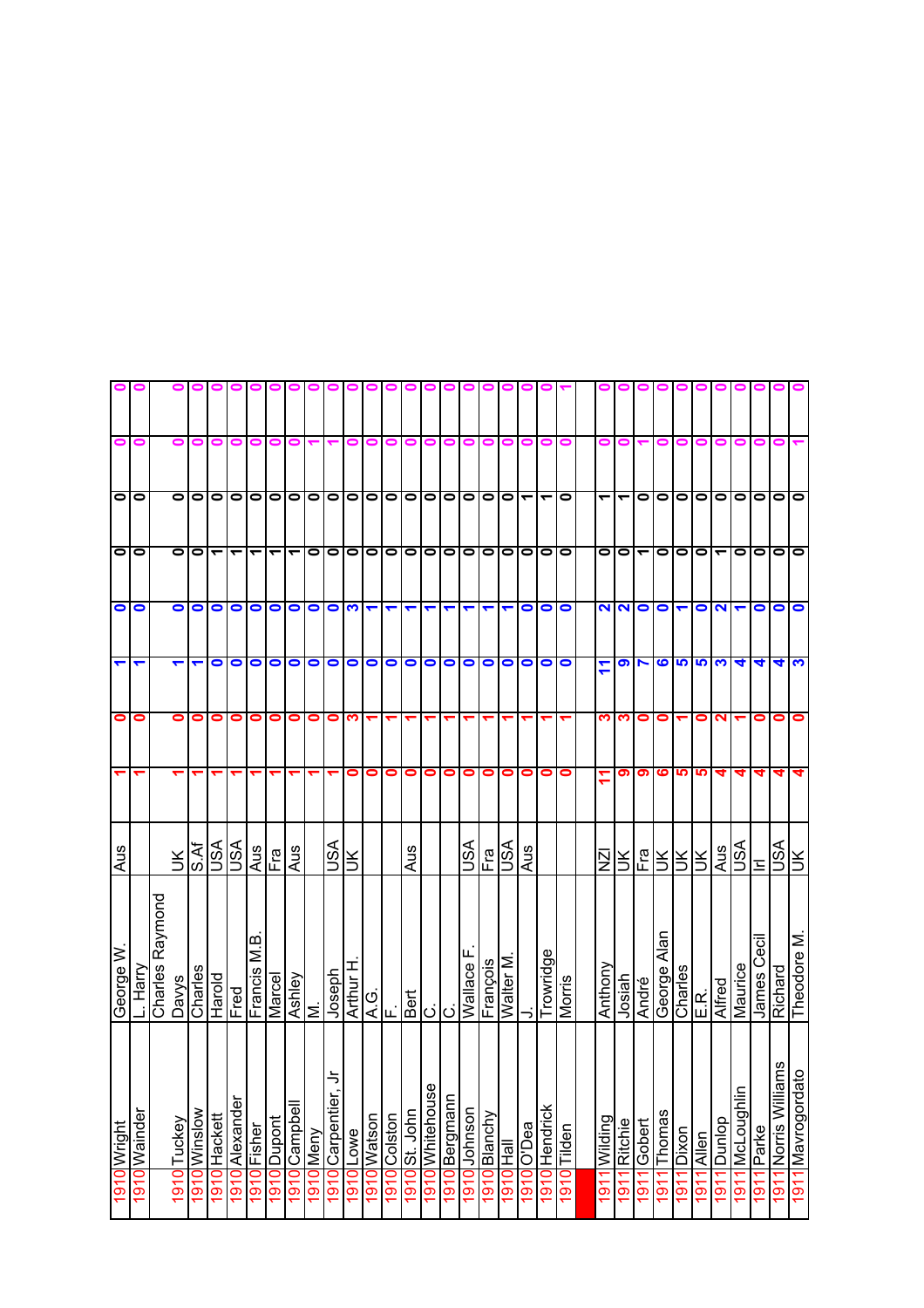|           |           | 0                                   |                                     | $\bullet$            |                                                                                                                                                                                                                                                                                                                                                                                              | $\bullet$         |              | ΙZΝ                      | $\left  \frac{1}{\alpha} \right $ | 1911 Ollivier                               |  |
|-----------|-----------|-------------------------------------|-------------------------------------|----------------------|----------------------------------------------------------------------------------------------------------------------------------------------------------------------------------------------------------------------------------------------------------------------------------------------------------------------------------------------------------------------------------------------|-------------------|--------------|--------------------------|-----------------------------------|---------------------------------------------|--|
|           |           |                                     | O O O O                             | $\bullet$            |                                                                                                                                                                                                                                                                                                                                                                                              | 0                 |              |                          |                                   | Palmer<br>1911                              |  |
|           |           | $\bullet$                           |                                     | $\bullet$            |                                                                                                                                                                                                                                                                                                                                                                                              | 0                 |              |                          | L. Harry                          | Wainder<br>$\overline{5}$                   |  |
|           |           | $\bullet$                           |                                     | $\bullet$            |                                                                                                                                                                                                                                                                                                                                                                                              | 0                 |              | Fra                      | Robert                            | Wallet<br>$\overline{5}$                    |  |
|           |           | $\bullet$                           | $\circ$                             | $\bullet$            |                                                                                                                                                                                                                                                                                                                                                                                              | 0                 |              | VSN                      | <b>II</b>                         | Ward Dawson<br>$\overline{191}$             |  |
|           |           | $\bullet$                           |                                     | $\bullet$            |                                                                                                                                                                                                                                                                                                                                                                                              | 0                 |              |                          | G.<br>∢                           | Watson<br>1911                              |  |
|           |           |                                     |                                     | $\bullet$            |                                                                                                                                                                                                                                                                                                                                                                                              | 0                 |              | Can                      | <u>n</u><br>Bernard               | Schwengers<br>$\overline{5}$                |  |
|           |           |                                     |                                     |                      |                                                                                                                                                                                                                                                                                                                                                                                              | 0                 |              | ÌХ                       |                                   | Stoward<br>$\overline{91}$                  |  |
|           |           |                                     |                                     | oo                   |                                                                                                                                                                                                                                                                                                                                                                                              | $\bullet$         |              |                          | 립티                                | Whitney<br>$\frac{1}{9}$                    |  |
|           |           | O O O O                             | O O O O O                           | $\bullet$            |                                                                                                                                                                                                                                                                                                                                                                                              | $\bullet$         |              | š                        | Necille                           | <b>Willford</b><br>$\overline{5}$           |  |
|           |           | $\bullet$                           |                                     | O                    |                                                                                                                                                                                                                                                                                                                                                                                              | $\bullet$         |              |                          |                                   | Fottrell<br>191                             |  |
|           |           | $\overline{\bullet}$                | 0   0                               | $\bullet$            | ↽                                                                                                                                                                                                                                                                                                                                                                                            | $\bullet$         |              |                          | $\frac{1}{2}$                     | Parker<br>1911                              |  |
|           |           | $\bullet$                           | $\bullet$                           | $\bullet$            | ↽                                                                                                                                                                                                                                                                                                                                                                                            | 0                 |              | Aus<br>Aus               | Harry A.                          | 1911 Parker                                 |  |
|           |           |                                     |                                     | $\bullet$            | ↽                                                                                                                                                                                                                                                                                                                                                                                            | 0                 |              |                          | C.R.D.                            | Pritchett<br>1911                           |  |
|           | 0         |                                     |                                     | $\blacktriangledown$ | $\bullet$                                                                                                                                                                                                                                                                                                                                                                                    |                   |              | Fral                     | Maurice                           | Gernot<br>$\frac{1911}{2}$                  |  |
|           | 0         | 0000000                             | 0000000                             | $\blacktriangledown$ | ↽                                                                                                                                                                                                                                                                                                                                                                                            |                   |              | <b>ASU</b>               | William                           | ∣Larned<br>1911                             |  |
|           | 0         |                                     |                                     | $\blacktriangledown$ | ↽                                                                                                                                                                                                                                                                                                                                                                                            |                   |              | VSN                      | Thomas                            | Bundy<br>$\frac{1}{9}$                      |  |
|           | 0         |                                     |                                     | ↽                    |                                                                                                                                                                                                                                                                                                                                                                                              |                   |              |                          |                                   | Long<br>$\overline{5}$                      |  |
| 91        | 0         |                                     |                                     | ↽                    |                                                                                                                                                                                                                                                                                                                                                                                              |                   |              | vsn                      | Herbert<br>T.R.<br>M.H.           | $\overline{\overline{P}}$<br>$\overline{5}$ |  |
|           |           |                                     |                                     | ↽                    |                                                                                                                                                                                                                                                                                                                                                                                              |                   |              | š                        |                                   | Roper Barrett<br>1911                       |  |
|           |           | $\overline{\phantom{0}}$            | $\overline{\phantom{0}}$            | ↽                    |                                                                                                                                                                                                                                                                                                                                                                                              |                   |              | ž                        | خ                                 | Bentley<br>$\overline{5}$                   |  |
|           |           |                                     |                                     | $\blacktriangledown$ |                                                                                                                                                                                                                                                                                                                                                                                              |                   |              | Ж                        | Gordon                            | Lowe<br><u>51</u>                           |  |
|           |           | $\frac{\overline{0}}{\overline{0}}$ | 000                                 | $\vert$ a $\vert$    | ↽                                                                                                                                                                                                                                                                                                                                                                                            |                   |              |                          | Rodney<br>R.S.<br>Francis         | Clements<br>$\overline{91}$                 |  |
| $\bullet$ |           |                                     |                                     |                      | $\blacktriangledown$                                                                                                                                                                                                                                                                                                                                                                         | $\mathbf{\Omega}$ |              | Ιš                       |                                   | <b>Barnes</b><br>191                        |  |
| 0         |           | $\bullet$                           | $\overline{\phantom{0}}$            | $\bullet$            |                                                                                                                                                                                                                                                                                                                                                                                              | 0                 | N            | Aus                      |                                   | Fleath<br>$\overline{5}$                    |  |
|           |           | 0 0                                 |                                     | $\bullet$            |                                                                                                                                                                                                                                                                                                                                                                                              | $\bullet$         | $\sim$       | Ж                        | Algernon                          | Kingscote<br>1911                           |  |
| $\bullet$ | o         |                                     | $\frac{\overline{0}}{\overline{0}}$ | $\bullet$            | $\frac{1}{2} \frac{1}{2} \frac{1}{2} \frac{1}{2} \frac{1}{2} \frac{1}{2} \frac{1}{2} \frac{1}{2} \frac{1}{2} \frac{1}{2} \frac{1}{2} \frac{1}{2} \frac{1}{2} \frac{1}{2} \frac{1}{2} \frac{1}{2} \frac{1}{2} \frac{1}{2} \frac{1}{2} \frac{1}{2} \frac{1}{2} \frac{1}{2} \frac{1}{2} \frac{1}{2} \frac{1}{2} \frac{1}{2} \frac{1}{2} \frac{1}{2} \frac{1}{2} \frac{1}{2} \frac{1}{2} \frac{$ | $\bullet$         | $\mathbf{N}$ | $\overline{\text{S.Af}}$ | Harold                            | 1911 Kitson                                 |  |
|           |           | $\bullet$                           |                                     | $\bullet$            |                                                                                                                                                                                                                                                                                                                                                                                              | 0                 | $\sim$       | Ger                      | Heinrich                          | 1911 Kleinschroth                           |  |
|           |           | 0000                                | N 0 0 0 0 0 0                       | $\bullet$            |                                                                                                                                                                                                                                                                                                                                                                                              | 0                 | N            | УŊ                       | Arthur H                          | 1911 Lowe                                   |  |
|           | 0         |                                     |                                     | $\bullet$            |                                                                                                                                                                                                                                                                                                                                                                                              | 0                 | $\sim$       |                          |                                   | 1911 de Uhagon                              |  |
|           |           |                                     |                                     | $\blacktriangledown$ |                                                                                                                                                                                                                                                                                                                                                                                              |                   | <u>က လ</u>   | Aus                      | Horace                            | Rice<br>1911                                |  |
|           | 0         |                                     |                                     | $\bullet$            |                                                                                                                                                                                                                                                                                                                                                                                              | 0                 |              | Ж                        | Ērik<br>Erik                      | Larsen<br>$\overline{5}$                    |  |
|           |           | $\circ$ $\circ$                     |                                     | $\bullet$            | က က                                                                                                                                                                                                                                                                                                                                                                                          | 0                 | ∾            | Ger                      | Wilhelm                           | Rahe<br>$\overline{9}$                      |  |
|           | 0         |                                     |                                     | $\bullet$            |                                                                                                                                                                                                                                                                                                                                                                                              | 0                 | ო            | Ger                      | Otto                              | Froitzheim<br>$\overline{5}$                |  |
|           | 0         | $\bullet$                           |                                     | $\overline{\bullet}$ | $\frac{2}{1}$                                                                                                                                                                                                                                                                                                                                                                                |                   | က            | Fra<br>F                 | Max                               | Decugis<br><u>৯</u>                         |  |
|           | $\bullet$ | $\overline{\phantom{0}}$            | − l                                 |                      |                                                                                                                                                                                                                                                                                                                                                                                              |                   | က ၊          | $\frac{20}{3}$           | Norman                            | <b>Brookes</b><br>1911                      |  |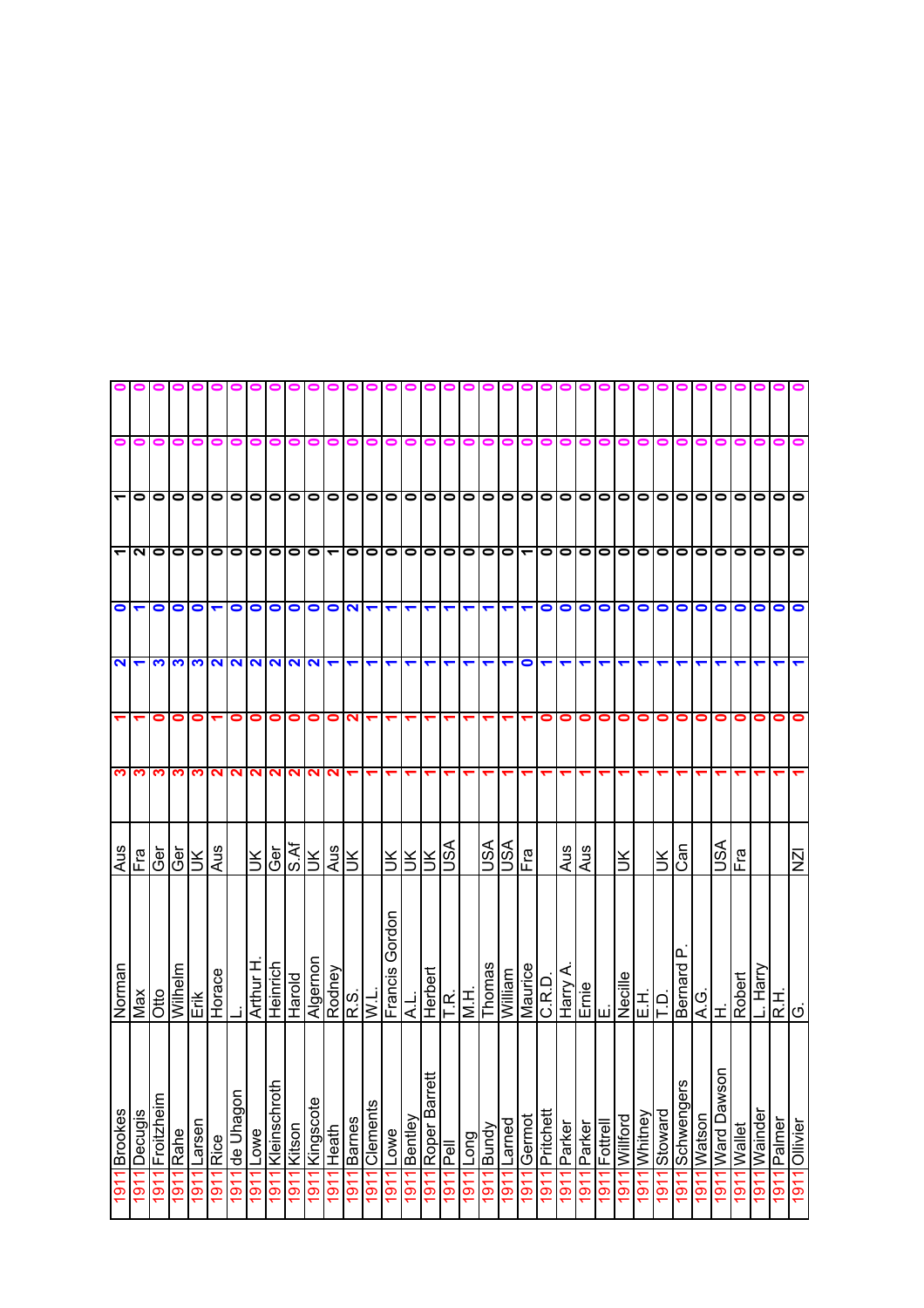|                      |                                   |                           |                           |                    |                    |                 | 0 0 0 0 0        |                |                                               |              |                           |             | 0000        |                         |                                |                | 000           |                                | $\bullet$               |                    |                      | 0 0              |                |                          |                |                |                          |                       |                                                                                                                                                                                                                                                                                                                                                                                                                                                                                               |                |                           |                             |                        |                |                |
|----------------------|-----------------------------------|---------------------------|---------------------------|--------------------|--------------------|-----------------|------------------|----------------|-----------------------------------------------|--------------|---------------------------|-------------|-------------|-------------------------|--------------------------------|----------------|---------------|--------------------------------|-------------------------|--------------------|----------------------|------------------|----------------|--------------------------|----------------|----------------|--------------------------|-----------------------|-----------------------------------------------------------------------------------------------------------------------------------------------------------------------------------------------------------------------------------------------------------------------------------------------------------------------------------------------------------------------------------------------------------------------------------------------------------------------------------------------|----------------|---------------------------|-----------------------------|------------------------|----------------|----------------|
| 0                    | 0                                 | 0                         | 0                         | 0                  | 0                  | 0               | 0                | o              |                                               |              |                           |             | 0           |                         |                                | o              | 0             | 0                              | 0                       | $\bullet$          | 0                    | 0                |                |                          |                |                |                          |                       |                                                                                                                                                                                                                                                                                                                                                                                                                                                                                               |                |                           |                             |                        |                |                |
| olo                  |                                   | $\bullet$                 |                           |                    |                    |                 | 0 0 0 0 0        |                |                                               |              |                           |             |             |                         |                                |                |               |                                |                         |                    |                      |                  |                |                          |                |                |                          |                       |                                                                                                                                                                                                                                                                                                                                                                                                                                                                                               |                | olo                       |                             | $\mathbf{C}$           | $\bullet$      |                |
| O                    |                                   | $\bullet$                 |                           |                    |                    |                 | 0 0 0 0          | $\bullet$      |                                               |              | 0 0 0 0 0 0 0 0 0 0 0 0 0 |             |             |                         |                                |                |               |                                |                         |                    |                      |                  |                | $\overline{\phantom{0}}$ | $\bullet$      | $\bullet$      | $\bullet$                | lo                    | 10 I O                                                                                                                                                                                                                                                                                                                                                                                                                                                                                        |                | 00                        |                             | $\bullet$              | $\bullet$      | $\bullet$      |
| $\bullet$            | $\bullet$                         | $\bullet$                 | $\bullet$                 | $\bullet$          | $\bullet$          | $\bullet$       | $\bullet$        | $\bullet$      | $\bullet$                                     | $\bullet$    | $\bullet$                 | $\bullet$   | $\circ$     |                         | $\bullet$                      | $\bullet$      | $\bullet$     | $\bullet$                      | $\bullet$               | 0 0 0              |                      |                  | $\bullet$      | $\bullet$                | $\bullet$      | $\bullet$      | က                        |                       | ↽                                                                                                                                                                                                                                                                                                                                                                                                                                                                                             |                |                           |                             |                        |                | $\bullet$      |
| $\blacktriangledown$ | ↽                                 | ↽                         | ↽                         |                    | ↽                  | ↽               | ↽                | ↽              | ↽                                             | ↽            | ↽                         | ↽           | ↽           | ↽                       | ↽                              | ↽              | ↽             | ↽                              | ↽                       | ↽                  | $\blacktriangledown$ | $\bullet$        | $\bullet$      | $\bullet$                | $\bullet$      | $\bullet$      | $\bullet$                | $\bullet$             | $\bullet$                                                                                                                                                                                                                                                                                                                                                                                                                                                                                     | $\bullet$      | $\bullet$                 | $\bullet$                   | 0                      | 0              | $\bullet$      |
| $\bullet$            | 0                                 | 0                         | 0                         | 0                  | 0                  | 0               | 0                | 0              | 0                                             | $\bullet$    | 0                         | $\bullet$   | 0           | $\bullet$               | 0                              | 0              | 0             | 0                              | 0                       | $\bullet$          |                      | $\circ$          | $\bullet$      | $\bullet$                | 0              | $\bullet$      |                          |                       |                                                                                                                                                                                                                                                                                                                                                                                                                                                                                               |                |                           |                             |                        |                |                |
|                      |                                   |                           |                           |                    |                    | ᡪ               | ᡪ                | ↽              |                                               |              |                           |             |             |                         |                                |                |               |                                |                         |                    | ᠆                    | ᡪ                |                |                          |                |                | 0                        | 0                     | 0                                                                                                                                                                                                                                                                                                                                                                                                                                                                                             | 0              | 0                         | 0                           | 0                      | 0              | 0              |
|                      | Fra                               |                           | Ж                         | $rac{1}{\sqrt{3}}$ |                    |                 |                  | Bel            |                                               |              |                           |             | š           |                         | <b>NSIN</b>                    | in<br>Fra      |               | Ж                              |                         | <u>vsn</u>         |                      | VSN              | Aus            | ASL                      | Aus            | ASU            | Aus<br>Öst               |                       |                                                                                                                                                                                                                                                                                                                                                                                                                                                                                               |                | Ξ                         | š                           |                        |                | VSU            |
| ن∟ا∟                 |                                   | エマ                        | George                    | Ashley             |                    | H.W.H<br>Ludwig | ن                | Paul           | ▏▏▏▏<br>▏ <u>▏</u><br>▏<br>▏ӦӦ <mark>҅</mark> |              |                           |             |             |                         | La uiwp <del>]</del><br>George | William        |               | R.A.<br>Mark D.                |                         | W.T.<br>Walter M.  | C.<br>E.C.           | Gustav           | Randolph       | Raymond                  | Francis M.B    | Wallace        |                          |                       | $\begin{array}{c c} & \text{if } & \text{if } & \text{if } & \text{if } & \text{if } & \text{if } & \text{if } & \text{if } & \text{if } & \text{if } & \text{if } & \text{if } & \text{if } & \text{if } & \text{if } & \text{if } & \text{if } & \text{if } & \text{if } & \text{if } & \text{if } & \text{if } & \text{if } & \text{if } & \text{if } & \text{if } & \text{if } & \text{if } & \text{if } & \text{if } & \text{if } & \text{if } & \text{if } & \text{if } & \text{if } &$ |                |                           | Alfred                      | (Father)               |                | Fred           |
| Roberts<br>1911      | Manset<br>$\overline{\mathsf{P}}$ | Green<br>$\overline{191}$ | Caridia<br>$\overline{5}$ | Campbell<br>1911   | Comte Salm<br>1911 | lDavies<br>1911 | Bergmann<br>1911 | 1911 de Borman | lBayne<br>1911                                | Dodd<br>1911 | Doyle<br>$\overline{9}$   | Good<br>191 | Gore<br>191 | pue/l <u>liH</u><br>191 | Larned<br>191                  | aurentz<br>191 | Holden<br>191 | Hick<br>Hick<br>$\overline{5}$ | Hayes<br>$\overline{5}$ | <b>MAL</b><br>1911 | l Inman<br>1911      | Touchard<br>1911 | Lycett<br>1911 | Little<br>1911           | Fisher<br>1911 | Johnson<br>191 | Doust<br>$\overline{18}$ | Pipes<br><u>l 6 l</u> | Cragin<br>191                                                                                                                                                                                                                                                                                                                                                                                                                                                                                 | Bishop<br>1911 | Scroope<br>$\overline{5}$ | Beamish<br>$\overline{191}$ | Kelly<br>$\frac{1}{9}$ | Siverd<br>1911 | 1911 Alexander |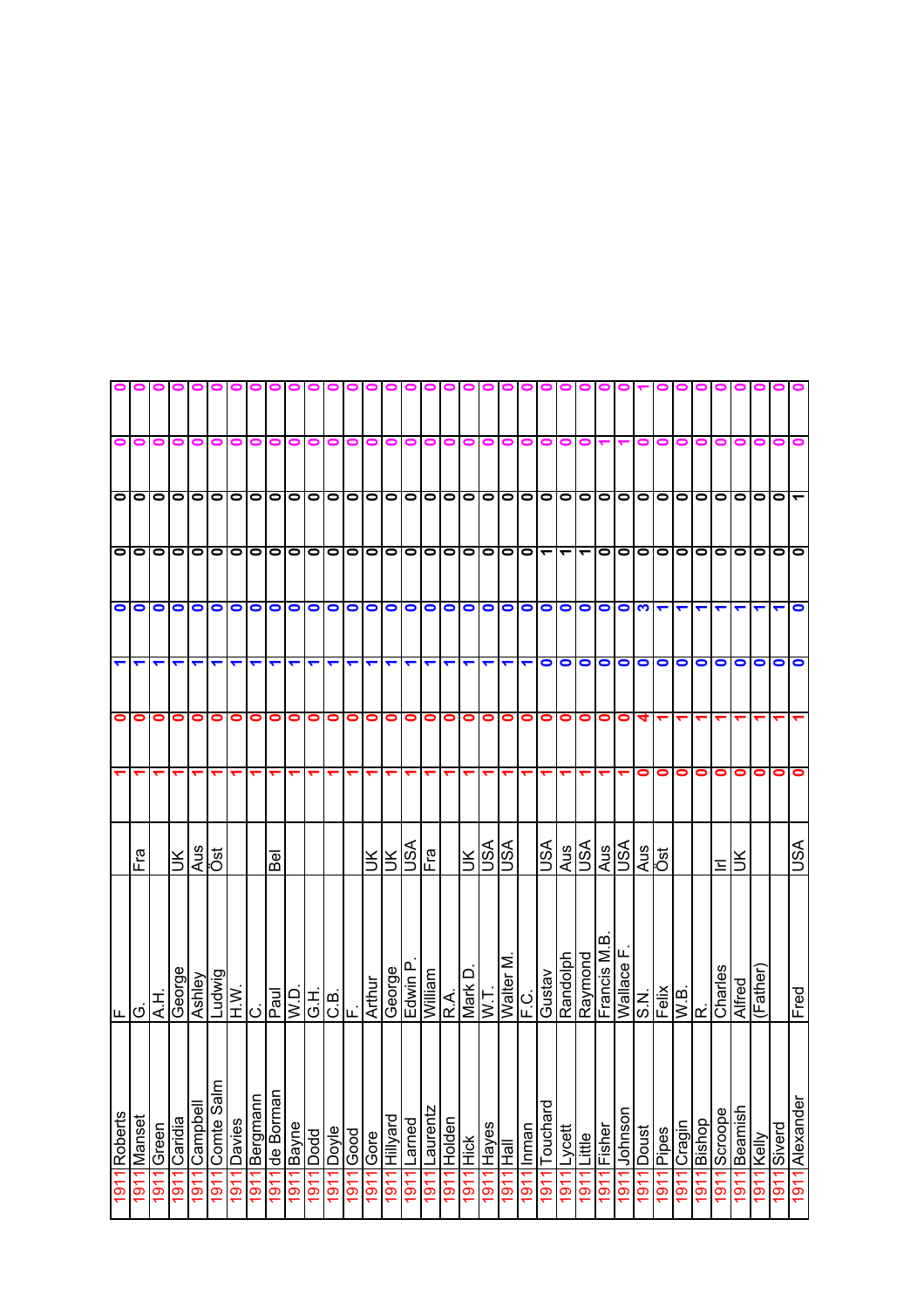| $\bullet$                | $\bullet$                | 0         |                          |               |                          |                      |                 | 0              |                     | 90            | 0                        | 01                 |           |                | 9<br>0          | 0                      | 0                                          | 000<br>0           | 0                                              | o                        | 000       |                      |                      |                                          |        | o            |          |                      |                      |                          |                          |                   |                      |
|--------------------------|--------------------------|-----------|--------------------------|---------------|--------------------------|----------------------|-----------------|----------------|---------------------|---------------|--------------------------|--------------------|-----------|----------------|-----------------|------------------------|--------------------------------------------|--------------------|------------------------------------------------|--------------------------|-----------|----------------------|----------------------|------------------------------------------|--------|--------------|----------|----------------------|----------------------|--------------------------|--------------------------|-------------------|----------------------|
|                          |                          |           |                          |               |                          |                      |                 |                |                     |               |                          |                    |           |                |                 |                        |                                            |                    |                                                |                          |           |                      |                      |                                          |        |              |          |                      |                      |                          |                          |                   |                      |
| $\overline{\phantom{a}}$ | $\overline{\phantom{0}}$ | 0         | ᠆                        | 0             | $\overline{\phantom{0}}$ | 0                    | $\bullet$       | ٣              | $\bullet$           | $\bullet$     | 00                       |                    | lО        | $\bullet$      | $\bullet$       |                        | 0000                                       |                    |                                                | $\blacktriangledown$     | $\bullet$ | $\bullet$            | $\bullet$            | o                                        |        | 0   0        |          | $\bullet$            | $\circ$              | $\bullet$                | $\overline{\phantom{0}}$ | $\bullet$         | <u>olo</u>           |
|                          | O O                      |           | $\overline{\phantom{0}}$ | $\frac{1}{2}$ |                          | $\bullet$            | ᠆               | 0              | $\bullet$           | $\bullet$     | $\overline{\phantom{a}}$ |                    | $\bullet$ | $\bullet$      | $\circ$         |                        |                                            |                    | $ D + L $                                      | $\overline{\phantom{0}}$ | $\bullet$ |                      |                      | $\overline{\overline{\text{O}}\text{N}}$ |        | 00           |          | $\bullet$            | 10                   | $\bullet$                | $\bullet$                | $\bullet$         | $\overline{\bullet}$ |
| $\bullet$                | $\bullet$                | $\bullet$ | $\bullet$                | $\frac{1}{2}$ |                          | $\blacktriangledown$ | $\bullet$       | က              |                     | က             |                          | <b>2</b>           |           | 4 ಬ            | S.              |                        |                                            |                    | $\frac{2}{2}$                                  |                          | $\bullet$ | $\bullet$            | $\blacktriangledown$ | <b>PINN</b>                              |        |              |          | $\blacktriangledown$ | $\blacktriangledown$ |                          | 0                        | $\bullet$         |                      |
| $\bullet$                | $\bullet$                | 0         | ↽                        |               | $\frac{2}{7}$            |                      | ဖ               | ဖ              |                     | 6994          |                          |                    | ₹         | 4              | 4               |                        |                                            |                    |                                                |                          |           | <b>MNNNNMO</b>       |                      | $NN$ $N$ $\tau$                          |        |              |          | $\sim$ $\sim$        |                      |                          | ↽                        | 222               |                      |
| $\blacktriangledown$     |                          |           |                          | 2             | N                        |                      | 0               |                |                     | ∾             | NI                       | N                  | 4         | က              | <u>က</u>        | $\mathbf{z}$           |                                            |                    |                                                | <b>NNNN</b>              | $\bullet$ | $\bullet$            | 4                    | <u>က လျ</u>                              |        | N.           | N        |                      |                      |                          |                          | 0                 |                      |
| $\bullet$                | 0                        | 0         | က                        | ၈၊            | $\infty$                 | ထ                    |                 | ဖ              | <b>SC</b>           | <b>SC</b>     |                          | <u> ဟ</u>          | 4         | 4              | 4               | ∾                      | က က                                        |                    | <u>က</u>                                       | S                        | က         | က လ                  |                      |                                          |        | NNNN         |          |                      | NN                   | $\mathbf{N}$             | N                        | $\mathbf{\Omega}$ |                      |
| Aus                      | SSU                      |           | Fra                      | šl            | Fra                      | Ξ                    | JSA             | š              | $\overline{\Sigma}$ |               |                          | )<br>기기의           | Aus       | šl             | ΙŘ              |                        | <b>Ger</b>                                 |                    | $\frac{ \mathbf{S} \mathbf{A} }{ \mathbf{S} }$ | S.Af                     |           | <b>REER</b>          |                      |                                          |        |              |          | 집지도입                 | $\leq$               | l<br>S∕                  | S∕S                      |                   |                      |
| ⊃                        | Harold                   | Morris    | Max                      | Charles       | André                    | <b>James Cecil</b>   | Maurice         | Francis Gordon | Anthony             | E.R           | Theodore M               | $rac{1}{\sqrt{2}}$ |           | Alan<br>George | Josiah          | H E H                  | $\overline{\frac{\text{cos}}{\text{cos}}}$ |                    | Herbert<br>Charles                             | Harold                   | Arthur H  | Cecim J              | Maurice              | Mark D.                                  | O      | O<br>Charles | William  | Ludwig               | Erik                 | Richard                  | Gustav                   | 제                 | A.<br>Alfred B.      |
| 1911 Addison             | Hackett                  | Tilden    | Decugis                  | 1912 Dixon    | 1912 Gobert              | 1912 Parke           | 1912 McLoughlin | 1912 Lowe      | 1912 Wilding        | 1912<br>Allen | Mavrogordato             | Froitzheim         | Doust     | Thomas         | 1912<br>Ritchie | $\subset$<br>Zimmerman | 1912 Kreuzer                               | 1912 Roper Barrett | 1912 Winslow                                   | 1912 Kitson              | 1912 Lowe | <b>Tindell Green</b> | 912 Germot           | <b>Hick</b>                              | Manset | Tuckey       | Laurentz | Comte Sain           | tLarsen              | εm<br>1912 Norris Willia | 1912 Touchard            | 1912 Dodd         |                      |
|                          | 191                      | 1911      | 1912                     |               |                          |                      |                 |                |                     |               | <u>ଧ</u><br>191          | 1912               | 1912      | 1912           |                 | 1912                   |                                            |                    |                                                |                          |           | 1912                 |                      | 1912                                     | 1912   | 1912         | 1912     | 1912                 | 1912                 |                          |                          |                   |                      |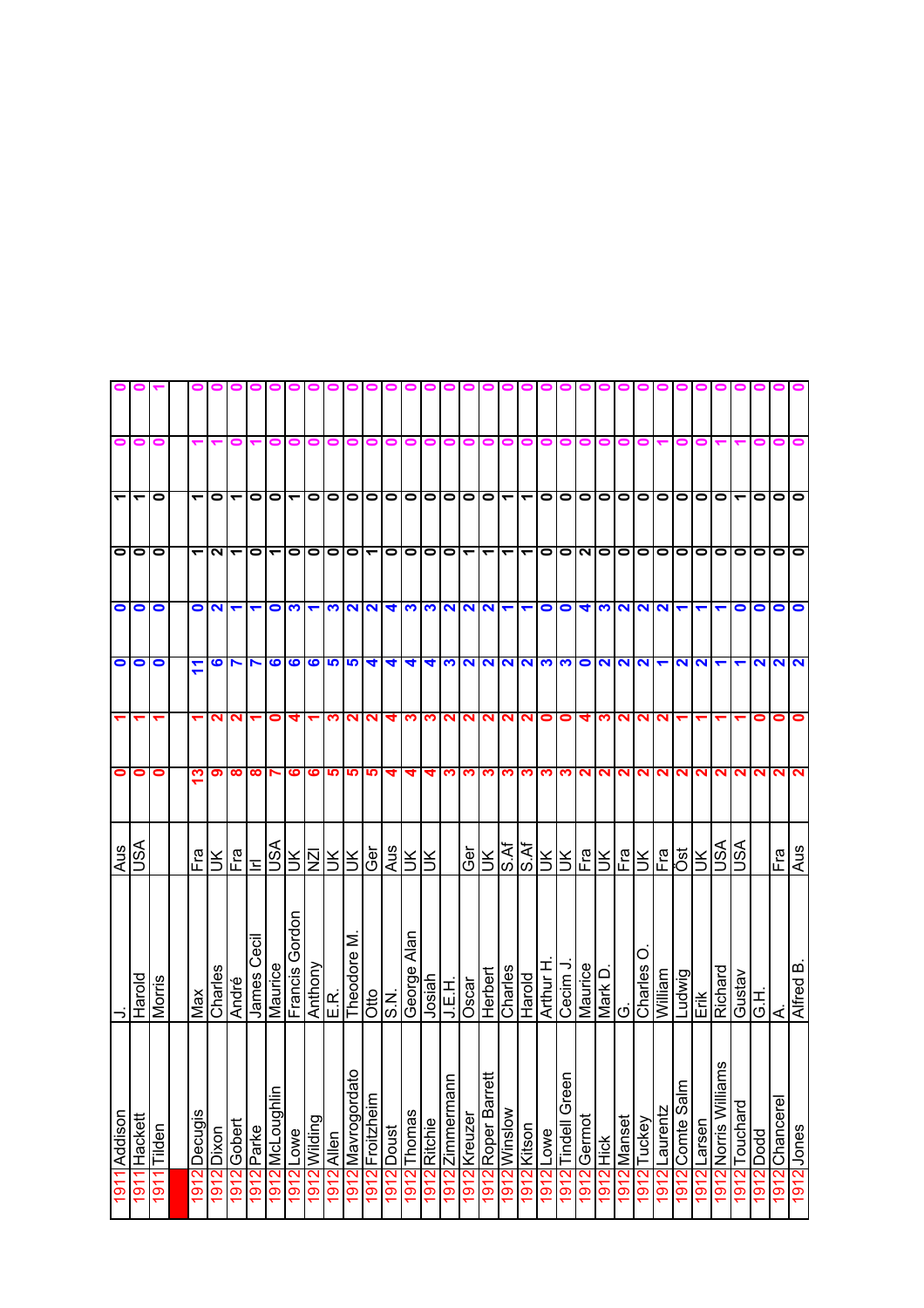|               |                                     |                |               |                                                   |                          |                      | 0 0 0 0 0       |              |                          |                      |                      |                      | ooooooo              |                      |                          |                      | 000               |                  |             |                 |                      |              |                                                                                                                                                                                                                                                                                                                                                                                                                                                              | 00          |             | 0 0 1       |                |                     |                                |                      |                 |                  |                |               |              |
|---------------|-------------------------------------|----------------|---------------|---------------------------------------------------|--------------------------|----------------------|-----------------|--------------|--------------------------|----------------------|----------------------|----------------------|----------------------|----------------------|--------------------------|----------------------|-------------------|------------------|-------------|-----------------|----------------------|--------------|--------------------------------------------------------------------------------------------------------------------------------------------------------------------------------------------------------------------------------------------------------------------------------------------------------------------------------------------------------------------------------------------------------------------------------------------------------------|-------------|-------------|-------------|----------------|---------------------|--------------------------------|----------------------|-----------------|------------------|----------------|---------------|--------------|
| 0             | 0                                   | 0              |               | 0                                                 | 0                        | 0                    | 0               |              |                          |                      |                      | 0                    | 0                    |                      |                          | 0                    |                   | 0                | 0           | 0               | 0                    | 0            | 0                                                                                                                                                                                                                                                                                                                                                                                                                                                            |             |             |             |                |                     |                                |                      |                 |                  |                |               |              |
|               | 00000000                            |                |               |                                                   |                          |                      |                 | $\bullet$    | $\overline{\phantom{0}}$ |                      |                      |                      | 00000                |                      | $\overline{\phantom{0}}$ | $\blacktriangledown$ |                   |                  |             |                 |                      |              | 00000000000                                                                                                                                                                                                                                                                                                                                                                                                                                                  |             |             |             |                |                     | $\overline{\phantom{a}}$ ololo |                      | lolo            |                  | $\bullet$      | $\bullet$     | $\bullet$    |
|               | <b>ololol</b> <del>e</del> lolololo |                |               |                                                   |                          |                      |                 | $\bullet$    |                          |                      |                      |                      |                      |                      |                          |                      |                   |                  |             |                 |                      |              | 0 0 0 0 0 0 0 0 0 0 0 0 0 0                                                                                                                                                                                                                                                                                                                                                                                                                                  |             | <u>olol</u> |             |                |                     | 0 0 0 0                        |                      | 1010            |                  | $\bullet$      | $\bullet$     | lo           |
|               | OO                                  | $\bullet$      |               |                                                   |                          |                      | $ O V V V V  =$ |              |                          | $\blacktriangledown$ | $\blacktriangledown$ | $\blacktriangledown$ | $\blacktriangledown$ | $\blacktriangledown$ | ↽                        | $\bullet$            |                   | $\blacksquare$   |             |                 |                      | 00000        |                                                                                                                                                                                                                                                                                                                                                                                                                                                              | $\bullet$   | $\circ$     |             | $\circ$        |                     | olo                            |                      | $\bullet$       | $\bullet$        | $\bullet$      | $\bullet$     | $\bullet$    |
|               | <b>NNNO</b>                         |                |               | $\blacktriangledown$                              | $\overline{\phantom{a}}$ | $\blacktriangledown$ | ↽               | ↽            | ↽                        | ↽                    | ↽                    | ↽                    | ↽                    | ↽                    |                          | ↽                    | 0                 | ↽                | ↽           | ↽               | $\blacktriangledown$ | ↽            | ↽                                                                                                                                                                                                                                                                                                                                                                                                                                                            | ᠆           | ↽           | ↽           |                |                     |                                |                      |                 |                  |                |               |              |
| 0             | 0                                   | 0              | 0             | ∾                                                 |                          | <b>NNN</b>           |                 |              |                          |                      |                      |                      |                      |                      |                          |                      |                   | 0                | $\bullet$   | $\bullet$       | $\bullet$            | $\bullet$    | 0                                                                                                                                                                                                                                                                                                                                                                                                                                                            | 0           | $\bullet$   | $\bullet$   | $\bullet$      | 0                   | 01                             | 0                    | 0               | 0                | 0              | 0             | $\bullet$    |
| $\sim$        | $\mathbf{N}$                        | $\mathbf{N}$   | $\mathbf{N}$  | ᠆                                                 | ᠆                        | $\blacktriangledown$ | ᠆               |              |                          |                      |                      |                      |                      |                      |                          |                      |                   |                  |             |                 | ᠆                    | ↽            | ↽                                                                                                                                                                                                                                                                                                                                                                                                                                                            |             |             |             |                |                     |                                |                      |                 |                  |                |               |              |
| ASU           |                                     |                |               | $\frac{ \overline{\Sigma} }{ \overline{\Sigma} }$ |                          |                      |                 |              | ЭŖ                       | lЖ                   |                      |                      |                      | š                    |                          | S∕SU                 | Ger               | Ж                | ie<br>F     | Can             |                      |              |                                                                                                                                                                                                                                                                                                                                                                                                                                                              |             | Aus         |             | Aus            | Aus                 |                                |                      |                 |                  | VSN            | S∕S∪          |              |
| Nathanie      | >                                   |                | ٰ ن           | <b>Alfred</b><br>Wallace I                        | Щ                        |                      | $\frac{1}{2}$   | A.L.         | Arthur                   | Algernon<br>A.H.     |                      | L.M.                 | ا∢                   |                      | Necille<br>W.            | Raymond              | Heinrich<br>H.    |                  | Felix       | உ               |                      |              | $\begin{array}{c c} \hline \texttt{R} & \texttt{R} \\ \hline \texttt{R} & \texttt{R} \\ \hline \texttt{R} & \texttt{R} \\ \hline \texttt{R} & \texttt{R} \\ \hline \texttt{R} & \texttt{R} \\ \hline \texttt{R} & \texttt{R} \\ \hline \texttt{R} & \texttt{R} \\ \hline \texttt{R} & \texttt{R} \\ \hline \texttt{R} & \texttt{R} \\ \hline \texttt{R} & \texttt{R} \\ \hline \texttt{R} & \texttt{R} \\ \hline \texttt{R} & \texttt{R} \\ \hline \texttt{$ |             | Horace      | ن           | Ernie          | ات<br>Ceci<br>James | $rac{\text{C.W.}}{\text{PH}}$  |                      | Frank<br>P      |                  | George         | William       | George       |
| 1912<br>Niles | 1912 von Muller                     | 1912 de Uhagon | 1912 Ollivier | 1912 Beamish                                      | 1912 Johnson             | 1912 Charlton        | 1912 Bergmann   | 1912 Bentley | $1912$ Gore              | Kingscote<br>1912    | Green<br>1912        | Heyden<br>1912       | 1912 Hammacher       | Willford<br>1912     | Cumming<br>1912          | $1912$ Little        | Schomburg<br>1912 | Portlock<br>1912 | 1912 Poulin | 1912 Schwengers | 1912 Ross            | 1912 Pockley | 1912 Badger                                                                                                                                                                                                                                                                                                                                                                                                                                                  | 1912 Lownds | 1912 Rice   | 1912 Miller | Parker<br>1912 | Parke<br>1912       | 1912 Murray                    | <b>Robbs</b><br>1912 | Riseley<br>1912 | Hardeman<br>1912 | Church<br>1912 | 1912 Johnston | 1912 Caridia |
|               |                                     |                |               |                                                   |                          |                      |                 |              |                          |                      |                      |                      |                      |                      |                          |                      |                   |                  |             |                 |                      |              |                                                                                                                                                                                                                                                                                                                                                                                                                                                              |             |             |             |                |                     |                                |                      |                 |                  |                |               |              |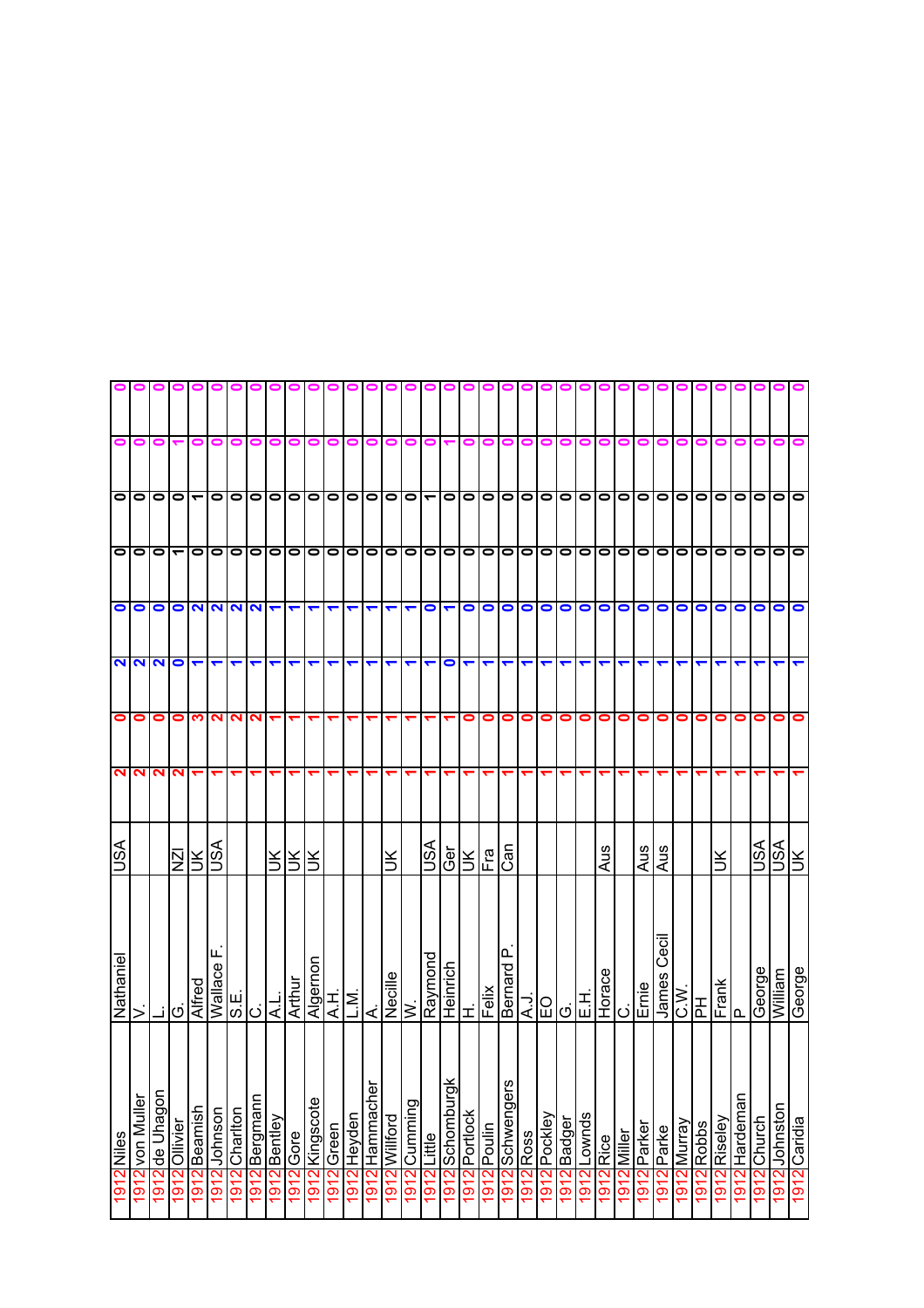| $\bullet$            | $\bullet$      | $\bullet$ | $\bullet$     | 0         | 0           | 0                    | o o o o o o o o o o o o o o o      | 0                    | 0          | 0           | 0                    | o     | 0                        |           | o                        |            |           | 0              | 0         | 0          | 0           | 0          | o                                                                                                                                                                                                             |               |           |                      | 0               | 0                    |            | o         | 0               | 0         | 0            |                 |
|----------------------|----------------|-----------|---------------|-----------|-------------|----------------------|------------------------------------|----------------------|------------|-------------|----------------------|-------|--------------------------|-----------|--------------------------|------------|-----------|----------------|-----------|------------|-------------|------------|---------------------------------------------------------------------------------------------------------------------------------------------------------------------------------------------------------------|---------------|-----------|----------------------|-----------------|----------------------|------------|-----------|-----------------|-----------|--------------|-----------------|
|                      |                |           |               |           |             |                      |                                    |                      |            |             |                      |       |                          |           |                          |            |           |                |           |            |             |            |                                                                                                                                                                                                               |               |           |                      |                 |                      |            |           |                 |           |              | 0               |
|                      |                |           |               |           |             |                      |                                    |                      |            |             |                      |       |                          |           |                          |            |           |                |           |            |             |            |                                                                                                                                                                                                               |               |           |                      |                 | 0 0 0 0 0            |            |           |                 | olololo   |              |                 |
|                      | ololo          |           |               | 0 0 0 0   |             |                      | 00                                 |                      |            |             | 0 0 0 0 0            |       |                          |           | $\overline{\phantom{0}}$ |            |           |                |           |            |             |            | 00000000000                                                                                                                                                                                                   |               |           |                      |                 | lololol              |            | $\bullet$ |                 | 0 0 0 0 0 |              |                 |
|                      |                |           |               | 0000      |             |                      | 0                                  |                      | $\bullet$  |             |                      |       |                          |           |                          |            |           |                |           |            |             |            | 000000000400000000                                                                                                                                                                                            |               |           | $\blacktriangledown$ |                 | $\blacktriangledown$ | ↽          | ↽         | ↽               |           |              | ↽               |
| $\blacktriangledown$ | ↽              | ↽         | ↽             | ↽         | ↽           | $\blacktriangledown$ | ↽                                  | $\blacktriangledown$ | ↽          | ↽           | $\blacktriangledown$ | ↽     | $\overline{\phantom{0}}$ | $\bullet$ | $\bullet$                | $\bullet$  | $\bullet$ | $\bullet$      | $\bullet$ |            |             |            | 0 0 0 0 0                                                                                                                                                                                                     |               |           |                      | 000             |                      | $\bullet$  | $\bullet$ | $\bullet$       | $\bullet$ | $\bullet$    | $\bullet$       |
| $\bullet$            | 0              | 0         | $\bullet$     | $\bullet$ | 0           | 0                    | 0                                  | $\bullet$            | 0          | $\bullet$   | $\circ$              |       | 0                        | 0         | 0                        | $\bullet$  | 4         |                |           |            |             |            | <b>MNNNNNN</b>                                                                                                                                                                                                |               |           |                      |                 |                      |            |           |                 |           |              |                 |
|                      |                |           |               |           | ᠆           | ↽                    |                                    | ᠇                    |            |             |                      |       |                          |           |                          |            | 0         | $\bullet$      | $\bullet$ | $\bullet$  | $\bullet$   | $\bullet$  | $\bullet$                                                                                                                                                                                                     | $\bullet$     | $\bullet$ | $\bullet$            | $\circ$ $\circ$ |                      | 0          | 0         | 0               | 0         | 0            |                 |
| Aus                  | VSU            |           | Swe           |           |             |                      | VSN                                | ŠК                   |            |             |                      |       |                          |           | SA                       |            | Ж         | Fra            | Gēr       |            | Ж           |            | $\frac{1}{2}$                                                                                                                                                                                                 |               | Swe       |                      |                 |                      |            |           |                 | 드         | ləя<br>ÌК    |                 |
| Ray                  | Wylie          | l><br>±   |               |           |             |                      | Thorsten<br>F.H.<br>R.N.K.<br>John | ند.                  | တြ         |             | G.T.C.<br>A.G.       |       | C.Y                      | welll!M   | Thomas                   |            | Hope      |                |           |            |             |            | $\begin{array}{ c c }\n\hline\n\text{Mihelmh} & \text{Mihelmh} \\ \hline\n\text{Mihelmh} & \text{Mihelmh} \\ \hline\n\text{Mihelmh} & \text{Mihelmh} \\ \hline\n\text{Mihelmh} & \text{Mihelmh}\n\end{array}$ |               | Jeuune    |                      |                 | ⊠انا                 |            |           | $\overline{MN}$ | Harold    | Frederic S   | Louis           |
| 1912 Taylor          | Grant          | Davies    | 1912 Gronfors | 1912 Good | 1912 Harris | 1912 Swanston        | 1912 Strachan                      | 1912<br>Bidlake      | Stellwagen | 1912 Watson | 1912 Watt            | diuus | 6uilləog                 | Goss      | <b>Bundy</b>             | 912 Harris | 912 Crisp | 1912 Chanderel | 1912 Rahe | 1912 Scott | 1912 Ingram | 1912 Moore | 1912 Myers                                                                                                                                                                                                    | 1912 Clothier | Setterwal | Seebohm              | Resuge          | <b>Widdas</b>        | Whitehouse | Rolo      | Zimmern         | 912 Price | 1912 Warburg |                 |
|                      | $\overline{5}$ | 1912      |               |           |             |                      |                                    |                      | 1912       |             |                      | 1912  | 1912                     | 1912      | 1912                     |            |           |                |           |            |             |            |                                                                                                                                                                                                               |               | 1912      | 1912                 | 1912            | 1912                 | 1912       | 1912      | 1912            |           |              | 1912 Trasenster |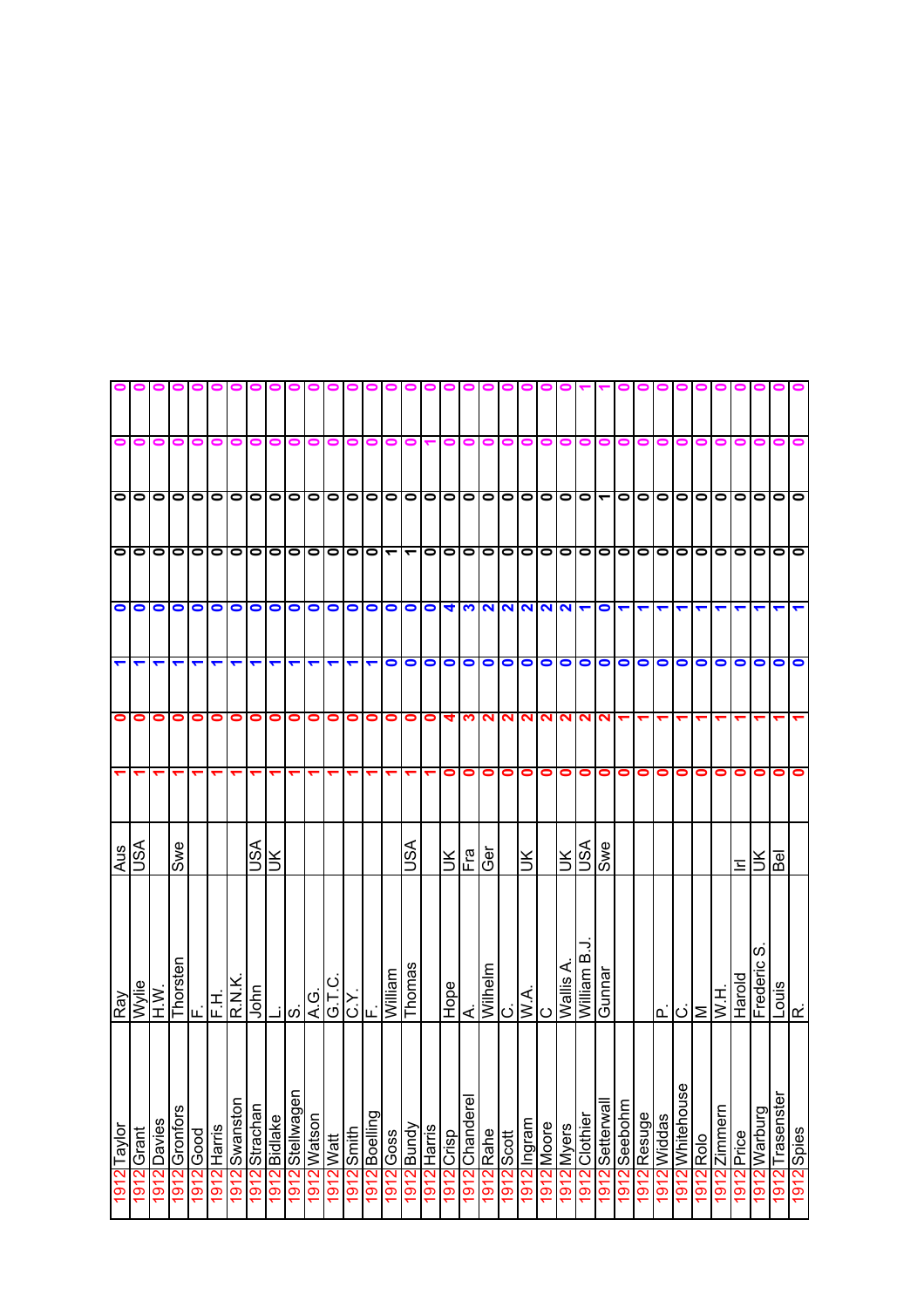|                      |                                                     |             |                      |                      |                      |             | o o o o o o o o o o o o o o o o o                                                                               |             |                |         |        |           |                                                                                                                                                                                |           |        |                      |                      |                      |             |                | 000        |              |                                                                                                                                                                                                                                                                                                                                                                                                                | $\bullet$           |         |                      |           |               |        |                         |                          |           |                  |                      |              |
|----------------------|-----------------------------------------------------|-------------|----------------------|----------------------|----------------------|-------------|-----------------------------------------------------------------------------------------------------------------|-------------|----------------|---------|--------|-----------|--------------------------------------------------------------------------------------------------------------------------------------------------------------------------------|-----------|--------|----------------------|----------------------|----------------------|-------------|----------------|------------|--------------|----------------------------------------------------------------------------------------------------------------------------------------------------------------------------------------------------------------------------------------------------------------------------------------------------------------------------------------------------------------------------------------------------------------|---------------------|---------|----------------------|-----------|---------------|--------|-------------------------|--------------------------|-----------|------------------|----------------------|--------------|
| $\bullet$            | $\bullet$                                           | $\bullet$   |                      | $\circ$              | $\bullet$            | $\bullet$   | 0                                                                                                               | $\bullet$   | 0              | 0       | 0      | $\bullet$ | 0                                                                                                                                                                              | 0         | 0      | 0                    | $\bullet$            | 0                    | P           | P              | $\bullet$  | 0            | 0                                                                                                                                                                                                                                                                                                                                                                                                              |                     |         |                      | o         | 0             | 0      | 0                       | 0                        | $\bullet$ | 0                | $\bullet$            |              |
|                      |                                                     |             |                      |                      |                      |             |                                                                                                                 |             |                |         |        |           |                                                                                                                                                                                |           |        |                      |                      |                      |             |                |            |              |                                                                                                                                                                                                                                                                                                                                                                                                                |                     |         |                      |           |               |        |                         | $\overline{\phantom{0}}$ |           |                  | $\lceil 0 0  \rceil$ |              |
|                      |                                                     |             |                      |                      |                      |             |                                                                                                                 |             |                |         |        |           |                                                                                                                                                                                |           |        |                      |                      |                      |             |                |            |              |                                                                                                                                                                                                                                                                                                                                                                                                                |                     |         |                      |           |               |        |                         |                          |           |                  |                      |              |
|                      | $\frac{1}{\sqrt{2}}\left \frac{1}{\sqrt{2}}\right $ |             | $\blacktriangledown$ |                      |                      |             | $ \bm{\tau} $ $ \bm{\tau} $ $ \bm{\tau} $ $ \bm{\tau} $ $ \bm{\tau} $ $ \bm{\tau} $ $ \bm{\tau} $ $ \bm{\tau} $ |             |                |         |        |           |                                                                                                                                                                                |           |        | $\blacktriangledown$ | $\blacktriangledown$ | $\blacktriangledown$ |             |                |            |              | $\frac{1}{\sqrt{2}}\frac{1}{\sqrt{2}}\frac{1}{\sqrt{2}}\frac{1}{\sqrt{2}}\frac{1}{\sqrt{2}}\frac{1}{\sqrt{2}}\frac{1}{\sqrt{2}}\frac{1}{\sqrt{2}}\frac{1}{\sqrt{2}}\frac{1}{\sqrt{2}}\frac{1}{\sqrt{2}}\frac{1}{\sqrt{2}}\frac{1}{\sqrt{2}}\frac{1}{\sqrt{2}}\frac{1}{\sqrt{2}}\frac{1}{\sqrt{2}}\frac{1}{\sqrt{2}}\frac{1}{\sqrt{2}}\frac{1}{\sqrt{2}}\frac{1}{\sqrt{2}}\frac{1}{\sqrt{2}}\frac{1}{\sqrt{2}}$ |                     |         | $\blacktriangledown$ |           | $\frac{1}{2}$ |        | $\bullet$               |                          |           |                  | 00000                |              |
| $\bullet$            | $\bullet$                                           | $\bullet$   |                      | $\circ$              |                      | $\circ$     | 0                                                                                                               |             | $\bullet$      |         |        |           | 00000000                                                                                                                                                                       |           |        |                      |                      |                      |             |                |            |              | 00000000                                                                                                                                                                                                                                                                                                                                                                                                       |                     |         |                      | 0000      |               |        | $\bullet$               | $\bullet$                | $\bullet$ | $\bullet$        | $\circ$              |              |
| $\blacktriangledown$ |                                                     |             |                      |                      |                      |             |                                                                                                                 |             |                |         |        |           |                                                                                                                                                                                |           |        |                      |                      |                      |             |                |            |              |                                                                                                                                                                                                                                                                                                                                                                                                                |                     |         |                      |           |               |        |                         |                          |           |                  |                      |              |
| $\bullet$            | 0                                                   | 0           | $\bullet$            | $\bullet$            | $\bullet$            | $\bullet$   | $\bullet$                                                                                                       | $\bullet$   | o              |         | O O O  |           | $\bullet$                                                                                                                                                                      | $\bullet$ | 0      | $\bullet$            | $\bullet$            | $\bullet$            | $\bullet$   | $\circ$        |            | $\bullet$    |                                                                                                                                                                                                                                                                                                                                                                                                                | $\circ \circ \circ$ |         | $\bullet$            | $\circ$   |               | 0      | 0                       | 0                        | 0         | 0                | $\bullet$            | $\bullet$    |
| ₹l₹                  |                                                     |             |                      | $\frac{1}{\sqrt{2}}$ |                      |             |                                                                                                                 |             | Bel            |         |        |           |                                                                                                                                                                                |           |        | ЯR                   |                      | $\frac{2}{15}$       |             |                |            |              |                                                                                                                                                                                                                                                                                                                                                                                                                |                     |         | ASU                  | <u>RK</u> |               |        | $\overline{\text{est}}$ | Swe<br>Öst               |           |                  | ÌХ                   |              |
| G.E.                 | $\frac{Peter}{H}$                                   |             |                      |                      |                      |             |                                                                                                                 |             |                |         |        |           | $\begin{array}{ c c c c }\hline \frac{1}{ a }&\frac{1}{ b }&\frac{1}{ b }&\frac{1}{ b }\\ \hline \frac{1}{ b }&\frac{1}{ b }&\frac{1}{ b }&\frac{1}{ b }\\ \hline \end{array}$ |           |        | Lionel W             | Robert B             | Kenneth              |             |                |            |              |                                                                                                                                                                                                                                                                                                                                                                                                                |                     |         |                      |           |               |        |                         |                          | Arthur    |                  | Albert D             |              |
| Evered               | Hicks                                               | Beningfield | 1912 Hayes           | 1912 Grace           | 급<br>1912 Gordon Smi | 1912 Barton | 1912 Foster                                                                                                     | 1912 Irvine | 1912 de Borman | Crosbie | Cragin | Barde     | 1912 Butler                                                                                                                                                                    | Brown     | Glenny | Alderson             | <b>Powell</b>        | 1912 Powell          | 1912 Parton | 1912 Hendricks | 1912 Nylen | 1912 Jimenez | 1912 Marin                                                                                                                                                                                                                                                                                                                                                                                                     | 1912 Locke          | Lemaire | Larned               | Lancaster | Allen         | Palmer | Pipes                   | 1912 Kempe               | Zborzil   | 1912<br>Williams | 1912 Prebble         | 1912 Johnson |
| 1912                 | 1912                                                | 1912        |                      |                      |                      |             |                                                                                                                 |             |                | 1912    | 7161   | 1912      |                                                                                                                                                                                | 1912      | 1912   | 1912                 | 1912                 |                      |             |                |            |              |                                                                                                                                                                                                                                                                                                                                                                                                                |                     | 1912    | 1912                 | 1912      | 1912          | 1912   | 1912                    |                          | 1912      |                  |                      |              |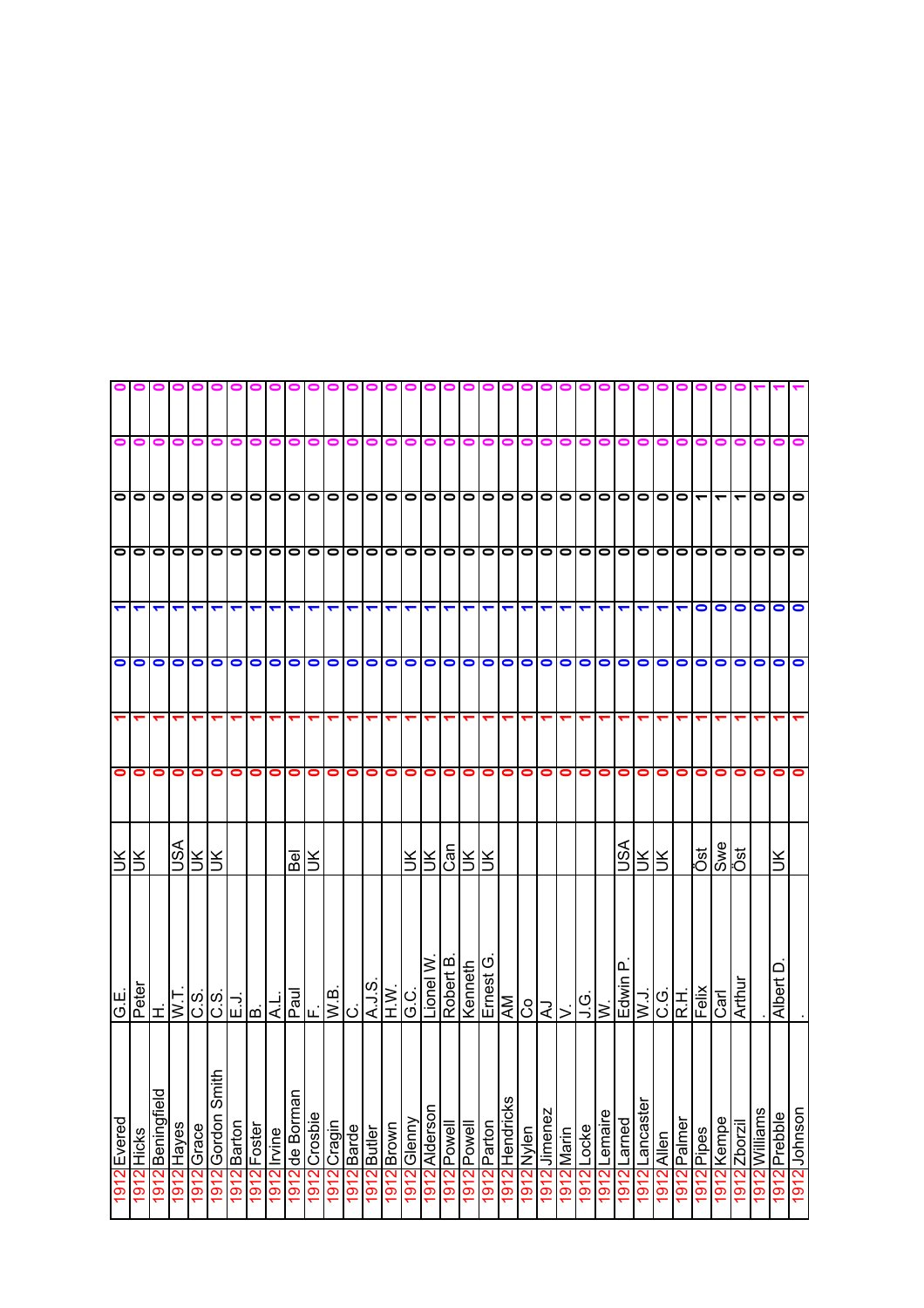| 0         | $\blacksquare$ |            | 0                        |            |                    |            |                |                   |              |           |           |           |              |                   |                          |                          |             |               |                         |                      |             |              |                   |                          |            |              |             |                   |               |            |                |                 | 0              |
|-----------|----------------|------------|--------------------------|------------|--------------------|------------|----------------|-------------------|--------------|-----------|-----------|-----------|--------------|-------------------|--------------------------|--------------------------|-------------|---------------|-------------------------|----------------------|-------------|--------------|-------------------|--------------------------|------------|--------------|-------------|-------------------|---------------|------------|----------------|-----------------|----------------|
| $\bullet$ | 0              | 0          | $\bullet$                | $\bullet$  | 0                  | $\bullet$  | 0              | 0                 | $\bullet$    | $\bullet$ | $\bullet$ | $\bullet$ | $\bullet$    | $\bullet$         | $\overline{\phantom{0}}$ | $\overline{\phantom{0}}$ | $\bullet$   | $\bullet$     | $\bullet$               | $\bullet$            | $\bullet$   | $\bullet$    | $\bullet$         | $\overline{\phantom{0}}$ | ᠆          | $\bullet$    | 0           | $\bullet$         | 0             | 0          | $\bullet$      | $\bullet$       | $\overline{ }$ |
| $\bullet$ | 0              | $\bullet$  | $\bullet$                | 0          | 0                  | ᡪ          | 0              | 0                 | ᡪ            | 0         | 0         | 0         | 0            | ے                 | $\bullet$                | $\overline{\phantom{0}}$ | ᠆           | $\bullet$     | $\bullet$               | ᠇                    | 0           | $\bullet$    | $\bullet$         | $\bullet$                | $\bullet$  | $\bullet$    | $\bullet$   | $\bullet$         | ᠆             |            | 0              | $\bullet$       | $\bullet$      |
| $\bullet$ | $\bullet$      | 0          | 0                        | 0          |                    | 0          | N              |                   | $\bullet$    | $\bullet$ |           | 0         | $\bullet$    | $\bullet$         | $\bullet$                | $\bullet$                | $\bullet$   | $\bullet$     | $\overline{\mathbf{c}}$ | $\mathbf{N}$         |             |              |                   | $\bullet$                | $\bullet$  | $\bullet$    | 0           | $\bullet$         | $\bullet$     | 0          | 0              | $\bullet$       | $\blacksquare$ |
| $\bullet$ | $\bullet$      | 0          | 0                        | F          | თ                  |            | ဖ              | ဖ                 | က            | <b>LO</b> | 4         | 4         | 4            | ∾                 | က                        |                          | 2<br>2      | 2<br>2        |                         | $\blacktriangledown$ | N           | $\mathbf{N}$ | $\mathbf{\Omega}$ | $\mathbf{N}$             | $\sim$     | $\mathbf{N}$ | N           | $\mathbf{\Omega}$ | ᠆             |            |                | 0               | ↽              |
|           | 0              | 0          | 0                        | ↽          |                    | 0          | ∾              |                   | 0            | 0         | ↽         | 0         | 0            | 0                 |                          |                          | 0           | 0             | $\mathbf{\Omega}$       | N                    |             |              |                   |                          |            | 0            | 0           | 0                 | 0             | 0          | 0              | 0               | $\mathbf{N}$   |
| $\bullet$ | 0              | 0          | 0                        | 7          | $\overline{1}$     | ထ          | ဖ              | ဖ                 | $\mathbf{o}$ | မာ        | 4         | 4         | 4            | 4                 | က                        | ∾                        | က           |               | <b>M</b>                | $\mathbf{N}$         | N.          | $\mathbf{N}$ | $\sim$            | $\mathbf{z}$             |            | <b>NIN</b>   | N           | N                 | 2             | N          | N              | N               |                |
| ŠΙ        | ZN             | Fra        | Fra                      | Ξ          | $\bar{\mathsf{z}}$ | š          | š              | š                 | Fra          | Ě         | Aus       | JSA       | š            | š                 | ල්                       | ල්                       | Aus         | $\frac{1}{2}$ |                         | lsv                  | š           | Fra          | š                 | ASU                      | ලි         |              | Fra         |                   |               | JSA        | Fra            | <b>Jack</b>     | Aus            |
| Herbert   | Anthony        | Albert     | Eduard                   | James Ceci | Anthony            | Charles    | Alan<br>George | Gordon<br>Francis | Max          | E.R.      | N'S       | William   | Alfred       | Herbert           | Wilhelm                  | Heinrich                 | Ernie       | Hope          | Gustav                  | Maurice              | Enk         | André        | Σ<br>Theodore     | John                     | Otto       | S.E.         | O           | <b>HEE</b>        | $\dot{\prec}$ | Thomas     | <b>Milliam</b> | Ludwig          | Harry A        |
| Barrett   | 1Wilding       | 1912 Canet | angue<br>1912 Meny De Ma | 1913 Parke | 1913 Wilding       | 1913 Dixon | Thomas         | Lowe              | Decugis      | Allen     | Doust     | Johnston  | 1913 Beamish | 1913 Roper Barret | 913 Rahe                 | 1913 Kleinschroth        | 1913 Parker | 1913 Crisp    | 1913 Touchard           | 1913 McLoughlin      | 1913 Larsen | 1913 Gobert  | 1913 Mavrogordat  | Strachan                 | Froitzheim | Charlton     | 1913 Manset | Zimmermann        | 1913 Wallace  | 1913 Bundy | 1913 Laurentz  | 1913 Comte Salm | 1913 Parker    |
| 1912      | $\overline{5}$ |            |                          |            |                    |            | 1913           | 1913              | 1913         | 1913      | 1913      | 1913      |              |                   |                          |                          |             |               |                         |                      |             |              |                   | 1913                     | 1913       | 1913         |             | 1913              |               |            |                |                 |                |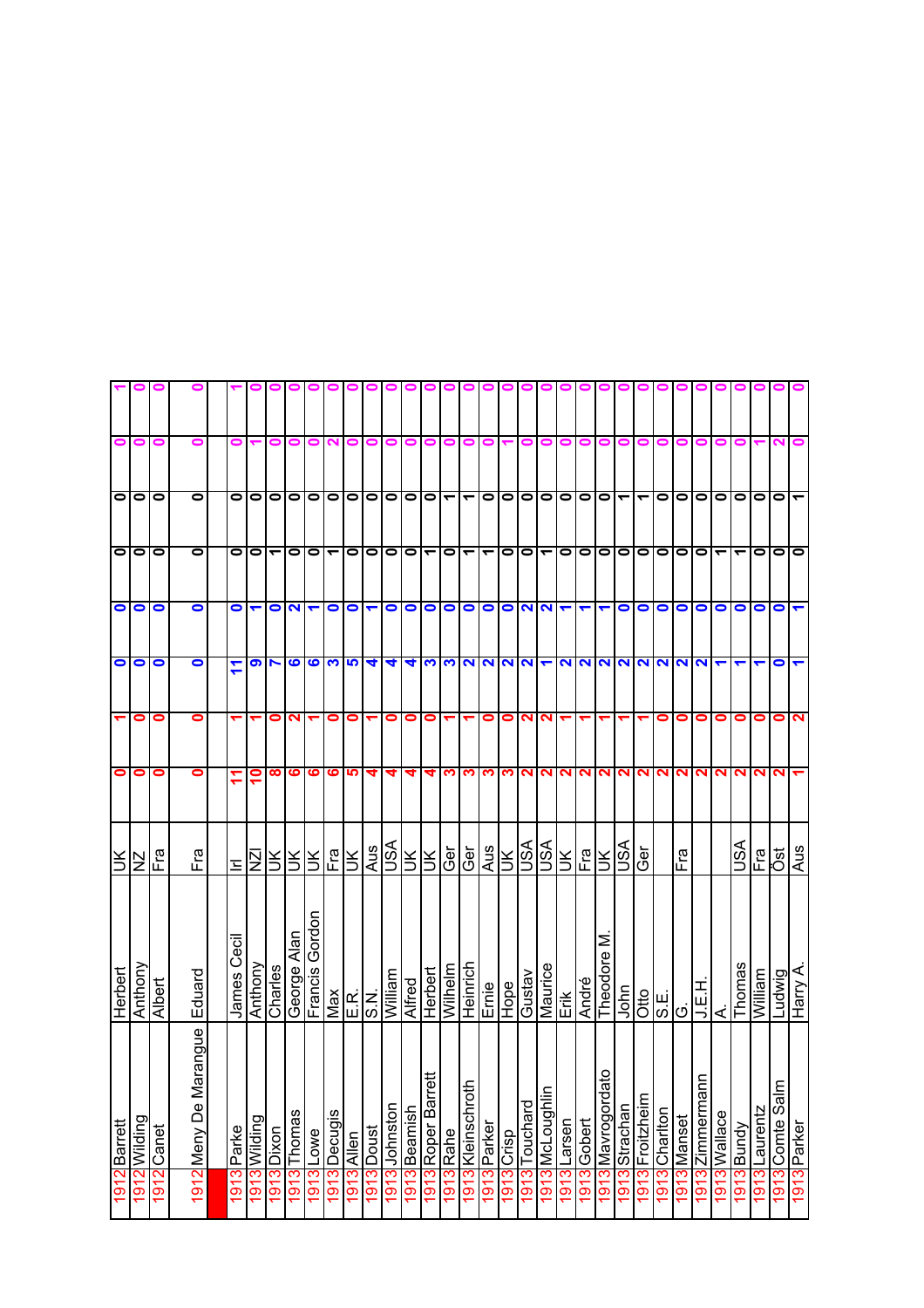| 0                        | 0                    | 0                        | 0                        | 0                        | 0                            |                      |            |                          |           |           | 0 0 0 0 1      | 01<br>0   | ⊂         |           | o            | 0<br>0      | 0             | 0             | 0             | 0           | 0             | 000          |                |            |                   |           |           |                         |           |                                            |            |            |           |                          |
|--------------------------|----------------------|--------------------------|--------------------------|--------------------------|------------------------------|----------------------|------------|--------------------------|-----------|-----------|----------------|-----------|-----------|-----------|--------------|-------------|---------------|---------------|---------------|-------------|---------------|--------------|----------------|------------|-------------------|-----------|-----------|-------------------------|-----------|--------------------------------------------|------------|------------|-----------|--------------------------|
|                          |                      |                          |                          |                          |                              |                      |            |                          |           |           |                |           |           |           |              |             |               |               |               |             |               |              |                |            |                   |           |           |                         |           |                                            |            |            |           |                          |
| $\overline{\phantom{a}}$ | $\circ$              | $\bullet$                | $\overline{\phantom{a}}$ | $\overline{\phantom{0}}$ |                              | O O O                |            | $\bullet$                | $\bullet$ |           |                |           |           |           |              |             |               |               |               |             |               |              |                |            |                   |           |           |                         |           | $\bullet$                                  | $\bullet$  | $\bullet$  | O O O     |                          |
| $\bullet$                | $\bullet$            | $\bullet$                | $\bullet$                | $\overline{\phantom{a}}$ |                              | $\bullet$            | $\bullet$  | $\bullet$                | $\bullet$ | $\bullet$ | lo             | 0 0       |           | $\bullet$ | $\bullet$    | $\bullet$   | $\bullet$     | 00            |               | 00          |               | $\bullet$    | $\bullet$      | $\bullet$  | $\bullet$         | $\bullet$ | 10 I O    |                         | $\bullet$ | $\bullet$                                  | $\bullet$  | $\bullet$  | $\bullet$ | $\bullet$                |
| $\bullet$                | $\blacktriangledown$ |                          | $\bullet$                | $\bullet$                | $\blacksquare$               | $\bullet$            | $\bullet$  | 0                        | $\bullet$ | $\bullet$ | $\bullet$      | $\bullet$ | $\bullet$ | $\bullet$ | $\bullet$    | $\bullet$   | $\bullet$     | $\bullet$     | $\bullet$     | O           | $\bullet$     | $\bullet$    | $\bullet$      | $\bullet$  | $\bullet$         | $\bullet$ | $\bullet$ | $\bullet$               | $\bullet$ | $\bullet$                                  | $\bullet$  | $\bullet$  | $\bullet$ | $\bullet$                |
| ↽                        | ↽                    |                          | ↽                        | ᠆                        | 0                            | ↽                    | ↽          |                          |           |           |                |           |           |           |              |             |               |               | ↽             | ↽           | ↽             | ↽            | ↽              |            |                   |           |           |                         |           |                                            |            |            |           |                          |
| N                        |                      |                          |                          |                          |                              | 0                    | 0          | 0                        | 0         | 0         | 0              | 0         | 0         | 0         | 0            | 0           | 0             | 0             | $\bullet$     | 0           | 0             | 0            | $\bullet$      | 0          | 0                 | 0         | $\bullet$ | 0                       | 0         | 0                                          | 0          | 0          | 0         | 0                        |
|                          |                      |                          |                          |                          | ᠇                            |                      | ↽          |                          |           |           |                |           |           |           |              |             |               |               |               | ᠆           | ᡪ             |              |                |            |                   |           |           |                         |           |                                            |            |            |           |                          |
| ZN                       | ASU                  | vsn                      | $\mathbb{S}^1$           |                          | $rac{\text{MS}}{\text{Fig}}$ | $\frac{2}{\sqrt{2}}$ |            | š                        |           | Gēr       |                | ASU       |           | š         | š            | VSU         |               | $\frac{c}{c}$ | VSU           |             |               | ই<br>o,      |                | š          |                   | Aus       |           | VSU                     | Fral      | Ger                                        |            | ЭK         | $\leq$    | $\overline{\text{S.Af}}$ |
| Anthony                  | ш<br>Wallace         | Richard                  | Clarence James           | Ray<br>Maurice<br>Horace |                              |                      | ب<br>سا    | $\circ$<br><b>Walter</b> | ட்        | Heinrich  | ခြ             | Nat       |           | Perciva   | O<br>Charles | William B.J |               | ⇒l⊄l          | <b>Watson</b> | $rac{G}{E}$ |               | Charles      | :ر             | Peter      | Howard<br>Ш.<br>О | Rodney    |           | $\frac{2}{\frac{1}{2}}$ | $\leq$    | $\overline{\frac{\text{cos}}{\text{cos}}}$ | >          | Wallis A   | Arthur    | рат<br>PloueH            |
| 1913 Wilding             | Johnson              | εã<br>1913 Norris Willia | 1913 Griffin             | 1913 Taylor              | 1913 Germot                  |                      |            | 1913 Crawley             | Salzmann  | Schomburg | 1913 Cockerell | Thornton  | Todd      | Davson    | Tuckey       | Clothier    | I913<br>Vidal | 1913 Baird    | 1913 Washburn | 1913 Watson | 1913 Atkinson | 1913 Winslow | 1913 Armstrong | 1913 Hicks | Tripp             | Heath     |           | 1913 McElroy            | Poupon    | Kreuzer                                    | 1913 Marin | 1913 Myers | 1913 Gore | 1913 Kitson              |
|                          | 1913                 |                          |                          |                          |                              | 1913 Rice            | $1913$ Roe |                          | 1913      | 8161      |                | 1913      | 1913      | 1913      | 1913         | 1913        |               |               |               |             |               |              |                |            | 1913              | 1913      | I913 Man  |                         | 1913      | 1913                                       |            |            |           |                          |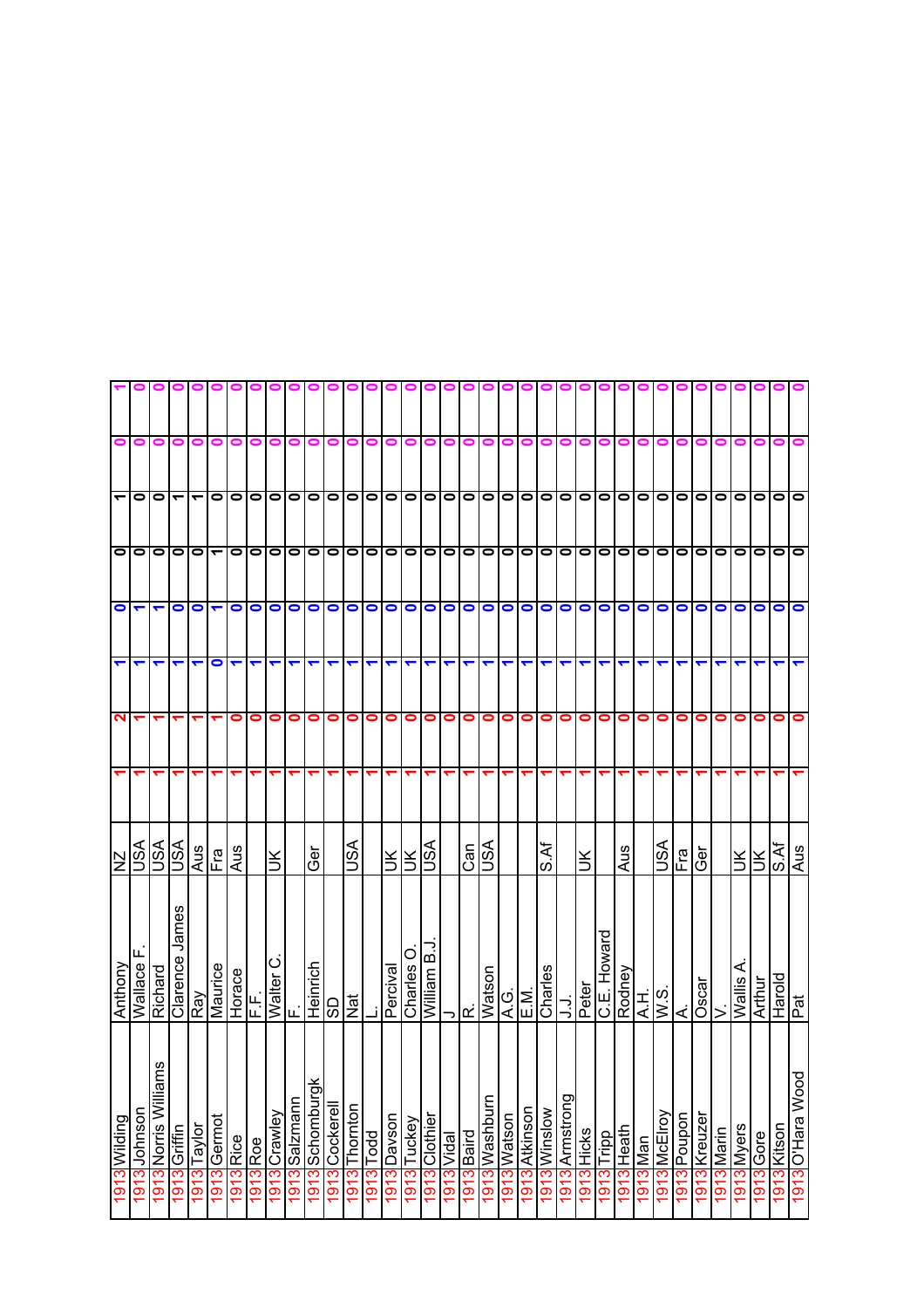|                      |                       |             |             |                          |               |                  |               |             | $\blacksquare$ | 0             | 0           | 0                    |            |           |           |           |              |                                  |                 |                      |                      |             |                   |                      |           |                           |                      |                     |           |              |             |                |                      |                         |
|----------------------|-----------------------|-------------|-------------|--------------------------|---------------|------------------|---------------|-------------|----------------|---------------|-------------|----------------------|------------|-----------|-----------|-----------|--------------|----------------------------------|-----------------|----------------------|----------------------|-------------|-------------------|----------------------|-----------|---------------------------|----------------------|---------------------|-----------|--------------|-------------|----------------|----------------------|-------------------------|
| 0                    | 0                     | 0           | 0           | 0                        | 0             | 0                |               |             |                |               |             |                      |            |           |           | 0         |              | 0                                | o               | 0                    |                      |             |                   |                      |           |                           |                      |                     |           |              |             |                |                      |                         |
|                      | $\overline{\circ}$ lo | $\bullet$   | 0           |                          | 1010          |                  | $\bullet$     | $\bullet$   | $\bullet$      | $\bullet$     | 0   0       |                      | $\bullet$  | $\bullet$ | $\bullet$ | $\bullet$ | $\bullet$    | 00000                            |                 |                      |                      |             | 0                 | $\bullet$            | $\bullet$ | O O O                     |                      |                     | $\bullet$ | $\bullet$    | $\bullet$   | $\bullet$      | $\bullet$            | $\blacktriangledown$    |
| $\bullet$            | $\bullet$             | 0           | $\bullet$   | $\overline{\phantom{0}}$ | ᠆             | ᠆                | 0             | $\bullet$   | 0              | $\bullet$     | $\bullet$   | $\bullet$            | $\bullet$  | $\bullet$ | $\bullet$ | $\bullet$ | $\bullet$    | $\bullet$                        | $\bullet$       | 0   0                |                      | $\bullet$   | 0                 |                      | N         |                           | $\blacktriangledown$ | $\bullet$           | $\bullet$ | $\bullet$    | NO          |                | $\bullet$            | lo                      |
| $\bullet$            | $\bullet$             | $\bullet$   | $\bullet$   | $\bullet$                | $\bullet$     | $\bullet$        | $\bullet$     | $\bullet$   | S.             | $\sim$        |             | $\blacktriangledown$ | ↽          |           |           | ↽         |              |                                  |                 | $\blacktriangledown$ | $\blacktriangledown$ | $\bullet$   | <u> ကျ</u>        | $\blacktriangledown$ | $\bullet$ | $\mathbf{N}$ $\mathbf{r}$ |                      | $\bullet$           | $\bullet$ | $\bullet$    | $\bullet$   | ↽              | $\blacktriangledown$ | $\bullet$               |
| $\blacktriangledown$ | ↽                     | ↽           |             | 0                        | 0             | 0                | 0             | 0           | 0              | 0             | $\bullet$   | $\bullet$            | $\bullet$  | 0         | 0         | 0         | $\bullet$    | $\bullet$                        | $\bullet$       | $\bullet$            | $\bullet$            | $\bullet$   | 15                | e                    |           |                           | <b>5233</b>          |                     | က         | S.           | ↽           |                | <u>NNN</u>           |                         |
| 0                    | 0                     | 0           | 0           | 0                        | 0             | 0                | 0             | 0           | ო              | N             |             |                      |            |           |           |           |              |                                  |                 |                      |                      |             | ო                 |                      | 0         |                           |                      | 0                   | 0         | 0            | 0           |                |                      |                         |
|                      |                       |             |             |                          |               |                  |               |             | 0              | 0             | 0           | 0                    | 0          | 0         | 0         | 0         | 0            | 0                                | 0               | 0                    | 0                    | $\bullet$   | ۱Ω                |                      | စာ        | ဖျက                       |                      | ო                   | ო         | ო            | ო           | N              | N                    | $\overline{\mathbf{v}}$ |
|                      | <u>ଚ</u> ୍ଚ           |             |             | Aus                      |               | Ger              | <b>ZN</b>     | vsn         | $\leq$         | Aus           |             | VSU                  | 이<br>그     |           | Aus       | Aus       | VSU          | Aus                              |                 | Can                  | ÌЮ                   |             | š                 | ΣÎ                   | Fra       |                           |                      | $\frac{1}{2}$       | Ж         | Ж            | Fra         | S∕S∪           | š                    | Aus                     |
| ρĹ.<br>╙             | $P$ aul               | Т.В.        | <b>W</b>    | ₹                        | $\frac{1}{2}$ | Moritz           | Ö             | Шg          | Arthur H       | O<br>James    | ن<br>ق      | Walter M             | Georges    | 工         | Ronald    | Clarence  | H.S          | $\frac{\text{Norman}}{\text{V}}$ |                 | Bernard P            | Alexander<br>S.      |             | Gordon<br>Francis | Anthony              | Max       | Norman                    | Maurice              | Richard             | Alfred    | Josiah       | Maurice     | Lindley Robert | George Alan<br>Pat   |                         |
| 1913 Down            | 1913 de Borman        | 1913 Parker | 1913 Murray | 1913 Hedeman             | 1913 Dickie   | 1913 von Bissing | 1913 Ollivier | 1913 Tilden | 1913 Lowe      | 1913 Anderson | 1913 Shafer | 同                    | 1913 Gault | Yolland   | Thomas    | Todd      | 1913 Voshell | 1913 Brookes                     | 1913 von Muller | 1913 Schwengers      | 1913 Drew            | 1913 Rogers | 1914 Lowe         | l 914 Wilding        | Decugis   | <b>Brookes</b>            | 1914 McLoughlin      | εs<br>Norris Willia | Beamish   | 1914 Ritchie | 1914 Germot | 1914 Murray    | 1914 Thomas          | 1914 O'Hara Wood        |
|                      |                       |             |             |                          |               |                  |               |             |                |               |             | 1913                 |            | 1913      | 1913      | 1913      |              |                                  |                 |                      |                      |             |                   |                      | 1914      | 1914                      |                      | 1914                | 1914      |              |             |                |                      |                         |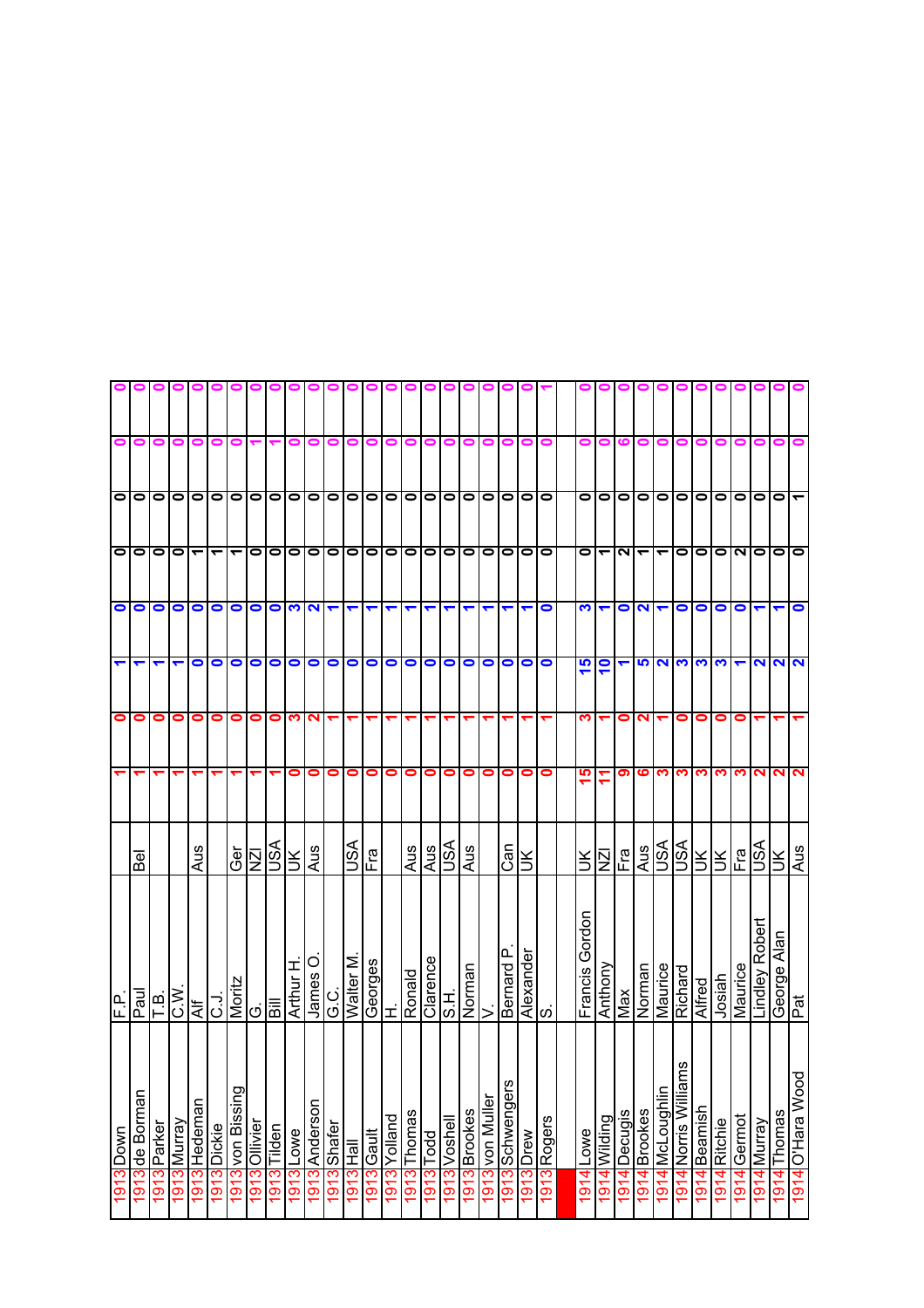| $\bullet$<br>0  <br>$\bullet$<br>$\bullet$<br>0<br>0<br>0<br>0<br>0<br>0<br>0<br>0<br>0<br>o<br>o<br> 0 0 0 0<br>$\circ$<br> 0 0 0 0<br>lololo<br>$\bullet$<br>$\bullet$<br>$\bullet$<br>$\overline{\phantom{0}}$<br>$\bullet$<br>$\overline{\phantom{0}}$<br>0<br> 0 <br>$\bullet$<br>$\circ$<br>$\bullet$<br>$\bullet$<br>$\bullet$<br>$\bullet$<br>$\bullet$<br>$\bullet$<br> 0   0<br>$\overline{\phantom{0}}$<br>$\circ$<br>$\overline{\phantom{a}}$<br>$\overline{\phantom{0}}$<br>᠆<br> 0 0 0<br>$\lceil 0 0 0 0 0 $<br>olo<br>$\circ$<br>lololo<br>$\circ$<br>$\blacktriangledown$<br>$\bullet$<br>$\bullet$<br>$\overline{\phantom{0}}$<br>$\circ$<br>$\bullet$<br>00<br>$\bullet$<br>lololo<br>$\bullet$<br>$\bullet$<br>$\circ$<br>1010<br>$\overline{\bullet}\,\overline{\bullet}$<br>$\bullet$<br>$\bullet$<br>$\bullet$<br>$\bullet$<br>$\bullet$<br>$\bullet$<br>$\bullet$<br>$\bullet$<br>$\bullet$<br>N<br>$\blacktriangledown$<br>olo<br>$\bullet$<br>$\bullet$<br>000<br>$\bullet$<br>$\bullet$<br>$\bullet$<br>$\bullet$<br>$\bullet$<br>$\bullet$<br>$\bullet$<br>$\bullet$<br>$\bullet$<br>$\bullet$<br>$\bullet$<br>$\bullet$<br>$\bullet$<br>$\bullet$<br>$\blacktriangledown$<br>$\blacktriangledown$<br>NNNNNNNNN-<br>$\bullet$<br>$\bullet$<br>0<br>$\blacktriangledown$<br>↽<br>↽<br>↽<br>↽<br>↽<br>↽<br>↽<br>↽<br>↽<br>0<br>0<br>0<br>0<br>0<br>0<br>$\bullet$<br>$\bullet$<br>N<br>0<br>$\bullet$<br>$\bullet$<br>0<br>0<br>$\bullet$<br>0<br>0<br>$\bullet$<br>0<br>0<br>0<br>0<br>0<br>0<br>0<br>0<br>0<br>0<br>NN<br>$\mathbf{N}$<br>$\mathbf{N}$<br><b>NN</b><br>$\sim$<br>NN<br>N<br>$\sim$<br>RRK<br>R<br>VSN<br><b>ASU</b><br>ASU<br>S∕S<br>VSU<br>vsn<br>ASU<br><b>S.Af</b><br>Aus<br>Aus<br>Aus<br>ΙZΝ<br>₹l₹<br>pq<br>Ж<br>ləg<br>š<br>Ж<br>$\Sigma$<br>š<br>F<br>Clarence James<br>ات<br>Cecil<br>Sydney M<br>Kenneth<br>Algernor<br>Anthony<br>っ<br>Charles<br>Charles<br>George<br>Herbert<br>A.M.<br>A.M.<br>William<br>James<br>Gustav<br>James<br>Gerald<br>Cecim<br><b>H</b> 3 T<br>Hope<br>Irving<br>Jean<br>G.M.<br>$\frac{EM}{A.G.}$<br>J.M.<br>Karl<br>J.F.<br>Шg<br>ミ<br>ΙΞ<br>1914 Ward Dawson<br>₩<br><b>Tindell Green</b><br>$\mathbf{C}$<br>Roper Barre<br>1914<br>Zimmerman<br>1914 Armstrong<br>1914 Kingscote<br>Patterson<br>Anderson<br>Touchard<br>Johnston<br>Atkinson<br>1914 Chariton<br>1914 Winslow<br>1914 Washer<br>1914 Watson<br>1914 Watson<br>puipliW14191<br>1914 Sagnier<br>914 Church<br>914 Stokes<br>1914 Ollivier<br>l914 Wilson<br>1914 Squair<br>914 Wright<br>Powell<br>Tilden<br>914 Griffin<br>Parke<br>Jacob<br>Dixon<br>1914 Gore<br>1914 Crisp<br>Todd<br>1914 Allen<br>1914 Rice<br>Behr<br>1914<br>1914<br>1914<br>1914<br>1914<br>1914<br>1914<br>914<br>1914<br>1914<br>1914<br>1914<br>1914<br>1914 |  |  |  |  |  |  |
|-------------------------------------------------------------------------------------------------------------------------------------------------------------------------------------------------------------------------------------------------------------------------------------------------------------------------------------------------------------------------------------------------------------------------------------------------------------------------------------------------------------------------------------------------------------------------------------------------------------------------------------------------------------------------------------------------------------------------------------------------------------------------------------------------------------------------------------------------------------------------------------------------------------------------------------------------------------------------------------------------------------------------------------------------------------------------------------------------------------------------------------------------------------------------------------------------------------------------------------------------------------------------------------------------------------------------------------------------------------------------------------------------------------------------------------------------------------------------------------------------------------------------------------------------------------------------------------------------------------------------------------------------------------------------------------------------------------------------------------------------------------------------------------------------------------------------------------------------------------------------------------------------------------------------------------------------------------------------------------------------------------------------------------------------------------------------------------------------------------------------------------------------------------------------------------------------------------------------------------------------------------------------------------------------------------------------------------------------------------------------------------------------------------------------------------------------------------------------------------------------------------------------------------------------------------------------------------------------------------------------------------------------------------------------------------------------------------------------------------------------------------------------------------------------|--|--|--|--|--|--|
|                                                                                                                                                                                                                                                                                                                                                                                                                                                                                                                                                                                                                                                                                                                                                                                                                                                                                                                                                                                                                                                                                                                                                                                                                                                                                                                                                                                                                                                                                                                                                                                                                                                                                                                                                                                                                                                                                                                                                                                                                                                                                                                                                                                                                                                                                                                                                                                                                                                                                                                                                                                                                                                                                                                                                                                                 |  |  |  |  |  |  |
|                                                                                                                                                                                                                                                                                                                                                                                                                                                                                                                                                                                                                                                                                                                                                                                                                                                                                                                                                                                                                                                                                                                                                                                                                                                                                                                                                                                                                                                                                                                                                                                                                                                                                                                                                                                                                                                                                                                                                                                                                                                                                                                                                                                                                                                                                                                                                                                                                                                                                                                                                                                                                                                                                                                                                                                                 |  |  |  |  |  |  |
|                                                                                                                                                                                                                                                                                                                                                                                                                                                                                                                                                                                                                                                                                                                                                                                                                                                                                                                                                                                                                                                                                                                                                                                                                                                                                                                                                                                                                                                                                                                                                                                                                                                                                                                                                                                                                                                                                                                                                                                                                                                                                                                                                                                                                                                                                                                                                                                                                                                                                                                                                                                                                                                                                                                                                                                                 |  |  |  |  |  |  |
|                                                                                                                                                                                                                                                                                                                                                                                                                                                                                                                                                                                                                                                                                                                                                                                                                                                                                                                                                                                                                                                                                                                                                                                                                                                                                                                                                                                                                                                                                                                                                                                                                                                                                                                                                                                                                                                                                                                                                                                                                                                                                                                                                                                                                                                                                                                                                                                                                                                                                                                                                                                                                                                                                                                                                                                                 |  |  |  |  |  |  |
|                                                                                                                                                                                                                                                                                                                                                                                                                                                                                                                                                                                                                                                                                                                                                                                                                                                                                                                                                                                                                                                                                                                                                                                                                                                                                                                                                                                                                                                                                                                                                                                                                                                                                                                                                                                                                                                                                                                                                                                                                                                                                                                                                                                                                                                                                                                                                                                                                                                                                                                                                                                                                                                                                                                                                                                                 |  |  |  |  |  |  |
|                                                                                                                                                                                                                                                                                                                                                                                                                                                                                                                                                                                                                                                                                                                                                                                                                                                                                                                                                                                                                                                                                                                                                                                                                                                                                                                                                                                                                                                                                                                                                                                                                                                                                                                                                                                                                                                                                                                                                                                                                                                                                                                                                                                                                                                                                                                                                                                                                                                                                                                                                                                                                                                                                                                                                                                                 |  |  |  |  |  |  |
|                                                                                                                                                                                                                                                                                                                                                                                                                                                                                                                                                                                                                                                                                                                                                                                                                                                                                                                                                                                                                                                                                                                                                                                                                                                                                                                                                                                                                                                                                                                                                                                                                                                                                                                                                                                                                                                                                                                                                                                                                                                                                                                                                                                                                                                                                                                                                                                                                                                                                                                                                                                                                                                                                                                                                                                                 |  |  |  |  |  |  |
|                                                                                                                                                                                                                                                                                                                                                                                                                                                                                                                                                                                                                                                                                                                                                                                                                                                                                                                                                                                                                                                                                                                                                                                                                                                                                                                                                                                                                                                                                                                                                                                                                                                                                                                                                                                                                                                                                                                                                                                                                                                                                                                                                                                                                                                                                                                                                                                                                                                                                                                                                                                                                                                                                                                                                                                                 |  |  |  |  |  |  |
|                                                                                                                                                                                                                                                                                                                                                                                                                                                                                                                                                                                                                                                                                                                                                                                                                                                                                                                                                                                                                                                                                                                                                                                                                                                                                                                                                                                                                                                                                                                                                                                                                                                                                                                                                                                                                                                                                                                                                                                                                                                                                                                                                                                                                                                                                                                                                                                                                                                                                                                                                                                                                                                                                                                                                                                                 |  |  |  |  |  |  |
|                                                                                                                                                                                                                                                                                                                                                                                                                                                                                                                                                                                                                                                                                                                                                                                                                                                                                                                                                                                                                                                                                                                                                                                                                                                                                                                                                                                                                                                                                                                                                                                                                                                                                                                                                                                                                                                                                                                                                                                                                                                                                                                                                                                                                                                                                                                                                                                                                                                                                                                                                                                                                                                                                                                                                                                                 |  |  |  |  |  |  |
|                                                                                                                                                                                                                                                                                                                                                                                                                                                                                                                                                                                                                                                                                                                                                                                                                                                                                                                                                                                                                                                                                                                                                                                                                                                                                                                                                                                                                                                                                                                                                                                                                                                                                                                                                                                                                                                                                                                                                                                                                                                                                                                                                                                                                                                                                                                                                                                                                                                                                                                                                                                                                                                                                                                                                                                                 |  |  |  |  |  |  |
|                                                                                                                                                                                                                                                                                                                                                                                                                                                                                                                                                                                                                                                                                                                                                                                                                                                                                                                                                                                                                                                                                                                                                                                                                                                                                                                                                                                                                                                                                                                                                                                                                                                                                                                                                                                                                                                                                                                                                                                                                                                                                                                                                                                                                                                                                                                                                                                                                                                                                                                                                                                                                                                                                                                                                                                                 |  |  |  |  |  |  |
|                                                                                                                                                                                                                                                                                                                                                                                                                                                                                                                                                                                                                                                                                                                                                                                                                                                                                                                                                                                                                                                                                                                                                                                                                                                                                                                                                                                                                                                                                                                                                                                                                                                                                                                                                                                                                                                                                                                                                                                                                                                                                                                                                                                                                                                                                                                                                                                                                                                                                                                                                                                                                                                                                                                                                                                                 |  |  |  |  |  |  |
|                                                                                                                                                                                                                                                                                                                                                                                                                                                                                                                                                                                                                                                                                                                                                                                                                                                                                                                                                                                                                                                                                                                                                                                                                                                                                                                                                                                                                                                                                                                                                                                                                                                                                                                                                                                                                                                                                                                                                                                                                                                                                                                                                                                                                                                                                                                                                                                                                                                                                                                                                                                                                                                                                                                                                                                                 |  |  |  |  |  |  |
|                                                                                                                                                                                                                                                                                                                                                                                                                                                                                                                                                                                                                                                                                                                                                                                                                                                                                                                                                                                                                                                                                                                                                                                                                                                                                                                                                                                                                                                                                                                                                                                                                                                                                                                                                                                                                                                                                                                                                                                                                                                                                                                                                                                                                                                                                                                                                                                                                                                                                                                                                                                                                                                                                                                                                                                                 |  |  |  |  |  |  |
|                                                                                                                                                                                                                                                                                                                                                                                                                                                                                                                                                                                                                                                                                                                                                                                                                                                                                                                                                                                                                                                                                                                                                                                                                                                                                                                                                                                                                                                                                                                                                                                                                                                                                                                                                                                                                                                                                                                                                                                                                                                                                                                                                                                                                                                                                                                                                                                                                                                                                                                                                                                                                                                                                                                                                                                                 |  |  |  |  |  |  |
|                                                                                                                                                                                                                                                                                                                                                                                                                                                                                                                                                                                                                                                                                                                                                                                                                                                                                                                                                                                                                                                                                                                                                                                                                                                                                                                                                                                                                                                                                                                                                                                                                                                                                                                                                                                                                                                                                                                                                                                                                                                                                                                                                                                                                                                                                                                                                                                                                                                                                                                                                                                                                                                                                                                                                                                                 |  |  |  |  |  |  |
|                                                                                                                                                                                                                                                                                                                                                                                                                                                                                                                                                                                                                                                                                                                                                                                                                                                                                                                                                                                                                                                                                                                                                                                                                                                                                                                                                                                                                                                                                                                                                                                                                                                                                                                                                                                                                                                                                                                                                                                                                                                                                                                                                                                                                                                                                                                                                                                                                                                                                                                                                                                                                                                                                                                                                                                                 |  |  |  |  |  |  |
|                                                                                                                                                                                                                                                                                                                                                                                                                                                                                                                                                                                                                                                                                                                                                                                                                                                                                                                                                                                                                                                                                                                                                                                                                                                                                                                                                                                                                                                                                                                                                                                                                                                                                                                                                                                                                                                                                                                                                                                                                                                                                                                                                                                                                                                                                                                                                                                                                                                                                                                                                                                                                                                                                                                                                                                                 |  |  |  |  |  |  |
|                                                                                                                                                                                                                                                                                                                                                                                                                                                                                                                                                                                                                                                                                                                                                                                                                                                                                                                                                                                                                                                                                                                                                                                                                                                                                                                                                                                                                                                                                                                                                                                                                                                                                                                                                                                                                                                                                                                                                                                                                                                                                                                                                                                                                                                                                                                                                                                                                                                                                                                                                                                                                                                                                                                                                                                                 |  |  |  |  |  |  |
|                                                                                                                                                                                                                                                                                                                                                                                                                                                                                                                                                                                                                                                                                                                                                                                                                                                                                                                                                                                                                                                                                                                                                                                                                                                                                                                                                                                                                                                                                                                                                                                                                                                                                                                                                                                                                                                                                                                                                                                                                                                                                                                                                                                                                                                                                                                                                                                                                                                                                                                                                                                                                                                                                                                                                                                                 |  |  |  |  |  |  |
|                                                                                                                                                                                                                                                                                                                                                                                                                                                                                                                                                                                                                                                                                                                                                                                                                                                                                                                                                                                                                                                                                                                                                                                                                                                                                                                                                                                                                                                                                                                                                                                                                                                                                                                                                                                                                                                                                                                                                                                                                                                                                                                                                                                                                                                                                                                                                                                                                                                                                                                                                                                                                                                                                                                                                                                                 |  |  |  |  |  |  |
|                                                                                                                                                                                                                                                                                                                                                                                                                                                                                                                                                                                                                                                                                                                                                                                                                                                                                                                                                                                                                                                                                                                                                                                                                                                                                                                                                                                                                                                                                                                                                                                                                                                                                                                                                                                                                                                                                                                                                                                                                                                                                                                                                                                                                                                                                                                                                                                                                                                                                                                                                                                                                                                                                                                                                                                                 |  |  |  |  |  |  |
|                                                                                                                                                                                                                                                                                                                                                                                                                                                                                                                                                                                                                                                                                                                                                                                                                                                                                                                                                                                                                                                                                                                                                                                                                                                                                                                                                                                                                                                                                                                                                                                                                                                                                                                                                                                                                                                                                                                                                                                                                                                                                                                                                                                                                                                                                                                                                                                                                                                                                                                                                                                                                                                                                                                                                                                                 |  |  |  |  |  |  |
|                                                                                                                                                                                                                                                                                                                                                                                                                                                                                                                                                                                                                                                                                                                                                                                                                                                                                                                                                                                                                                                                                                                                                                                                                                                                                                                                                                                                                                                                                                                                                                                                                                                                                                                                                                                                                                                                                                                                                                                                                                                                                                                                                                                                                                                                                                                                                                                                                                                                                                                                                                                                                                                                                                                                                                                                 |  |  |  |  |  |  |
|                                                                                                                                                                                                                                                                                                                                                                                                                                                                                                                                                                                                                                                                                                                                                                                                                                                                                                                                                                                                                                                                                                                                                                                                                                                                                                                                                                                                                                                                                                                                                                                                                                                                                                                                                                                                                                                                                                                                                                                                                                                                                                                                                                                                                                                                                                                                                                                                                                                                                                                                                                                                                                                                                                                                                                                                 |  |  |  |  |  |  |
|                                                                                                                                                                                                                                                                                                                                                                                                                                                                                                                                                                                                                                                                                                                                                                                                                                                                                                                                                                                                                                                                                                                                                                                                                                                                                                                                                                                                                                                                                                                                                                                                                                                                                                                                                                                                                                                                                                                                                                                                                                                                                                                                                                                                                                                                                                                                                                                                                                                                                                                                                                                                                                                                                                                                                                                                 |  |  |  |  |  |  |
|                                                                                                                                                                                                                                                                                                                                                                                                                                                                                                                                                                                                                                                                                                                                                                                                                                                                                                                                                                                                                                                                                                                                                                                                                                                                                                                                                                                                                                                                                                                                                                                                                                                                                                                                                                                                                                                                                                                                                                                                                                                                                                                                                                                                                                                                                                                                                                                                                                                                                                                                                                                                                                                                                                                                                                                                 |  |  |  |  |  |  |
|                                                                                                                                                                                                                                                                                                                                                                                                                                                                                                                                                                                                                                                                                                                                                                                                                                                                                                                                                                                                                                                                                                                                                                                                                                                                                                                                                                                                                                                                                                                                                                                                                                                                                                                                                                                                                                                                                                                                                                                                                                                                                                                                                                                                                                                                                                                                                                                                                                                                                                                                                                                                                                                                                                                                                                                                 |  |  |  |  |  |  |
|                                                                                                                                                                                                                                                                                                                                                                                                                                                                                                                                                                                                                                                                                                                                                                                                                                                                                                                                                                                                                                                                                                                                                                                                                                                                                                                                                                                                                                                                                                                                                                                                                                                                                                                                                                                                                                                                                                                                                                                                                                                                                                                                                                                                                                                                                                                                                                                                                                                                                                                                                                                                                                                                                                                                                                                                 |  |  |  |  |  |  |
|                                                                                                                                                                                                                                                                                                                                                                                                                                                                                                                                                                                                                                                                                                                                                                                                                                                                                                                                                                                                                                                                                                                                                                                                                                                                                                                                                                                                                                                                                                                                                                                                                                                                                                                                                                                                                                                                                                                                                                                                                                                                                                                                                                                                                                                                                                                                                                                                                                                                                                                                                                                                                                                                                                                                                                                                 |  |  |  |  |  |  |
|                                                                                                                                                                                                                                                                                                                                                                                                                                                                                                                                                                                                                                                                                                                                                                                                                                                                                                                                                                                                                                                                                                                                                                                                                                                                                                                                                                                                                                                                                                                                                                                                                                                                                                                                                                                                                                                                                                                                                                                                                                                                                                                                                                                                                                                                                                                                                                                                                                                                                                                                                                                                                                                                                                                                                                                                 |  |  |  |  |  |  |
|                                                                                                                                                                                                                                                                                                                                                                                                                                                                                                                                                                                                                                                                                                                                                                                                                                                                                                                                                                                                                                                                                                                                                                                                                                                                                                                                                                                                                                                                                                                                                                                                                                                                                                                                                                                                                                                                                                                                                                                                                                                                                                                                                                                                                                                                                                                                                                                                                                                                                                                                                                                                                                                                                                                                                                                                 |  |  |  |  |  |  |
|                                                                                                                                                                                                                                                                                                                                                                                                                                                                                                                                                                                                                                                                                                                                                                                                                                                                                                                                                                                                                                                                                                                                                                                                                                                                                                                                                                                                                                                                                                                                                                                                                                                                                                                                                                                                                                                                                                                                                                                                                                                                                                                                                                                                                                                                                                                                                                                                                                                                                                                                                                                                                                                                                                                                                                                                 |  |  |  |  |  |  |
|                                                                                                                                                                                                                                                                                                                                                                                                                                                                                                                                                                                                                                                                                                                                                                                                                                                                                                                                                                                                                                                                                                                                                                                                                                                                                                                                                                                                                                                                                                                                                                                                                                                                                                                                                                                                                                                                                                                                                                                                                                                                                                                                                                                                                                                                                                                                                                                                                                                                                                                                                                                                                                                                                                                                                                                                 |  |  |  |  |  |  |
|                                                                                                                                                                                                                                                                                                                                                                                                                                                                                                                                                                                                                                                                                                                                                                                                                                                                                                                                                                                                                                                                                                                                                                                                                                                                                                                                                                                                                                                                                                                                                                                                                                                                                                                                                                                                                                                                                                                                                                                                                                                                                                                                                                                                                                                                                                                                                                                                                                                                                                                                                                                                                                                                                                                                                                                                 |  |  |  |  |  |  |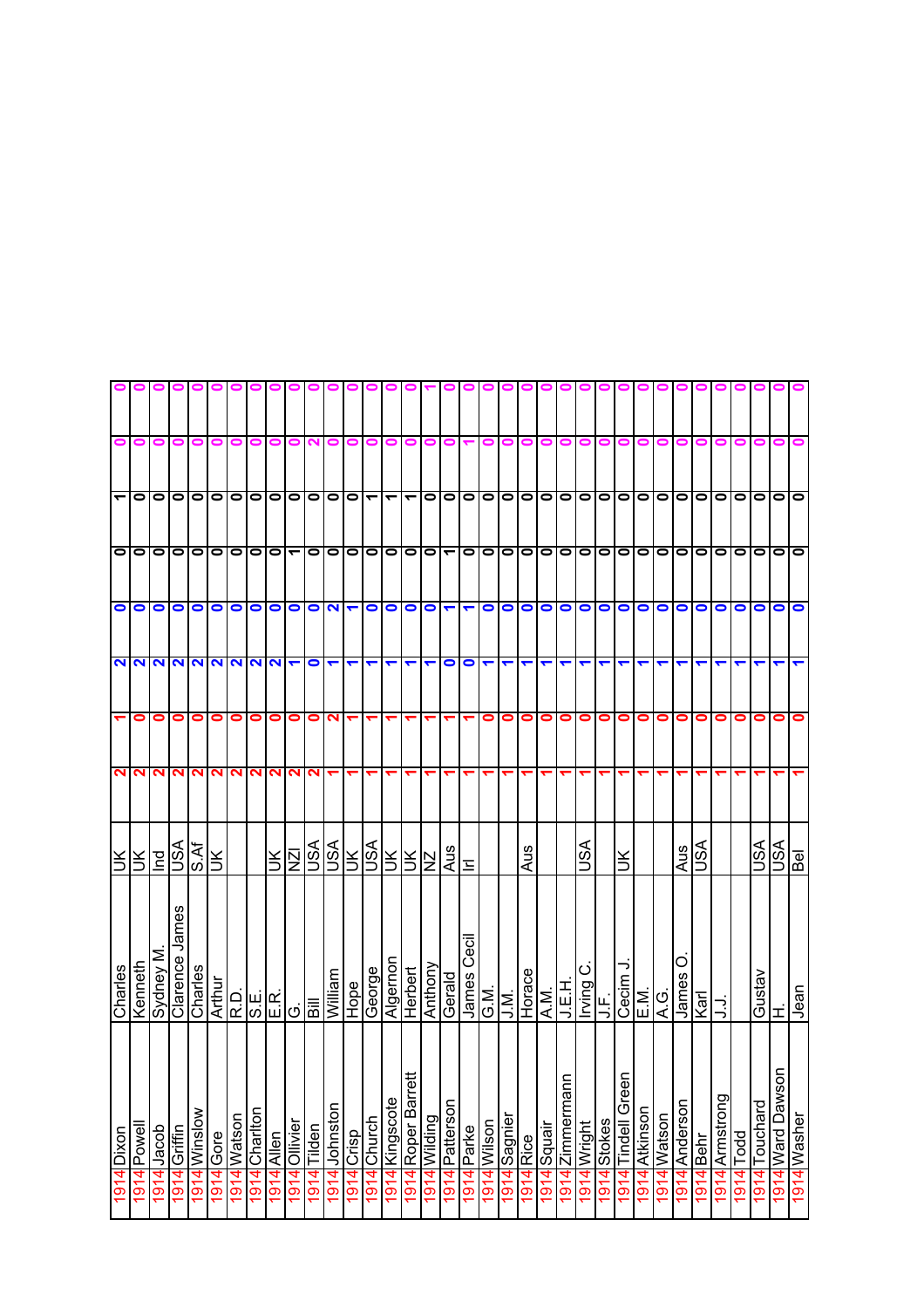|                          |          |               |                 |                            |            |            |              | 00                 | $\blacksquare$    |                          | 00                       | $\blacksquare$           |            |           |                      |                      |                     |              |                                                   |                 |                                 |                |                          |           |                      |             |                          |              |                                |                      |                          |           |                |                                |
|--------------------------|----------|---------------|-----------------|----------------------------|------------|------------|--------------|--------------------|-------------------|--------------------------|--------------------------|--------------------------|------------|-----------|----------------------|----------------------|---------------------|--------------|---------------------------------------------------|-----------------|---------------------------------|----------------|--------------------------|-----------|----------------------|-------------|--------------------------|--------------|--------------------------------|----------------------|--------------------------|-----------|----------------|--------------------------------|
| 0                        | 0        | 0             | 0               | 0                          | 0          | 0          | 0            |                    |                   |                          |                          |                          |            |           |                      | o                    | 0                   | 0            | 0                                                 | 0               | 0                               | 0              | o                        |           |                      |             |                          |              |                                |                      |                          |           |                |                                |
| $\overline{\phantom{0}}$ |          | 0000000       |                 |                            |            |            |              | $\bullet$          | $\bullet$         | $\bullet$                |                          |                          | olololo    |           | $\bullet$            | $\circ$              |                     | $\circ$      |                                                   | 0000            |                                 |                | $\overline{\phantom{a}}$ | ᠆         | $\blacktriangledown$ | $\bullet$   | $\bullet$                | $\mathbf{C}$ | $\blacktriangledown$           | $\bullet$            | $\bullet$                | $\bullet$ | $\bullet$      |                                |
|                          | 00000000 |               |                 |                            |            |            | $\bullet$    | $\bullet$          | $\bullet$         | $\overline{\phantom{0}}$ | $\overline{\phantom{0}}$ | $\overline{\phantom{0}}$ | $\circ$    |           | $\bullet$            | $\bullet$            |                     | $\circ$      |                                                   | 0 0 0 0 0       |                                 |                |                          | $\bullet$ | $\circ$              |             |                          | O O O        |                                | $\blacktriangledown$ | $\overline{\phantom{0}}$ |           |                | $\bullet$                      |
|                          | $\circ$  | $\bullet$     | $\bullet$       | $\bullet$                  | $\bullet$  | O          | $\bullet$    | $\bullet$          | $\bullet$         | $\bullet$                | $\circ$                  |                          | <b>PIP</b> |           | $\blacktriangledown$ | $\blacktriangledown$ | ↽                   |              | ↽                                                 | ↽               | $\overline{\mathbf{r}}$         |                | $\bullet$                | $\bullet$ | $\bullet$            | $\bullet$   | ↽                        | ↽            | $\bullet$                      | ↽                    | $\bullet$                | $\bullet$ | $\bullet$      | $\overline{\mathbf{c}}$        |
| ↽                        | ↽        |               |                 | ᠆                          | ↽          | ↽          | ᠆            | ↽                  | ↽                 | 0                        | $\bullet$                | $\bullet$                | $\bullet$  | $\bullet$ | $\bullet$            | $\bullet$            | $\bullet$           | $\bullet$    | $\bullet$                                         |                 | $\circ$ $\circ$                 |                | $\bullet$                | $\bullet$ | $\bullet$            | $\bullet$   | 4                        | <b>NN</b>    |                                |                      |                          |           |                |                                |
| 0                        | 0        | 0             | 0               | 0                          | 0          | 0          | 0            | 0                  | 0                 | 0                        | 0                        | 0                        | 0          | N         | ี N                  | N                    |                     |              |                                                   |                 |                                 |                |                          |           |                      |             |                          |              |                                |                      | 0                        | 0         | 0              | က                              |
|                          |          |               |                 |                            | ᡪ          | ↽          | ↽            |                    |                   |                          |                          |                          |            | 0         | o                    | 0                    | 0                   | 0            | $\bullet$                                         | 0               | $\bullet$                       | $\bullet$      | 0                        | 0         | 0                    | $\bullet$   | q                        | N            | N                              | $\sim$               | N                        | N         | N              |                                |
| VSV                      | vsn      | š             | Ğ               |                            |            | Aus        |              |                    | $\leq$            | vsn                      | Aus<br>NZI               |                          |            | Ж         | Aus<br>Öst           |                      |                     |              |                                                   |                 | Er<br>USA                       |                | VSN                      | $\leq$    | Aus                  |             | VSU                      | <b>ASU</b>   | ŠГ                             | Aus                  | ASL                      | Aus       | vsn            | ASL                            |
| John                     | S.M      | George        |                 | alzi≺is<br>S⊡∓l∾           |            |            |              |                    | Σ<br>Theodore     | Thomas                   | Ashley                   | is<br>H                  | William    | Perciva   | Alfred               |                      |                     |              | $\frac{\frac{\text{Ludwig}}{\text{E}}}{\text{N}}$ |                 | $rac{\text{Jean}}{\text{F.R.}}$ |                | Dean                     |           | Rodney               |             | Richard                  | George       | Gordon<br>Francis <sup>(</sup> | Horace               | William                  | Clarence  | Clarence James | Maurice                        |
| 1914 Strachan            | McElroy  | 1914 Greville | 1914 Froitzheim | 1 <mark>914</mark> Garnett | 1914 Davis | 1914 Doust | 1914 Leschen | 1914 Hamblin Smith | 1914 Mavrogordato | TBundy                   | lleddure() <del> </del>  | 1914 Wilding             | 1914 Goss  | Davson    | punlop               | 1914 Comte Salm      | <b>914 Fottrell</b> | 1914 Harding | <b>PeoHipte</b>                                   | 1914 Samazeuilh | 1914 Pell                       | 1914 Rosenbaum | 1914 Mathey              | 1914 Gore | 1914 Heath           | 914 Rowland | ms<br>1915 Norris Willia | 915 Church   | 1915 Lowe                      | 1915 Rice            | Johnston                 | Todd      | 1915 Griffin   | ullupno py <mark>  1916</mark> |
|                          | 1914     |               |                 |                            |            |            |              |                    |                   | 1914                     |                          |                          |            | 1914      | 1914                 |                      |                     |              |                                                   |                 |                                 |                |                          |           |                      |             |                          |              |                                |                      | 1915                     | 1915      |                |                                |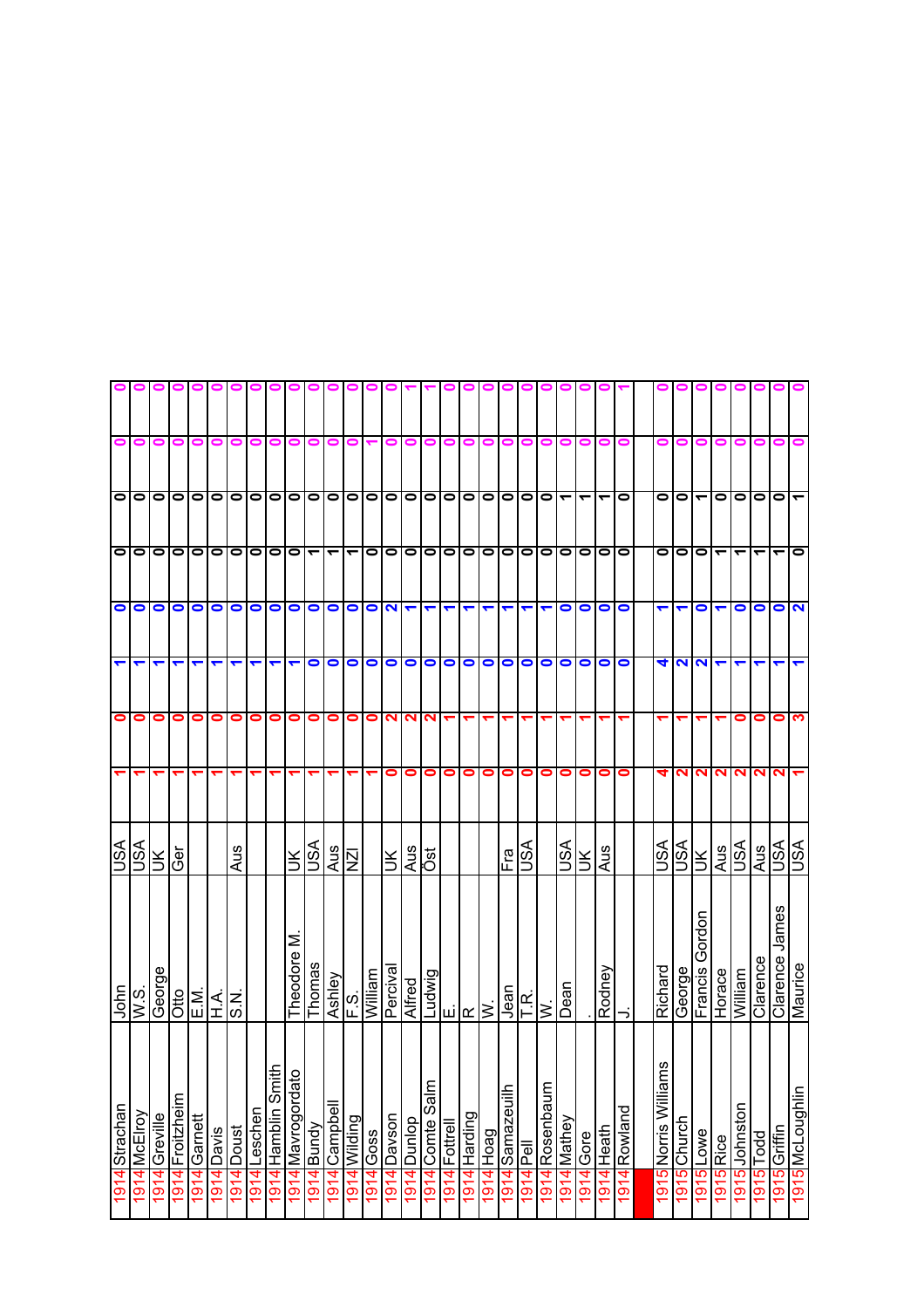|                      |           |              |             |             |                         |                              |             |             | 0         |              |               |               | $\bullet$     |              |            |           |              |               |                          |                      |                      |                          |            |                        |            |                  |                   |                            |                          |                                                                                                                                                |              |               |            |                 |
|----------------------|-----------|--------------|-------------|-------------|-------------------------|------------------------------|-------------|-------------|-----------|--------------|---------------|---------------|---------------|--------------|------------|-----------|--------------|---------------|--------------------------|----------------------|----------------------|--------------------------|------------|------------------------|------------|------------------|-------------------|----------------------------|--------------------------|------------------------------------------------------------------------------------------------------------------------------------------------|--------------|---------------|------------|-----------------|
| 0                    | 0         | 0            | 0           | 0           | 0                       | 0                            |             |             |           |              |               |               |               |              |            |           | 0            | 0             | o                        | 0                    | o                    |                          |            |                        |            |                  |                   |                            |                          |                                                                                                                                                |              |               |            |                 |
|                      | $\circ$   | $\bullet$    | $\bullet$   | $\bullet$   | $\bullet$               | $\bullet$                    | $\bullet$   | $\bullet$   | $\bullet$ | $\bullet$    | $\bullet$     | $\bullet$     | 10 IO         |              | ᠆          | ᠆         | $\bullet$    | 0             | $\bullet$                | 0                    |                      | $\bullet$                | $\bullet$  | $\bullet$              | $\bullet$  | $\bullet$        | lo                | $\circ$   $\circ$          |                          | $\bullet$                                                                                                                                      | $\bullet$    | 0             | 0          |                 |
| $\bullet$            | $\bullet$ | $\bullet$    | $\bullet$   | $\bullet$   | $\bullet$               | $\bullet$                    | $\bullet$   | $\bullet$   | $\bullet$ | $\bullet$    | $\bullet$     | $\bullet$     | 1010          |              | $\bullet$  | $\bullet$ | $\bullet$    |               | $\bullet$                | 0                    |                      | $\overline{\phantom{0}}$ | $\bullet$  | $\bullet$              | $\bullet$  | $\bullet$        | lo                | $\circ$                    |                          | $\bullet$                                                                                                                                      | $\bullet$    | 0             | $\bullet$  | $\bullet$       |
| $\blacktriangledown$ | $\bullet$ | $\bullet$    | $\bullet$   | $\bullet$   | $\bullet$               | $\bullet$                    | $\bullet$   | $\bullet$   | $\bullet$ | $\bullet$    | ↽             |               | ↽             |              | 0          | $\bullet$ | $\bullet$    | $\mathbf{N}$  | $\bullet$                | $\blacktriangledown$ | $\blacktriangledown$ | $\blacktriangledown$     | $\bullet$  | $\bullet$              | $\bullet$  | $\bullet$        | $\bullet$         | $\bullet$                  | $\bullet$                | 0                                                                                                                                              | $\bullet$    | 0             | 0          |                 |
| $\blacktriangledown$ | ↽         | ↽            | ↽           |             | ↽                       | ↽                            | ↽           |             | ↽         | 0            | 0             | $\bullet$     | $\bullet$     | $\bullet$    | 0          | $\bullet$ | $\bullet$    | က             | က                        | 2                    | $\blacktriangledown$ | $\bullet$                | ↽          | ↽                      |            |                  |                   |                            |                          |                                                                                                                                                |              |               | 0          | $\bullet$       |
|                      | 0         | 0            | 0           | 0           | 0                       | 0                            | 0           | 0           | 0         | 0            |               |               |               |              |            |           |              | ี่            | 0                        |                      |                      |                          | 0          | 0                      | 0          | 0                | $\bullet$         | 0                          | 0                        | 0                                                                                                                                              | 0            | 0             | 0          |                 |
|                      |           |              |             |             |                         |                              |             |             |           |              | 0             | 0             | 0             | 0            | 0          | 0         | 0            | 4             | က                        | N                    | ↽                    |                          |            |                        |            |                  |                   |                            |                          |                                                                                                                                                |              |               |            |                 |
| <b>ASU</b>           | S∕S       |              | Spa         |             |                         | JSA                          |             |             |           | JSA          | $\leq$        | Aus           | $\frac{1}{2}$ |              |            | Aus       | VSN          | vsn           | <u>ialal</u><br>Indialal |                      |                      | VSU                      |            | Spa                    |            | <b>ASU</b>       | VSU               |                            |                          | <b>ASI</b>                                                                                                                                     |              | der           | SA         | VSU             |
| Karl                 | Gustav    | Roland       | Manuel      | T.B.        | Ê                       | Watson                       | ΚË          | 玉           | 궆         | ပ<br>Harry   | Arthur M      | O<br>James    | Rodney        | W.S.         | Thomas     | Bert      | ن)<br>Irving | William       | Richard                  | George               | Lindley Robert       | Clarence James           | W.E.       | Manuel                 | 도          | H W              | George            |                            |                          | $\begin{bmatrix} 0 \\ 0 \\ 0 \\ 0 \end{bmatrix} \begin{bmatrix} 0 \\ 0 \\ 0 \\ 0 \end{bmatrix} \begin{bmatrix} 0 \\ 0 \\ 0 \\ 0 \end{bmatrix}$ | ≏            | <u>Ichiya</u> | Willis     |                 |
| 1915 Behr            | Touchard  | 1915 Roberts | 1915 Alonso | 1915 Parker | <mark>1915</mark> Marsh | 1915 <mark> </mark> Washburn | 1915 Carter | 1915 Harris | 1915 Hahn | 1915 Johnson | 1915 Lovibond | 1915 Anderson | l915 Heath    | 1915 McElroy | 1915 Bundy | St John   | 1915 Wright  | 1916 Johnston | ms<br>1916 Norris Willia | 1916 Church          | 1916 Murray          | 1916 Griffin             | 1916 Davis | oma<br>1916 Comte de G | 916 Byford | <b>1916</b> Mace | <b>1916</b> Caner | <mark>1916</mark> Stoddart | <mark>1916</mark> Parker |                                                                                                                                                | 1916 Watters | 1916 Kumagae  | 1916 Davis |                 |
|                      | 1915      |              |             |             |                         |                              |             |             |           |              |               |               |               |              |            | 1915      |              |               |                          |                      |                      |                          |            |                        |            |                  |                   |                            |                          | I916<br>Pell                                                                                                                                   |              |               |            | 1916 McLoughlin |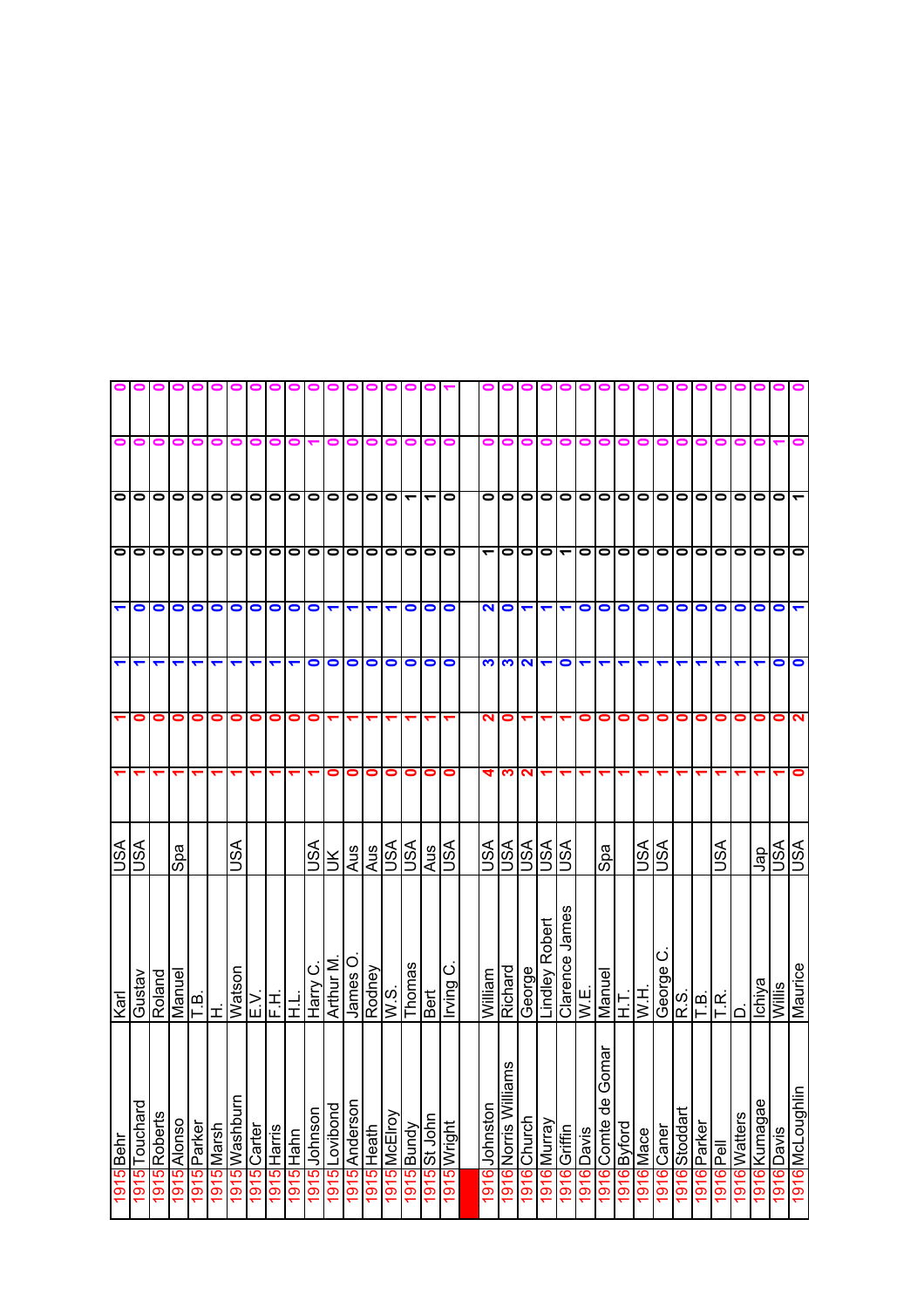| 0                    | 0                        | 0                                              |             | 0                   | 0            |           |             |                        |           |                |             |                    |           |           |                                    |                | 0                        | 0                            | 0                       | 0                     | 0                         |                          |           |                                      |              |           |                            |                           |           |                  |                        |               |             |
|----------------------|--------------------------|------------------------------------------------|-------------|---------------------|--------------|-----------|-------------|------------------------|-----------|----------------|-------------|--------------------|-----------|-----------|------------------------------------|----------------|--------------------------|------------------------------|-------------------------|-----------------------|---------------------------|--------------------------|-----------|--------------------------------------|--------------|-----------|----------------------------|---------------------------|-----------|------------------|------------------------|---------------|-------------|
| $\circ$              | $\overline{\phantom{a}}$ | 0                                              | ے           | $\bullet$           | $\bullet$    | $\bullet$ | $\bullet$   | $\bullet$              | $\bullet$ | $\bullet$      | ololo       |                    |           | $\bullet$ | $\bullet$                          | $\bullet$      | $\bullet$                |                              |                         |                       | $\frac{1}{10}$            | $\overline{\phantom{0}}$ | $\bullet$ | 0                                    | $\bullet$    | lo        | $\circ$ $\circ$            |                           | $\bullet$ | $\bullet$        | $\bullet$              | $\bullet$     | $\bullet$   |
|                      | olo                      | $\bullet$                                      | 0           | $\bullet$           | $\bullet$    | $\bullet$ | $\bullet$   | $\bullet$              | $\bullet$ | $\bullet$      | $\bullet$   | 0   0              |           | $\bullet$ | $\bullet$                          | $\bullet$      | $\overline{\phantom{0}}$ | $\overline{\phantom{0}}$     |                         |                       | O O                       | $\circ$                  |           | $\overline{\phantom{0}}$             | $\bullet$    | lo        | $\circ$                    |                           | $\bullet$ | $\bullet$        | $\bullet$              | ے             | $\bullet$   |
| $\blacktriangledown$ | $\bullet$                | $\bullet$                                      | 0           | $\bullet$           | $\bullet$    | $\bullet$ | $\bullet$   | $\bullet$              | $\bullet$ | $\bullet$      | $\bullet$   | $\bullet$          | $\bullet$ | $\bullet$ | $\bullet$                          | $\bullet$      | $\bullet$                | $\bullet$                    | $\overline{\mathbf{N}}$ | $\blacktriangleright$ | $\blacktriangledown$      | $\bullet$                | O         |                                      | $\bullet$    | $\bullet$ | ↽                          | ↽                         | $\bullet$ | $\bullet$        | 0                      | $\bullet$     | $\bullet$   |
| $\bullet$            | 0                        | 0                                              | 0           | $\blacksquare$      | ↽            | ↽         | ↽           | ↽                      |           | ↽              |             |                    |           |           |                                    | ↽              | 0                        | $\bullet$                    | $\bullet$               | $\bullet$             | $\bullet$                 | $\bullet$                | $\bullet$ | 5                                    | <u>ကုုလ</u>  |           | ↽                          | ↽                         |           |                  |                        | 0             | $\bullet$   |
|                      |                          |                                                |             | 0                   | 0            | 0         | 0           | 0                      | 0         | 0              | 0           | 0                  | 0         | 0         | 0                                  | 0              | 0                        | 0                            | $\mathbf{\Omega}$       | ᠆                     |                           |                          |           |                                      | 0            | 0         |                            |                           |           | 0                | 0                      | 0             | $\bullet$   |
| $\bullet$            | 0                        | 0                                              |             |                     |              |           |             |                        |           |                |             |                    |           |           |                                    |                |                          |                              | 0                       | $\bullet$             | $\bullet$                 | 0                        | 0         | ဖ                                    | ∾            | N         |                            |                           |           |                  |                        |               |             |
|                      | lSA                      | ASU                                            | JSA         | <b>ASL</b>          |              |           | JSA         | <b>ASL</b>             | VSN       | VSN            | vsn         | Spa                |           |           |                                    | <b>ASL</b>     | vsn                      | $\overline{\mathbb{S}}^4$    | vsn                     | <b>ASU</b>            |                           | VSN                      | vsn       | lisA                                 | gel          | vsn       |                            | ASU                       |           |                  | $\overline{\text{MS}}$ | VSU           | VSU         |
| ها<br>ان             | H                        | $\overline{\overline{\overline{\overline{B}}}$ | ن<br>Irving | Richard             | S.H.         | ζŸ.       |             | Lindley Robert<br>W.H. | William   | ΣN             | Walter M    | Manuel             |           |           | $\frac{\partial}{\partial \alpha}$ | Samuel         | Fred                     | Harold                       |                         | Nathaniel<br>Chuck    | ن<br>ڊ                    | ပ<br>Harry               | liig      | $\overline{\overline{\overline{a}}}$ | Ichiya       | Frank     |                            | Frederick<br>S.H.<br>W.M. |           | Chales           | Lindley Robert         | Vincent       | Irving C.   |
| 1916 Doyle           | 1916 Ward Dawson         | 1916<br>Tilden                                 | Wright      | ms<br>Norris Willia | 1917 Voshell | Smith     | 1917 Murray | Mace                   | Johnston  | Hayes          | lleH        | omar<br>Comte de G | ssnµelB   | Bastian   | Badger                             | Hardy          | Alexander                | $\overline{5}$<br>Throckmort | <b>INiles</b>           | 1917 Garland          | 1 <mark>917</mark> MacKay | 1917 Johnson             | Tilden    | 1918<br>Tilden                       | 1918 Kumagae | Anderson  | <mark>1918</mark> Anderson | 1918 Voshell              | lieH      | 1918 Herreschoff | 1918 Murray            | 1918 Richards | 1918 Wright |
|                      |                          |                                                | 1917        | 1917                |              | 1917      |             | 1917                   | 1917      | $\overline{9}$ | <u>4161</u> | 1917               | 1917      | 1917      | 1917                               | $\overline{5}$ | $\frac{1}{91}$           | $\overline{\mathsf{P}}$      | 1917                    |                       |                           |                          | 1917      |                                      |              | 8161      |                            |                           | 1918      |                  |                        |               |             |

 $\blacksquare$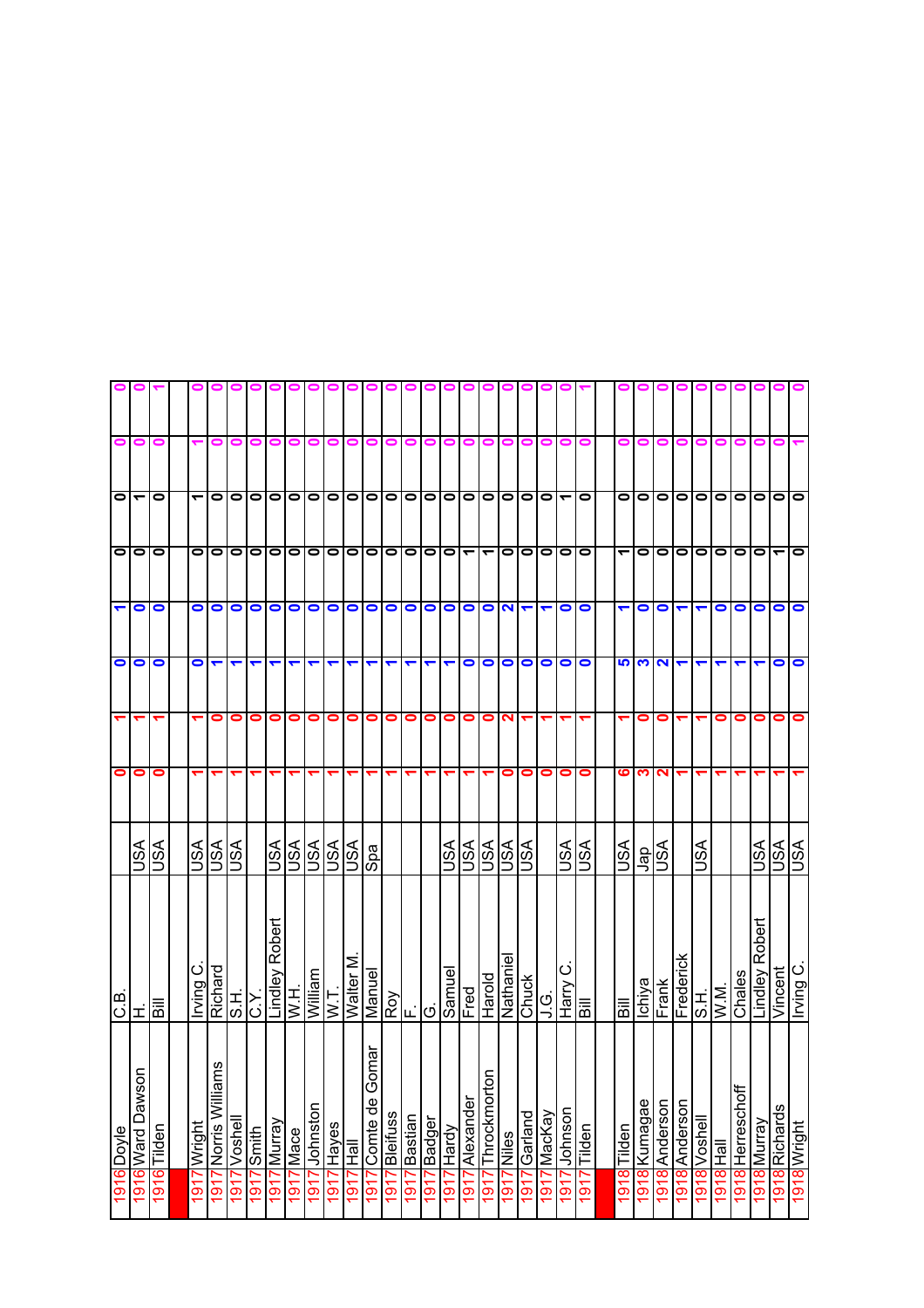|                          |                                                                                                                                                                                                                                                                                                                                                                                              |                       | 0         | $\bullet$            | $\circ$              |                      |                          | 0            |                      |                          |                     |                     |                       |                          |                      |           |                     |           |                              |                      |                          |                         |                          |                |                    |                      |                |                 |           |                          |                    |                |                 |             |
|--------------------------|----------------------------------------------------------------------------------------------------------------------------------------------------------------------------------------------------------------------------------------------------------------------------------------------------------------------------------------------------------------------------------------------|-----------------------|-----------|----------------------|----------------------|----------------------|--------------------------|--------------|----------------------|--------------------------|---------------------|---------------------|-----------------------|--------------------------|----------------------|-----------|---------------------|-----------|------------------------------|----------------------|--------------------------|-------------------------|--------------------------|----------------|--------------------|----------------------|----------------|-----------------|-----------|--------------------------|--------------------|----------------|-----------------|-------------|
| $\bullet$                | 0                                                                                                                                                                                                                                                                                                                                                                                            | 0                     | 0         | 0                    | 0                    | 0                    | 0                        | 0            | ო                    | 0                        | ဖ                   | 0                   | 0                     | 0                        |                      | 0         | 0                   | 0         | ↽                            | 0                    |                          |                         |                          | 0              | 0                  | 0                    | 0              | 0               | 0         | 0                        | 0                  |                | 0               | 0           |
| $\overline{\phantom{a}}$ | $\bullet$                                                                                                                                                                                                                                                                                                                                                                                    | $\bullet$             | $\bullet$ | $\bullet$            | $\circ$ $\circ$      |                      | $\overline{\phantom{a}}$ |              | $\bullet$            | $\overline{\phantom{0}}$ | $\bullet$           | 0                   | $\bullet$             | $\bullet$                | $\blacktriangledown$ | $\bullet$ | $\bullet$           | $\bullet$ | 0                            |                      | $\overline{\phantom{0}}$ | $\circ$                 | $\overline{\phantom{0}}$ | $\bullet$      | $\bullet$          | $\circ$   $\circ$    |                | $\bullet$       | $\bullet$ | 0                        | 0                  | $\bullet$      | $\bullet$       | lo          |
| $\bullet$                | $\bullet$                                                                                                                                                                                                                                                                                                                                                                                    | $\bullet$             | $\bullet$ | $\bullet$            | $\circ$              | $\bullet$            | $\bullet$                | $\bullet$    | NO                   |                          | $\bullet$           | $\bullet$           | 0                     | $\overline{\phantom{0}}$ | $\bullet$            | $\bullet$ | $\bullet$           |           | 000                          |                      | $\bullet$                | $\sim$                  | $\bullet$                | $\bullet$      | $\bullet$          | $\bullet$            | $\bullet$      | 0               | $\bullet$ | $\bullet$                |                    | $\bullet$      | $\bullet$       | $\bullet$   |
|                          | $\frac{1}{2} \frac{1}{2} \frac{1}{2} \frac{1}{2} \frac{1}{2} \frac{1}{2} \frac{1}{2} \frac{1}{2} \frac{1}{2} \frac{1}{2} \frac{1}{2} \frac{1}{2} \frac{1}{2} \frac{1}{2} \frac{1}{2} \frac{1}{2} \frac{1}{2} \frac{1}{2} \frac{1}{2} \frac{1}{2} \frac{1}{2} \frac{1}{2} \frac{1}{2} \frac{1}{2} \frac{1}{2} \frac{1}{2} \frac{1}{2} \frac{1}{2} \frac{1}{2} \frac{1}{2} \frac{1}{2} \frac{$ |                       |           |                      | $\blacktriangledown$ | $\blacktriangledown$ | $\blacktriangledown$     | $\bullet$    | $\blacktriangledown$ |                          |                     | က   က               | $\blacktriangledown$  |                          | $O N N N \tau \tau$  |           |                     |           |                              |                      | $\blacktriangledown$     |                         | $\circ$ $\circ$          |                | $ Q  =  Q $        |                      |                |                 | $\bullet$ | $\bullet$                |                    | $\bullet$      | $\frac{4}{2}$   |             |
| $\circ$                  |                                                                                                                                                                                                                                                                                                                                                                                              | $\bullet$             |           | O O O                |                      |                      | $\circ$                  |              |                      |                          |                     |                     |                       |                          |                      |           |                     |           |                              |                      |                          |                         |                          |                |                    |                      |                |                 |           |                          |                    |                |                 |             |
|                          | <b>MN</b>                                                                                                                                                                                                                                                                                                                                                                                    |                       | ↽         | $\blacktriangledown$ | $\blacktriangledown$ | ↽                    | ↽                        | ᠆            | N                    | <b>SP</b>                |                     | <u> ဖာ ဖာ</u>       |                       | 0                        | က လ                  |           | N                   |           | NN                           |                      | ↽                        | ↽                       |                          | 0              | N                  |                      |                | 0               | o         | 0                        | 0                  | 0              | $\infty$        | $\sim$      |
| 0                        | 0                                                                                                                                                                                                                                                                                                                                                                                            | 0                     | $\bullet$ | $\bullet$            | $\bullet$            | 0                    | $\bullet$                | 0            | ≗                    | တ ထ                      |                     | <b>IQ</b>           | <b>SP</b>             | <b>SP</b>                |                      | က က       |                     |           |                              |                      |                          | က တြိုက္တြိုက္တြိုက္တြိ |                          |                |                    |                      |                | <b>NNNNN</b>    |           | N                        | N                  | N              |                 |             |
| S∕S∪                     |                                                                                                                                                                                                                                                                                                                                                                                              | SSU                   |           | VSN                  |                      |                      | <b>ASL</b>               | vsn          | Aus                  | vsn                      | $F$ ra              | Rom<br>USA          |                       | Aus                      | vsn                  | Jap       | VSN                 | vsn       | <b>S.Af</b>                  | Ж                    | Aus                      | Aus                     | Aus                      | Ж              | ÌЮ                 | ÌЮ                   | Fra            | š.              | š         |                          | $\bar{\mathsf{z}}$ | š              | Aus             |             |
| Fred                     |                                                                                                                                                                                                                                                                                                                                                                                              | $\propto$<br>$\vdash$ | Iτ        | Chuck                |                      |                      | ய<br>Harold<br>Wallace   | <b>Beals</b> | $\frac{m}{n}$        |                          | Max                 | Nicolas             | William               | Gerald                   | Vincent              | Ichiya    | Harold              |           | S.H.<br>Louis<br>Theodore M. |                      | Francis                  | Ronald                  | Randolph<br>W.A.         |                | Herbert            | Josiah               | André          | Algernon        | Alfred    | $\overline{\text{WM}}$ . | Ö                  |                | Leonard<br>S.N. | F.M.B.      |
| Alexander                | Bassford<br>$\infty$                                                                                                                                                                                                                                                                                                                                                                         | 히                     | Taylor    | Garland              | 1918 Benedict        | 1918 Throckmorton    | 1918 Johnson             | 1918 Wright  | <b>O'Hara Wood</b>   | Tilden<br><u>19</u>      | Decugis<br><u>ග</u> | Mishu<br><u>l 9</u> | Johnston<br><u> တ</u> | Patterson<br>တ           | Richards<br><u>ത</u> | Kumagae   | <b>Throckmorton</b> | Voshell   | 191 <mark>9</mark> Raymond   | 요<br>1919 Mavrogorda | Fisher                   | Thomas                  | Lycett                   | Ingram<br>9    | Roper Barrett<br>9 | Ritchie<br><u>19</u> | Gobert<br>9    | Kingscote<br>19 | Beamish   | 一旦<br><u>စ</u>           | Ollivier           | <b>alciple</b> | 1919 Doust      | 1919 Fisher |
| 1918                     | $\overline{5}$                                                                                                                                                                                                                                                                                                                                                                               | 1918                  | 1918      | 1918                 |                      |                      |                          |              | 1919                 | $\overline{5}$           | $\overline{5}$      | $\overline{5}$      | $\overline{5}$        | $\overline{191}$         | $\overline{5}$       | 1919      | l919                | 1919      |                              |                      | 1919                     | 1919                    | 1919                     | $\overline{9}$ | $\overline{5}$     | $\overline{5}$       | $\overline{5}$ | $\overline{5}$  | 1919      | $\overline{9}$           | 1919               |                |                 |             |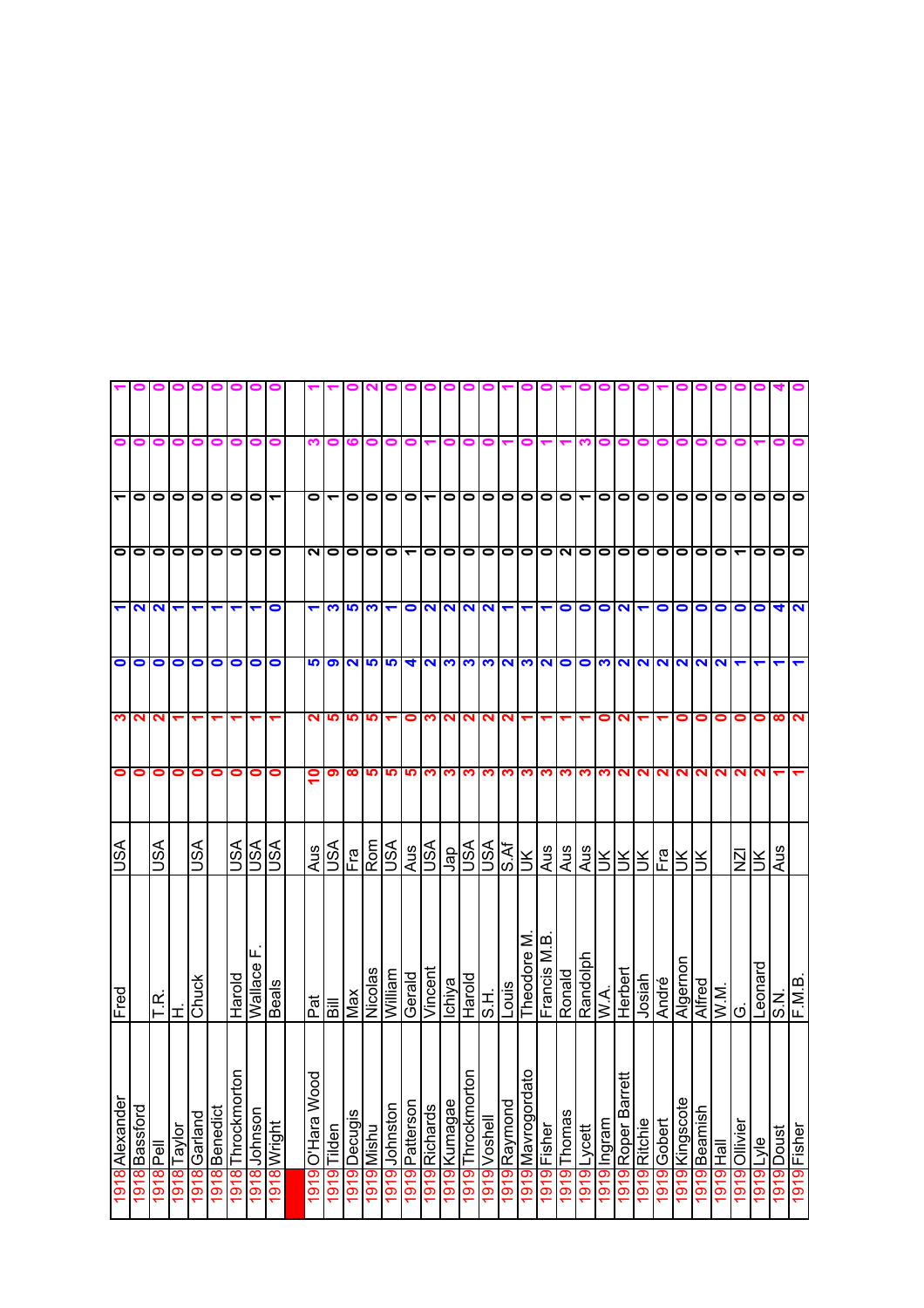|                      |                      |                      |                      |            |                |             |              |             | o           |             |              |              |                  |               |           |              |              |              |             |             |                                     |                      |                 |                |             |                          |                       |              |              |           |            |                |            |                  |                    |
|----------------------|----------------------|----------------------|----------------------|------------|----------------|-------------|--------------|-------------|-------------|-------------|--------------|--------------|------------------|---------------|-----------|--------------|--------------|--------------|-------------|-------------|-------------------------------------|----------------------|-----------------|----------------|-------------|--------------------------|-----------------------|--------------|--------------|-----------|------------|----------------|------------|------------------|--------------------|
| 0                    | 0                    | 0                    | 0                    | 0          | 0              | 0           | 0            |             |             |             |              |              |                  |               |           |              | 0            | 0            | 0           | o           | 0                                   |                      |                 |                |             |                          |                       |              |              |           |            |                |            |                  |                    |
|                      | olo                  | $\bullet$            | $\blacktriangledown$ | $\bullet$  | $\bullet$      | $\bullet$   | $\bullet$    | $\bullet$   |             | 0           |              | 0 0 0 0 0    |                  |               |           |              |              |              |             |             |                                     |                      | 0000000         | $\bullet$      | $\bullet$   | $\bullet$                | $\bullet$             | lo           | olo          |           | $\bullet$  | $\bullet$      | $\bullet$  | $\bullet$        | $\bullet$          |
| $\blacktriangledown$ | $\bullet$            | $\bullet$            | $\bullet$            | $\bullet$  | $\bullet$      | 0  0        |              | $\bullet$   | $\circ$     |             | $\bullet$    | $\bullet$    | 0  0             |               | $\bullet$ | $\bullet$    | 00           |              |             |             | 100-1010                            |                      |                 | $\bullet$      | $\bullet$   | $\bullet$                | $\bullet$             | lo           | lolo         |           | $\bullet$  | lo             | $\bullet$  | $\bullet$        | $\bullet$          |
| 2                    | $\blacktriangledown$ | $\blacktriangledown$ | $\bullet$            | $\bullet$  | $\bullet$      | $\bullet$   | $\bullet$    | $\bullet$   | $\bullet$   | $\bullet$   | $\bullet$    | $\bullet$    | $\bullet$        | $\bullet$     | $\bullet$ | $\bullet$    | $\bullet$    | $\bullet$    | $\bullet$   | $\bullet$   | $\circ$                             |                      | $\bullet$       | $\bullet$      | <b>CO</b>   | က                        | <b>NN</b>             |              | $\sim$       |           |            |                |            |                  |                    |
| $\bullet$            | ↽                    | ↽                    | ↽                    |            | ᡪ              | ↽           | ↽            | ᡪ           | ↽           | ↽           | ↽            | ↽            | ↽                | ↽             | ↽         | ↽            | ↽            |              | ↽           | ↽           | $\bullet$                           | $\bullet$            | $\bullet$       | $\bullet$      | $\bullet$   | $\bullet$                | $\bullet$             | $\bullet$    | $\bullet$    | $\bullet$ | $\bullet$  | $\bullet$      | 0          | 0                | $\bullet$          |
| $\mathbf{\Omega}$    |                      |                      |                      | 0          | 0              | 0           | 0            | 0           | 0           | 0           | 0            | $\bullet$    | $\bullet$        | $\bullet$     | 0         | 0            | 0            | 0            | 0           | $\bullet$   | $\bullet$                           | $\bullet$            | 0               | $\bullet$      | 4           | <u>က</u>                 | NN                    |              | N            |           |            |                |            |                  |                    |
| $\blacktriangledown$ |                      |                      |                      |            |                | ᡪ           |              |             |             |             |              |              |                  |               |           |              |              |              |             |             | ᠆                                   | ᡪ                    | ᠆               |                | 0           | 0                        | 0                     | 0            | 0            | 0         | 0          | 0              | 0          | 0                | 0                  |
| Aus                  | S∕S∪                 | ASU                  | Aus                  |            | VSU            | Ξ           | Aus          | S∕S∪        |             | ger         |              |              | š                |               | š         | 드            |              |              |             |             | ΝZΙ                                 |                      | š               |                | S.Af        | SA                       |                       |              | lSA          |           | VSN        |                | Š          | Ж                | lse                |
| Norman               | Chuck                | Francis              | O<br>James           | ェ          | Lindley Robert | James Cecil | Bert         | Howard      |             | Seiichiro   |              | George       | Arthur           | FRL           | Perciva   | Cecil<br>F.  |              |              | Fred        |             | $\frac{ \mathbf{c} }{ \mathbf{c} }$ |                      | $Frank$<br>E.W. |                | Brian       | Richard                  | ΙΞ<br>Ό               |              | щ<br>Wallace |           | Willis     | $\geq$         | Valentine  | $\overline{R}$ . | Craig              |
| 1919 Brookes         | Garland              | 1919 Hunter          | 1919 Anderson        | 1919 Marsh | 1919 Murray    | 1919 Parke  | 1919 St John | 1919 Kinsey | 1919 Taylor | 1919 Kashio | I919 Watters | l 919 Pooley | <b>1919</b> Gore | 1919 Crawford | Davson    | 1919 Campbel | 1919 Bastian | 1919 Hartman | 1919 Harris | 1919 Binzen | 1919 Wilding                        | yeq <mark>616</mark> | 1919 Riseley    | 1919 Griffiths | 1919 Norton | εu<br>1919 Norris Willia | ppog <sub>l</sub> 616 | 1919 Beekman | 1919 Johnson | 1919 Beck | 1919 Davis | 1919 Rosenbaum | 1919 Miley | 1919 Hotham      | <b>alppig 6161</b> |
|                      | 1919                 |                      |                      |            |                |             |              |             |             |             |              |              |                  |               | 1919      |              |              |              |             |             |                                     |                      |                 |                |             |                          |                       |              |              |           |            |                |            |                  |                    |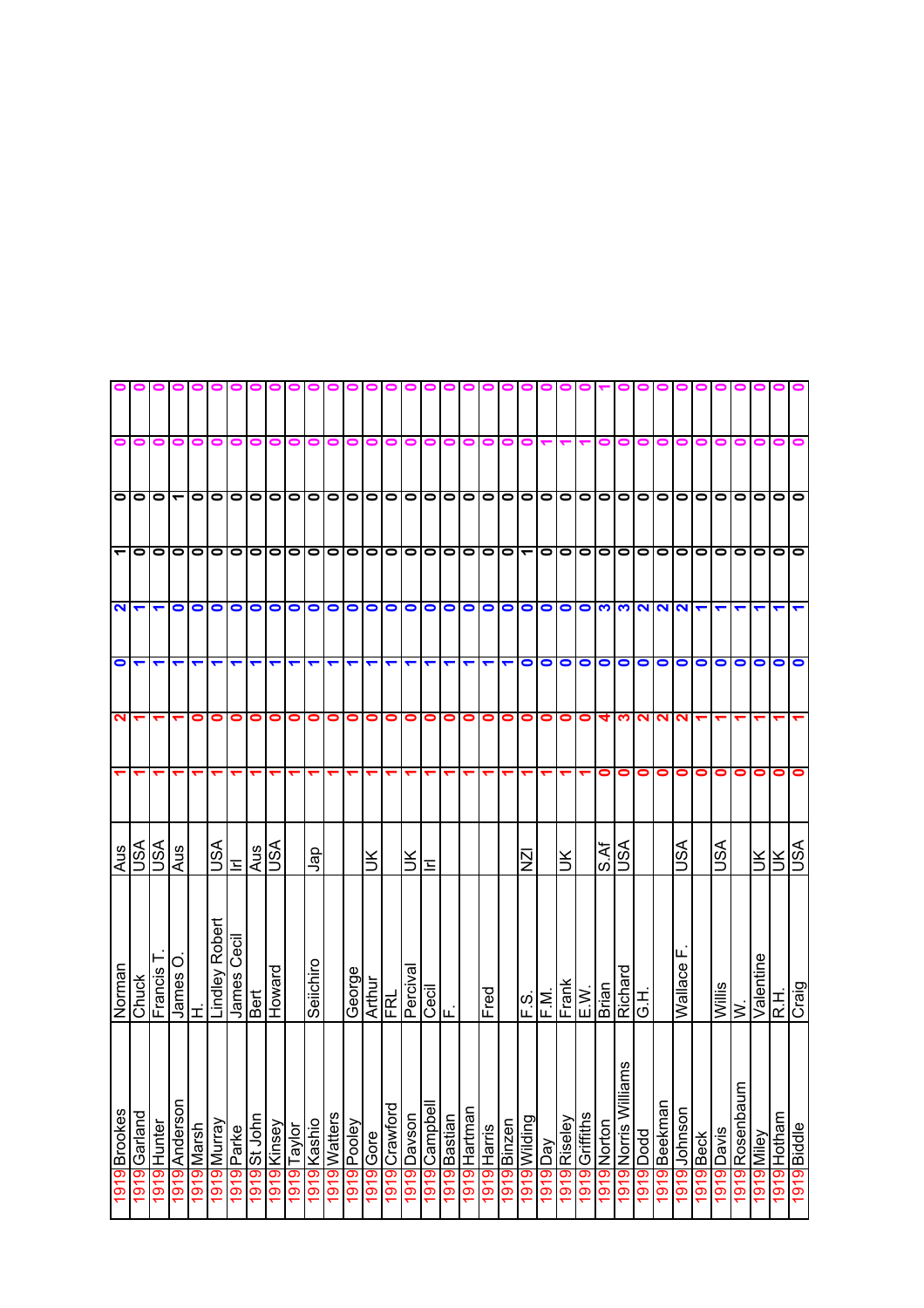|      | 1919 Bassford               |                   |                         | 0         |                         | 0         | ᡪ                    | $\bullet$                 | $\bullet$                | 0 |  |
|------|-----------------------------|-------------------|-------------------------|-----------|-------------------------|-----------|----------------------|---------------------------|--------------------------|---|--|
|      | 1919 Charlton               | Э.<br>С           |                         | 0         | ᡪ                       | O         | ↽                    | $\bullet$                 | $\bullet$                | Ξ |  |
|      |                             | Charles Raymond   |                         |           |                         |           |                      |                           |                          |   |  |
|      | 1919 Tuckey                 | <b>Davys</b>      | š                       | 0         |                         | $\bullet$ | ᡪ                    | 0                         | 0                        | o |  |
|      | llsd of 91                  |                   |                         | 0         |                         | 0         | ↽                    | $\bullet$                 | $\bullet$                |   |  |
|      | 1919 Anderson               | Frederick         |                         | 0         |                         | $\bullet$ |                      | $\bullet$                 | $\bullet$                |   |  |
|      | 1919 Roberts                |                   |                         | 0         |                         | 0         |                      | $\bullet$                 | $\bullet$                |   |  |
| 1919 | Hennessey                   | John              | Ast                     | 0         |                         | $\bullet$ |                      | $\bullet$                 | $\bullet$                |   |  |
| 1919 | Pockley                     | نوابي.<br>سا      | Aus                     | 0         |                         | 0         |                      | $\bullet$                 | $\bullet$                |   |  |
| 1919 | Henty                       |                   | Aus                     | 0         |                         | 0         |                      | $\bullet$                 | $\bullet$                |   |  |
| 1919 | Ireland                     |                   |                         | 0         |                         | 0         |                      | $\bullet$                 | $\bullet$                |   |  |
| 1919 | Johnson                     | ပ္ပ               |                         | 0         |                         | 0         |                      | $\bullet$                 | $\bullet$                |   |  |
| 1919 | Fletcher                    | George            | š                       | 0         |                         | $\bullet$ | ↽                    | $\bullet$                 | $\bullet$                |   |  |
| 1919 | Owen                        | Scotter           | ⋚                       | 0         |                         | 0         | ↽                    | $\bullet$                 | $\bullet$                |   |  |
| 1919 | <b>Sivler</b>               | Frank H           | ⋚                       | 0         |                         | $\bullet$ | ↽                    | $\bullet$                 | $\bullet$                |   |  |
|      | 1919<br>Pell                | F.<br>F.          | vsn                     | 0         |                         | $\bullet$ | ↽                    | $\bullet$                 | $\bullet$                | 0 |  |
|      | 1919 de Theillier           |                   |                         | 0         |                         | $\bullet$ | ↽                    | $\bullet$                 | $\bullet$                |   |  |
|      | 1919 Dixon                  | Charles           | Ж                       | 0         |                         | $\bullet$ | ↽                    | $\blacksquare$            | lol                      |   |  |
|      | 1919 Heath                  | Rodney            | Aus                     | 0         |                         | $\bullet$ | $\bullet$            | $\bullet$                 | $\overline{\phantom{0}}$ | Ξ |  |
|      | 1919 Lowe                   | Gordon<br>Francis | š                       | 0         |                         | $\bullet$ | 0                    | $\bullet$                 | $\overline{\phantom{0}}$ |   |  |
|      | 1919 Laurentz               | <b>William</b>    | Fra                     | 0         |                         | $\bullet$ | $\bullet$            | $\bullet$                 | $\bullet$                |   |  |
|      | SU<br>1919 Gwynne-Eva       | Evan              | š                       | 0         |                         | 0         | 0                    | 0                         | $\bullet$                |   |  |
|      | 1919 Fremaux                |                   |                         | 0         |                         | 0         | 0                    | $\bullet$                 | $\bullet$                |   |  |
|      | 1919 Stokes                 | 马                 |                         | $\bullet$ |                         | $\bullet$ | $\bullet$            | $\bullet$                 | $\bullet$                |   |  |
|      | nsureqly <mark>616</mark> 1 | Pierre            | Fra                     | 0         |                         | $\bullet$ | $\bullet$            | $\bullet$                 | $\bullet$                |   |  |
|      | 1919 Prebble                | Albertem          | š                       | 0         |                         | $\bullet$ | O                    | $\bullet$                 | $\bullet$                | 0 |  |
|      |                             |                   |                         |           |                         |           |                      |                           |                          |   |  |
| 1920 | Lowe                        | Gordon<br>Francis | š                       | 4         | ဖ                       | <u>2</u>  | 4                    | 0                         | 0                        | N |  |
| 1920 | Ritchie                     | Josiah            | ¥                       | თ         | ഥ                       | ဖ         | 4                    | $\bullet$                 | $\bullet$                |   |  |
| 1920 | Tilden                      | $\bar{a}$         | S∕S                     |           |                         | ဖ         |                      | ᠆                         | $\bullet$                |   |  |
| 1920 | Thomas                      | George Alan       | $\leq$                  | ဖ         | $\overline{\mathbf{r}}$ | 4         | 2                    | $\bullet$                 | $\bullet$                |   |  |
|      | 1920 Lycett                 | Randolph          | Aus                     | <u> မ</u> | ო                       |           | $\mathbf{N}$         | $\bullet$                 | $\bullet$                |   |  |
| 1920 | Raymond                     | Louis             | S.Af                    | 4         | 4                       | က         | 4                    | $\bullet$                 | $\bullet$                |   |  |
|      | 1920 Kumagae                | Ichiya            | der                     | 4         | ∾                       | 4         | $\mathbf{N}$         | $\bullet$                 | $\overline{\phantom{0}}$ |   |  |
|      | 1920 Johnston               | <b>Milliam</b>    | $\overline{\mathbb{S}}$ | 4         | ี                       | N         | $\sim$               | $\mathbf{N}$ $\mathbf{r}$ | $\bullet$                |   |  |
|      | 1920 Gobert                 | André             | Fra                     | 4         |                         | က         | $\blacktriangledown$ |                           | 10                       | 0 |  |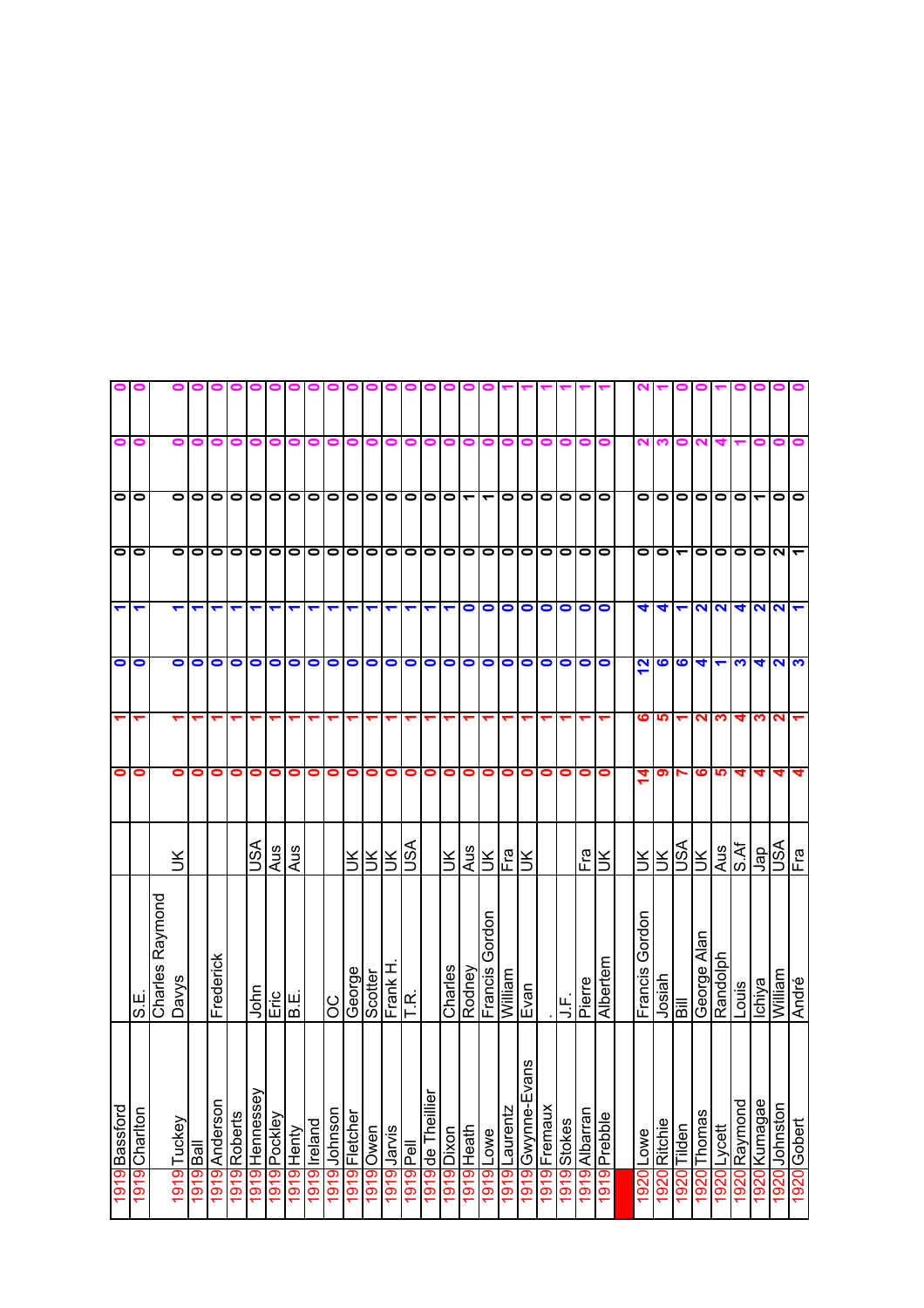|   |           | $\circ$                  |                                |                      | $\sim$    |                         | Rom        | Nicolas            | nusiyi                    | 0761       |
|---|-----------|--------------------------|--------------------------------|----------------------|-----------|-------------------------|------------|--------------------|---------------------------|------------|
| Ξ | $\bullet$ | $\bullet$                | N                              | ↽                    | 2         |                         | Ιš         | Charles            | Dixon                     | 1920       |
| c | $\bullet$ | $\bullet$                | N                              | ↽                    | N         |                         | ЭK         | <b>Davys</b>       | Tuckey                    | 1920       |
|   |           |                          |                                |                      |           |                         |            | Raymond<br>Charles |                           |            |
|   | $\bullet$ | $\bullet$                | $\mathbf{\Omega}$              |                      | N         |                         | ŠК         | <b>Clive</b>       | Branfoot                  | 1920       |
|   | $\bullet$ | $\bullet$                | $\mathbf{\Omega}$              |                      | ี่        |                         | VSU        | エの                 | 1920 Voshell              |            |
|   | 0         | 0                        | $\mathbf{N}$                   |                      | ี่        |                         | lSA        | Harold             | r<br>1920 Throckmortor    |            |
|   | $\bullet$ | $\bullet$                | က                              |                      | ∾         |                         |            | i<br>⊃∶            | 1920 Hillyard             |            |
|   | $\bullet$ | ے                        | $\bullet$                      | ↽                    | 0         | 2                       | vsn        | Richard            | 2u<br>1920 Norris Willian |            |
|   |           | $\blacktriangledown$     |                                | $\blacksquare$       | $\bullet$ | $\mathbf{\Omega}$       | Fa         | Jean               | 1920 Borotra              |            |
|   | 00        | $\sim$                   | $\overline{\bullet}$ $\bullet$ | $\mathbf{N}$         | 0         | 2                       |            | انا<br> S          | 1920 Chartton             |            |
|   | $\bullet$ | $\bullet$                | $\bullet$                      | $\mathbf{N}$         | 0         | $\mathbf{N}$            | š          | Lewis              | 1920 Barclay              |            |
|   | $\bullet$ | $\bullet$                | $\bullet$                      | $\mathbf{\Omega}$    | 0         | N                       | ASU        | Frank              | 1920 Anderson             |            |
|   | $\bullet$ | $\bullet$                | $\bullet$                      | $\mathbf{N}$         | 0         | N                       | ¥          | 工<br>Frank         | 920 Jarvis                |            |
|   | $\bullet$ | $\bullet$                | 0                              | $\mathbf{N}$         | 0         | N                       | S∕S        | Dean               | 920 Mathey                |            |
|   | $\bullet$ | $\bullet$                | $\bullet$                      | $\sim$               | 0         | $\overline{\mathbf{r}}$ |            |                    | Freeman                   | 1920       |
|   | $\bullet$ | $\bullet$                |                                | ↽                    |           | N                       | S∕S∪       | щ<br>Wallace       | Johnson                   | 1920       |
|   | $\bullet$ | $\bullet$                |                                | ↽                    |           | N                       | Aus        | Gerald             | Patterson                 | 1920       |
|   | $\bullet$ | ᠆                        |                                | ↽                    |           | N                       |            | James<br>Clarence  | Griffin                   | 1920       |
|   | $\bullet$ | $\bullet$                |                                | <b>NNN</b>           |           | NI                      | <b>ISQ</b> | Cecim              | Tindell Greer             | 1920       |
|   | $\bullet$ | $\bullet$                |                                |                      |           | $\mathbf{N}$            | š          | Alfred             | Beamish                   | 1920       |
|   | $\bullet$ | $\bullet$                |                                |                      |           | 2                       | ব্<br>Ιŵ   |                    | Blackbeard                | 1920       |
|   | $\bullet$ | $\bullet$                |                                | $\mathbf{N}$         |           | N                       | ger        | Zenzo              | 920 Shimizu               |            |
|   | $\bullet$ | $\bullet$                | $\mathbf{N}$                   | $\sim$               | ∾         | N                       |            | Frederick          | 1920 Anderson             |            |
|   | $\bullet$ | $\bullet$                | က                              | $\mathbf{N}$         | ო         | N                       | JSA        | Vincent            | 1920 Richards             |            |
|   | $\bullet$ | $\bullet$                | $\bullet$                      | က                    | 0         | ∾                       |            | F.M.B.             | 1920 Fisher               |            |
|   | $\bullet$ | $\bullet$                | 0                              | $\blacktriangledown$ |           | ∾                       |            | G.T.C.             | 1920 Watt                 |            |
|   |           | $\overline{\phantom{0}}$ |                                | $\mathbf{\Omega}$    | ↽         | က                       | Aus        | $\overline{P}$ at  | 1920 O'Hara Wood          |            |
|   | $\circ$   | $\circ$                  | ↽                              | က၊                   | ↽         | <u>က</u> ၊              | ¥          | George             | 1920 Stoddart             |            |
|   | $\bullet$ | $\bullet$                |                                | က                    |           | က                       | S∕S∪       | Francis            | 1920 Hunter               |            |
|   | $\bullet$ | 0                        |                                | က                    |           | က                       |            | 工り                 | 1920 Dodd                 |            |
|   | 0         | ᡪ                        |                                | 0                    | ี่        | ო                       | Fra        | Ñax                | <b>Decugis</b>            | 1920       |
|   | 0         | 0                        |                                | က                    | ี่        | ∾                       | አ<br>አ     | Charles            | 920 Winslow               |            |
|   | 0         | 0                        | N                              | က                    | N         | ∾                       | s.Af       | Brian              | 1920 Norton               |            |
|   | 0         | 0                        | က                              | N                    | ო         | ო                       | Fra        | Alain              | Gerbault                  | <b>920</b> |
|   | 0         | ᠆                        |                                | 2                    |           | 4                       | Fra        | William            | Laurentz                  | 1920       |